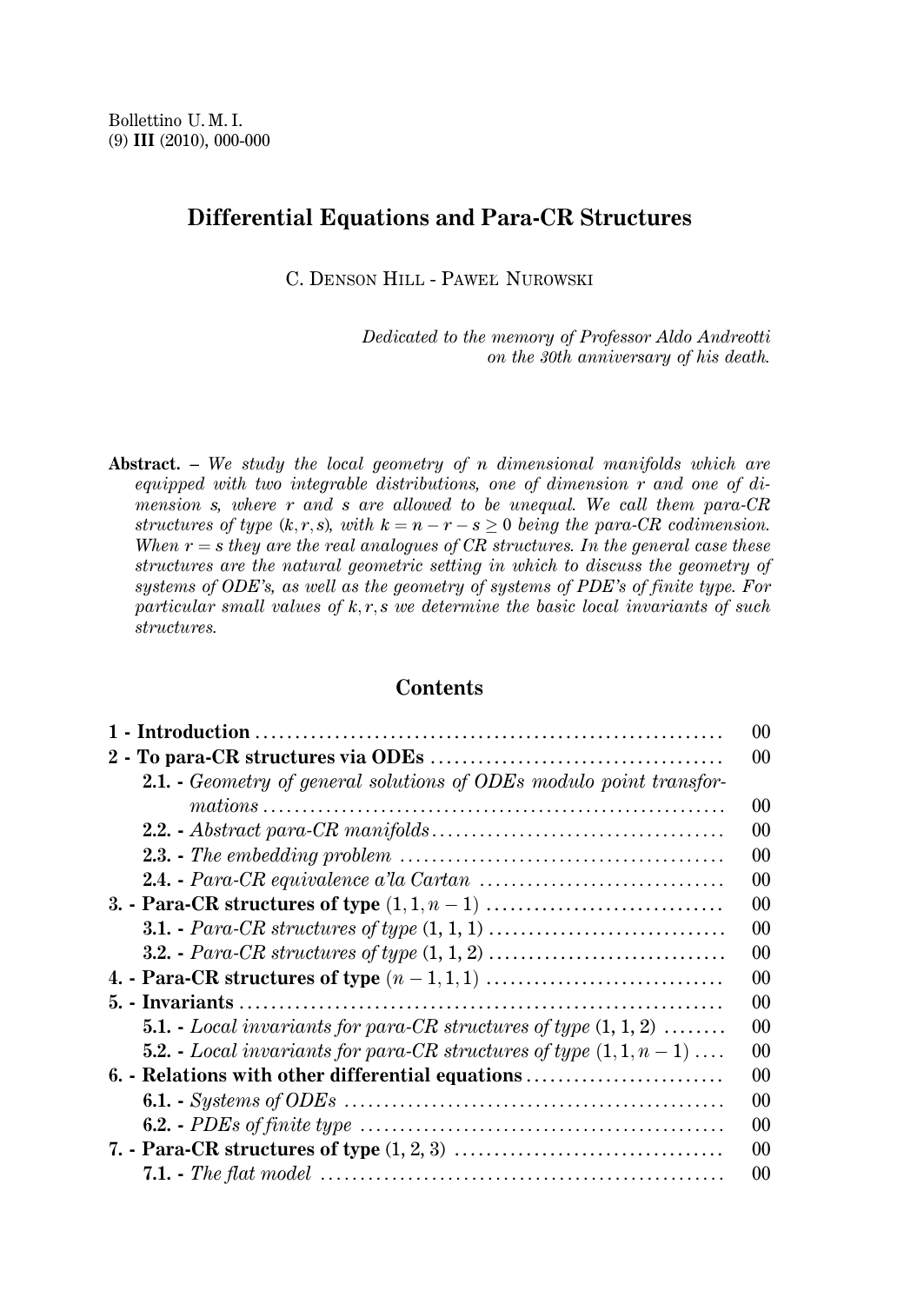|                                                                                  | $\Omega$       |
|----------------------------------------------------------------------------------|----------------|
| <b>7.3.</b> The principal bundle point of view and Weyl geometry $\ldots \ldots$ | 00             |
|                                                                                  | 0 <sup>0</sup> |
|                                                                                  | $\Omega$       |
|                                                                                  |                |
|                                                                                  |                |
| 8.3. - An example of $(3, 2, 1)$ para-CR structures with nontrivial con-         |                |
|                                                                                  | $\Omega$       |
|                                                                                  |                |

# 1. – Introduction.

Aldo Andreotti liked simple ideas best. He often said "The more simple an idea is, the better it is". He also liked explicit provocative examples which begged for the development of a new general theory. We think he would have enjoyed hearing the story we tell here.

A para-CR structure is the real analogue of a CR structure (see Definition 2.1). The main point is that  $K^2 = I$ , instead of  $J^2 = -I$ , and one does not insist that  $\dim H^+ = \dim H^-$ , as in the situation of CR structures (where  $\dim H^{1,0} = \dim H^{0,1}$  happens accidentally). Here  $H^{\pm}$  are the  $\pm 1$  eigenspaces of  $K$ . Assuming that one is already familiar with  $CR$  structures, then here is the simple idea: "Change the sign and allow the dimensions of the eigenspaces to differ".

What are the provocative examples? One of the goals of this paper is to provide a few of them.

Rather than overburden this introduction with a lengthy description of what is contained here, we refer the reader to the detailed table of contents. If we were to highlight the Sections of the paper that in our opinion are the most interesting, we would indicate Sections 7 and 8.

#### 2. – To para-CR structures via ODEs.

#### $2.1 - Geometry$  of general solutions of ODEs modulo point transformations.

The abstract notion of a para-CR manifold [1] appears naturally in the context of systems of differential equations considered modulo point transformations of variables [14, 16]. In the simplest case of a single ordinary differential equation of nth order,

(2.1) 
$$
y^{(n)} = F(x, y, y', \dots, y^{(n-1)}),
$$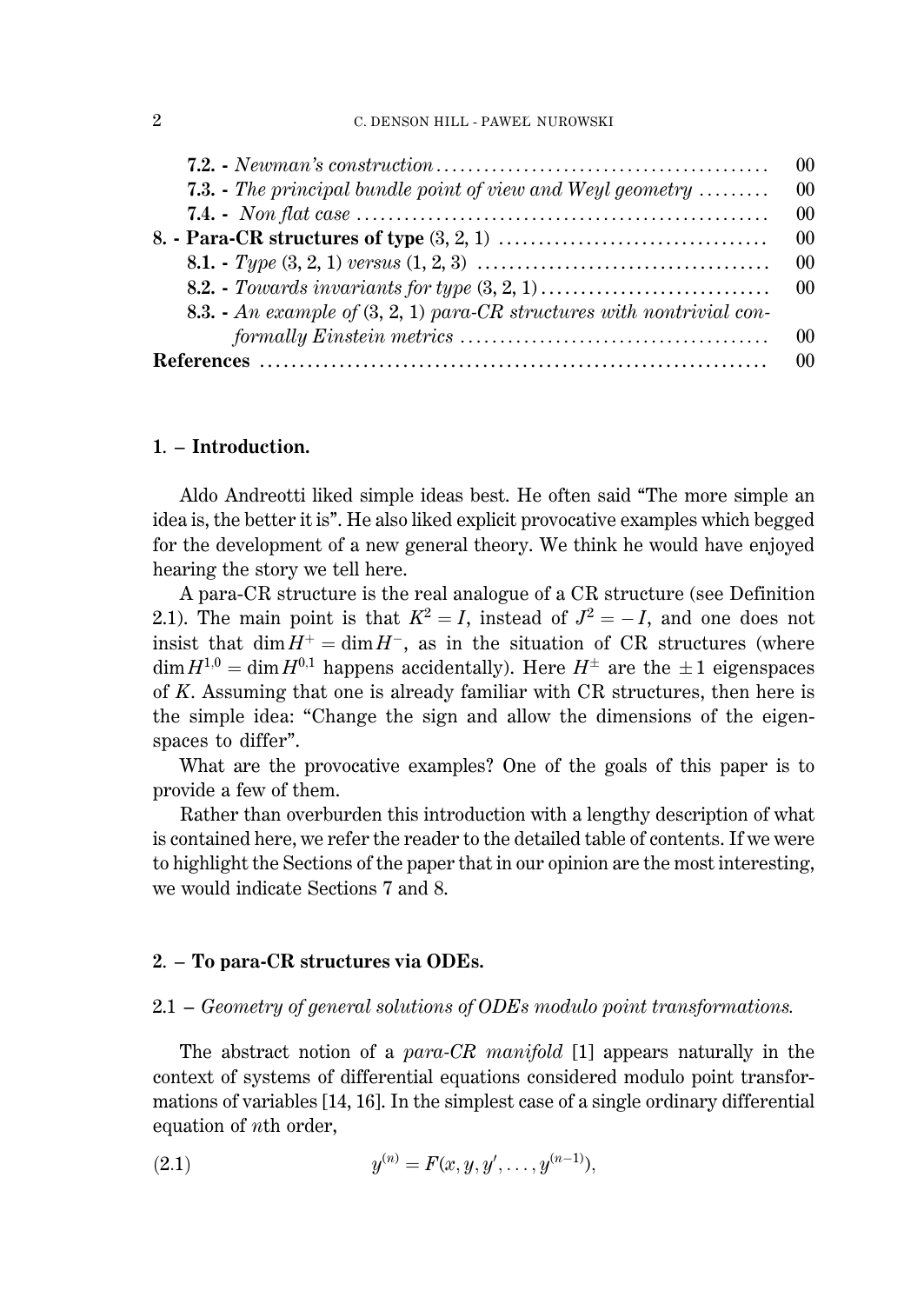for a real function  $\mathbb{R} \ni x \mapsto y(x) \in \mathbb{R}$ , such an equation has a *general solution* 

(2.2) 
$$
y = \psi(x, a_0, a_1, \dots, a_{n-1}),
$$

depending on *n* arbitrary real parameters  $(a_0, a_1, \ldots, a_{n-1})$ . Thus the general solution of such an equation may be considered as a hypersurface  $\Sigma$  in  $\mathbb{R}^2 \times \mathbb{R}^n$ defined by

$$
(2.3) \quad \Sigma = \{ \mathbb{R}^2 \times \mathbb{R}^n \ni (y, x, a_0, a_1, \dots, a_{n-1}) \mid \Psi(y, x, a_0, a_1, \dots, a_{n-1}) = 0 \},
$$

where  $\Psi(y, x, a_0, a_1, \ldots, a_{n-1}) = y - \psi(x, a_0, a_1, \ldots, a_{n-1})$ . Now consider a diffeomorphism of  $\mathbb{R}^2 \times \mathbb{R}^n$ , which preserves the split of  $\mathbb{R}^{2+n}$  onto  $\mathbb{R}^2$  and  $\mathbb{R}^n$ . This may mix the variables  $y$  and  $x$ , and, separately, may mix the variables  $a_0, a_1, \ldots, a_{n-1}$ ; it cannot however mix y and x with the  $a_i$ s. Explicitly it is given by

$$
\mathbb{R}^2 \times \mathbb{R}^n \ni (y, x, a_0, a_1, \dots, a_{n-1}) \mapsto (\bar{y}, \bar{x}, \bar{a}_0, \bar{a}_1, \dots, \bar{a}_{n-1}) \in \mathbb{R}^2 \times \mathbb{R}^n,
$$

where

(2.4) 
$$
\bar{y} = \bar{y}(y, x), \n\bar{x} = \bar{x}(y, x), \n\bar{a}_i = \bar{a}_i(a_0, a_1, \dots, a_{n-1}), \qquad i = 0, 1, \dots, n-1.
$$

This diffeomorphism transforms  $\Sigma$  to another hypersurface in  $\mathbb{R}^2 \times \mathbb{R}^n$ , which defines the general solution to an ODE which is locally *point equivalent* to the ODE (2.1).

To understand the geometry of general solutions of such ODEs (2.1) modulo point transformations better, it is convenient to pass to a bit more general setting. Thus, without referring to any ODE, we consider  $\mathbb{R}^{(2+n)}$  equipped with a linear operator

$$
\kappa : \mathbb{R}^{(2+n)} \to \mathbb{R}^{(2+n)}
$$
, such that  $\kappa^2 = id$ 

The operator  $\kappa$  has two eigenvalues:  $+1$  and  $-1$ , and we assume that the corresponding eigenspaces are, respectively,  $\chi_{+} = \mathbb{R}^{2}$ , with eigenvalue +1, and  $\chi_{-} = \mathbb{R}^{n}$ , with eigenvalue -1. We adapt a coordinate system  $(y, x, a_0, \ldots, a_{n-1})$  in  $\mathbb{R}^{(2+n)}$ , so that  $\chi_+ = \text{Span}(\partial_y, \partial_x)$  and  $\chi_- = \text{Span}(\partial_{a_0}, \dots, \partial_{a_{n-1}})$ .<br>Given  $\mathbb{R}^{(2+n)}$  with such a  $\kappa$ , we consider a smooth real function

$$
\pmb{\varPsi}: \mathbb{R}^{(2+n)} \rightarrow \mathbb{R}.
$$

This function is supposed to have zero as a regular value. With this assumption the set  $\Sigma$  as in (2.3) is a codimension one submanifold of  $\mathbb{R}^{(2+n)}$ . In addition we assume that  $\Sigma$  is *generically* embedded, which means that its tangent space at each point,  $T_p \Sigma$ , is spanned by the *linearly independent*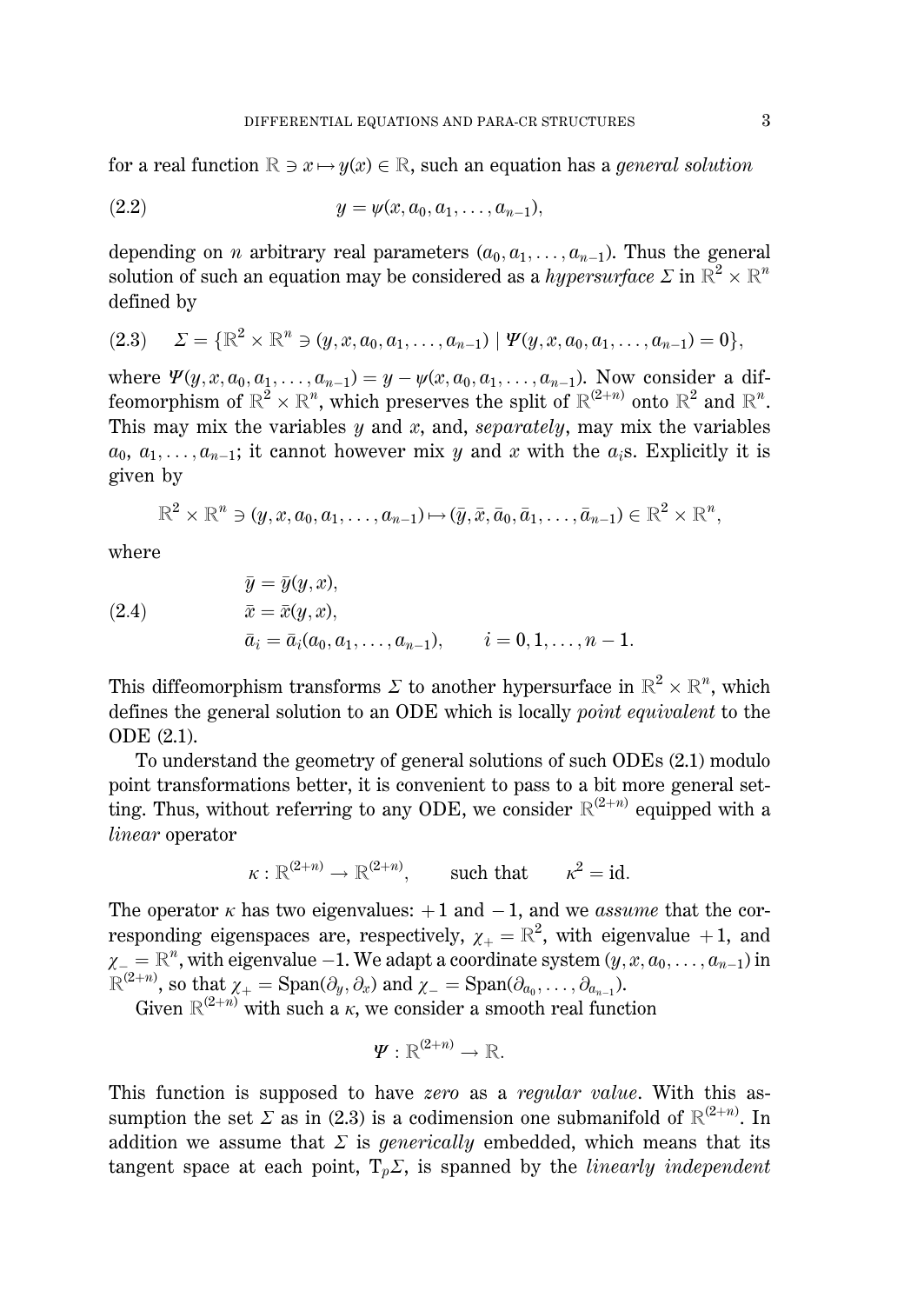vectors

$$
X_1 = \Psi_x \partial_y - \Psi_y \partial_x
$$
  
\n
$$
Y_1 = \Psi_1 \partial_0 - \Psi_0 \partial_1
$$
  
\n
$$
Y_2 = \Psi_2 \partial_1 - \Psi_1 \partial_2
$$
  
\n...  
\n
$$
Y_{n-1} = \Psi_{n-1} \partial_{n-2} - \Psi_{n-2} \partial_{n-1}
$$
  
\n
$$
Z = \Psi_0 \partial_y - \Psi_y \partial_0.
$$

Here  $\partial_i = \frac{\partial}{\partial a_i}$ ,  $i = 0, \ldots, (n-1)$ , and  $\Psi_x = \partial_x(\Psi)$ ,  $\Psi_y = \partial_y(\Psi)$ ,  $\Psi_i = \partial_i(\Psi)$ .

Note that the operator  $\kappa$  from the ambient space  $\mathbb{R}^{(2+n)}$  defines a vector subspace  $H_p$  of  $T_p \Sigma$  by

$$
H_p = \kappa(T_p \Sigma) \cap T_p \Sigma.
$$

In the above basis of  $T_p \Sigma$  we have

$$
H_p = \mathrm{Span}\,(X_1, Y_1, \ldots, Y_{n-1}).
$$

Moreover,  $\kappa$  restricts to  $H_p$ , defining an operator  $K_p: H_p \to H_p$ ,  $K_p = \kappa_{H_p}$ . Since  $K_p^2 = id$ , it splits  $H_p$  onto  $H_p = H_p^+ \oplus H_p^-$ ; the spaces  $H_p^{\pm}$  correspond to the  $\pm$ eigenvalues of  $K_p$ . We have

$$
H_p^+ = \text{Span}(X_1), \qquad H_p^- = \text{Span}(Y_1, \ldots, Y_{n-1}).
$$

It further follows that the distributions  $H^+ = \bigcup_{p \in \Sigma} H_p^+$  and  $H^- = \bigcup_{p \in \Sigma} H_p^-$  are *in*tegrable. They define two foliations on  $\Sigma$ , one of which has 1-dimensional leaves tangent to  $X_1$ , and the other has  $(n-1)$ -dimensional leaves tangent to all the  $Y_i$ s. These two foliations are obtained by the intersections of  $\Sigma$  with the leaves  $\pi_{\pm}^{-1}(v_{\mp}),$  $v_{\pm} \in \chi_{\pm}$ , of the respective foliations  $\pi_{+} : \mathbb{R}^{(2+n)} \to \chi_{-}$  and  $\pi_{-} : \mathbb{R}^{(2+n)} \to \chi_{+}$ .

Note also that although both distributions  $H^+$  and  $H^-$  are automatically integrable, the distribution  $H$  is in general not integrable. For  $H$  to be integrable the defining function  $\Psi$  would have to satisfy the  $\frac{n(n-1)}{2}$  conditions:

$$
\Psi_y \Psi_{x[i} \Psi_{j]} - \Psi_x \Psi_{y[i} \Psi_{j]} = 0,
$$

for all  $i, j = 0, 1, ..., (n - 1)$ . Here  $\Psi_{yi} = \frac{\partial^2 \Psi}{\partial u \partial a_i}$ , and  $\Psi_{xi} \Psi_{j1} = \frac{1}{2} (\Psi_{xi} \Psi_j - \Psi_{xj} \Psi_i)$ , etc.

#### $2.2 - Abstract\ para-CR\ manifolds.$

The structure on  $\Sigma$  consisting of K and  $H = H^+ \oplus H^-$  is precisely the structure of a para-CR manifold, which abstractly can be defined, somewhat more generally, as follows:

 $\overline{4}$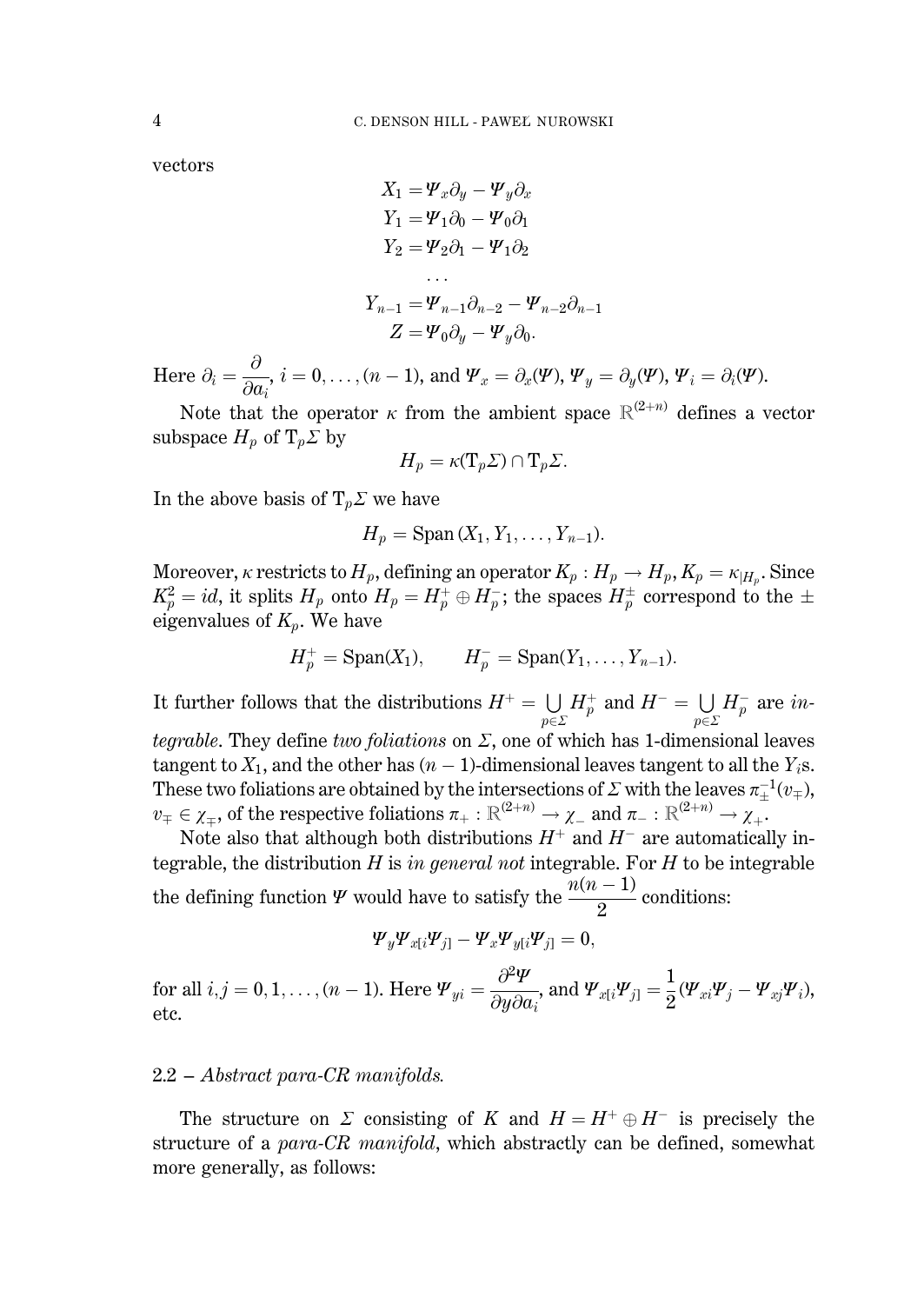DEFINITION 2.1. - A  $(k+n)$ -dimensional manifold M equipped with an ndimensional distribution H together with a linear operator  $K : H \to H$ , such that  $K^2 = id$ , is called an almost para-CR manifold. If in addition both eigenspaces of K,  $H^+ = \{X \in H, KX = X\}$  and  $H^- = \{X \in H, KX = -X\}$ , are integrable,  $[H^{\pm}, H^{\pm}] \subset H^{\pm}$ , then an almost para-CR manifold  $(M, H, K)$  is called an abstract para-CR manifold. The type of the abstract para-CR manifold will be denoted by  $(k, r, s)$  where k is the para-CR codimension, and  $r = \dim H^+$ ,  $s = \dim H^{-}$ 

In the following we will only consider *smooth* para-CR structures, *i.e.* smooth manifolds  $M$ , with both  $H$  and  $K$  being smooth.

In the case of the hypersurfaces  $\Sigma$  considered above,  $\Sigma$  has type  $(1, 1, n-1)$ . What is more important, in this case the para-CR structure  $(H, K)$  was *induced* on  $\Sigma$  from the ambient space  $(\mathbb{R}^{(2+n)}, \kappa)$ . A natural question arises if an abstractly defined para-CR manifold  $(M, K, H)$ , as in Definition 2.1, can be (locally) generically embedded as a submanifold  $\Sigma$  in some  $\mathbb{R}^{(m+n)}$  equipped with a linear operator  $\kappa : \mathbb{R}^{(m+n)} \to \mathbb{R}^{(m+n)}$ ,  $\kappa^2 = id$ , having  $\mathbb{R}^m$  as its  $+1$  eigenspace, and  $\mathbb{R}^n$ as its  $-1$  eigenspace, so that the induced para-CR structure on  $\Sigma$  coincides with that of  $(M, K, H)$ .

To answer this question we need some preparations.

DEFINITION 2.2. - Two abstract para-CR structures  $(M_1, H_1, K_1)$  and  $(M_2, H_2, K_2)$  are (locally) equivalent iff there exists a (local) diffeomorphism  $\Phi: M_1 \to M_2$  such that  $\Phi_* H_1 = H_2$  and  $\Phi_* \circ K_1 = K_2 \circ \Phi_*$ . Such a  $\Phi$  is called a para-CR diffeomorphism.

A *dual formulation* of the para-CR definition is very useful:

DEFINITION 2.3. - An almost para-CR structure (of type  $(k, r, s)$ ) is a  $(k + n)$ dimensional manifold M equipped with an equivalence class of  $(k + r + s)$  oneforms  $(\lambda_1, \ldots, \lambda_k, \mu_1, \ldots, \mu_r, \nu_1, \ldots, \nu_s)$  such that

- $\bullet$   $r + s = n$ ,
- $\lambda_1 \wedge \ldots \lambda_k \wedge \mu_1 \ldots \mu_r \wedge \nu_1 \ldots \nu_s \neq 0$  at each point of M,
- two choices of 1-forms  $(\lambda_1, \ldots, \lambda_k, \mu_1, \ldots, \mu_r, \nu_1, \ldots, \nu_s)$  and  $(\lambda'_1, \ldots, \lambda'_k, \ldots, \lambda'_s)$  $\mu'_1, \ldots, \mu'_r, \nu'_1, \ldots, \nu'_s$  are in an equivalence relation iff there exist real functions  $a^i_{j}, b^j_{A}, c^j_{a}, f^A_{B}, h^a_{\beta}, with i, j = 1,...k; A, B = 1,...,r;$  $a, \beta = 1, \ldots, s$ , on M such that:

(2.5) 
$$
\lambda'_i = a^j_i \lambda_j, \quad \mu'_A = f_A^B \mu_B + b^j_A \lambda_j, \quad \nu'_a = h^a_{\ a} \nu_\beta + c^j_{\ a} \lambda_j,
$$

and det $(a_i^i)$  det $(f_R^A)$  det  $(h_R^a) \neq 0$ .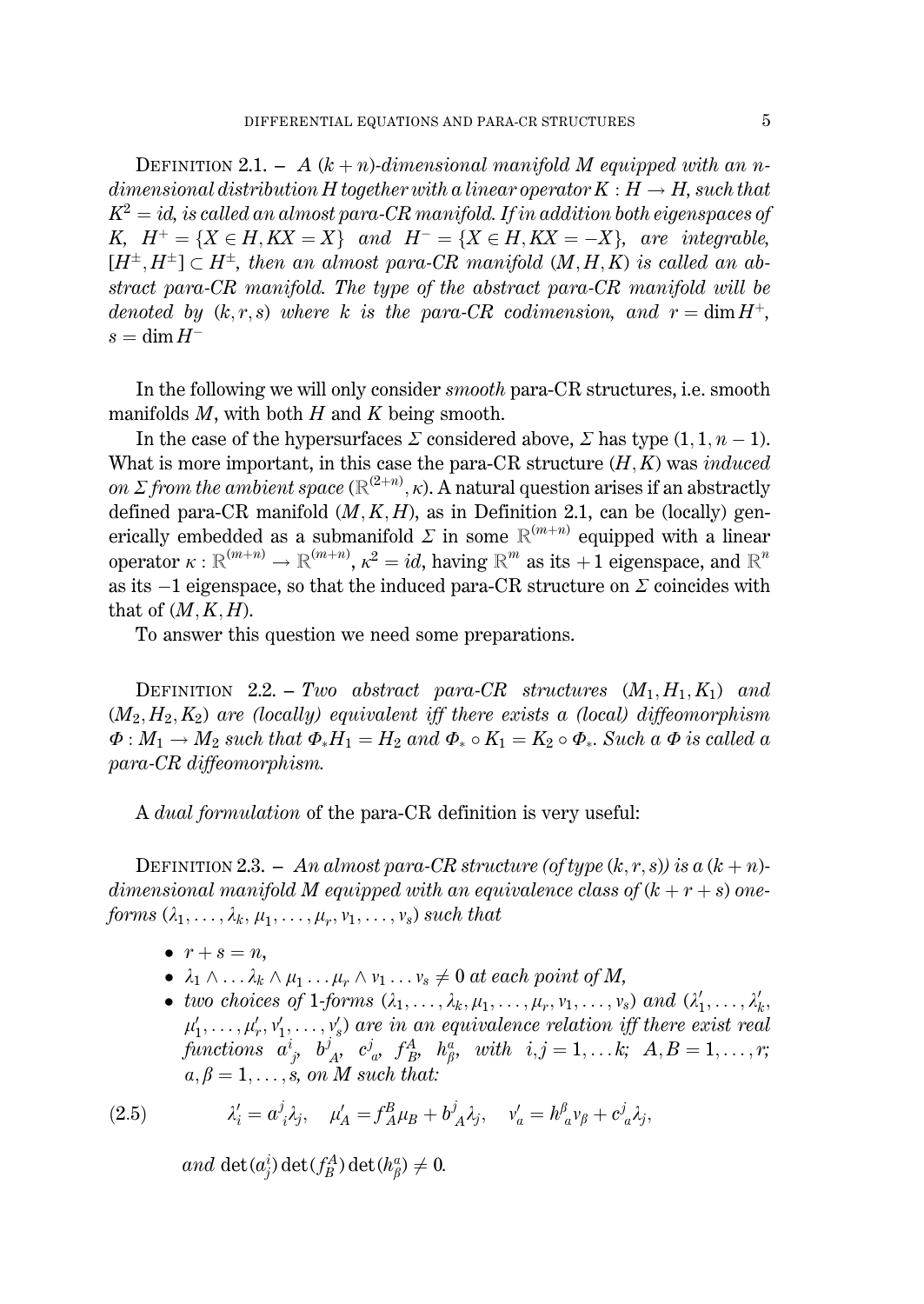An almost para-CR structure is an *integrable* para-CR structure iff, in addition, the following equations

(2.6) 
$$
d\lambda_i \wedge \lambda_1 \wedge \ldots \wedge \lambda_k \wedge \mu_1 \wedge \ldots \wedge \mu_r = 0
$$

$$
d\mu_A \wedge \lambda_1 \wedge \ldots \wedge \lambda_k \wedge \mu_1 \wedge \ldots \wedge \mu_r = 0
$$

and

(2.7) 
$$
d\lambda_i \wedge \lambda_1 \wedge \ldots \wedge \lambda_k \wedge \nu_1 \wedge \ldots \wedge \nu_s = 0
$$

$$
d\nu_a \wedge \lambda_1 \wedge \ldots \wedge \lambda_k \wedge \nu_1 \wedge \ldots \wedge \nu_s = 0
$$

are simultaneously satisfied, for all  $i = 1, ..., k$ ,  $A = 1, ..., r$ ,  $a = 1, ..., s$ , and for one (therefore all) representatives  $(\lambda_1, \ldots, \lambda_k, \mu_1, \ldots, \mu_r, \nu_1, \ldots, \nu_s)$  of an equivalence class  $[(\lambda_1,\ldots,\lambda_k,\mu_1,\ldots,\mu_r,\nu_1,\ldots,\nu_s)].$ 

One observes that Definition 2.3 is the dual version of Definition 2.1 identifying  $H^-$  with the anihilator of  $(\lambda_1, \ldots, \lambda_k, \mu_1, \ldots, \mu_r)$  and  $H^+$  with the anihilator of  $(\lambda_1, \ldots, \lambda_k, v_1, \ldots, v_s)$ . Thus  $H^+$  is r-dimensional, and  $H^-$  is s-dimensional, with  $H = H^+ \oplus H^-$  being  $r + s = n$ -dimensional. In particular H is integrable iff  $d\lambda_i \wedge \lambda_1 \wedge \ldots \wedge \lambda_k = 0$  for all  $i = 1, \ldots, k$ .

EXAMPLE 2.4. – Given an *n*-th order ODE  $(2.1)$  we introduce a canonical para-CR structure on the space  $\mathcal J$  of the  $(n-1)$  jets. Parametrizing this space by  $(x, y, y<sup>1</sup>, \ldots, y<sup>n-1</sup>)$  we introduce

(2.8) 
$$
\lambda = dy - y^{1} dx, \n\mu = dx, \nv_{i} = dy^{i} - y^{i+1} dx, \qquad \forall i = 1, ..., n-2, \nv_{n-1} = dy^{n-1} - F(x, y, y^{1}, ..., y^{n-1}) dx,
$$

and define the class  $[\lambda, \mu, \nu_a]$  on  $\mathcal J$  via:

$$
(\lambda, \mu, v_a) \sim (\lambda', \mu', v'_a)
$$
 iff  $\lambda' = a\lambda$ ,  $\mu' = f\mu + b\lambda$ , and  $v'_a = h_a^\beta v_\beta + c_a\lambda$ ,

with functions  $a, b, c, h_a^{\beta}, c_a$  on J, such that  $af \det(h_a^{\alpha}) \neq 0$ . Obviously  $\lambda \wedge \mu \wedge$  $\nu_1 \wedge \ldots \wedge \nu_{n-1} \neq 0$ ,  $d\lambda \wedge \lambda \wedge \mu \equiv 0 \equiv d\mu \wedge \lambda \wedge \mu$ , and for dimensional reasons  $d\lambda \wedge \lambda \wedge v_1 \wedge \ldots \wedge v_{n-1} \equiv 0 \equiv dv_a \wedge \lambda \wedge v_1 \wedge \ldots \wedge v_{n-1}$  for all  $a = 1, \ldots, n-1$ . This shows that  $(\mathcal{J}, [\lambda, \mu, \nu_a])$  is an abstract para-CR structure of type  $(1, 1, n-1)$ . This para-CR structure is called the *canonical para-CR structure of an ODE*  $y^{(n)} = F(x, y, y', \dots, y^{(n-1)}).$ 

Returning to the general discussion we have the following Proposition.

**PROPOSITION 2.5.** – *Every abstract para-CR manifold*  $(M, [\lambda_i, \mu_A, \nu_a])$  of type  $(k, r, s)$  locally admits two overlaping coordinate systems  $(y_i, x_A, a_a)$  and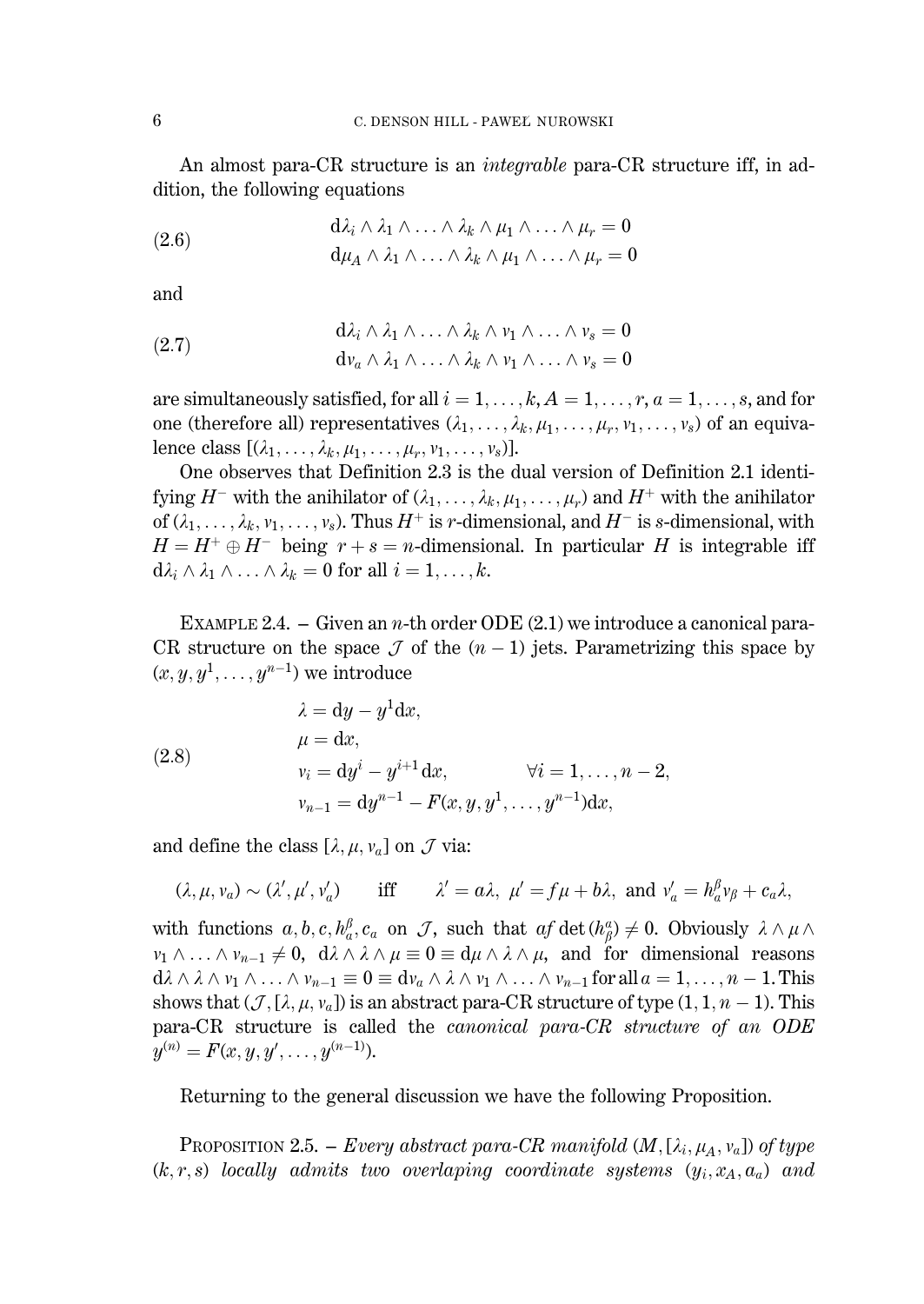$(\bar{y}_i, x_A, a_a)$  in which the forms  $(\lambda_i, \mu_A, v_a)$  can be written either as:

$$
(2.9) \t\t\t  $\lambda_i = dy_i + L_i^A dx_A, \t\t \mu_A = dx_A, \t\t v_a = da_a,$
$$

 $or\,by$ 

$$
(2.10) \t\t\t  $\lambda_i = d\bar{y}_i + \bar{L}_i^a d a_a, \t\t \mu_A = d x_A, \t\t v_a = d a_a,$
$$

where  $L_j^A = L_j^A(y, x, a)$  and  $\bar{L}_j^a = \bar{L}_j^a(\bar{y}, x, a), i = 1, \ldots, k, A = 1, \ldots, r, a = 1, \ldots, s$ , are appropriate real functions of the respective variables  $(y_i, x_A, a_a)$  and  $(\bar{y}_i, x_A, a_a)$ .

PROOF. - The proof is a simple application of the Frobenius theorem:

On one hand, the Frobenius theorem applied to the integrability conditions  $(2.6)$ , together with the use of transformations  $(2.5)$ , imply the existence of functions  $(y_i, x_A, L_i^A)$  for which  $\lambda_i = dy_i + L_i^A dx_A$  and  $\mu_A = dx_A$  holds. On the other hand, the same argument applied to the integrability conditions (2.7), imply the existence of functions  $(\bar{y}_i, a_a, \bar{L}_i^a)$  for which  $\lambda_i = d\bar{y}_i + \bar{L}^a_i da_a$  and  $v_a = da_a$  holds. But since  $\lambda_1 \wedge \ldots \lambda_k \wedge \mu_1 \wedge \ldots \wedge \mu_r \wedge \nu_1 \ldots \wedge \nu_s \neq 0$ , then taking  $\lambda$ s and  $\mu$ s from the first representation, and vs from the second we get  $dy_1 \wedge \ldots dy_k \wedge dx_1 \wedge \ldots \wedge dx_s \wedge da_1 \wedge \ldots \wedge da_s \neq 0$ . Similarly, taking  $\lambda$ s and vs from the second representation, and  $\mu$ s from the first we get  $d\bar{y}_1 \wedge \ldots d\bar{y}_k \wedge dx_1 \wedge \ldots \wedge dx_s \wedge da_1 \wedge \ldots \wedge da_s \neq 0$ . This shows that both sets of functions  $(y_i, x_A, a_a)$  and  $(\bar{y}_i, x_A, a_a)$  form local coordinates on M. In these coordinates the para-CR forms have the respective desired representation  $(2.9)$  and  $(2.10)$ .

#### $2.3$  – The embedding problem.

Once an integrable para-CR structure is defined in terms of  $[(\lambda_1,\ldots,\lambda_k,\mu_1,\ldots,\mu_r,\nu_1,\ldots,\nu_s)]$  it is easy to solve the embedding problem, at least locally.

We have the following embedding theorem.

**THEOREM** 2.6. - *Every smooth*  $(k + r + s)$ -dimensional abstract para-CR manifold  $(M, H, K)$  with dim  $H^+ = r$  and dim  $H^- = s$  is locally embeddable in  $\mathbb{R}^{(k+r)+(k+s)}$ , with the embedding  $\iota: M \to \mathbb{R}^{(k+r)+(k+s)}$  being a para-CR diffeomorphism between  $(M, H, K)$  and the para-CR structure which  $\iota(M)$  aquires from the ambient space  $(\mathbb{R}^{(k+r)+(k+s)}, \kappa)$ . Here  $\kappa$  is the canonical linear map  $\kappa: \mathbb{R}^{(k+r)+(k+s)} \to \mathbb{R}^{(k+r)+(k+s)}$ ,  $\kappa^2 = id$ , having  $\mathbb{R}^{k+r}$  and  $\mathbb{R}^{k+s}$  as its respective  $+1$  $and -1 eigenspaces.$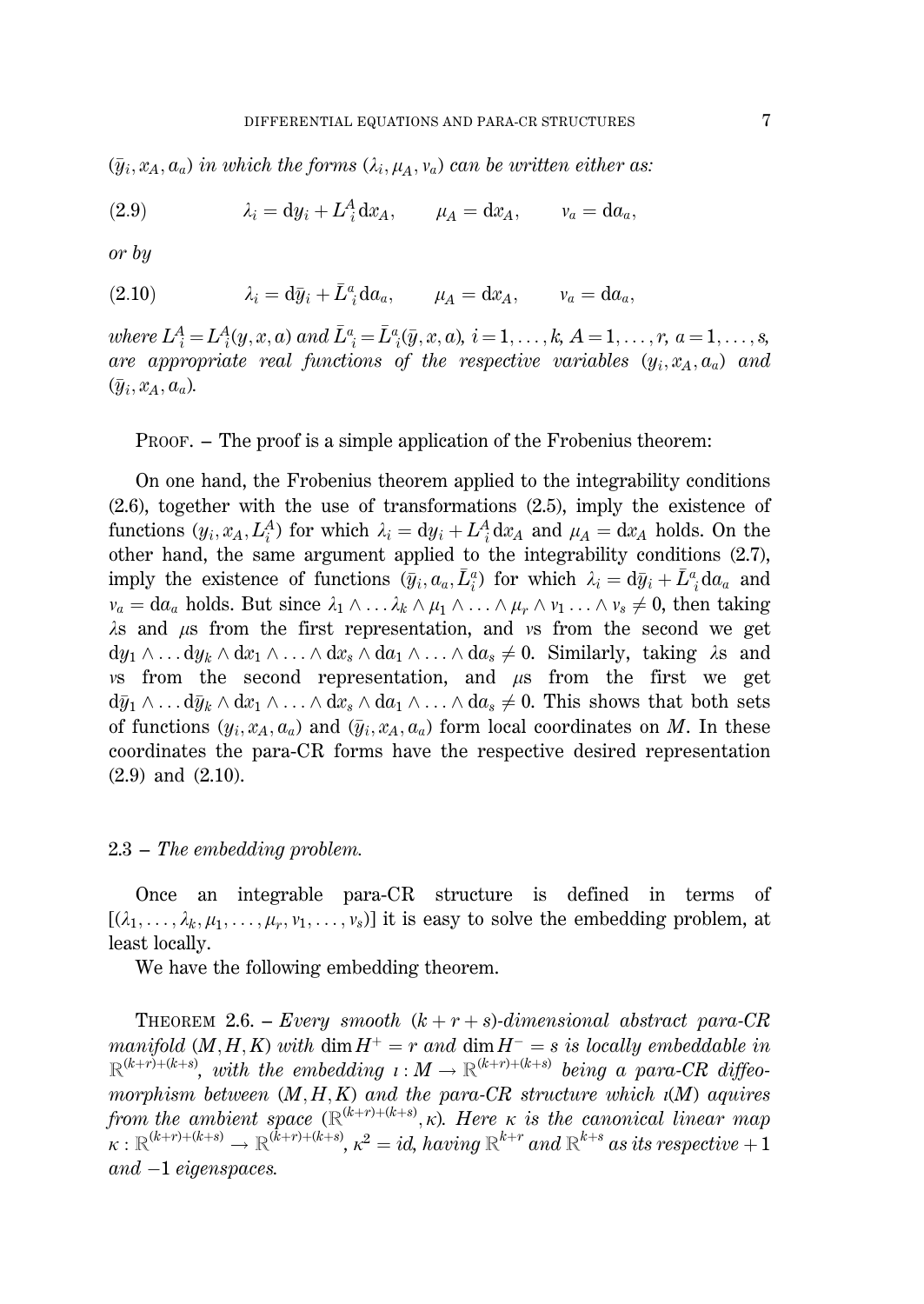PROOF. - Choosing a representative  $(\lambda_1, \ldots, \lambda_k, \mu_1, \ldots, \mu_s, \nu_1, \ldots, \nu_s)$  we consider vector fields  $(Z_1, \ldots, Z_k, X_1, \ldots, X_r, Y_1, \ldots, Y_s)$  which are the respective duals of  $(\lambda_1, \ldots, \lambda_k, \mu_1, \ldots, \mu_r, \nu_1, \ldots, \nu_s)$ . This in particular means that  $H^+ = \text{Span}(X_1, \ldots, X_r)$  and  $H^- = \text{Span}(Y_1, \ldots, Y_s)$ . Also any differentiable function  $f: M \to \mathbb{R}$  has

$$
df = Z_i(f)\lambda_i + X_A(f)\mu_A + Y_a(f)v_a
$$

as its differential. Now, one looks for all functions f and h on M which satsify

- $df \wedge \lambda_1 \wedge \ldots \wedge \lambda_k \wedge \mu_1 \wedge \ldots \wedge \mu_r = 0$  $(2.11)$ and
- $dh \wedge \lambda_1 \wedge \ldots \wedge \lambda_k \wedge \nu_1 \wedge \ldots \wedge \nu_s = 0,$  $(2.12)$

or, what is the same,

 $Y_a(f) = 0$ ,  $\forall a = 1, ..., s$ , and  $X_A(h) = 0$ ,  $\forall A = 1, ..., r$ .

If, for example, we choose  $(\lambda_1, \ldots, \lambda_k, \mu_1, \ldots, \mu_r, \nu_1, \ldots, \nu_s)$  in the local representation  $(2.9)$ , then equations  $(2.11)-(2.12)$  are, respectively,

(2.13) 
$$
\frac{\partial f}{\partial a_a} = 0, \quad \forall a = 1, ..., s,
$$

(2.14) 
$$
\frac{\partial h}{\partial x_A} - L_i^A \frac{\partial h}{\partial y^i} = 0, \quad \forall A = 1, \dots, r.
$$

Thus in this coordinate system equations  $(2.13)$  for the function f are trivial to solve: they obviously have  $k+r$  independent solutions given by  $f_1 = y_1, \ldots, f_k = y_k, \tilde{f}_1 = x_1, \ldots, \tilde{f}_r = x_r$ . The equations (2.14) for the function  $h$  do not look very nice in this coordinate system. To analyse them it is convenient to use the other coordinate system,  $(\bar{y}_i, x_A, a_a)$ , in which equations  $(2.11)-(2.12)$  are, respectively:

(2.15) 
$$
\frac{\partial f}{\partial a_a} - \bar{L}^a_i \frac{\partial f}{\partial \bar{y}^i} = 0, \quad \forall a = 1, ..., s
$$

(2.16) 
$$
\frac{\partial h}{\partial x_A} = 0, \quad \forall A = 1, \dots, r.
$$

In this coordinate system equation (2.16) for the function h is trivial: it has  $k + s$ independent solutions,  $h_1 = \bar{y}_1, \ldots, h_k = \bar{y}_k, \tilde{h}_1 = a_1, \ldots, \tilde{h}_s = a_s$ . Now since both coordinate systems  $(y_i, x_A, a_a)$  and  $(\bar{y}_i, x_A, a_a)$  are defined over the same region of M, and because the coordinates  $(x, a)$  are the same in both systems, we have:

$$
\bar{y}_i = \bar{y}_i(y, x, a),
$$
 and  $y_i = y_i(\bar{y}, x, a).$ 

This shows that the two maps:

$$
M\ni (y_i,x_A,a_a)\overset{\iota}{\mapsto}(f_i,\tilde{f}_A,h_j,\tilde{h}_a)=(y_i,x_A,\bar{y}_j(y,x,a),a_a)\in \mathbb{R}^{(k+r)+(k+s)}
$$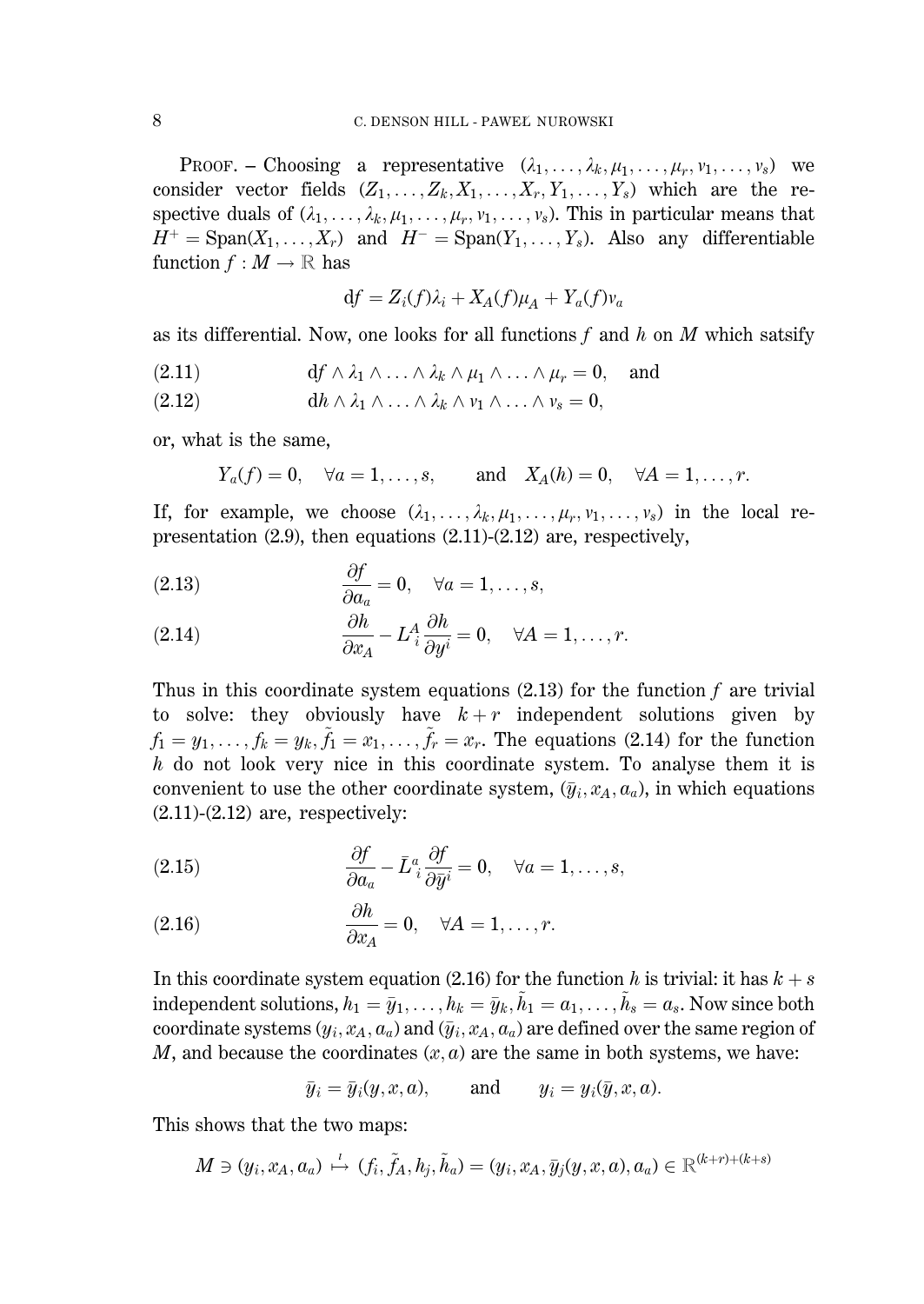and

$$
M\ni(\bar{y}_i,x_A,a_a)\stackrel{\bar{i}}{\mapsto}(f_i,\tilde{f}_A,h_j,\tilde{h}_a)=(y_i(\bar{y},x,a),x_A,\bar{y}_j,a_a)\in\mathbb{R}^{(k+r)+(k+s)}
$$

give two local embeddings of the para-CR structure  $(M, [(\lambda, \mu, \nu)])$  in  $\mathbb{R}^{(k+r)+(k+s)}$  with coordinates  $(f_i, \tilde{f}_A, h_j, \tilde{h}_a)$ . It follows that the  $\kappa$  operator in  $\mathbb{R}^{(k+r)+(k+s)}$ , splitting it onto  $\mathbb{R}^{(k+r)+(k+s)} = \mathbb{R}^{k+r} \times \mathbb{R}^{k+s}$ , induces two para-CR structures on the repective images of  $\iota$  and  $\bar{\iota}$ . These two para-CR structures are locally equivalent, and are locally equivalent to the original structure from  $M$ .

Para-CR structures with  $k = 1$ , for obvious reasons, are called para-CR structures of *hypersurface type*.

#### 2.4 – Para-CR equivalence a'la Cartan.

In the following a reformulation of the (local) equivalence of two para-CR manifolds, in the language of the differential forms  $(\lambda_1, \ldots, \lambda_k,$  $\mu_1, \ldots, \mu_r, \nu_1, \ldots, \nu_s$ , will be useful. It can be seen that Definition 2.2 is equivalent to

DEFINITION 2.7. – Two para-CR structures  $(M, [(\lambda_i, \mu_A, \nu_a)])$  and  $(M', (\lambda_i', \mu_{A'}, \nu_{a'}))$ ,  $i = 1, ..., k$ ,  $A = 1, ..., r$ ,  $a = 1, ..., s$ , on  $k + r + s$  dimensional manifolds M and M' are (locally) equivalent iff there exists a (local) diffeomorphism  $\Phi : M \to M'$  and real functions  $a_i^i$ ,  $b_A^j$ ,  $c_\omega^j$ ,  $f_B^A$ ,  $h_\beta^a$  on M such that:

(2.17) 
$$
\Phi^*(\lambda_i') = a^j \lambda_j,
$$

$$
\Phi^*(\mu_A') = f^B_{\ A} \mu_B + b^j_A \lambda_j,
$$

$$
\Phi^*(\nu_a') = h^{\beta}_{\ a} \nu_{\beta} + c^j_{\ a} \lambda_j,
$$

and

$$
\det(a^i_{\;j})\det(f^A_{\;B})\det(h^a_{\;\beta})\neq 0
$$

for all  $i, j = 1, \ldots k$ ;  $A, B = 1, \ldots, r$ ;  $a, \beta = 1, \ldots, s$ .

#### 3. – Para-CR structures of type  $(1, 1, n-1)$ .

In Example 2.4 we associated a para-CR structure of type  $(1, 1, n-1)$  with every *n*-th order ODE in the form  $(2.1)$ . A natural question arises: is every para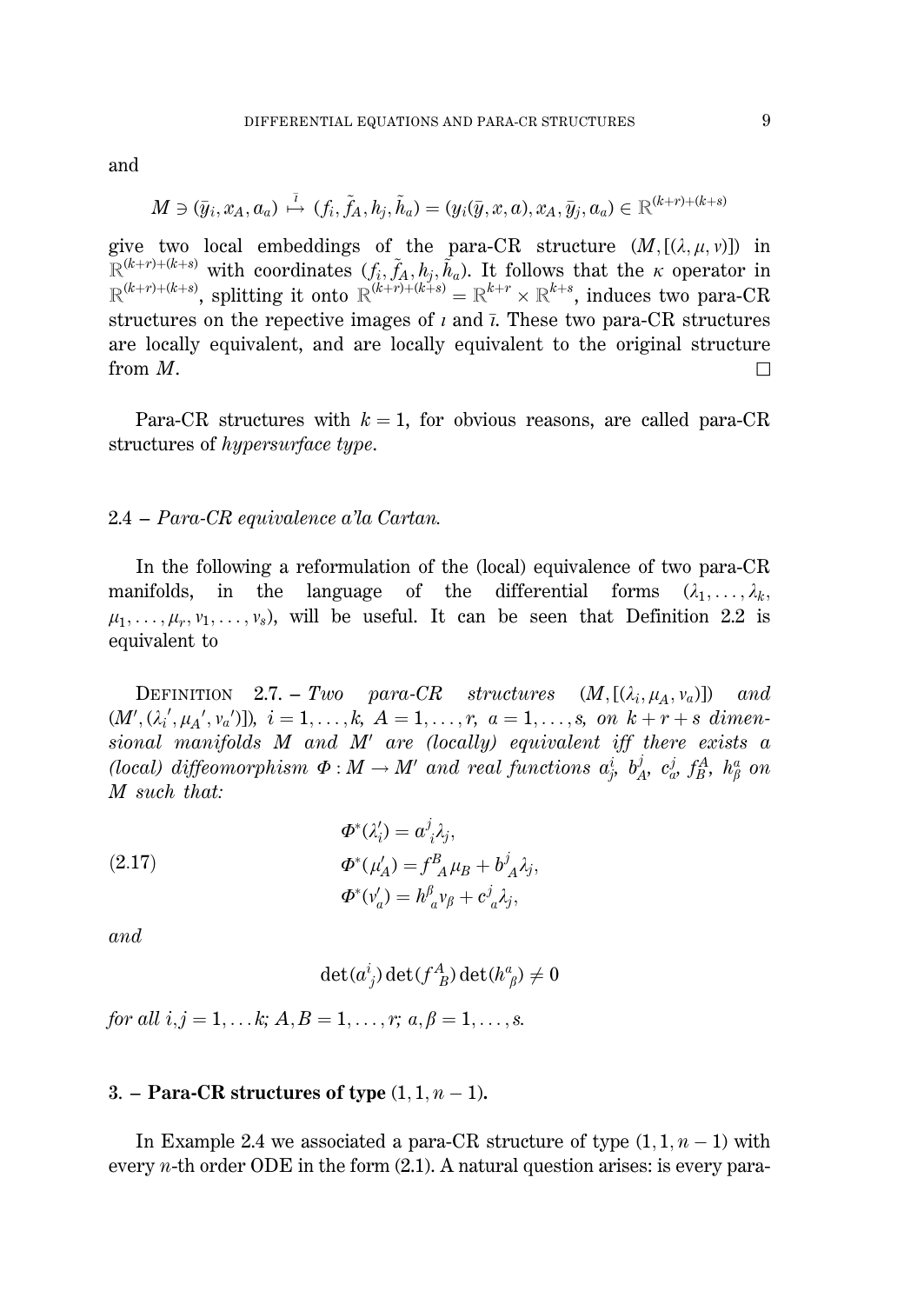CR structure of type  $(1, 1, n-1)$ , at least locally, para-CR equivalent to a canonical type  $(1,1,n-1)$  para-CR structure of some *n*-th order ODE  $(2.1)$ ? Since all canonical para-CR structures of  $n$ -th order ODEs, as in Example 2.4, satisfy  $d\lambda \wedge \lambda = dx \wedge dy^1 \wedge dy \neq 0$ , and since nonvanishing of  $d\lambda \wedge \lambda$  is invariant under any para-CR map  $\lambda \rightarrow \lambda' = a\lambda$ , then we have

**PROPOSITION** 3.1. - A type  $(1, 1, n-1)$  para-CR structure  $[\lambda, \mu, \nu_a]$  which is locally equivalent to the canonical para-CR structure of an n-th order  $ODE$  $y^{(n)} = F(x, y, y', \dots, y^{(n-1)})$  has  $d\lambda \wedge \lambda \neq 0$ .

In view of this proposition, we now ask if every type  $(1, 1, n-1)$  para-CR structure with  $d\lambda \wedge \lambda \neq 0$  is locally equivalent to a structure from Example 2.4. To illustrate the problems associated with this question we consider low dimensions first.

#### 3.1 – Para-CR structures of type  $(1,1,1)$ .

This case, in a bit different context, was studied by one of us in [16]. We have the following proposition.

**PROPOSITION** 3.2. - *Every type*  $(1,1,1)$  *para-CR structure*  $(M,[\lambda,\mu,\nu])$  *with*  $d\lambda \wedge \lambda \neq 0$  is locally para-CR equivalent to a type  $(1,1,1)$  para-CR structure associated with a point equivalence class of second order ODEs.

 $PROOF.$  – This Proposition was proved in [16]. For completness we present this proof also here.

Choosing any representative  $(\lambda, \mu, \nu)$  of  $[\lambda, \mu, \nu]$ , due to the low dimension of M, we have  $d\lambda \wedge \lambda \wedge \mu \equiv 0$  and  $d\mu \wedge \lambda \wedge \mu \equiv 0$ . Thus, by the Frobenius theorem, we have functions  $(x, y, A, B, C, E)$  on M such that  $\lambda = A dx + B dy$ , and  $\mu = Cdx + Edy$ . Considering the allowed para-CR gauge of  $\lambda$  and  $\mu$ , we can rescale  $\lambda$  to the form  $\lambda = dy - p dx$ , with some function p on M, and shift and rescale  $\mu$  to the form  $\mu = dx$ . Now our assumption  $0 \neq d\lambda \wedge \lambda$  shows that  $0 \neq dx \wedge dy \wedge dp$  and, thus,  $(x, y, p)$  can be considered a coordinate system on M. In this coordinate system the form  $\mu$  is locally  $\mu = adx + \beta dy + \gamma dp$ , where  $\alpha, \beta, \gamma$  are some functions on M. Because of the allowed para-CR transformations for  $\mu$ , we can, without loss of generality, take  $\mu = dp - Q(x, y, p)dx$ , with  $Q = Q(x, y, p)$  being some function on M. Thus our type  $(1, 1, 1)$  para-CR structure  $(M, [\lambda, \mu, \nu])$  with  $d\lambda \wedge \lambda \neq 0$  is locally para-CR equivalent to  $(M, [\lambda = dy - p dx, \mu = dx, \nu = dp - Qdx]$ ). Therefore M can be locally identified with the first jet space of the equation  $y'' = Q(x, y, y')$ . The  $(x, y, p)$  are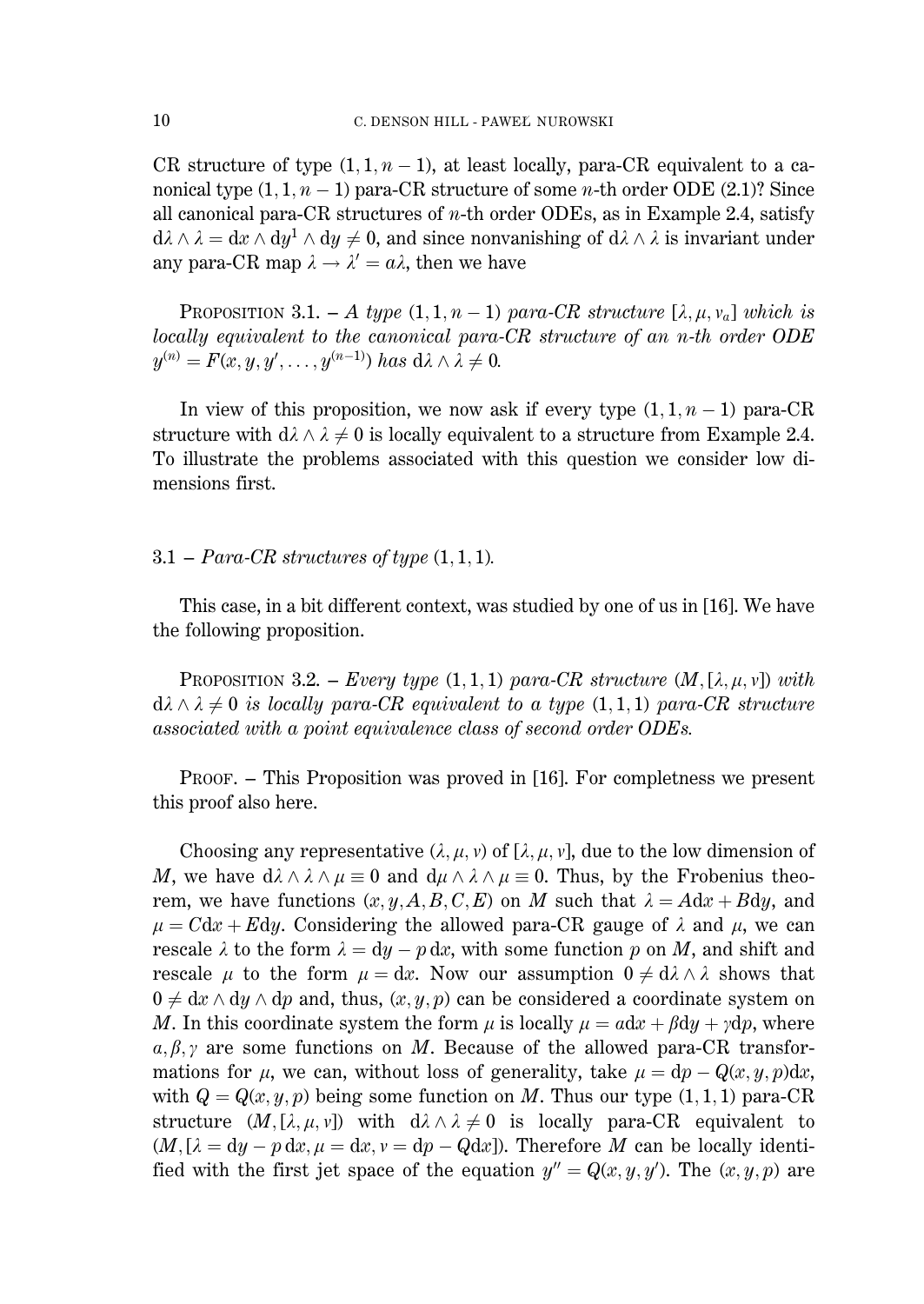canonical coordinates  $(x, y, p)$  on this jet space and the contact forms are given by the para-CR forms  $\lambda = d\psi - p dx$ ,  $v = dp - Q dx$ . The para-CR structure associated with the point equivalent class of ODEs represented by  $u'' = Q(x, u, u')$  is locally para-CR equivalent to the para-CR structure we started with.  $\Box$ 

Further details about this case, including relations to the Fefferman construction, can be found in [16].

### $3.2 - Para\text{-}CR$  structures of type  $(1, 1, 2)$ .

Let  $(M, [\lambda, \mu, v_1, v_2])$  be a general para-CR manifold of type  $(1, 1, 2)$  with

$$
(3.1) \t\t d\lambda \wedge \lambda \neq 0
$$

By Proposition 2.5, we can introduce a coordinate system  $(x, y, a_1, a_2)$  on M in which

$$
\lambda = dy - p(x, y, a_1, a_2)dx, \qquad \mu = dx, \qquad v_1 = da_1, \qquad v_2 = da_2,
$$

with some function p of the variables  $(x, y, a_1, a_2)$ .

Our key question is if we can find new coordinates  $(x, y, y<sup>1</sup>, y<sup>2</sup>)$  on M, and functions  $h^a_\beta$ ,  $c_a$ , F on M, so that the form  $v'_1 = h^1_1 v_1 + h^2_1 v_2 + c_1 \lambda$  is equal to

$$
v_1' = dy^1 - y^2 dx
$$

and the form  $v'_2 = h_2^1 v_1 + h_2^2 v_2 + c_2 \lambda$  is equal to

$$
v_2' = dy^2 - F(x, y, y^1, y^2)dx.
$$

If this were possible, we could bring this para-CR structure, by a para-CR transformation, to the canonical form corresponding to the third order ODE  $y''' = F(x, y, y', y'').$ 

When looking for the desired coordinates  $(x, y, y<sup>1</sup>, y<sup>2</sup>)$  we proceed as follows: We set

$$
y^1 = p(x, y, a_1, a_2),
$$

and notice that (3.1) implies  $dx \wedge dy \wedge dy^1 \neq 0$ . Thus the functions  $(x, y, y^1)$  can serve as three independent coordinates on M. The condition  $dx \wedge dy \wedge dy^1 \neq 0$ also means that at least one of the derivatives  $\frac{\partial y^1}{\partial a_1}$  or  $\frac{\partial y^1}{\partial a_2}$  is not equal to zero.<br>Assuming, without loss of generality, that  $\frac{\partial y^1}{\partial a_1} \neq 0$ , we can solve  $y^1 = p(x, y, a_1, a_2)$  for  $a_1$  obtai for  $a_1$  obtaining

$$
a_1 = a_1(x, y, y^1, a_2).
$$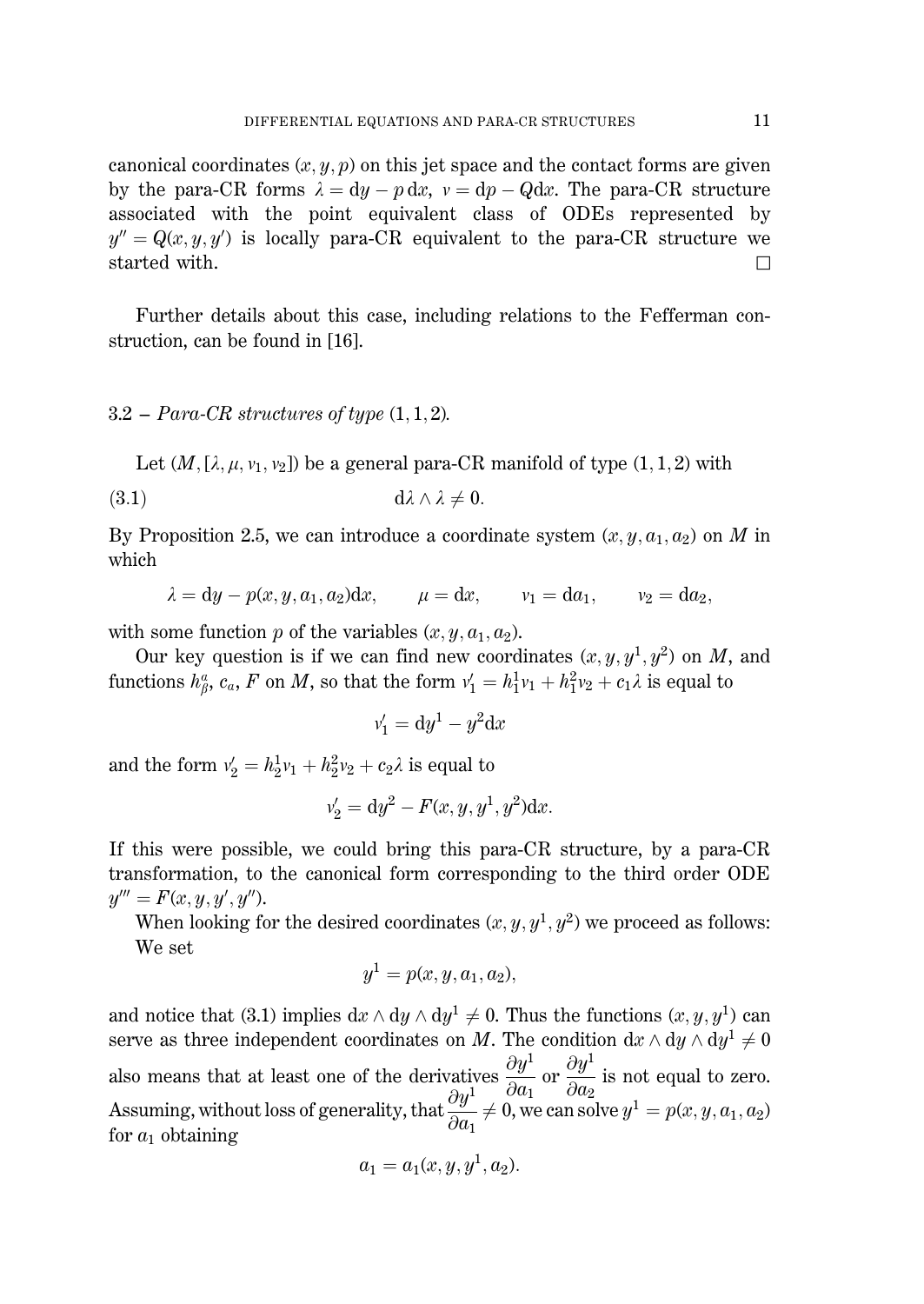This enables us to parametrize M by  $(x, y, y^1, a_2)$ . In this new parametrization we have

$$
\lambda = dy - y^1 dx
$$
,  $\mu = dx$ ,  $v_1 = d[a_1(x, y, y^1, a_2)],$   $v_2 = da_2$ .

We note that since

$$
v_1 = d[a_1(x, y, y^1, a_2)] = \frac{\partial a_1}{\partial x} dx + \frac{\partial a_1}{\partial y} dy + \frac{\partial a_1}{\partial y^1} dy^1 + \frac{\partial a_1}{\partial a_2} da_2,
$$

and  $\lambda \wedge \mu \wedge \nu_1 \wedge \nu_2 \neq 0$ , then  $dy \wedge dx \wedge \frac{\partial a_1}{\partial y^1} dy^2 \wedge da_2 \neq 0$ , and hence  $\frac{\partial a_1}{\partial y^1} \neq 0$ . Thus we may replace the para-CR form  $v_1$  by the form

$$
v_1' = \left(\frac{\partial a_1}{\partial y^1}\right)^{-1} \left(v_1 - \frac{\partial a_1}{\partial a_2}v_2 - \frac{\partial a_1}{\partial y}\lambda\right)
$$

from the same para-CR class, obtaining

$$
v_1' = dy^1 - y^2 dx.
$$

Here the function  $y^2$  is given by

(3.2) 
$$
y^2 = -\left(\frac{\partial a_1}{\partial x} + y^1 \frac{\partial a_1}{\partial y}\right) \left(\frac{\partial a_1}{\partial y^1}\right)^{-1}.
$$

Summarizing, starting with an arbitrary type  $(1,1,2)$  para-CR structure  $(M,[\lambda,\mu,\nu_1,\nu_2])$ , with  $d\lambda \wedge \lambda \neq 0$ , we can always choose the coordinate system  $(x, y, y<sup>1</sup>, a<sub>2</sub>)$  and the representatives of the basis 1-forms, so that the para-CR structure is represented by

$$
\lambda = dy - y^1 dx
$$
,  $\mu = dx$ ,  $v_1 = dy^1 - y^2 dx$ ,  $v_2 = da_2$ ,

with a function  $y^2 = q(x, y, y^1, a_2)$  given by (3.2).

Now, two cases may occur:

- the general case, when  $\frac{\partial y^2}{\partial q_0} \neq 0$ , or
- the degenerate case, when  $\frac{\partial y^2}{\partial a_0} = 0$ .

In the general case, i.e. in the case when

(3.3) 
$$
\frac{\partial}{\partial a_2} \left( \left( \frac{\partial a_1}{\partial x} + y^1 \frac{\partial a_1}{\partial y} \right) \left( \frac{\partial a_1}{\partial y^1} \right)^{-1} \right) \neq 0
$$

we can solve  $y^2 = q(x, y, y^1, a_2)$  for  $a_2$  obtaining

$$
a_2 = a_2(x, y, y^1, y^2),
$$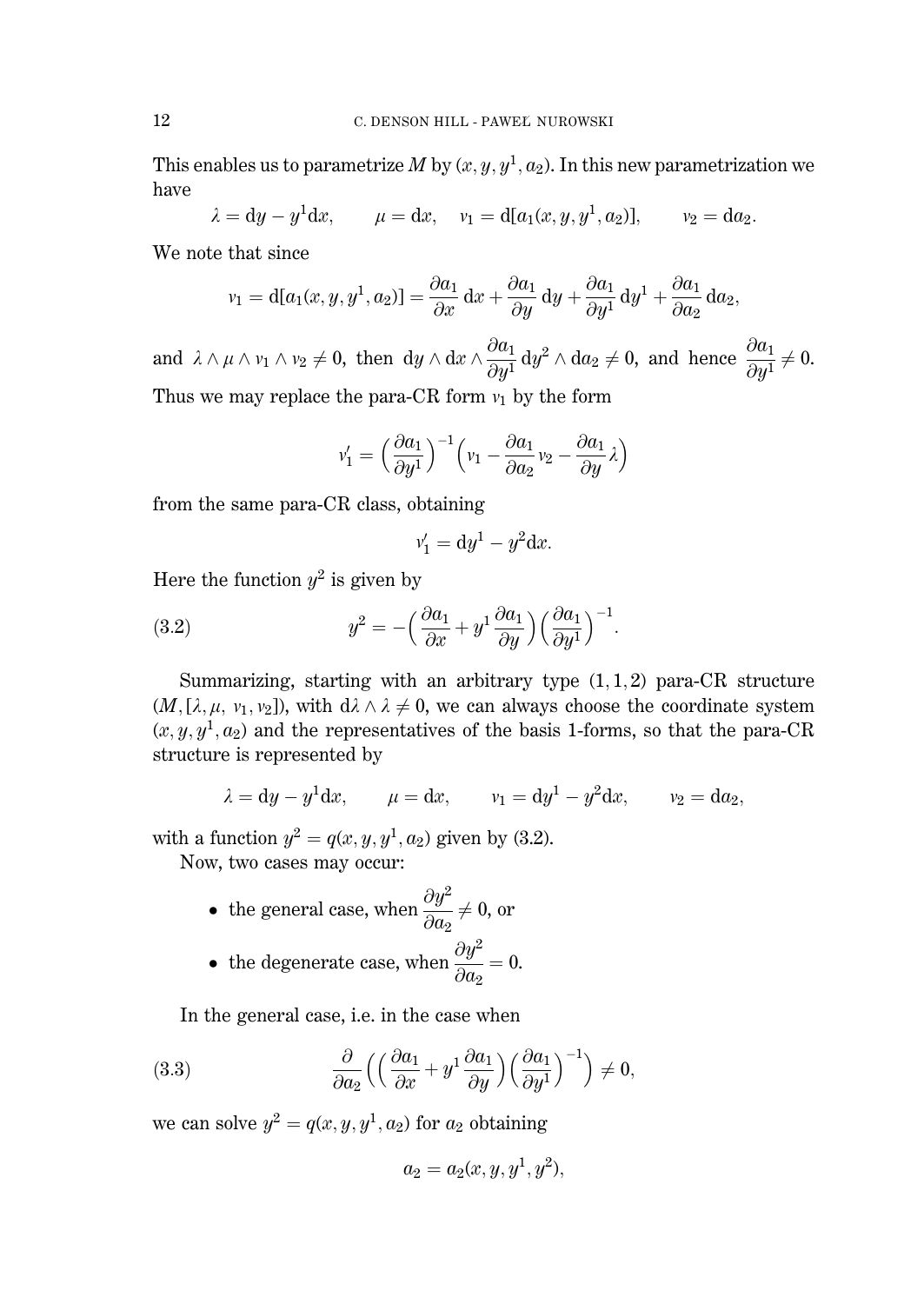and a system of coordinates  $(x, y, y^1, y^2)$  on M, in which

$$
\lambda = dy - y^1 dx
$$
,  $\mu = dx$ ,  $v_1 = dy^1 - y^2 dx$ ,  $v_2 = d[a_2(x, y, y^1, y^2)].$ 

Now we have

$$
v_2 = \frac{\partial a_2}{\partial x} dx + \frac{\partial a_2}{\partial y} dy + \frac{\partial a_2}{\partial y^1} dy^1 + \frac{\partial a_2}{\partial y^2} dy^2,
$$

and since  $\lambda \wedge \mu \wedge \nu_1 \wedge \nu_2 \neq 0$ , we get  $\frac{\partial a_2}{\partial u^2} \neq 0$ . This enables us to replace  $\nu_2$  by another representative

$$
v_2' = \left(\frac{\partial a_2}{\partial y^2}\right)^{-1} \left(v_2 - \frac{\partial a_2}{\partial y^1}v_1 - \frac{\partial a_2}{\partial y}\lambda\right),\,
$$

which can be written as:

$$
v_2' = dy^2 - F(x, y, y^1, y^2)dx,
$$

with

$$
F(x, y, y^1, y^2) = -\left(\frac{\partial a_2}{\partial x} + y^1 \frac{\partial a_2}{\partial y} + y^2 \frac{\partial a_2}{\partial y^1}\right) \left(\frac{\partial a_2}{\partial y^2}\right)^{-1}.
$$

Summarizing we have the following proposition.

PROPOSITION 3.3. - Every type  $(1,1,2)$  para-CR structure  $(M, [\lambda, \mu, v_1, v_2])$ with  $d\lambda \wedge \lambda \neq 0$  can be locally represented by 1-forms

 $\lambda = dy - y^1 dx$ ,  $\mu = dx$ ,  $v_1 = dy^1 - y^2 dx$ ,  $v_2 = da_2$ .

with a function  $y^2 = q(x, y, y^1, a_2)$  of coordinates  $(x, y, y^1, a_2)$  on M. If, in addition, the function  $y^2$  satisfies  $\frac{\partial y^2}{\partial a_2} \neq 0$  in  $U \subset \mathcal{M}$ , one can introduce a coordinate system  $(x, y, y^1, y^2)$  in U such that the para-CR structure can be represented by

$$
\lambda = dy - y^1 dx
$$
,  $\mu = dx$ ,  $v_1 = dy^1 - y^2 dx$ ,  $v_2 = dy^2 - F(x, y, y^1, y^2) dx$ .

In such case the para-CR structure is locally para-CR equivalent to the canonical para-CR structure associated with a third order ODE  $y''' = F(x, y, y', y'')$ .

The nongeneric case in which  $(3.3)$  is not satisfied can be realized in several ways. The simplest of them is if  $\frac{\partial y^2}{\partial a_2} \equiv 0$  in the neighbourhood  $\mathcal{U} \subset M$ . In such a case we have

 $\lambda = du - y^1 dx$ ,  $u = dx$ ,  $v_1 = du^1 - q(x, u, u^1) dx$ ,  $v_2 = da_2$ .

and locally  $\mathcal{U} = \mathcal{U}_3 \times \mathbb{R}$ , where  $\mathcal{U}_3$ , parametrized by  $(x, y, y^1)$ , is equipped with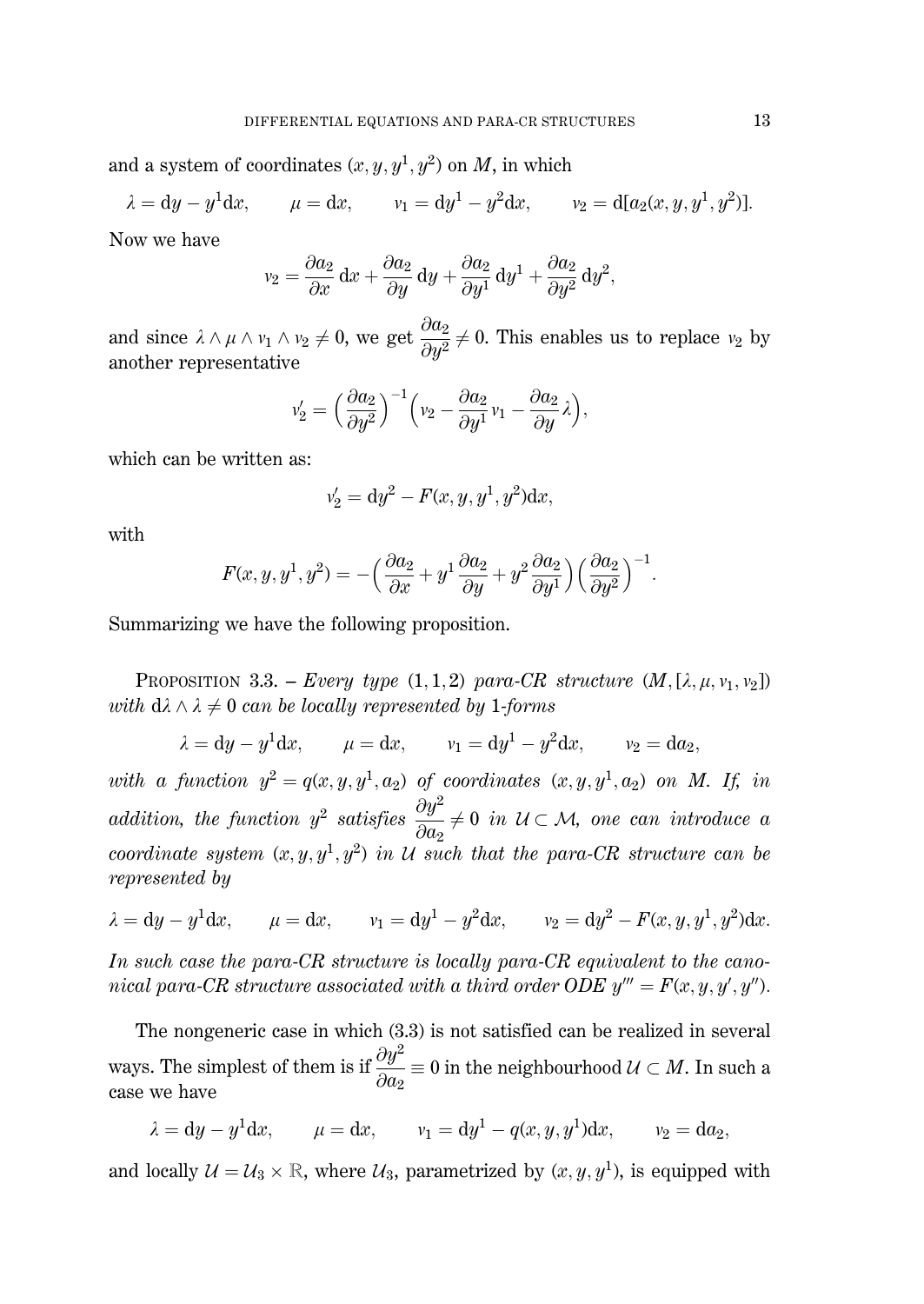a canonical  $(1,1,1)$  type para-CR structure of the second order ODE  $y'' = q(x, y, y')$ . Thus in such a case the type (1, 1, 2) para-CR structure is obtained by extending the canonical  $(1,1,1)$  type para-CR structure of the equation  $y'' = q(x, y, y')$ , from the first jet space J with the canonical forms  $\lambda = dy - y^1 dx$ ,  $\mu = dx$ ,  $v_1 = dy^1 - q(x, y, y^1)dx$  to the Cartesian product  $\mathcal{J} \times \mathbb{R} \stackrel{\pi}{\rightarrow} \mathcal{J}$ . If  $\mathbb{R}$  in  $\mathcal{J} \times \mathbb{R}$  is parametrized by  $a_2$ , then the type (1, 1, 2) para-CR structure on  $\mathcal{J} \times \mathbb{R}$ is given by the class of para-CR forms  $[\pi^*(\lambda), \pi^*(\mu), \pi^*(\nu_1), \nu_2 = da_2]$ . So also in this nongeneric case the para-CR structure  $(M, [\lambda, \mu, \nu_1, \nu_2])$  is related to the canonical para-CR structure of an ODE, the only difference with the generic case is that now, the ODE is of lower order.

This discussion shows that, the structure of type  $(1, 1, 2)$  para-CR manifolds may change from point to point: in some regions it is locally equivalent to a para-CR structure of a third order ODE, in some regions, to a para-CR which is Cartesian product of a para-CR structure of second order ODE and a real line.

To illustrate the discussion of this section we consider the following example.

EXAMPLE 3.4. – Consider  $\mathbb{R}^4$  parametrized by  $(x, y, a_1, a_2)$  and a type  $(1, 1, 2)$ para-CR structure on it given in terms of a function

$$
p(x, y, a_1, a_2) = xa_1 + ya_2.
$$

By this we mean that the para-CR structure is defined in terms of the class of para-CR 1-forms  $[\lambda, \mu, v_1, v_2]$  with representatives

(3.4) 
$$
\lambda = dy - (xa_1 + ya_2)dx
$$
,  $\mu = dx$ ,  $v_1 = da_1$ ,  $v_2 = da_2$ .

Proceeding as in our discussion above we define  $y^1 = xa_1 + ya_2$ , solve it for  $a_1$ ,

$$
a_1=\frac{y^1-ya_2}{x},
$$

and use  $(x, y, y^1, a_2)$  as new coordinates, in which

$$
\lambda = dy - y^1 dx
$$
,  $\mu = dx$ ,  $v_1 = d \left[ \frac{y^1 - ya_2}{x} \right]$ ,  $v_2 = da_2$ .

Now because  $v_1 = \frac{a_2y - y^1}{r^2} dx - \frac{a_2}{r} dy + \frac{dy^1}{r} - \frac{y}{r} da_2$ , we can replace  $v_1$  by a new form

$$
v_1 = dy^1 - \frac{a_2 y^1 x + y^1 - a_2 y}{x} dx.
$$

Introducing the function

(3.5) 
$$
y^2 = a_2 y^1 + \frac{y^1 - a_2 y}{x}
$$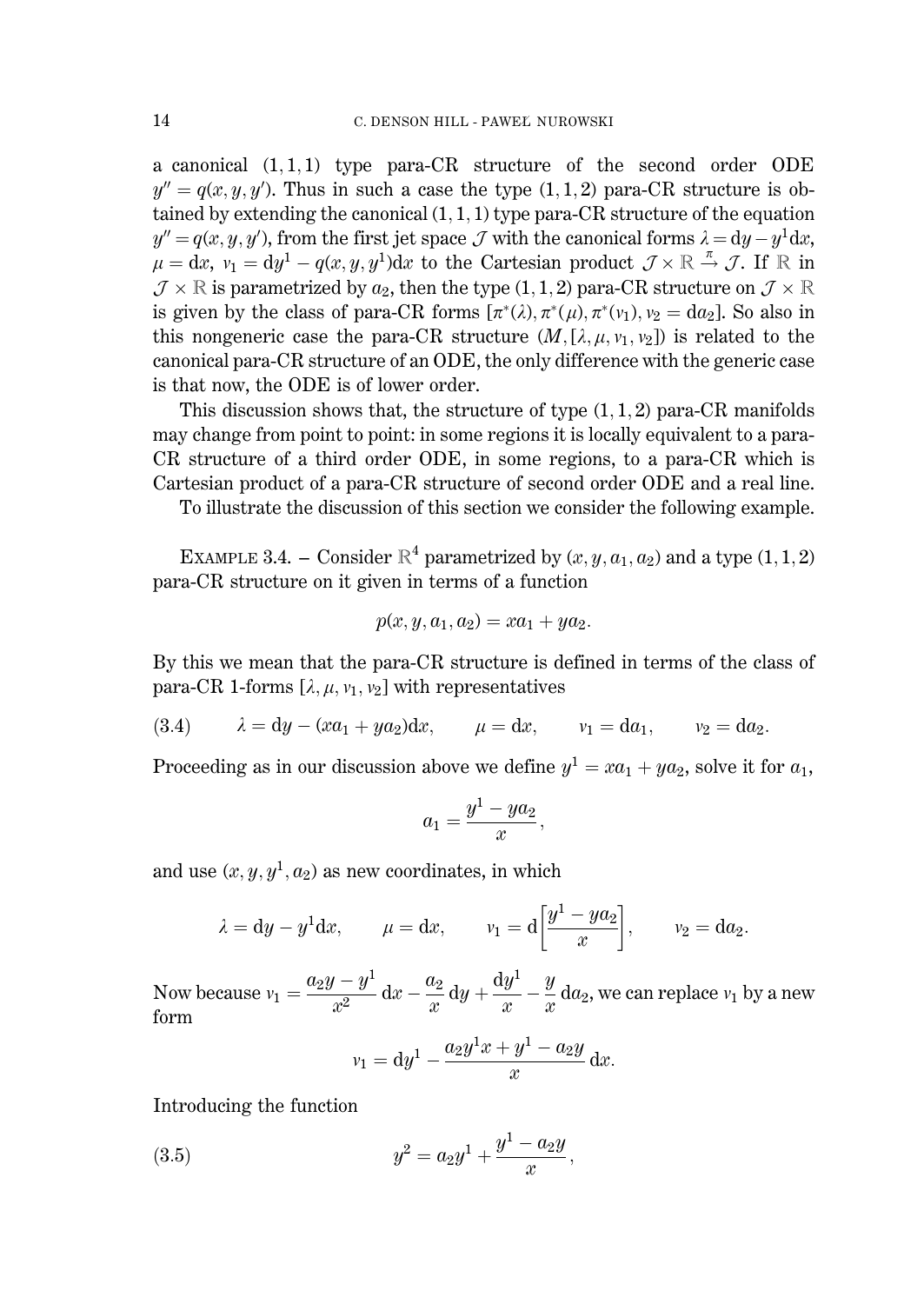we see that we are in the situation  $\frac{\partial y^2}{\partial q_0} = y^1 - \frac{y}{x} \neq 0$ . So we can solve for  $a_2$ obtaining:

$$
a_2 = \frac{y^2x - y^1}{y^1x - y}.
$$

Using the coordinates  $(x, y, y^1, y^2)$  we get

$$
\lambda = dy - y^1 dx
$$
,  $\mu = dx$ ,  $v_1 = dy^1 - y^2 dx$ ,  $v_2 = d \left[ \frac{y^2 x - y^1}{y^1 x - y} \right]$ .

Expanding the differential we have

$$
v_2 = \frac{x}{y^1x - y} dy^2 + \frac{y - y^2x^2}{(y^1x - y)^2} dy^1 + \frac{(y^1)^2 - y^2y}{(y^1x - y)^2} dx + \frac{y^2x - y^1}{(y^1x - y)^2} dy \sim
$$
  

$$
\frac{x}{y^1x - y} \left( dy^2 + \frac{y^2(y^1 - y^2x)}{y^1x - y} dx \right).
$$

This means that locally the starting para-CR structure is equivalent to

$$
\lambda = dy - y^1 dx
$$
,  $\mu = dx$ ,  $v_1 = dy^1 - y^2 dx$ ,  $v_2 = dy^2 - \frac{y^2(y^2x - y^1)}{y^1x - y} dx$ 

and thus it comes from the third order ODE

(3.6) 
$$
y''' = \frac{y''(y''x - y')}{y'x - y}
$$

To solve this equation we may use our result on local embeddability. We can start with any representation of the class  $[\lambda, \mu, \nu_1, \nu_2]$ , then find an embedding, and finally interpret it as a general solution to  $(3.6)$ . It turns out that the simplest calculations are in the representation  $(3.4)$ :

Obviously the two independent solutions  $(f_1, \tilde{f}_1)$  of the embedding equations  $df \wedge \lambda \wedge \mu \equiv 0$  are  $f_1 = x$  and  $\tilde{f}_1 = y$ . Also, two independent solutions of the embedding equation  $dh \wedge \lambda \wedge \nu_1 \wedge \nu_2 \equiv dh \wedge (dy - (xa_1 + ya_2)dx) \wedge da_1 \wedge da_2 \equiv 0$ are obviously  $h_1 = a_2$  and  $h_2 = a_2$ . The third independent solution of this equation can be taken as:  $\tilde{h}_1 = e^{-a_2 x} \left( y + \frac{a_1}{a_2} x + \frac{a_1}{a_2^2} \right)$ . Thus the embedding is given by:

$$
\mathbb{R}^4 \ni (x, y, a_1, a_2) \to (x, y, a_0, a_1, a_2) = \left(x, y, e^{-a_2 x} \left(y + \frac{a_1}{a_2} x + \frac{a_1}{a_2^2}\right), a_1, a_2\right) \in \mathbb{R}^{2+3},
$$

which is a hypersurface in  $\mathbb{R}^5$  with coordinates  $(x, y, a_0, a_1, a_2)$ , given by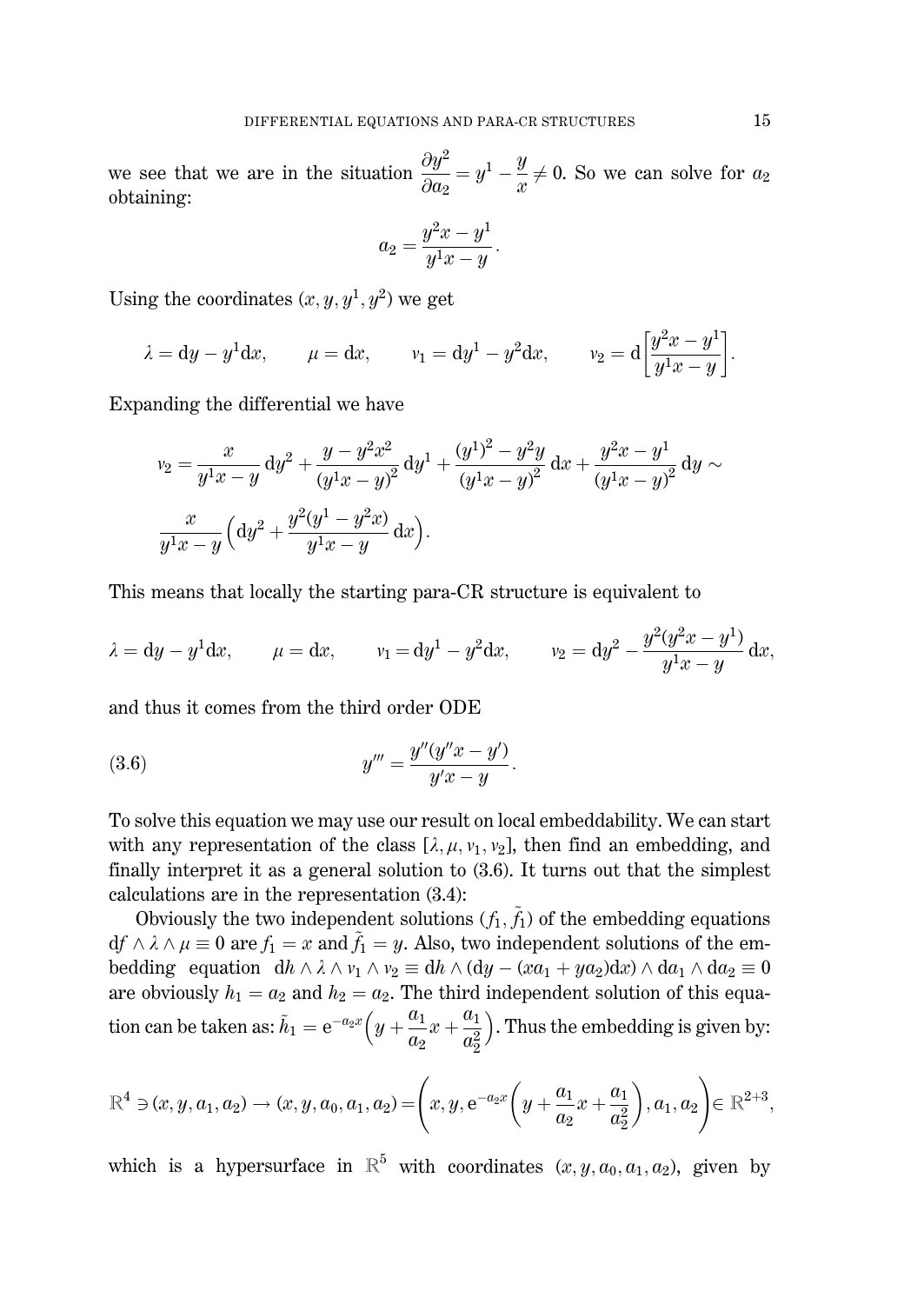$a_0e^{a_2x} = y + \frac{a_1}{a_2}x + \frac{a_1}{a_2^2}$ . It is easy to check that, magically,

$$
y=a_0\mathrm{e}^{a_2x}-\frac{a_1}{a_2}x-\frac{a_1}{a_2^2}
$$

is the general solution to  $(3.6)$ .

We end this example with a comment that if we had started with a function  $p(x, y, a_1, a_2) = xa_1$ , then our procedure would change after equation (3.5). In such case, the function  $y^2$  would be independent of  $a_2$  everywhere, and we would end up with

$$
\lambda = dy - y^1 dx
$$
,  $\mu = dx$ ,  $v_1 = dy^1 - \frac{y^1}{x} dx$ ,  $v_2 = da_2$ .

Thus the  $(1,1,2)$  type para-CR structure  $[\lambda = dy - xa_1 dx, \mu = dx, v_1 =$  $da_1, v_2 = da_2$  would be equivalent to a Cartesian product of the canonical type  $(1,1,1)$  para-CR structure of the second order ODE  $y'' = \frac{y'}{x}$ , and the real line represented by  $a_2$ .

#### 4. – Para-CR structures of type  $(n-1,1,1)$ .

Returning to Example 2.4, and using the contact 1-forms (2.8) defining the canonical para-CR structure of type  $(1,1,n-1)$  corresponding to an ODE  $y^{(n)} = F(x, y, y', \dots, y^{(n-1)})$ , we can define another para-CR structure on the space  $\mathcal J$  of  $(n-1)$  jets. This para-CR structure is of type  $(n-1,1,1)$ , and is obtained from the contact forms  $(l_1 = \lambda, l_2 = v_1, \ldots, l_{n-1} = v_{n-2}, m = \mu, n = v_{n-1})$ as in (2.8) by extending them to a class  $[l_1, \ldots, l_{n-1}, m, n]$  via

$$
l_i \rightarrow l'_i = a_{ij}l_j,
$$
  
\n
$$
m \rightarrow m' = fm + b_i l_i,
$$
  
\n
$$
n \rightarrow n' = hn + c_i l_i \qquad i, j = 1, ..., n - 1
$$

where the functions  $a_{ii}$ ,  $b_i$ ,  $c_i$ ,  $f$ ,  $h$  on  $\mathcal J$  satisfy  $\det(a) f h \neq 0$ . Since this para-CR structure has dim  $H^+ = \dim H^- = 1$ , the integrability conditions  $[H^{\pm}, H^{\pm}] \subset H^{\pm}$ are automatically satisfied here.

EXAMPLE 4.1.  $-$  It is instructive to examine this para-CR structure in case of  $n=3$ . In such case we have

(4.1) 
$$
l_1 = dy - y^1 dx
$$
,  $l_2 = dy^1 - y^2 dx$ ,  $n = dy^2 - F(x, y, y^1, y^2) dx$ ,  $m = dx$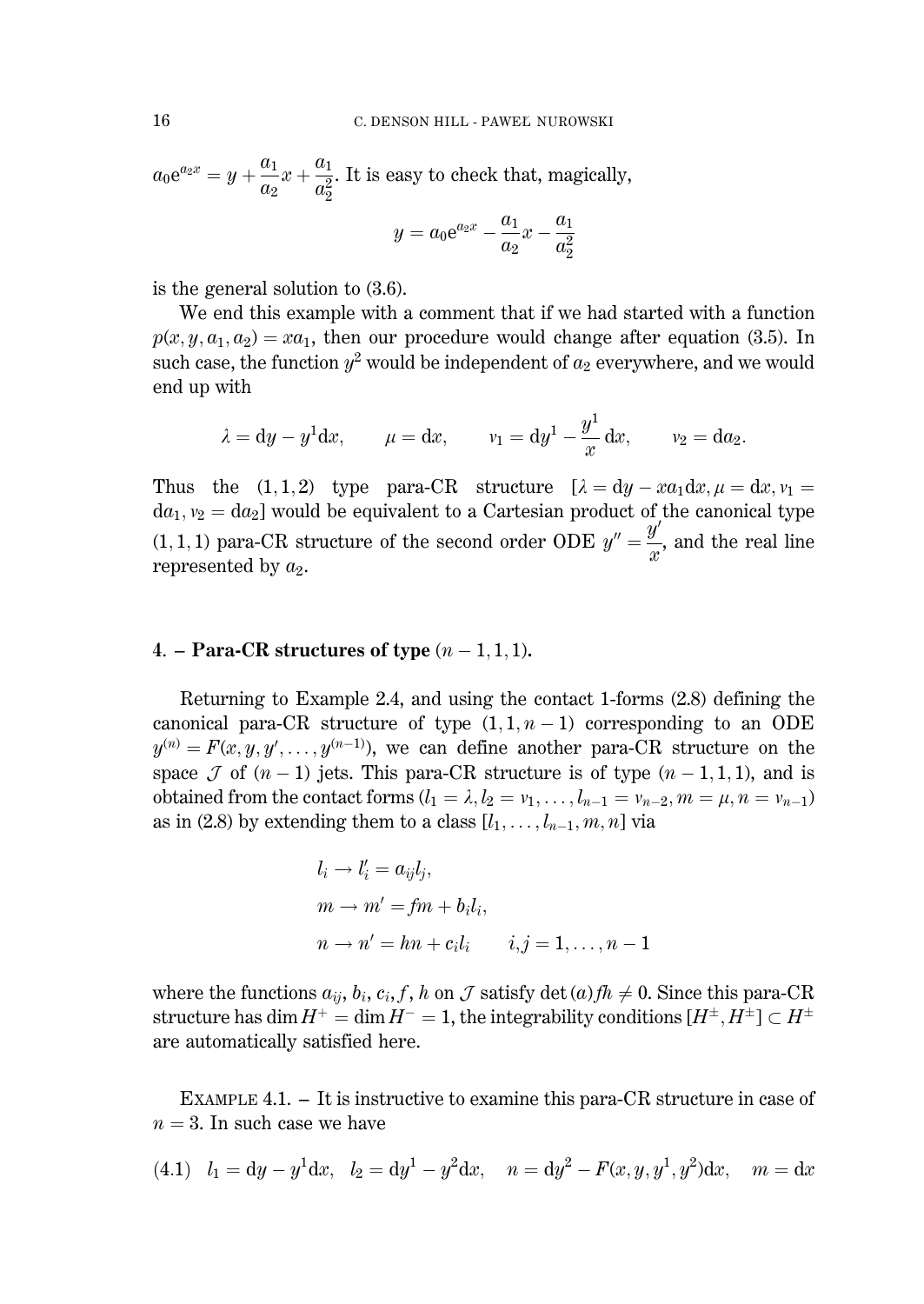and

(4.2)  
\n
$$
l'_{1} = a_{11}l_{1} + a_{12}l_{2},
$$
\n
$$
l'_{2} = a_{21}l_{1} + a_{22}l_{2},
$$
\n
$$
n' = hn + c_{1}l_{1} + c_{2}l_{2},
$$
\n
$$
m' = fm + b_{1}l_{1} + b_{2}l_{2},
$$

We now consider a *contact* transformation  $(x, y, y^1, y^2) \rightarrow (\bar{x}, \bar{y}, \bar{y}^1, \bar{y}^2)$  of the variables of the corresponding third order ODE  $y^{(3)} = F(x, y, y', y'')$ . This changes the ODE to a new form  $\bar{y}^{(3)} = \bar{F}(\bar{x}, \bar{y}, \bar{y}', \bar{y}'')$ . It follows that, if we started with this equation and calculated the corresponding forms  $(\bar{l}_1, \bar{l}_2, \bar{m}, \bar{n})$  as in (4.1), then these forms would be expressible in terms of forms  $(4.1)$  via

(4.3)  
\n
$$
l_1 = a_{11}l_1,
$$
\n
$$
\overline{l}_2 = a_{21}l_1 + a_{22}l_2,
$$
\n
$$
\overline{n} = hn + c_1l_1 + c_2l_2,
$$
\n
$$
\overline{m} = fm + b_1l_1 + b_2l_2
$$

with functions  $a_{ii}$ ,  $b_i$ ,  $c_i$ , f and h which would depend on the particular form of the contact transformation we considered, and which would satisfy  $\det(a)fh \neq 0$ . Although transformation  $(4.3)$  seems to be more restrictive than the one in  $(4.2)$ , it turns out that they are equivalent. Actually, it follows that starting with a general transformation (4.2) and forms (4.1) there is unique way of killing  $a_{12}$  in (4.2). This is done by observing that the most general forms  $(l'_1, l'_2, m', n')$  from  $(4.2)$  satisfy

$$
\mathrm{d}l'_1\wedge l'_1\wedge l'_2=\frac{a_{12}}{\mathit{fh}}\ m'\wedge n'\wedge l'_1\wedge l'_2\,.
$$

Thus we can alsways normalize the transformation (4.2) to one in which  $a_{12} = 0$ . This proves the following proposition.

PROPOSITION 4.2. - The local geometry of the type  $(2,1,1)$  para-CR structure defined in  $(4.1)-(4.2)$  is identical to the local geometry of a general third order  $ODE y^{(3)} = F(x, y, y', y'')$  considered modulo contact transformation of variables.

The geometry described by the above proposition was studied by Chern [4] in the context of ODEs, and by Tanaka [19] in the context of para-CR structures. Actually Tanaka in [19] showed that the natural geometry associated with an  $n$ th order ODE  $y^{(n)} = F(x, y, y', \dots, y^{(n-1)})$ , considered modulo *contact* transformations, is the geometry of type  $(n-1,1,1)$  para-CR structures, which he called *pseudo-product* structures.

REMARK 4.3. - It is interesting to note that the passage from a  $(1, 1, n-1)$ para-CR structure to a type  $(n-1,1,1)$  para-CR structure, in the context of para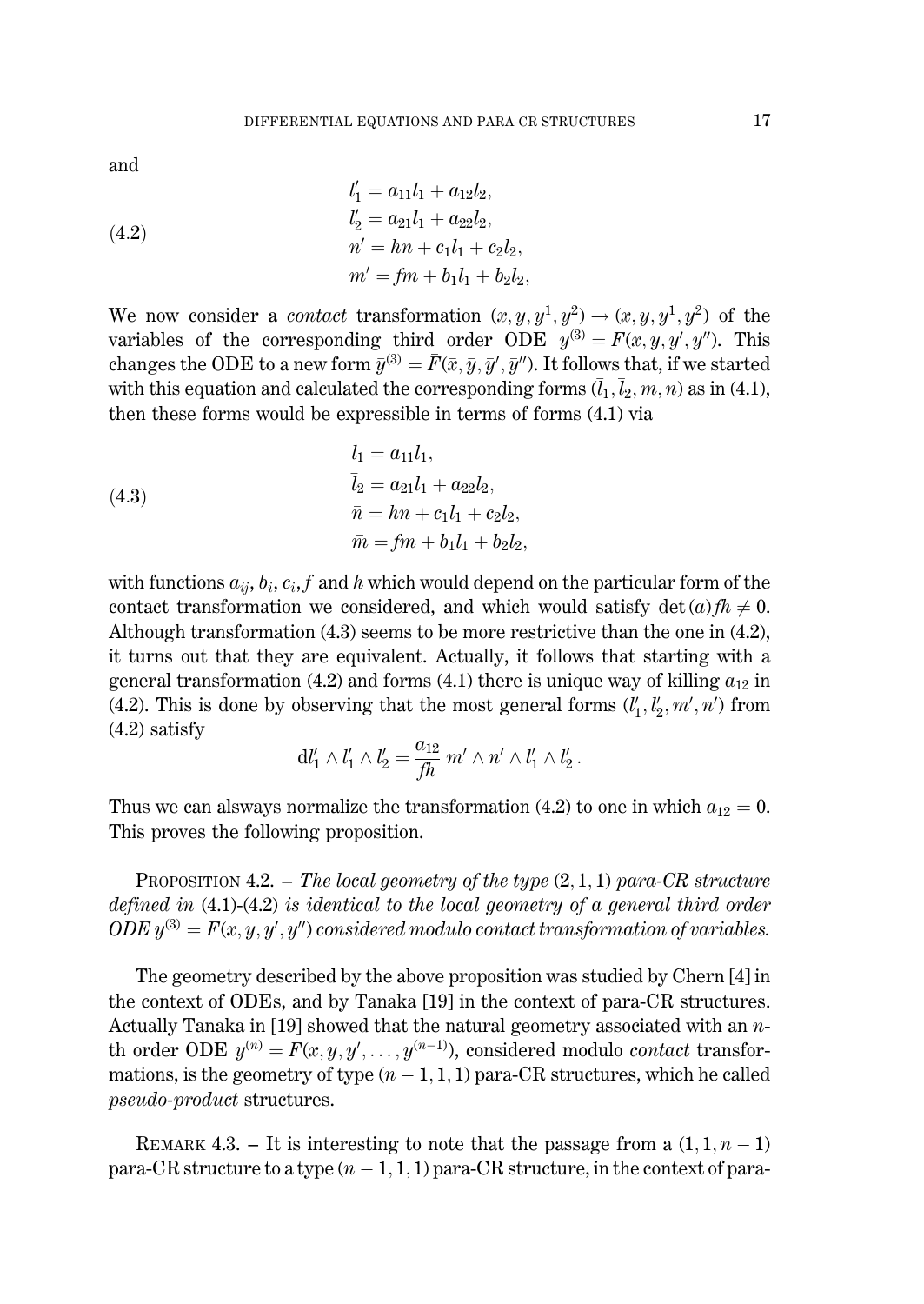CR structures associated with an ODE  $y^{(n)} = F(x, y, y', \dots, y^{(n-1)})$ , corresponds to the passage from the geometry of an ODE given modulo *point* transformations to the geometry of an ODE given modulo *contact* transformations. This is a first instance of a more general phenomenon, which will be discussed in Section 8.1.

#### 5. – Invariants.

We are interested in objects naturally associated with a given para-CR manifold which are not changed under (local) para-CR diffeomorphisms. We call such objects (local) *invariants*. Clearly the simplest invariants of a para-CR manifold  $(M, [(\lambda_1, \ldots, \lambda_k, \mu_1, \ldots, \mu_r, v_1, \ldots, v_s)])$  are the integers  $(k, r, s)$ . If  $k = 1$ , we have also another obvious invariant. This is defined as follows:

REMARK 5.1. – Note that the canonical  $(1, 1, n-1)$  type para-CR structures corresponding to *n*-th order ODEs satisfy  $d\lambda \wedge \lambda \neq 0$  and  $d\lambda \wedge d\lambda \wedge \lambda = 0$ . These conditions are invariant under para-CR transformations, since any such transformation brings  $\lambda \to \lambda' = a\lambda$ , with some  $a \neq 0$ . If we have a general  $(1, r, s)$  type para-CR structure, a simple local invariant, is the rank of the para-CR form  $\lambda$ , i.e. the integer  $t$ , such that

 $\underbrace{d\lambda\wedge\ldots\wedge d\lambda}_{t \text{ times}}\wedge \lambda \neq 0$  and  $\underbrace{d\lambda\wedge\ldots\wedge d\lambda}_{(t+1) \text{ times}}\wedge \lambda \equiv 0.$ 

Immediately there are two questions:

- Are the numbers  $(k, r, s)$ , (or t when  $k = 1$ ), the *only* local invariants of  $(M, [(\lambda_1, \ldots, \lambda_k, \mu_1, \ldots, \mu_r, \nu_1, \ldots, \nu_s)])$ ?
- And if the answer to the above question is negative, how does one construct the system of all local invariants of  $(M, [(\lambda_1, \ldots, \lambda_k, \mu_1, \ldots,$  $\mu_r, \nu_1, \ldots, \nu_s$ )])?

It is rather obvious that the answer for the first question above is 'no'. We are thus led to discuss how to construct the invariants. We do not make an exhaustive discussion in the following. Instead we concentrate on low dimensional cases, producing invariants for structures of type  $(1,1,2)$  and  $(1,2,3)$ . These examples are complicated enough to illustrate the basic features that the general case can have.

### 5.1 – Local invariants for para-CR structures of type  $(1,1,2)$ .

In Section 3.1 we proved that every para-CR structure of type  $(1,1,1)$  for which  $d\lambda \wedge \lambda \neq 0$ , is locally para-CR equivalent to a second order ODE con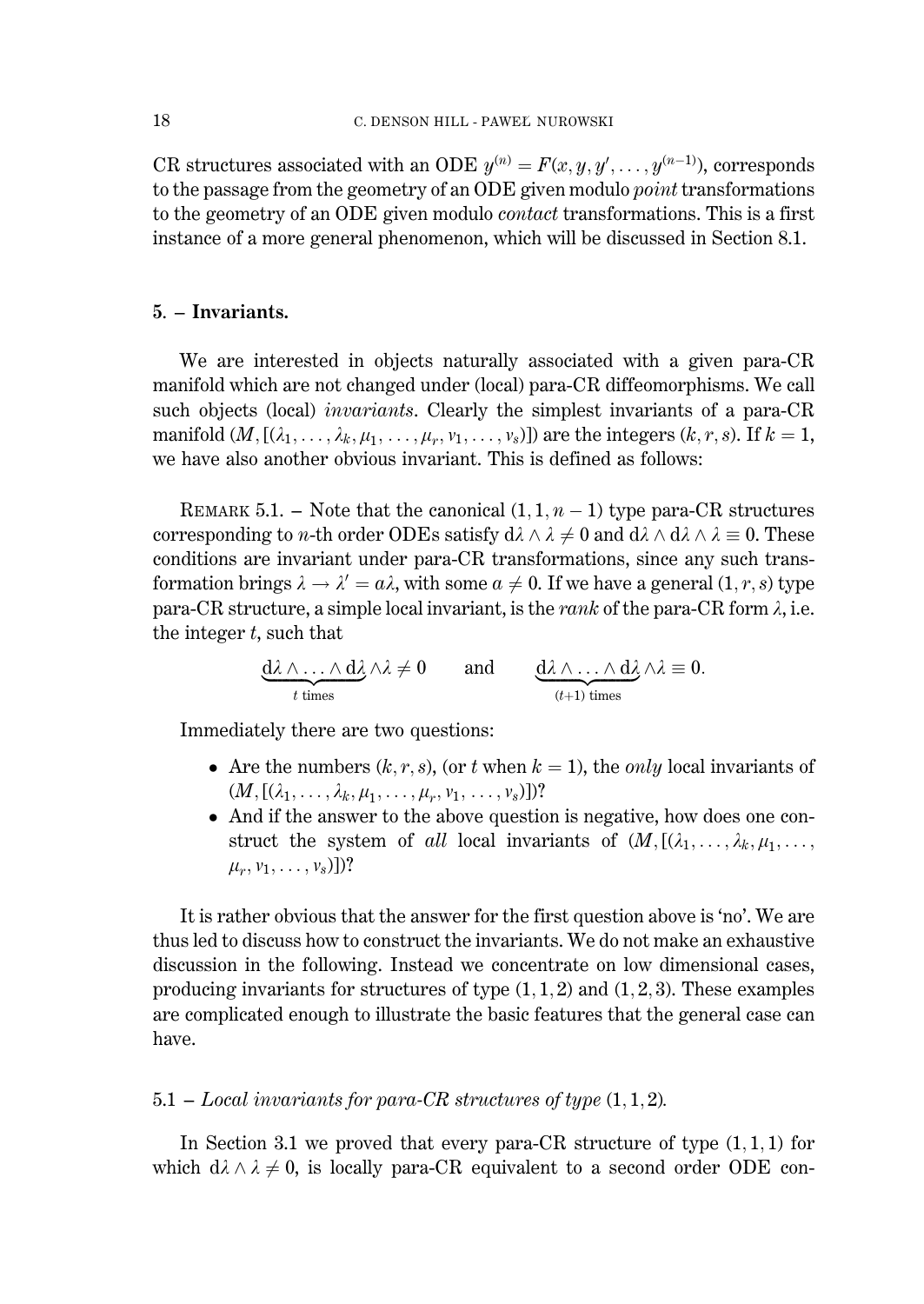sidered modulo point transformation of variables. Thus all local invariants for such para-CR structures are in one-to-one correspondence with the local invariants of second oder ODEs considered modulo point transformations. All such invariants are known since the times of the classical papers of Lie [11]. Tresse [20] and Cartan [3]. We refer an interested reader to the para-CR treatment of these invariants in [16]. Since we will need some results about the  $(1,1,1)$  case in the following, we quote them here for completeness.

#### $5.1.1$  – Brief summary of the  $(1, 1, 1)$  case.

As we know (see Proposition 2.5, or the proof of Proposition 3.2) every para-CR structure  $(M, [\lambda, \mu, \nu])$  of type  $(1, 1, 1)$  with  $d\lambda \wedge \lambda \neq 0$  can be locally represented by

$$
\lambda = dy - p(x, y, a_1)dx, \qquad \mu = dx, \qquad v = da_1,
$$

with a function  $p = p(x, y, a_1)$  of variables  $(x, y, a_1)$  on M such that  $p_1 = \frac{\partial p}{\partial a_1} \neq 0$ . Consider now the most general forms  $(\theta^0, \theta^1, \theta^3) \in [\lambda, v, \mu]$  in the class  $[\lambda, v, \mu]$ . They are given on  $M$  by:

$$
\theta^0 = a\lambda, \qquad \theta^1 = c_1\lambda + h_{11}\nu, \qquad \theta^3 = b\lambda + f\mu,
$$

with some functions a,  $h_{11}$ ,  $c_1$ , f and b such that  $ah_{11} f \neq 0$  (the strange numbering of the forms will become clear in the next section). Extending the manifold M to  $M \times G$ , where G is parametrized by  $(a, h_{11}, c_1, f, b)$ , we can apply Cartan's equivalence method to find the invariants of such structures. This was done by Cartan in [3]. His result adapted to our situation is summarized in the following proposition.

**PROPOSITION 5.2.** – *Every para-CR manifold*  $(M, [\lambda, \mu, \nu])$  of type  $(1, 1, 1)$  with  $d\lambda \wedge \lambda \neq 0$  uniquely defines an 8-dimensional manifold P with a unique coframe  $(\theta^0, \theta^1, \theta^3, \Omega_1, \Omega_2, \Omega_3, \Omega_7, \Omega_8)$  on it, which satisfies the following equations

$$
d\theta^{0} = \Omega_{1} \wedge \theta^{0} + \theta^{3} \wedge \theta^{1}
$$
  
\n
$$
d\theta^{1} = \Omega_{2} \wedge \theta^{0} + \Omega_{3} \wedge \theta^{1}
$$
  
\n
$$
d\theta^{3} = (\Omega_{1} - \Omega_{3}) \wedge \theta^{3} + \Omega_{7} \wedge \theta^{0}
$$
  
\n
$$
d\Omega_{1} = 2\Omega_{8} \wedge \theta^{0} + \Omega_{7} \wedge \theta^{1} - \Omega_{2} \wedge \theta^{3}
$$
  
\n
$$
d\Omega_{2} = (\Omega_{3} - \Omega_{1}) \wedge \Omega_{2} + \Omega_{8} \wedge \theta^{1} + K\theta^{0} \wedge \theta^{3}
$$
  
\n
$$
d\Omega_{3} = \Omega_{8} \wedge \theta^{0} + 2\Omega_{7} \wedge \theta^{1} + \Omega_{2} \wedge \theta^{3}
$$
  
\n
$$
d\Omega_{7} = \Omega_{7} \wedge \Omega_{3} + \Omega_{8} \wedge \theta^{3} + J\theta^{0} \wedge \theta^{1}
$$
  
\n
$$
d\Omega_{8} = \Omega_{8} \wedge \Omega_{1} + \Omega_{7} \wedge \Omega_{2} + \frac{\partial J}{\partial \theta^{3}} \theta^{1} \wedge \theta^{0} + \frac{\partial K}{\partial \theta^{1}} \theta^{3} \wedge \theta^{0}.
$$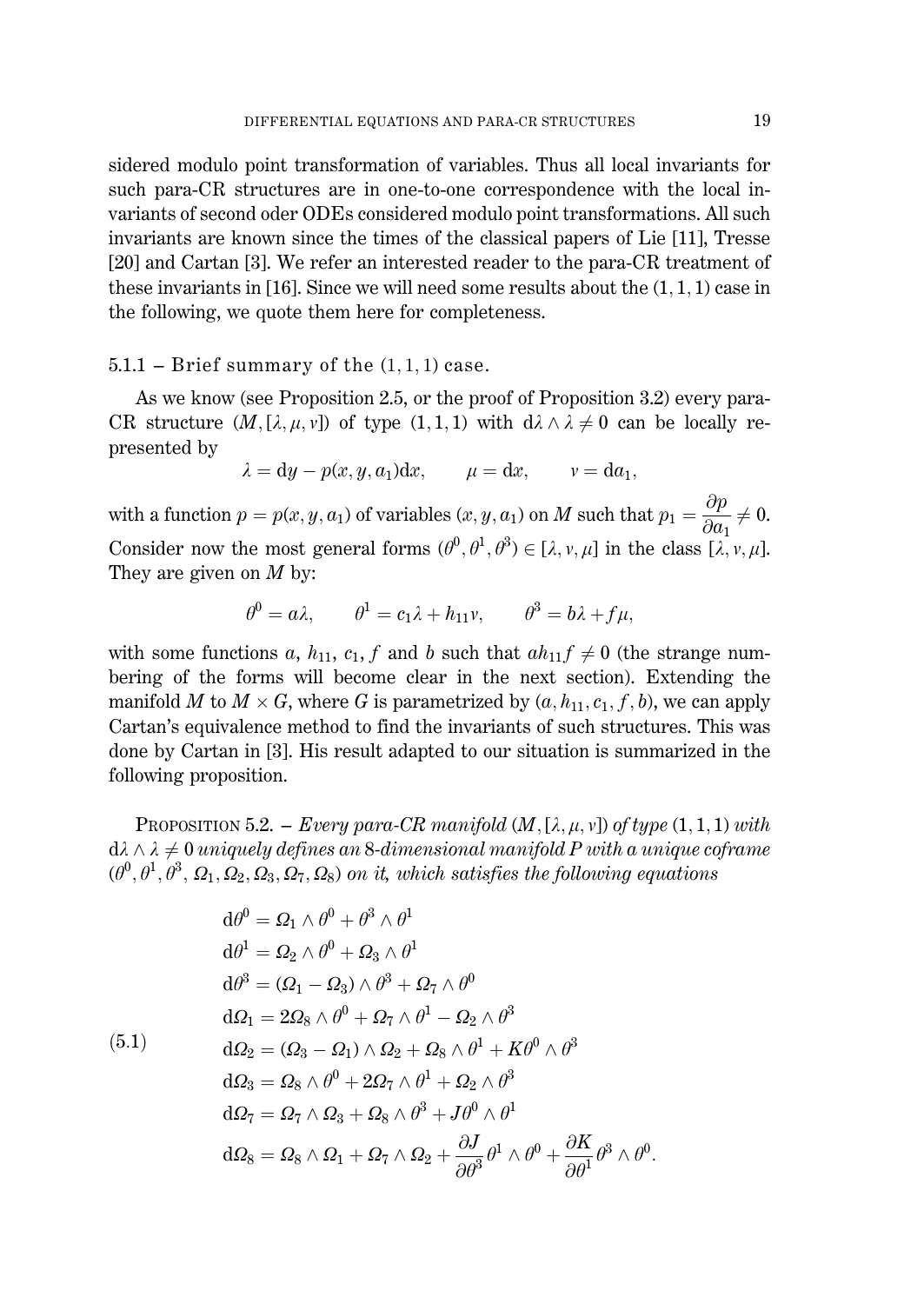Here the functions  $J$  and  $K$  are given by:

$$
(6fh_{11}^3p_1^4) J =
$$
  
\n
$$
- 15p_{11}^3p_{x1} + 10p_{1}p_{111}p_{x1}p_{x1} + 15p_{1}p_{11}^2p_{x11} - 4p_{1}^2p_{111}p_{x11}
$$
  
\n
$$
+ 12p_{1}^2p_{11}^2p_{y1} - 15pp_{11}^3p_{y1} - 4p_{1}^3p_{111}p_{y1} + 10pp_{1}p_{11}p_{111}p_{y1}
$$
  
\n
$$
- 12p_{1}^3p_{11}p_{y11} + 15pp_{1}p_{11}^2p_{y11} - 4pp_{1}^2p_{111}p_{y11} - 6p_{1}^2p_{11}p_{x111}
$$
  
\n
$$
+ 4p_{1}^2(p_{1}^2 - \frac{3}{2}pp_{11})p_{y111} - p_{1}^2(1 + pp_{y1})p_{1111} + p_{1}^3(p_{x1111} + pp_{y1111})
$$

 $and$ 

$$
(6f^{3}h_{11}p_{1}^{4}) K =
$$
  
\n
$$
-15p_{11}p_{x1}^{3} + 15p_{1}p_{x1}^{2}p_{x11} + 10p_{1}p_{11}p_{x1}p_{x21} - 4p_{1}^{2}p_{x1}p_{x21}
$$
  
\n
$$
-6p_{1}^{2}p_{x1}p_{x211} - p_{1}^{2}p_{11}p_{x221} + p_{1}^{3}p_{x2211} - 2p_{1}^{4}p_{x221} - 3p_{1}^{2}p_{11}p_{x221}
$$
  
\n
$$
+3p_{1}^{3}p_{x2211} - p_{1}^{2}p_{11}p_{x1}p_{xy} + p_{1}^{3}p_{x11}p_{xy} - 3p_{1}^{2}p_{11}p_{x}p_{xy1} + 6p_{1}^{3}p_{x1}p_{xy1}
$$
  
\n
$$
+20p_{11}p_{11}p_{x1}p_{xy1} - 8p_{1}^{2}p_{11}p_{xy1} + 3p_{1}^{3}p_{x}p_{xy11} - 12p_{1}^{2}p_{x1}p_{xy1} + 2p_{1}^{5}p_{xyy1}
$$
  
\n
$$
-4p_{1}^{4}p_{xy11} - 3p^{2}p_{1}^{2}p_{11}p_{xy1} + 3p^{3}p_{xy1}p_{xy11} + 10p_{1}p_{11}p_{x1}^{2}p_{y} - 10p_{1}^{2}p_{x1}p_{xy1}p_{y}
$$
  
\n
$$
-3p_{1}^{2}p_{11}p_{x1}p_{y} + 3p_{1}^{3}p_{x11}p_{y} - 6p_{1}^{4}p_{xy1}p_{y} - 9p_{1}^{2}p_{11}p_{xy1}p_{y} + 9p_{1}^{3}p_{xy1}p_{y}
$$
  
\n
$$
-2p_{1}^{2}p_{11}p_{x1}p_{y} + 30p_{1}p_{x1}p_{y} + 10p_{1}p_{11}p_{x}p_{x1}p_{y1} - 6
$$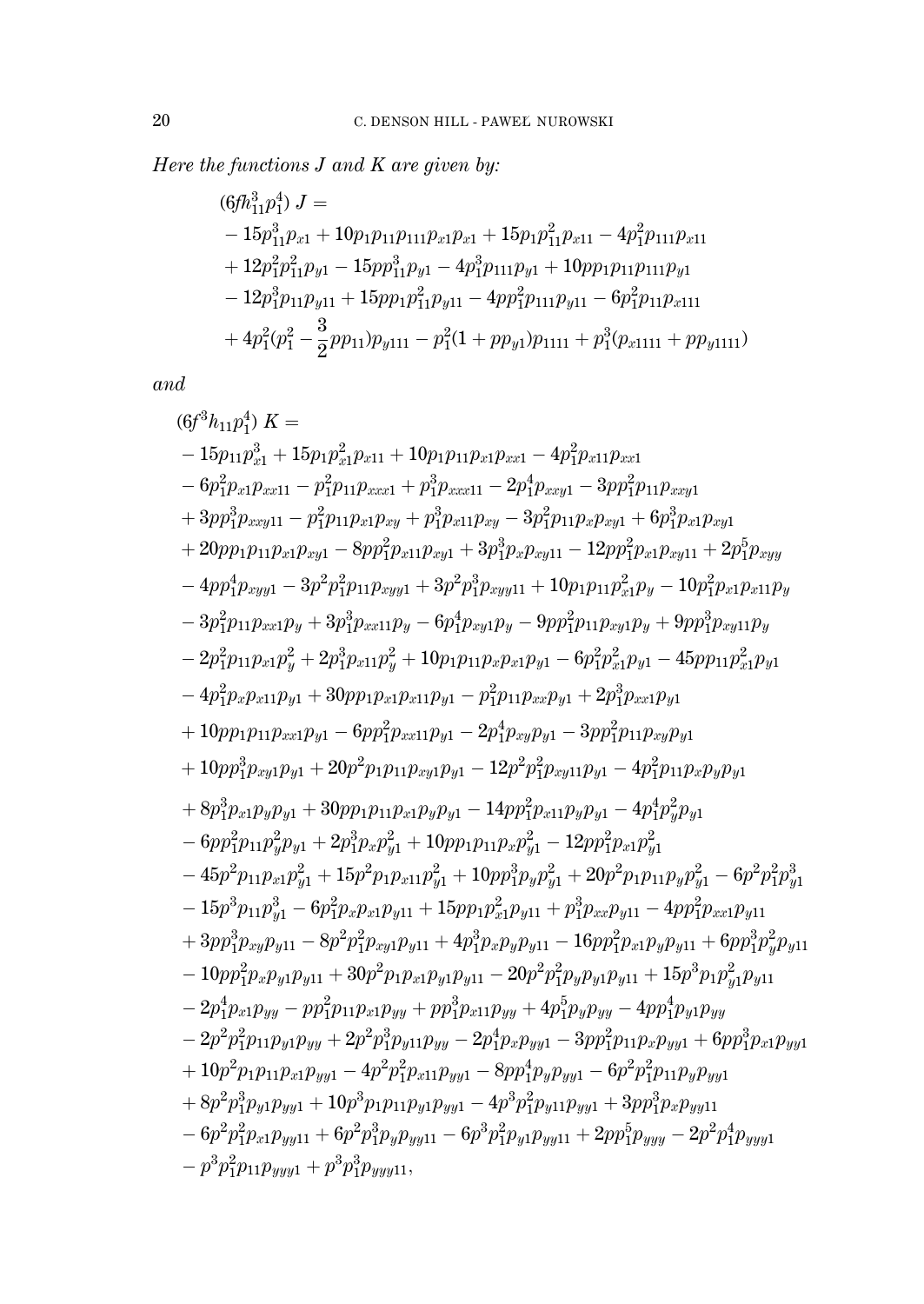and  $\frac{\partial J}{\partial \theta^3}$  and  $\frac{\partial K}{\partial \theta^1}$  denote the coframe derivatives of functions J and K with respect to the coframe element  $\theta^3$  and  $\theta^1$ , respectively.

Two type  $(1,1,1)$  para-CR manifolds  $(M,[\lambda,\mu,\nu])$  and  $(M',[\lambda',\mu',\nu'])$ , with  $d\lambda \wedge \lambda \neq 0$  and  $d\lambda' \wedge \lambda' \neq 0$  are locally para-CR equivalent iff there exists a local diffeomorphism  $\phi : P \to P'$ , of the corresponding 8-manifolds P and P', which pulls back the coframe  $(\theta^0, \theta^1, \theta^3, \Omega_1', \Omega_2', \Omega_3', \Omega_7', \Omega_8')$  to  $(\theta^0, \theta^1, \theta^3, \theta^4)$  $\Omega_1$ ,  $\Omega_2$ ,  $\Omega_3$ ,  $\Omega_7$ ,  $\Omega_8$ ).

In particular the vanishing of each of the functions  $J$  and  $K$  is a para-CR invariant property. These functions are para-CR versions of the classical two point invariants  $w_1$  and  $w_2$  (see [16]) of the corresponding second order ODE, which were known to Lie and Tresse  $[11, 20]$ . This proposition solves the local equivalence problem for type  $(1,1,1)$  para-CR structures: they are either locally equivalent to  $[\lambda = dy, \mu = dx, v = da_2]$ , or they are described by the above proposition.

#### $5.1.2$  – The simplest relative invariant for type  $(1, 1, 2)$ .

Passing to the  $(1,1,2)$  case we consider a para-CR structure  $(M,[\lambda,\mu,\nu_1,\nu_2])$ , and since all para-CR structures with  $d\lambda \wedge \lambda \equiv 0$  are locally equivalent to  $(\mathbb{R}^{(1+1+2)}, [\lambda = d\hat{y}, \mu = dx, v_1 = da_1, v_2 = da_2])$ , we will assume  $d\lambda \wedge \lambda \neq 0$  in the following. As at the begining of Section 3.2 we may introduce a local coordinate system  $(x, y, a_1, a_2)$  on M so that the para-CR structure is represented by

$$
\lambda = dy - p(x, y, a_1, a_2)dx, \qquad \mu = dx, \qquad v_1 = da_1, \qquad v_2 = da_2.
$$

Here p is an appropriate function  $p = p(x, y, a_1, a_2)$  on M which satisfies  $dx \wedge dy \wedge dp \neq 0$ . Without loss of generality we can assume in the following that

$$
p_1 = \frac{\partial p}{\partial a_1} \neq 0.
$$

Now we introduce the most general forms  $(\lambda', \mu', v'_1, v'_2)$  from the class  $[\lambda, \mu, v_1, v_2]$ . These are:

(5.2) 
$$
\begin{pmatrix} \lambda \\ v_1 \\ v_2 \\ \mu \end{pmatrix} \rightarrow \begin{pmatrix} \lambda' \\ v'_1 \\ v'_2 \\ \mu' \end{pmatrix} = \begin{pmatrix} a & 0 & 0 & 0 \\ c_1 & h_{11} & h_{12} & 0 \\ c_2 & h_{21} & h_{22} & 0 \\ b & 0 & 0 & f \end{pmatrix} \begin{pmatrix} \lambda \\ v_1 \\ v_2 \\ \mu \end{pmatrix} \stackrel{\text{def}}{=} \begin{pmatrix} \theta^0 \\ \theta^1 \\ \theta^2 \\ \theta^3 \end{pmatrix}
$$

Now we are in a position to determine the first relative invariant. We do it using Cartan's equivalence method (see e.g. [17]) in the following steps: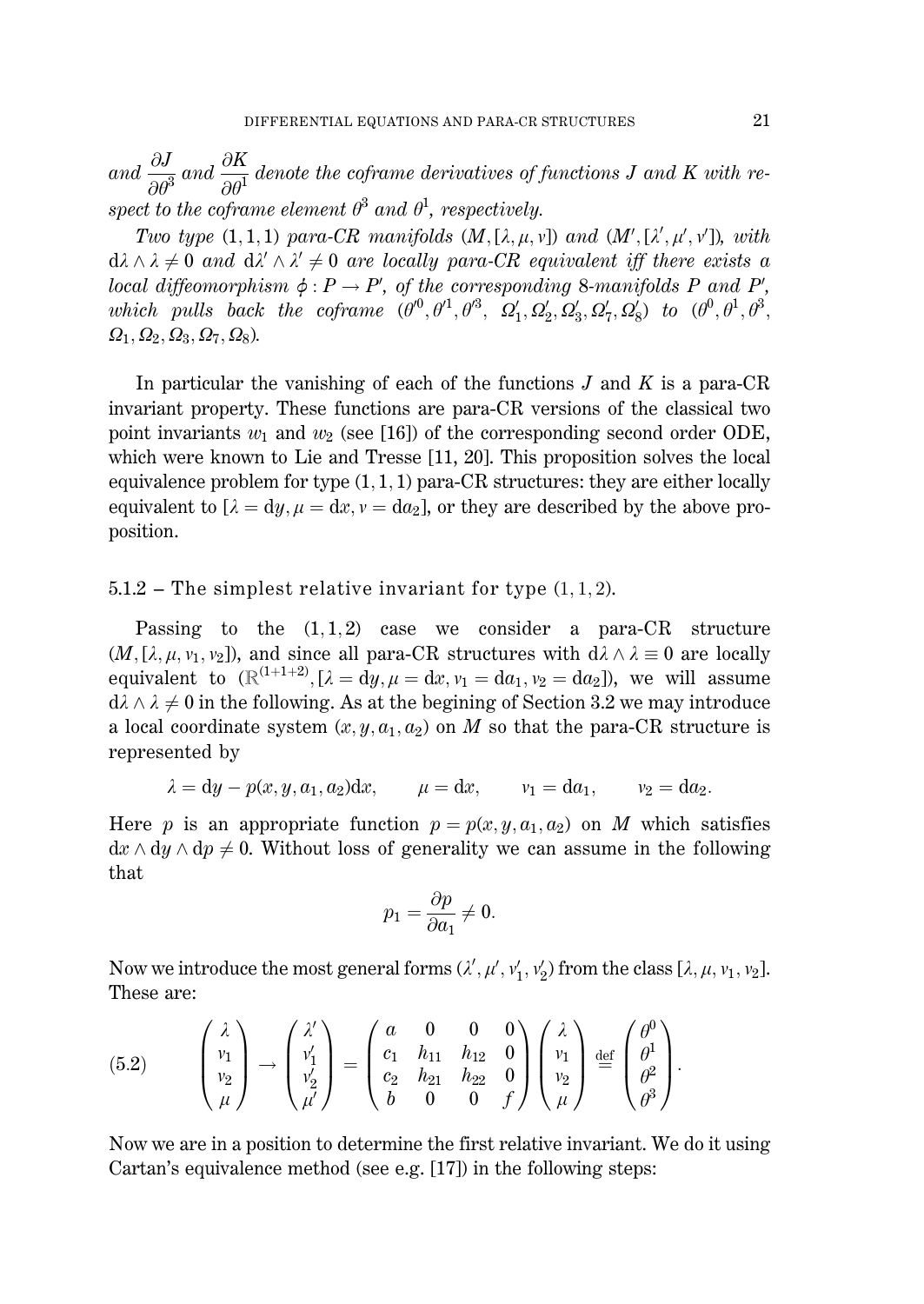(1) We first calculate the invariant form  $d\theta^0 \wedge \theta^0$ . This is given by

$$
{\rm d}\theta^0\wedge\theta^0=\!\frac{a(h_{22}p_1-h_{21}p_2)}{f(h_{12}h_{21}-h_{11}h_{22})}\theta^0\wedge\theta^1\wedge\theta^3+\!\frac{a(h_{11}p_2-h_{12}p_1)}{f(h_{12}h_{21}-h_{11}h_{22})}\theta^0\wedge\theta^2\wedge\theta^3.
$$

(Here and in the following the partial derivatives with respect to  $a_i$  are denoted by a subscript i at the differentiated function; derivatives with respect to x and y are denoted by the respective subscript x or  $y$ .

(2) Then we impose the invariant condition  $d\theta^0 \wedge \theta^0 = -\theta^0 \wedge \theta^1 \wedge \theta^3$ . This is achieved by taking

(5.3) 
$$
a = \frac{h_{11}f}{p_1} \quad \text{and} \quad h_{12} = \frac{h_{11}p_2}{p_1}.
$$

(3) Then, on an 11-dimensional manifold  $M^{(1)}$  parametrized by  $(x, y, a_1, a_2, a_3)$  $c_1, c_2, h_{11}, h_{21}, h_{22}, b, f$ , we introduce a 1-form  $\Omega_1$  so that we have

$$
d\theta^0 = \Omega_1 \wedge \theta^0 + \theta^3 \wedge \theta^1.
$$

The form  $\Omega_1$  is given by

(5.4) 
$$
\Omega_1 = \frac{\mathrm{d}f}{f} + \frac{\mathrm{d}h_{11}}{h_{11}} - \frac{\mathrm{d}p_1}{p_1} + \frac{bp_1}{h_{11}f} \theta^1 + \frac{h_{11}p_y - c_1p_1}{h_{11}f} \theta^3 + f_0 \theta^0,
$$

where  $f_0$  is an additional function on  $M^{(1)}$ .

(4) It is easy to check that at this stage we have

$$
{\rm d}\theta^1\wedge\theta^0\wedge\theta^1=-I\frac{h_{11}}{p_1(h_{22}p_1-h_{21}p_2)f}\theta^0\wedge\theta^1\wedge\theta^2\wedge\theta^3,
$$

where

$$
I = p_1(p_{x2} + pp_{y2}) - p_2(p_{x1} + pp_{y1}).
$$

Comparing this with

$$
\det\begin{pmatrix} a & 0 & 0 & 0 \ c_1 & h_{11} & h_{12} & 0 \ c_2 & h_{21} & h_{22} & 0 \ b & 0 & 0 & f \end{pmatrix} = (h_{22}p_1 - h_{21}p_2)f^2h_{11}^2p_1^{-1} \neq 0,
$$

we see that the condition that  $I$  vanishes or not is a para-CR invariant property of the class  $[\lambda, \mu, \nu_1, \nu_2]$ . This shows that I is a *relative invariant* for the considered para-CR structure.

(5) For example if  $I \neq 0$  in the considered neighborhood, we can normalize  $d\theta^1 \wedge \theta^0 \wedge \theta^1$  to  $d\theta^1 \wedge \theta^0 \wedge \theta^1 = -\theta^0 \wedge \theta^1 \wedge \theta^2 \wedge \theta^3$ , by choosing

$$
h_{11}=\frac{(h_{22}p_1-h_{21}p_2)p_1f}{I}.
$$

Such a normalization is obviously impossible if  $I = 0$  in the considered region.

22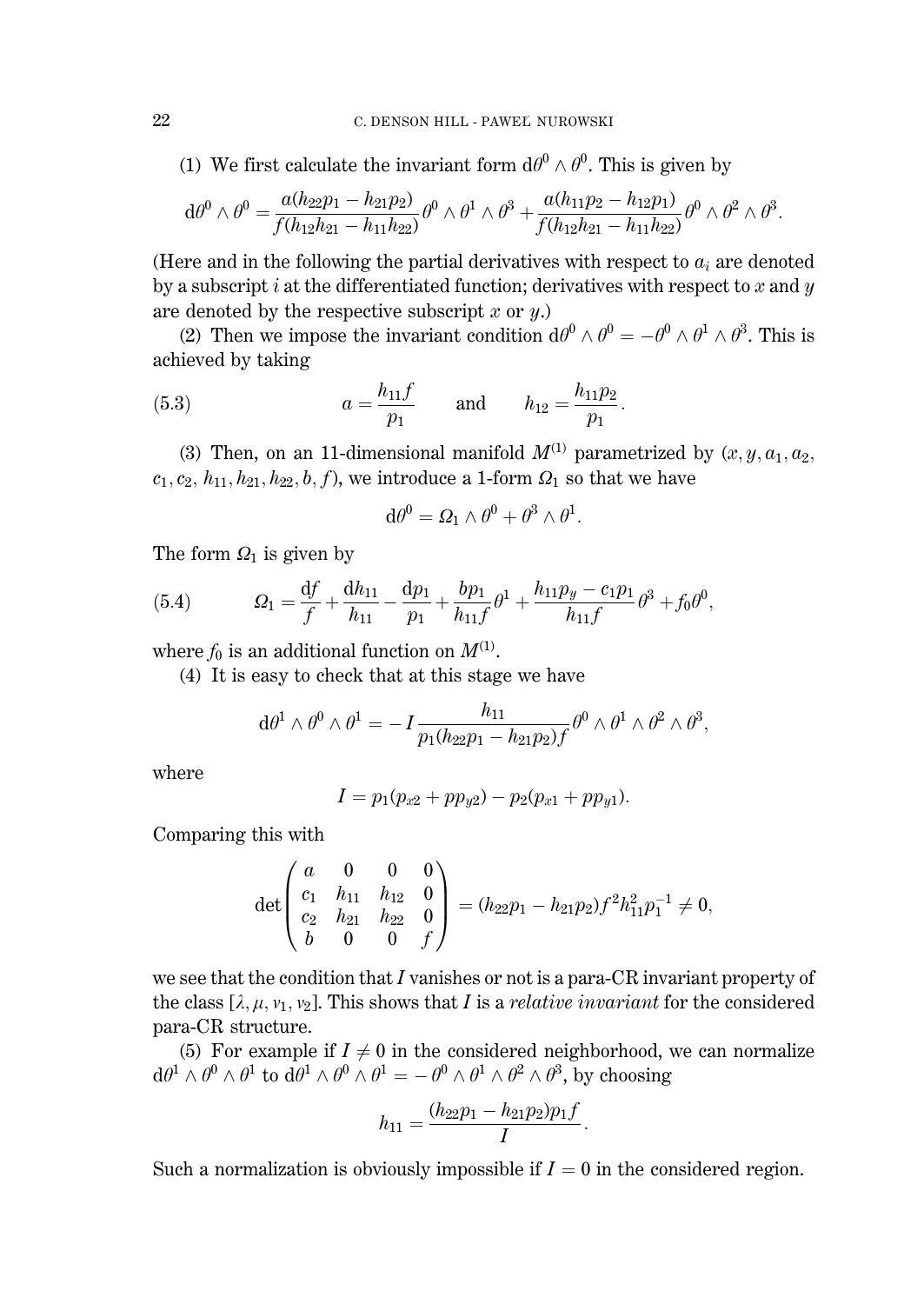(6) It can be checked that it is this invariant that distinguishes between the  $(1,1,2)$  para-CR structures that correspond to the extension of  $(1,1,1)$  type structures by R and the type  $(1, 1, 2)$  para-CR structures equivalent to the canonical para-CR structures corresponding to third order ODEs.

### 5.1.3 – Branch  $I \neq 0$ .

Actually, further application of Cartan's equivalence method proves the following theorem.

THEOREM 5.3. - Every type (1, 1, 2) para-CR structure  $(M, [\lambda, \mu, \nu_1, \nu_2])$  with  $d\lambda \wedge \lambda \neq 0$  for which the invariant I is non vanishing, is locally para-CR equivalent to a canonical para-CR structure of a certain point equivalence class of 3-rd order ODEs  $y''' = F(x, y, y', y'')$ .

In particular, if  $I \neq 0$ , all the local invariants of such para-CR structures are identical with the local *point* invariants of the corresponding point equivalence classes of 3rd order ODEs. For example the lowest order relative invariant, next after  $I$ , is the Wünschmann invariant [21] of the corresponding class of ODEs. This can be written explicitly in terms of the function  $p = p(x, y, a_1, a_2)$  used above. Although we calculated this invariant in terms of  $p$  we do not display it here. It is given by quite a lengthy and complicated expression in terms of  $p$  and its derivatives up to the 5th order.

The above proposition enables us to find the para-CR structures with  $I \neq 0$ and large symmetry groups. Since third order ODEs with large symmetry groups of point symmetries are classified in [8, 9], we know that such para-CR manifolds have a maximal group of para-CR symmetries of dimension *seven*. They are locally para-CR equivalent to the para-CR structure corresponding to the point equivalent class of the simple equation  $y''' = 0$ . The  $I \neq 0$  para-CR structures with a group of symmetries of dimension 6, 5 and 4 are also easily obtained from the results of [8, 9]. We have the following proposition.

**PROPOSITION** 5.4.  $-$  All homogeneous type  $(1, 1, 2)$  para-CR structures are locally para-CR equivalent to the canonical para-CR structure of the following point equivalent classes of 3rd order ODEs:

•  $y''' = 0$ ; in this case the symmetry algebra is  $\mathfrak{co}(2,1) \oplus \mathbb{R}^3$  of dimension 7;

• 
$$
y''' = \frac{3}{2} \frac{(y'')^2}{y'}
$$
; symmetry algebra  $\mathfrak{o}(2,2)$  of dimension 6;

• 
$$
y''' = \frac{3(y'')^2 y'}{1 + (y')^2}
$$
 symmetry algebra o(4) of dimension 6;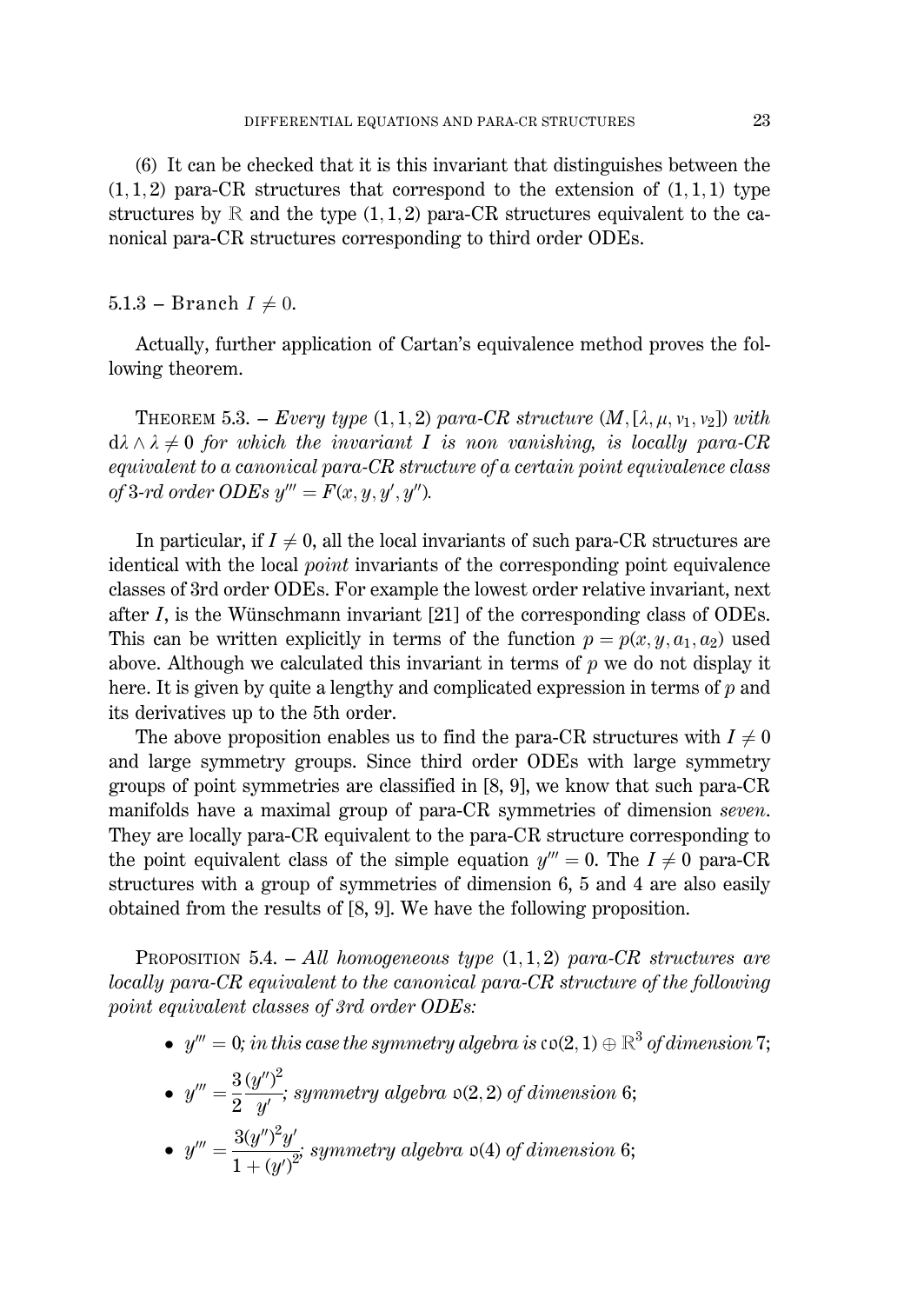- $y''' = -2\mu y' + y$ ; each  $\mu \in \mathbb{R}$  defines a nonequivalent para-CR structure with a 5-dimensional symmetry algebra, with generators  $V_i$  satisfying  $[V_1, V_4] = -\mu V_2 + V_3$ ,  $[V_1, V_5] = V_1$ ,  $[V_2, V_4] = V_1 - \mu V_3$ ,<br>  $[V_2, V_5] = V_2$ ,  $[V_3, V_4] = V_2$ ,  $[V_3, V_5] = V_3$ ;
- $y''' = (y'')^3$ ; symmetry algebra of dimension 4 with generators  $V_i$  satisfying  $[V_1, V_4] = 2V_1$ ,  $[V_2, V_4] = \frac{4}{3}V_2$ ,  $[V_2, V_3] = V_1$ ,  $[V_3, V_4] = -\frac{2}{3}V_3$ ;
- $y''' = \mu \frac{(y'')^2}{a'}$ ; here each  $\mu > \frac{3}{2}$  such that  $\mu \neq 3$ , defines a nonequivalent  $para-CR$  structure having a 4-dimensional symmetry algebra, with generators  $V_i$  satisfying  $[V_1, V_2] = V_1$ ,  $[V_3, V_4] = V_3$ ;
- $y''' = \frac{3y' + \mu}{1 + (y')^2}$  for each  $\mu > 0$  we have a nonequivalent para-CR structure with a 4-dimensional symmetry algebra; its generators  $V_i$ satisfy  $[V_1, V_2] = V_3$ ,  $[V_3, V_1] = V_2$ ,  $[V_3, V_4] = V_3$ ,  $[V_2, V_4] = V_2$ .

 $5.1.4$  – Branch  $I \equiv 0$ .

This case is a bit easier to describe explicitly than the above  $I \neq 0$  case. Thus we choose this case to present all the details of constructing invariants for such para-CR structures, rather then those with  $I \neq 0$ .

When constructing these invariants we proceed as follows:

Starting with the defining forms  $(l = dy - p dx, n_1 = da_1, n_2 = da_2, m = dx)$ as in (4.1), for which the function  $p = p(x, y, a_1, a_2)$  satisfies

$$
p_1 \neq 0
$$
 and  $I \equiv 0$ ,

we consider the most general forms  $(\theta^0, \theta^1, \theta^2, \theta^3)$  from the class  $[l, n_1, n_2, m]$  as in (5.2). Then we repeat the entire Cartan's procedure for these forms we performed in Section 5.1.2 from item (1) up to item (4). After this we have forms  $\theta^0$ and  $\theta^1$  normalized so that

$$
{\rm d}\theta^0=\varOmega_1\wedge\theta^0+\theta^3\wedge\theta^1
$$

and

$$
d\theta^1 \wedge \theta^0 \wedge \theta^1 = 0.
$$

This second equation holds since we assumed that

$$
I\equiv 0.
$$

The form  $\Omega_1$  is given by (5.4), and the normalizations for a and  $h_{12}$  are as in (5.3). Continuing with Cartan's equivalence method we now make the following steps: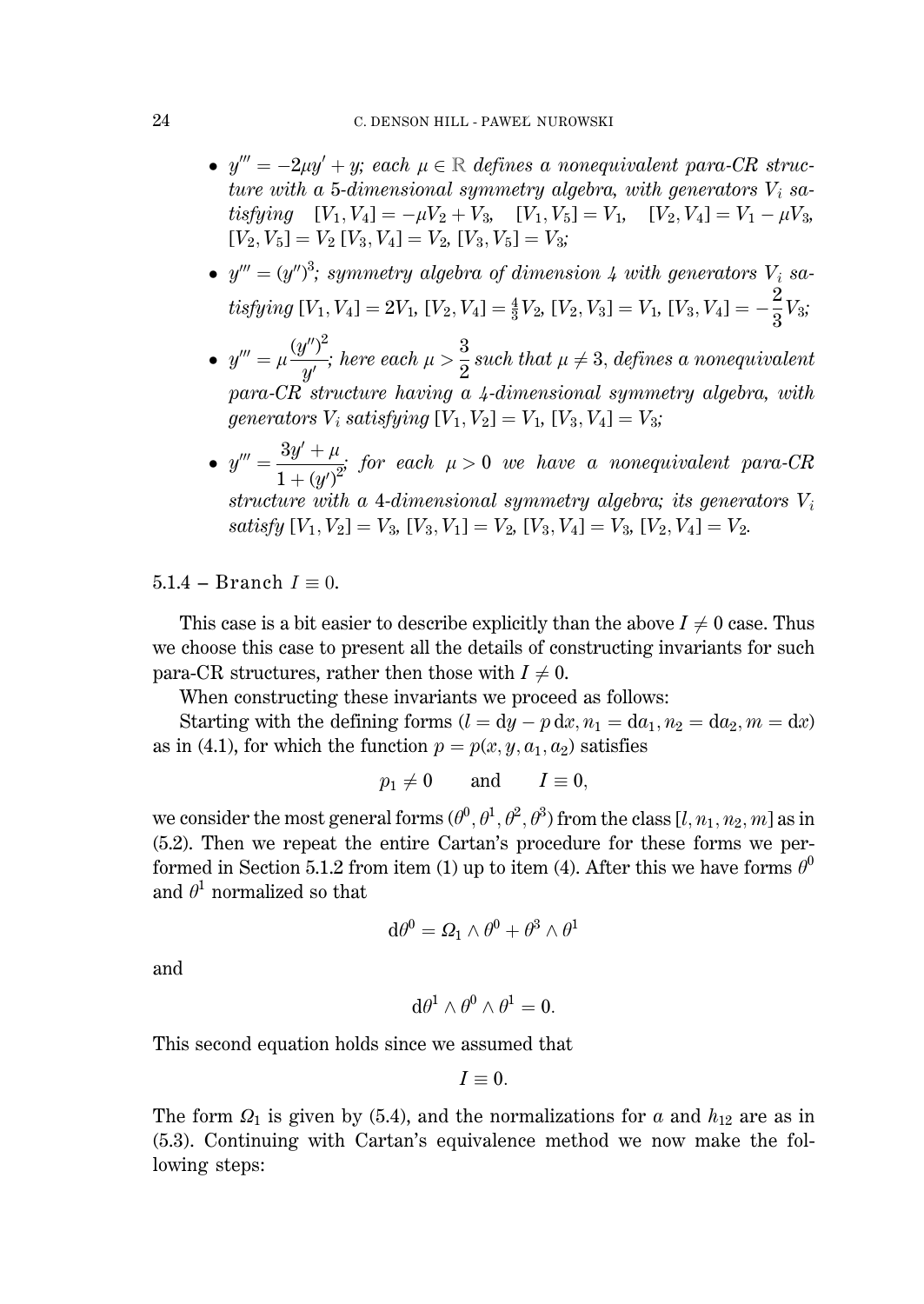• First we introduce forms  $\Omega_2$  and  $\Omega_3$  so that the form  $\theta^1$  satisfies:

$$
{\rm d}\theta^1=\varOmega_2\wedge\theta^0+\varOmega_3\wedge\theta^1.
$$

This defines forms  $\Omega_2$  and  $\Omega_3$  to be:

$$
\Omega_2 = \frac{p_1 \mathrm{d}c_1}{fh_{11}} - \frac{c_1 p_1 \mathrm{d}h_{11}}{fh_{11}^2} + \frac{c_1 p(p_1 p_{12} - p_{11} p_2) + h_{11}(p_1 p_{x2} - p_2 p_{x1})}{fh_{11} p(h_{22} p_1 - h_{21} p_2)} \theta^2
$$
  

$$
- \frac{c_1 p_1 (c_1 p_1 - h_{11} p_y)}{f^2 h_{11}^2} \theta^3 + c_{10} \theta^0 + c_{11} \theta^1,
$$
  

$$
\Omega_3 = \mathrm{d} \log(h_{11})
$$
  

$$
+ \left( \frac{c_{11} f^2 h_{11}^2 - b c_1 p_1^2}{f^2 h_{11}^2} + \frac{c_2 p(p_1 p_{12} - p_{11} p_2) + h_{21}(p_1 p_{x2} - p_2 p_{x1})}{fh_{11} p(h_{22} p_1 - h_{21} p_2)} \right) \theta^0
$$
  

$$
+ \frac{p_{11} p_2 - p_{12} p_1}{p_1 (h_{22} p_1 - h_{21} p_2)} \theta^2 + \frac{c_1 p_1}{fh_{11}} \theta^3 + h_{111} \theta^1.
$$

As we see the forms  $\varOmega_2$  and  $\varOmega_3$  are defined modulo the terms  $\theta^0$  and  $\theta^1$ (the form  $\Omega_2$ ), and  $\theta^1$  (the form  $\Omega_3$ ), respectively. Thus to write them down in full generality one has to introduce additional parameters  $c_{10}$ ,  $c_{11}$  and  $h_{111}$ .

• At the next step we introduce forms  $\Omega_4$ ,  $\Omega_5$  and  $\Omega_6$  such that the form  $\theta^2$ satisfies

$$
d\theta^2 = \Omega_6 \wedge \theta^0 - \Omega_5 \wedge \theta^1 + \Omega_4 \wedge \theta^2.
$$

These forms are defined as follows:

$$
Q_4 = \frac{p_2 dh_{21}}{h_{21}p_2 - h_{22}p_1} + \frac{p_1 dh_{22}}{h_{22}p_1 - h_{21}p_2} + h_{220}\theta^0 + h_{221}\theta^1 + h_{222}\theta^2
$$
  
\n
$$
Q_5 = -\frac{dh_{21}}{h_{11}} + \frac{h_{21}}{h_{11}}Q_4 - \frac{(h_{11}h_{221} + h_{21}h_{222})}{h_{11}}\theta^2 - \frac{c_2p_1}{fh_{11}}\theta^3 + h_{210}\theta^0 + h_{211}\theta^1
$$
  
\n
$$
Q_6 = \frac{p_1}{fh_{11}}dc_2 - \frac{c_2p_1}{fh_{11}}Q_4 + \frac{c_1p_1}{fh_{11}}Q_5
$$
  
\n
$$
-\frac{f^2h_{11}(h_{11}h_{210} + h_{21}h_{220}) + p_1(c_1f(h_{11}h_{211} + h_{21}h_{221}) - c_2(bp_1 + fh_{11}h_{221}))}{f^2h_{11}^2}\theta^3
$$
  
\n+ 
$$
(h_{220} + \frac{p_1(c_1h_{221} + c_2h_{222})}{fh_{11}})\theta^2 + \frac{c_2p_1p_y}{f^2h_{11}}\theta^3 - c_{20}\theta^0.
$$

Here we had to introduce new parameters  $h_{220}$ ,  $h_{221}$ ,  $h_{222}$ ,  $h_{210}$ ,  $h_{211}$  and  $c_{20}$ , which take care of the undefined terms in the expressions for  $\Omega_4$ ,  $\Omega_5$ , and  $\Omega_6$ .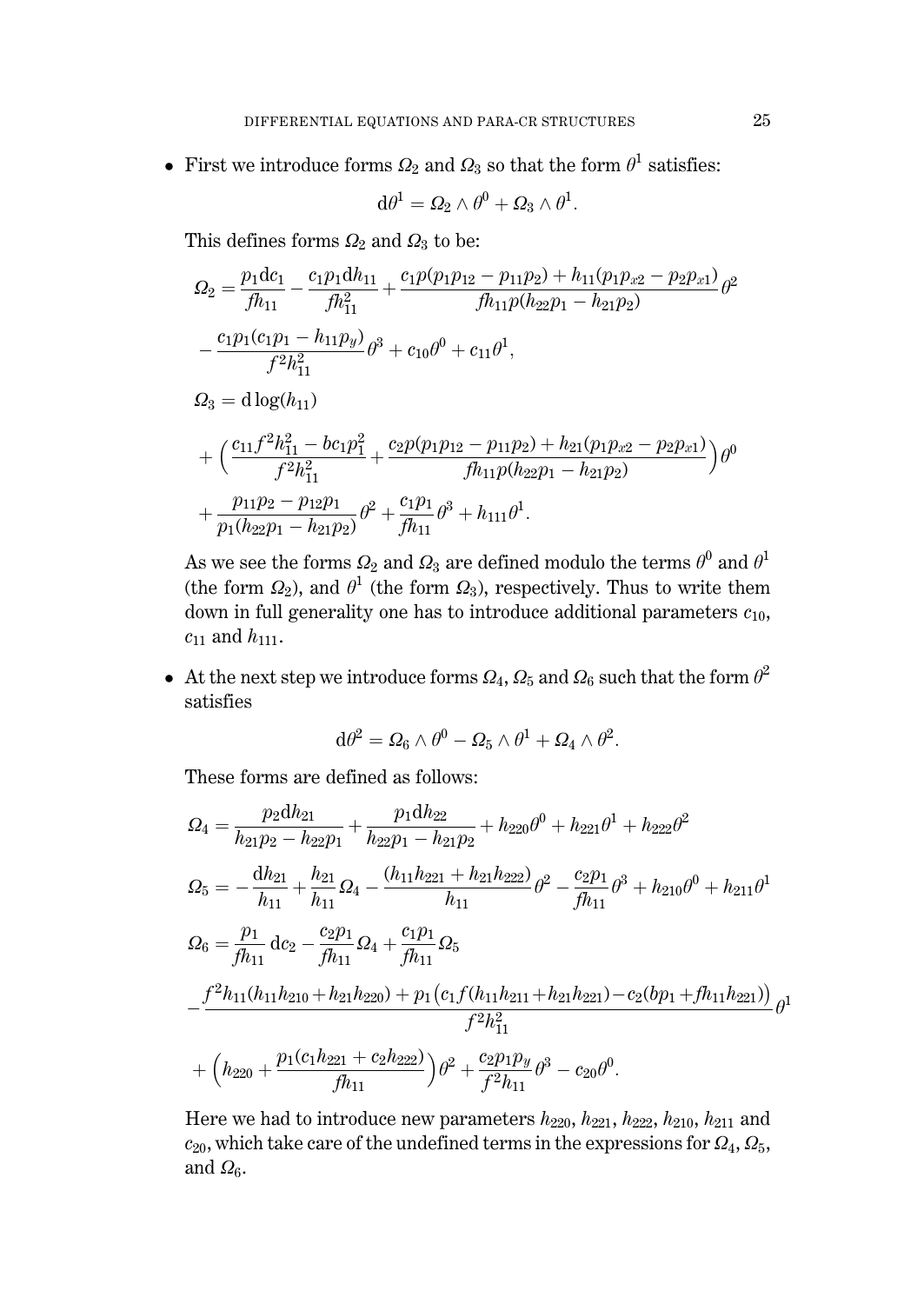• Analysing  $d\theta^3$  we first observe that

$$
d\theta^3 \wedge \theta^0 = (\Omega_3 - \Omega_1) \wedge \theta^0 \wedge \theta^3
$$
  
+ 
$$
\frac{fh_{11}h_{111}(h_{22}p_1 - h_{21}p_2) + h_{22}(fp_{11} - 2bp_1^2) + h_{21}(2bp_1p_2 - fp_{12})}{fh_{11}(h_{22}p_1 - h_{21}p_2)} \theta^0 \wedge \theta^1 \wedge \theta^3.
$$

This enables us to fix  $h_{111}$ :

$$
h_{111} = \frac{h_{22}(2bp_1^2 - fp_{11}) + h_{21}(fp_{12} - 2bp_1p_2)}{fh_{11}(h_{22}p_1 - h_{21}p_2)}
$$

• After this normalization an introduction of a form

$$
\Omega_7 = \frac{p_1 db}{fh_{11}} + \frac{bp_1}{fh_{11}} (\Omega_3 - \Omega_1) + b_0 \theta^0 - \left(c_{11} - f_0 + \frac{2bc_1p_1^2}{f^2h_{11}^2} + \frac{b}{f^2h_{11}} (\rho_{x1} - 2p_1p_y + pp_{y1}) + \frac{c_2p(p_1p_{12} - p_2p_{11}) + h_{21}(p_1p_{x2} - p_2p_{x1})}{fh_{11}p(h_{22}p_1 - h_{21}p_2)}\right)\theta^3,
$$

brings  $d\theta^3$  into the form:

$$
d\theta^3 = \Omega_7 \wedge \theta^0 + (\Omega_1 - \Omega_3) \wedge \theta^3
$$

Again we had to introduce a new parameter which we denoted by  $b_0$ here.

Summarizing our efforts in this section so far, we conclude that the invariant forms  $\theta^0$ ,  $\theta^1$ ,  $\theta^2$ ,  $\theta^3$  of a para-CR structure with  $I \equiv 0$  can be gauged in such a way that they have the following differentials:

(5.5)  
\n
$$
d\theta^{0} = \Omega_{1} \wedge \theta^{0} + \theta^{3} \wedge \theta^{1}
$$
\n
$$
d\theta^{1} = \Omega_{2} \wedge \theta^{0} + \Omega_{3} \wedge \theta^{1}
$$
\n
$$
d\theta^{2} = \Omega_{6} \wedge \theta^{0} - \Omega_{5} \wedge \theta^{1} + \Omega_{4} \wedge \theta^{2}
$$
\n
$$
d\theta^{3} = \Omega_{7} \wedge \theta^{0} + (\Omega_{1} - \Omega_{3}) \wedge \theta^{3}.
$$

Now we pass to the analysis of this system in terms of Cartan's characters and Cartan's test for the involutivity (see [17], pp. 350-355 for definitions; for a one page description of the procedure see e.g. [15], pp. 4066-4067). Since the forms  $\theta^i$ are given up to the action of the residual  $(r = 7)$ -dimensional group parametrized by  $f, b, c_1, c_2, h_{11}, h_{21}, h_{22}$ , we easily calculate the four Cartan characters associated to this system. They are  $s'_1 = 4$ ,  $s'_2 = 2$ ,  $s'_3 = 1$ ,  $s'_4 = 0$ . Moreover, since the new forms  $\Omega_1, \Omega_2, \Omega_3, \Omega_4, \Omega_5, \Omega_6, \Omega_7$  transversal to the respective residual group directions  $\partial_f$ ,  $\partial_{c_1}$ ,  $\partial_{h_{11}}$ ,  $\partial_{h_{22}}$ ,  $\partial_{h_{21}}$ ,  $\partial_{c_2}$ ,  $\partial_b$ , are determined modulo  $r^{(1)} = 10$  parameters  $f_0$ ,  $c_{10}$ ,  $c_{11}$ ,  $h_{220}$ ,  $h_{221}$ ,  $h_{222}$ ,  $h_{210}$ ,  $h_{211}$ ,  $c_{20}$ ,  $b_0$ , we have

$$
1s'_1+2s'_2+3s'_3+4s'_4=11\neq 10=r^{(1)}
$$

26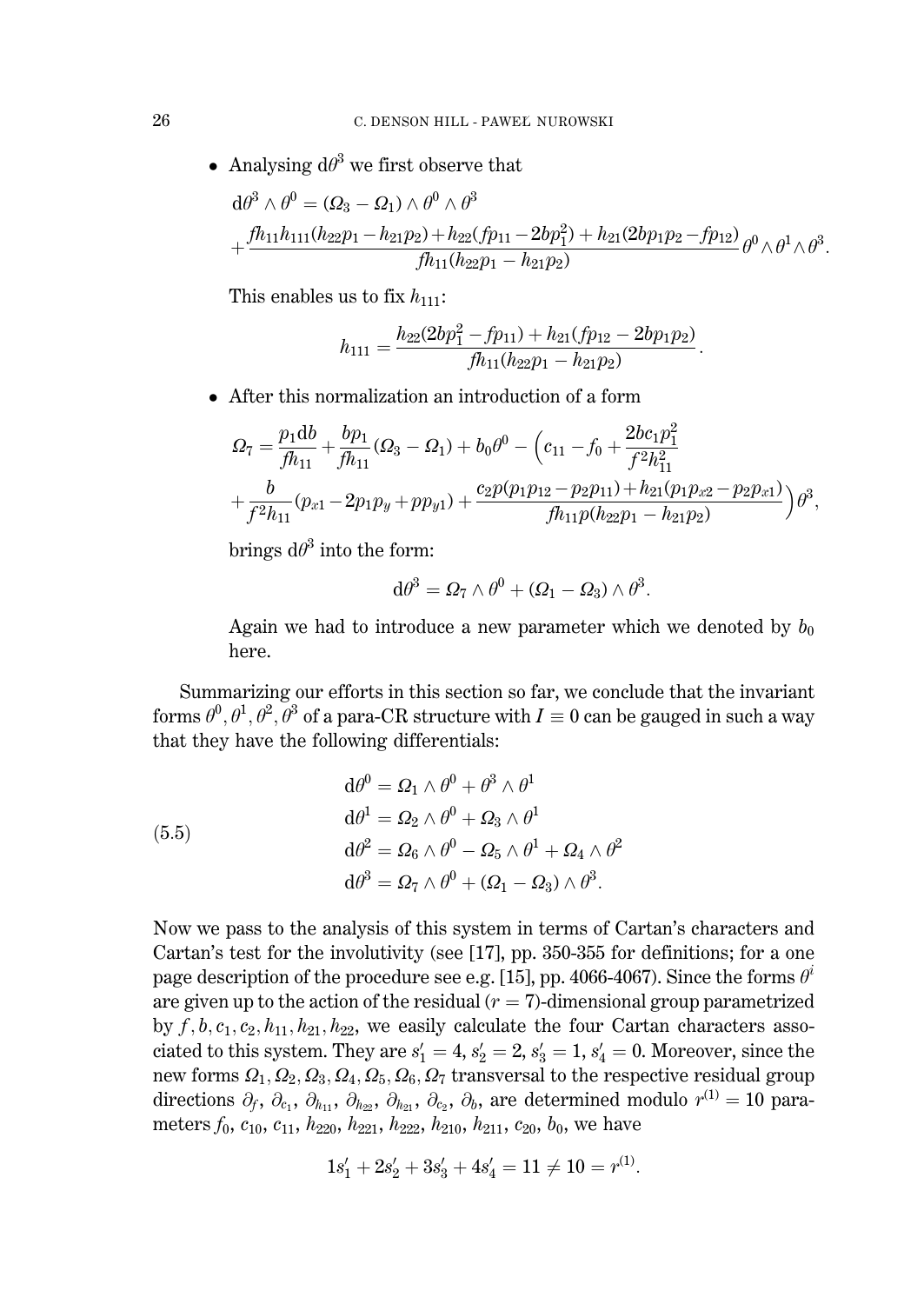Thus the system (5.5) is *not* involutive, and has to be prolonged. Calculating  $d\Omega_1$ ,  $d\Omega_2, d\Omega_3, d\Omega_7$  we fix  $c_{10}$ ,  $c_{11}$  and  $b_0$  in such a way that the forms  $\Omega_1, \Omega_2, \Omega_3$  and  $\Omega_7$ satisfy:

(5.6)  
\n
$$
d\Omega_1 = 2\Omega_8 \wedge \theta^0 + \Omega_7 \wedge \theta^1 - \Omega_2 \wedge \theta^3
$$
\n
$$
d\Omega_2 = \Omega_2 \wedge (\Omega_1 - \Omega_3) + \Omega_8 \wedge \theta^1 + K\theta^0 \wedge \theta^3
$$
\n
$$
d\Omega_3 = \Omega_8 \wedge \theta^0 + 2\Omega_7 \wedge \theta^1 + \Omega_2 \wedge \theta^3
$$
\n
$$
d\Omega_7 = \Omega_7 \wedge \Omega_3 + \Omega_8 \wedge \theta^3 + J\theta^0 \wedge \theta^1.
$$

Here the form  $\Omega_8$  and functions J and K are totally determined by the above equations. The form  $\Omega_8$  is given by:

$$
2\Omega_8 = df_0 + f_0 \Omega_1 + \left(\frac{bp_1}{fh_{11}} + \frac{h_{21}p_{12} - h_{22}p_{11}}{h_{11}(h_{22}p_1 - h_{21}p_2)}\right)\Omega_2 - \frac{p_1p_{12} - p_2p_{11}}{p_1(h_{22}p_1 - h_{21}p_2)}\Omega_6
$$

$$
-\frac{c_1p_1^2 + h_{11}p_{x1} - h_{11}p_1p_y + h_{11}p_1p_{y1}}{fh_{11}p_1}\Omega_7 + (\dots)\theta^0 + (\dots)\theta^1 + (\dots)\theta^2 + (\dots)\theta^3,
$$

where we skip writing down very compliceted, yet still *totally determined*, coefficients at the terms  $\theta^0$ ,  $\theta^1$ ,  $\theta^2$  and  $\theta^3$ . It turns out, and this is the result of our calculations, that the functions  $J$  and  $K$  are given by the same formulae as in Proposition 5.2. This is not surprising, if one notices the identical forms of the systems (5.5)-(5.6) and (5.1) with the equation for  $d\theta^2$  and  $d\Omega_8$  removed. Actually, after calculating  $d\Omega_8$  in the present situation, we get

(5.7) 
$$
d\Omega_8 = \Omega_8 \wedge \Omega_1 + \Omega_7 \wedge \Omega_2 + \frac{\partial J}{\partial \theta^3} \theta^1 \wedge \theta^0 + \frac{\partial K}{\partial \theta^1} \theta^3 \wedge \theta^0,
$$

which again agrees with the system  $(5.1)$ . Now we are ready to perform the Cartan analysis of the the composed system (5.5)-(5.7). We have here  $m = 4 + 5$ differentials  $d\theta^0$ ,  $d\theta^1$ ,  $d\theta^2$ ,  $d\theta^3$ ,  $d\Omega_1$ ,  $d\Omega_2$ ,  $d\Omega_3$ ,  $d\Omega_7$ ,  $d\Omega_8$ , of the forms  $\theta^0$ ,  $\theta^1$ ,  $\theta^2$ ,  $\theta^3$ ,  $\Omega_1$ ,  $\Omega_2$ ,  $\Omega_3$ ,  $\Omega_4$ ,  $\Omega_5$ , which are given modulo the  $(r = 3)$ -dimensional residual group parametrized by  $c_2$ ,  $h_{21}$  and  $h_{22}$ . The new forms  $\Omega_4$ ,  $\Omega_5$  and  $\Omega_6$ , transversal to the respective vector fields  $\partial_{h_{22}}, \partial_{h_{21}}$  and  $\partial_{c_2}$  are given up to  $r^{(1)} = 6$  parameters  $h_{220}$ ,  $h_{221}$ ,  $h_{222}$  ( $\Omega_4$ ),  $h_{210}$ ,  $h_{211}$  ( $\Omega_5$ ), and  $c_{20}$  ( $\Omega_6$ ). Simple linear algebra gives the following Cartan's characters of the system (5.5)-(5.7):  $s'_1 = s'_2 = s'_3 = 1$ ,  $s'_i = 0$ for all  $i = 4, \ldots 9$ . Thus for this system we have

$$
1s'_1+2s'_2+3s_3+4s'_4+5s'_5+6s'_6+7s'_7+8s'_8+9s'_9=6=r^{(1)},
$$

and, hence, the system is involutive. This result together with Cartan's Theorem 11.16, [17], p. 367, tells us that there is no para-CR invariant information encoded in the forms  $\Omega_4$ ,  $\Omega_5$  and  $\Omega_6$ . Hence we can take them in the most simple representation  $\Omega_4 = \Omega_5 = \Omega_6 = 0$ . (Note that this can be achieved by setting  $c_2 = h_{21} = h_{22} = c_{20} = h_{210} = h_{211} = h_{220} = h_{221} = h_{222} = 0$ ,  $\theta^2 = da_2$ . Cartan's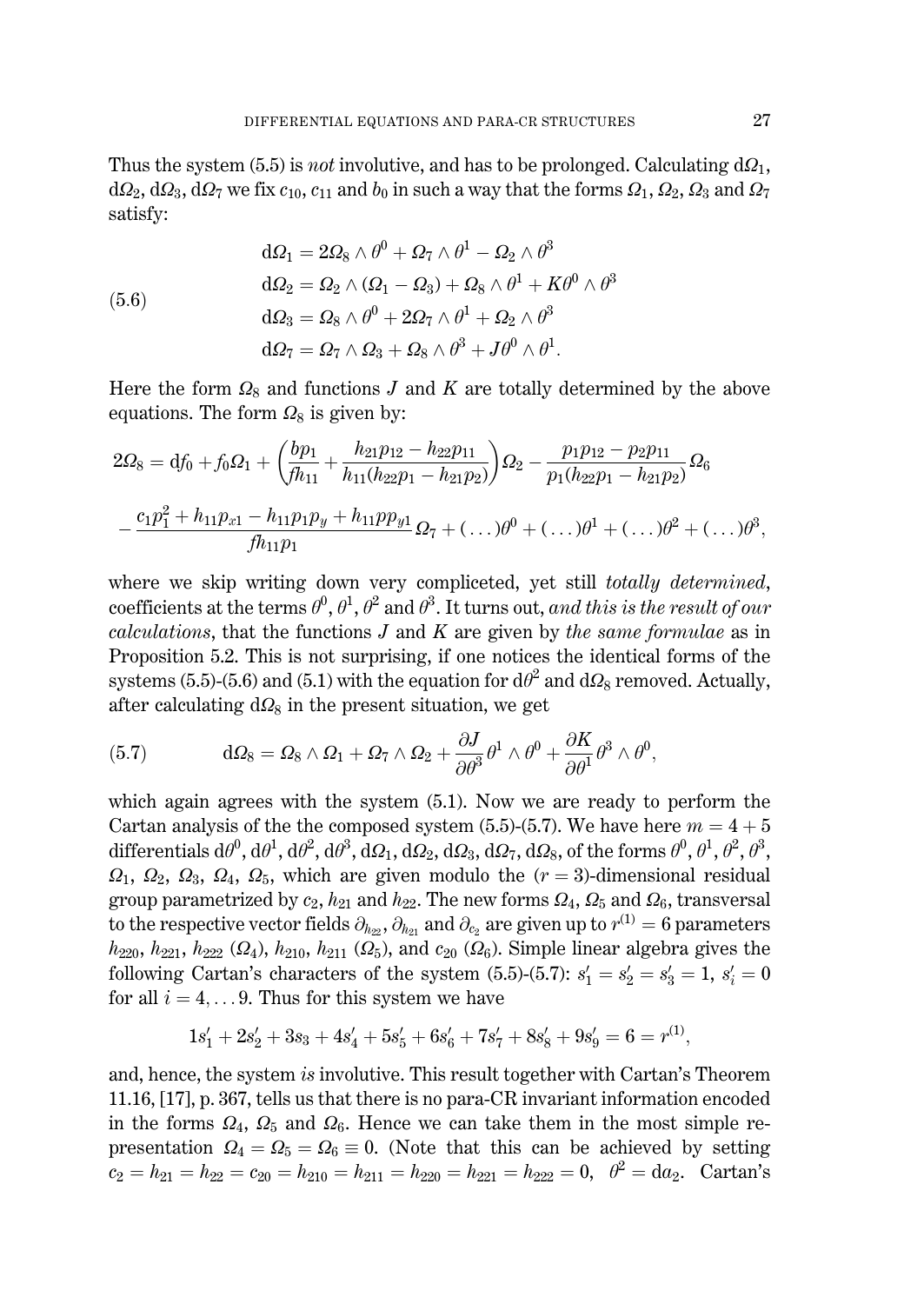theorem says also that we can do it in many ways. Since we are in the involutive case, the local group of para-CR symmetries is infinite dimensional; it depends on  $s'_{k-3} = 1$  arbitrary real function of  $k = 3$  variables.) Concluding we have the following theorem.

**THEOREM** 5.5. - All type  $(1,1,2)$  para-CR structures  $(M, [\lambda, \mu, v_1, v_2])$  with  $d\lambda \wedge \lambda \neq 0$ , and with the invariant  $I \equiv 0$ , are locally equivalent to one of the para-CR structures  $(M, [\lambda = dy - p dx, v_1 = dp - Q(x, y, p) dx, v_2 = da_2, \mu = dx]$ . Thus they are obtained by extending by  $v_2 = da_2$  the type  $(1,1,1)$  para-CR structure defined by  $[\lambda = dy - p dx, v_1 = dp - Q(x, y, p) dx, \mu = dx]$ . All local invariants of such  $(M, [\lambda, \mu, \nu_1, \nu_2])$  are given by the point invariants of the corresponding point equivalence class of second order ODEs represented by  $y'' = Q(x, y, y'').$ 

It is convenient to introduce the following definition.

DEFINITION 5.6. - A type  $(1,1,2)$  para-CR manifold  $(M,[\lambda,\mu,\nu_1,\nu_2])$  with  $d\lambda \wedge \lambda \neq 0$  is regular if the invariant I is either not equal to zero in M or it is zero everywhere in M.

Now comparing Theorems 5.3 and 5.5 we obtain:

**COROLLARY**  $5.7. - All$  $regular \quad type \quad (1,1,2) \quad para-CR \quad manifolds$  $(M, [\lambda, \mu, \nu_1, \nu_2])$  with  $d\lambda \wedge \lambda \neq 0$  are locally equivalent either to canonical para-CR structures of point equivalence classes of 3rd order ODEs (if  $I \neq 0$ ), or to the trivial extensions of the canonical para-CR structures of point equivalent classes of 2nd order ODEs (if  $I \equiv 0$ ).

 $5.2$  – Local invariants for para-CR structures of type  $(1,1,n-1)$ .

We believe that the situation described in Cotrollary 5.7 is typical for any regular type  $(1, 1, n-1)$  para-CR structures  $(M, [\lambda, \mu, \nu_a])$  with  $d\lambda \wedge \lambda \neq 0$  and any  $n > 3$ . By this we mean the following. In the *generic* case, such para-CR structures should be locally equivalent to the canonical para-CR structures associated with point equivalent classes of *n*th order ODEs. This generic case should be distinguished by the simultaneous *nonvanishing* of a finite number  $t$  of relative invariants  $(I_1, \ldots, I_t)$ , generalizing our invariant I. These invariants should have some hierarchical structure, so that if all invariants above some level, say  $n_0$ , in the hierarchy identically vanish, then the para-CR structure is a trivial extension of a canonical para-CR structure of type  $(1, 1, n - n_0 - 1)$ , by adding  $n_0$  forms  $v_{n-1} = da_{n-1}, \ldots, v_{n-n_0} = da_{n-n_0}$  to the canonical contact forms  $[\lambda, \mu, v_1, \ldots, v_{n-n_0-1}]$ . Proving or disproving our belief goes beyond this article.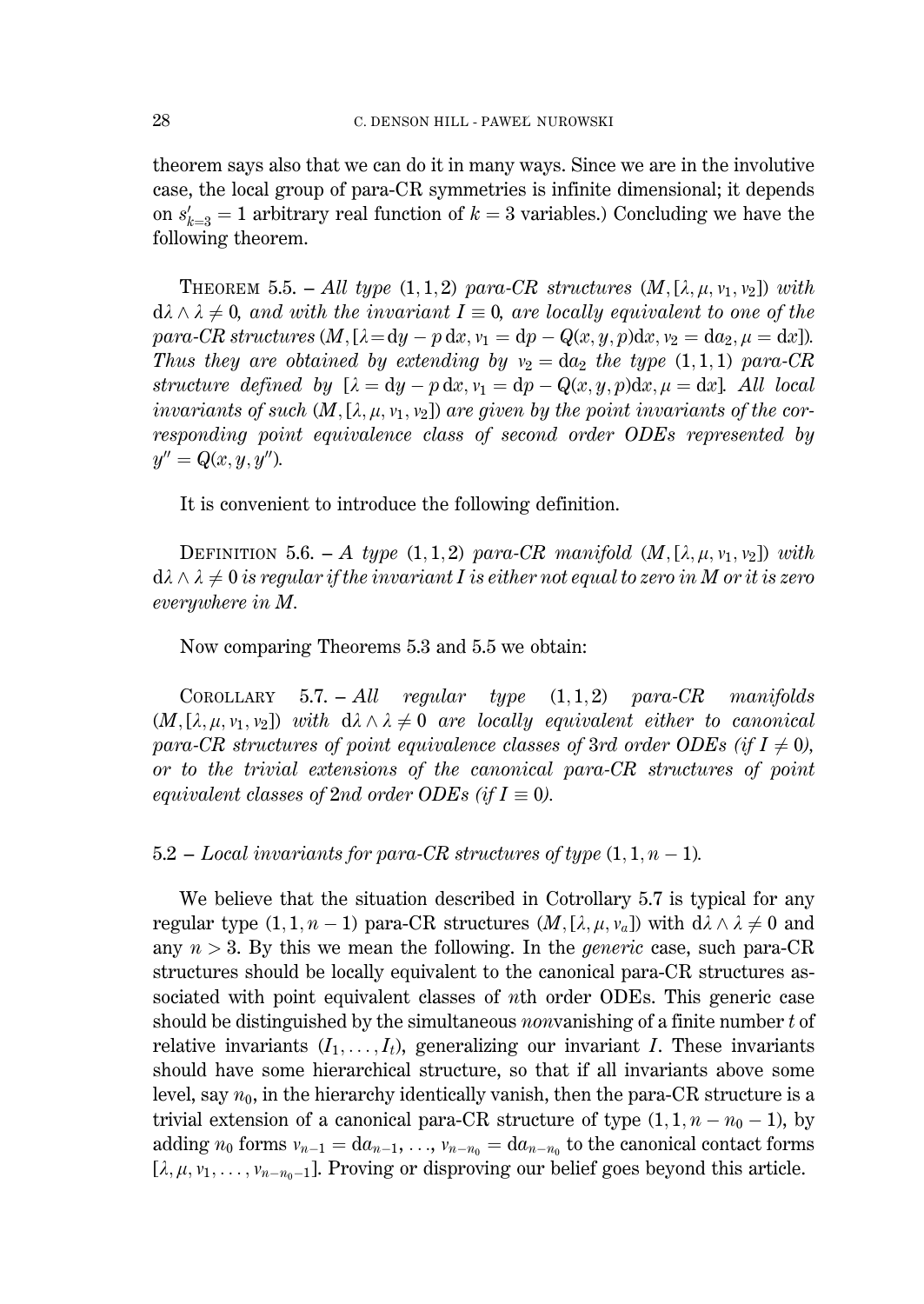#### 6. – Relations with other differential equations.

Given a para-CR structure of type  $(k, r, s)$  we consider its local embedding in  $\mathbb{R}^{(k+r)+(k+s)}$ , as in Theorem 2.6. The obtained codimension-k submanifold  $\Sigma$ we intend to interprete as a general solution of a certain system of differential equations. We know how to do it in the case of para-CR structures of type  $(1, 1, n-1)$ : in this case  $\Sigma$  describes the general solution of an *n*th order ODE considered modulo point transformations of variables. In the case of a general  $(k, r, s)$  we expect that  $\Sigma$  corresponds to the general solution of a system of ODEs, or more generally, to the general solution of a system of PDEs of finite type.

#### $6.1$  – Systems of ODEs.

Given a system of first order ODEs

(6.1) 
$$
\frac{dy^{i}}{dx} = F^{i}(x, y^{1}, \dots, y^{n}), \qquad i = 1, 2, \dots n,
$$

we consider its general solution

$$
y^{i} = \psi^{i}(x, a_0, a_1, \ldots, a_{n-1}), \qquad i = 1, 2, \ldots n
$$

where the constants  $a_u$ ,  $\mu = 0, 1, \ldots, n-1$ , are the constants of integration. This defines a codimension  $n$  submanifold

$$
\Sigma = \{ \mathbb{R}^{(n+1,n)} \ni (x, y^1, \dots, y^n, a_0, \dots, a_{n-1}) \mid y^i = \psi^i \}
$$

in  $\mathbb{R}^{(n+1,n)}$ , which aquires a para-CR structure from the split  $2n + 1 = (n + 1) + n$ in the ambient  $\mathbb{R}^{(n+1,n)}$ , given by the linear operator  $\kappa(\partial_\mu) = -\partial_\mu$ ,  $\kappa(\partial_x) = \partial_x$ ,  $\kappa(\partial_{u^i}) = \partial_{u^i}$ . Interestingly this para-CR structure is of type  $(n, 1, 0)$ .

Indeed, the tangent space  $T\Sigma$  to  $\Sigma$  is spanned by

$$
\begin{aligned} X &= \partial_x + \psi_x^i \partial_{y^i} \\ Z_\mu &= \partial_\mu + \psi_\mu^i \partial_{y^i}. \end{aligned}
$$

Since  $\kappa(Z_\mu) \cap T\Sigma = \{0\}$ , for all  $\mu = 0, \ldots, n-1$ , and  $\kappa(X) = X$ , then  $\kappa(T\Sigma) \cap T\Sigma$  $T\Sigma = H^+$  = Span(X), and the  $k(=n)$  codimensions of the  $(n, 1, 0)$ -type para-CR structure on  $\Sigma$  are spanned by the *n* vectors  $Z_u$ .

Hence a typical representantive of para-CR structures of type  $(n, 1, 0)$  is a system of n first order ODEs for n scalar functions of one variable, considered modulo point transformations of the variables. The study of invariants of such para-CR structures, as well as para-CR structures representing systems of ODEs of higher orders, will be performed elsewhere.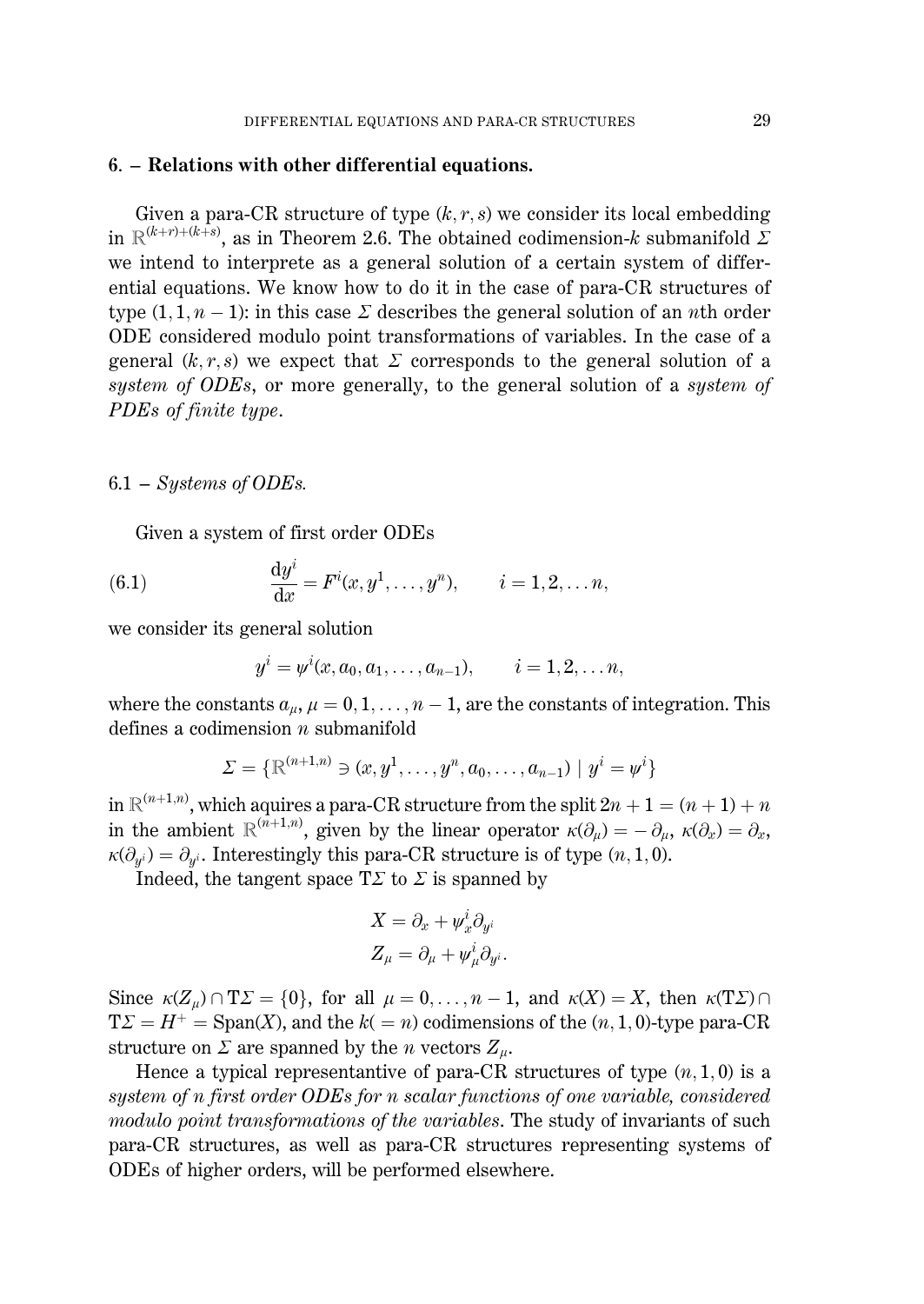#### $6.2 - PDEs$  of finite type.

Recall that the finite type property of a system of PDEs means that its most general solution depends on a finite number of parameters. Instead of studying the para-CR structures associated with the most general PDEs of finite type, in the next few sections we will study the para-CR structures of type  $(1,2,3)$ and  $(3,2,1)$ . They include, as the simplest example, the para-CR structure corresponding to  $z_{xx} = 0$  &  $z_{yy} = 0$ , i.e. a system of two PDEs for one real function  $z = z(x, y)$  of two real variables x and y, with the general solution  $z = a_0 + a_1x + a_2y + a_3xy$ , depending on four real parameters  $a_0$ ,  $a_1$ ,  $a_2$  and  $a_3$ . Generalization of this example to the finite type PDEs of the form  $z_{xx} = R(x, y, z, z_x, z_y, z_{xy})$  &  $z_{yy} = T(x, y, z, z_x, z_y, z_{xy})$ , provides examples of  $(1,2,3)$  and  $(3,2,1)$  type para-CR structures with very nice properties.

#### 7. – Para-CR structures of type  $(1, 2, 3)$ .

#### $7.1$  – The flat model.

Consider a pair of second order PDEs

$$
(7.1) \t\t\t z_{xx} = 0 \t\t \& \t\t z_{yy} = 0,
$$

for a real function  $z = z(x, y)$  of two real variables x and y. The general solution for this system is clearly

(7.2) 
$$
z = a_0 + a_1 x + a_2 y + a_3 x y.
$$

This means that the solution space of this system is 4-dimensional, and that its points are parametrized by  $\mathbf{a} = (a_0, a_1, a_2, a_3) \in \mathbb{R}^4$ . Thus we have here a generically embedded hypersurface

$$
\Sigma = \{ \mathbb{R}^7 \ni (x, y, z, a_0, a_1, a_2, a_3) \mid z = a_0 + a_1 x + a_2 y + a_3 x y \},\
$$

in the 'correspondence space'  $\mathbb{R}^7 = \mathbb{R}^3 \times \mathbb{R}^4$ , with the respective coordinates  $(x, y, z)$  and  $(a_0, a_1, a_2, a_3)$ . The linear map  $\kappa : \mathbb{R}^7 \to \mathbb{R}^7$ , such that

$$
\kappa(x, y, z, a_0, a_1, a_2, a_3) = (x, y, z, -a_0, -a_1, -a_2, -a_3),
$$

induces a para-CR-structure of type (1, 2, 3) on  $\Sigma$ . Indeed, the tangent space to  $\Sigma$ is spanned by

$$
X_1 = a_1 \partial_y - a_2 \partial_x, \qquad X_2 = a_2 \partial_z + \partial_y,
$$
  
\n
$$
Y_1 = x \partial_0 - \partial_1, \qquad Y_2 = y \partial_1 - x \partial_2, \qquad Y_3 = x \partial_2 - \partial_3
$$
  
\n
$$
Z = \partial_z + \partial_0,
$$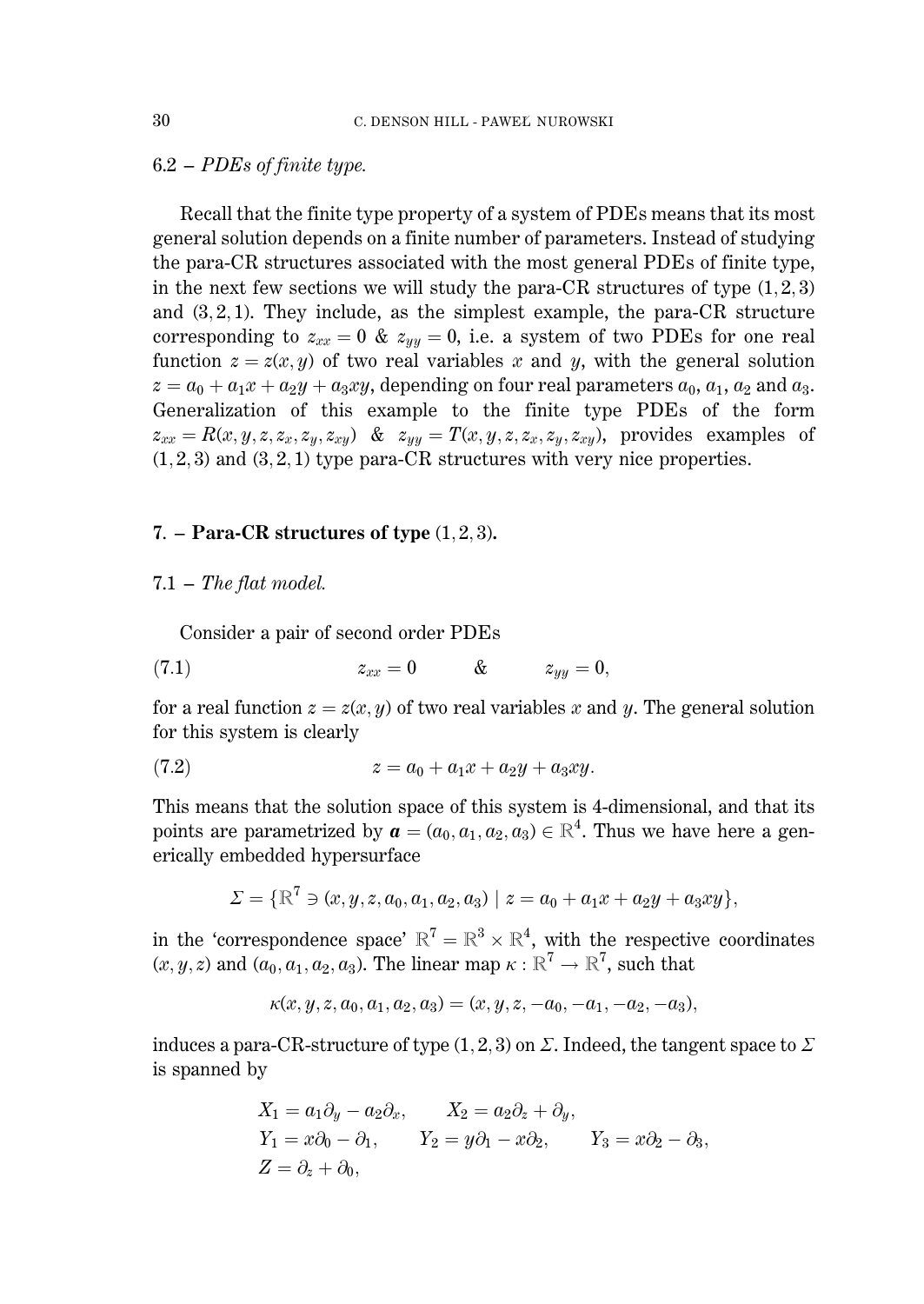and we have a  $(k, r, s) = (1, 2, 3)$ -type para-CR structure, with  $k = 1$  corresponding to Span(Z),  $r = 2$  corresponding to the eigenspace  $H^+ = \text{Span}(X_1, X_2)$ , and  $s = 3$  corresponding to the eigenspace  $H^-$  = Span(Y<sub>1</sub>, Y<sub>2</sub>, Y<sub>3</sub>). Obviously  $H = H^+ \oplus H^-$ . Any diffeomorphism of  $\mathbb{R}^7$  of the form

$$
\Phi(x, y, z, a_i) = (\bar{x}(x, y, z), \bar{y}(x, y, z), \bar{z}(x, y, z), \bar{a}_i(a_i))
$$

is, on the one hand, a para-CR diffeomorphism of the para-CR manifold  $\Sigma$ , and on the other hand, can be interpreted as coming from a point transformation of the variables of the system  $(7.1)$ .

Dually this para-CR manifold is defined on  $\Sigma$  in terms of the forms

$$
\lambda = da_0 + xda_1 + yda_2 + xyda_3
$$
  
\n
$$
\mu_1 = dx
$$
  
\n
$$
\mu_2 = dy,
$$
  
\n
$$
v_1 = da_1
$$
  
\n
$$
v_2 = da_2
$$
  
\n
$$
v_3 = da_3
$$

given up to the transformation

$$
(7.4) \quad\n\begin{pmatrix}\n\lambda \\
v_1 \\
v_2 \\
v_3 \\
\mu_1 \\
\mu_2\n\end{pmatrix}\n\rightarrow\n\begin{pmatrix}\n\lambda' \\
v'_1 \\
v'_2 \\
v'_3 \\
\mu'_1 \\
\mu'_2\n\end{pmatrix}\n=\n\begin{pmatrix}\na & 0 & 0 & 0 & 0 & 0 \\
b_1 & f_{11} & f_{12} & f_{13} & 0 & 0 \\
b_2 & f_{21} & f_{22} & f_{23} & 0 & 0 \\
b_3 & f_{31} & f_{32} & f_{33} & 0 & 0 \\
c_1 & 0 & 0 & 0 & h_{11} & h_{12} \\
c_2 & 0 & 0 & 0 & h_{21} & h_{22}\n\end{pmatrix}\n\begin{pmatrix}\n\lambda \\
v_1 \\
v_2 \\
v_3 \\
\mu_1 \\
\mu_2\n\end{pmatrix}\n\begin{pmatrix}\n\theta^4 \\
\theta^1 \\
\theta^2 \\
\theta^3 \\
\theta^4 \\
\theta^2 \\
\theta^2\n\end{pmatrix}.
$$

In this formulation the question of local equivalence of a given para-CR structure of type  $(1,2,3)$  to the one defined by  $(7.3)-(7.4)$  can be solved by using *Cartan's equivalence method*, see e.g. [17]. Using it we get the following theorem.

THEOREM 7.1. - The para-CR structure  $(7.3)$ - $(7.4)$  defines a unique 11-dimensional manifold P on which the forms  $(\theta^1, \theta^2, \theta^3, \theta^4, \Omega_2, \Omega_3)$ , as defined in (7.4), can be supplemented by the unique 1-forms  $(Q_1, Q_4, Q_5, Q_6, A)$  in such a way that the eleven 1-forms  $(\theta^i, \Omega_{\mu}, A)$ ,  $i = 1, 2, 3, 4, \mu = 1, 2, 3, 4, 5, 6$ , constitute a coframe on P, and that they satisfy the exterior differential system

$$
d\theta^i + \Gamma^i_i \wedge \theta^j = 0
$$

$$
\mathrm{d}\varGamma^i_j + \varGamma^i_k \wedge \varGamma^k_j = 0
$$

with

(7.7) 
$$
\Gamma^i_j = g^{ik} \Gamma_{kj}, \qquad \Gamma_{ij} = \Gamma_{[ij]} + \frac{1}{2} A g_{ij},
$$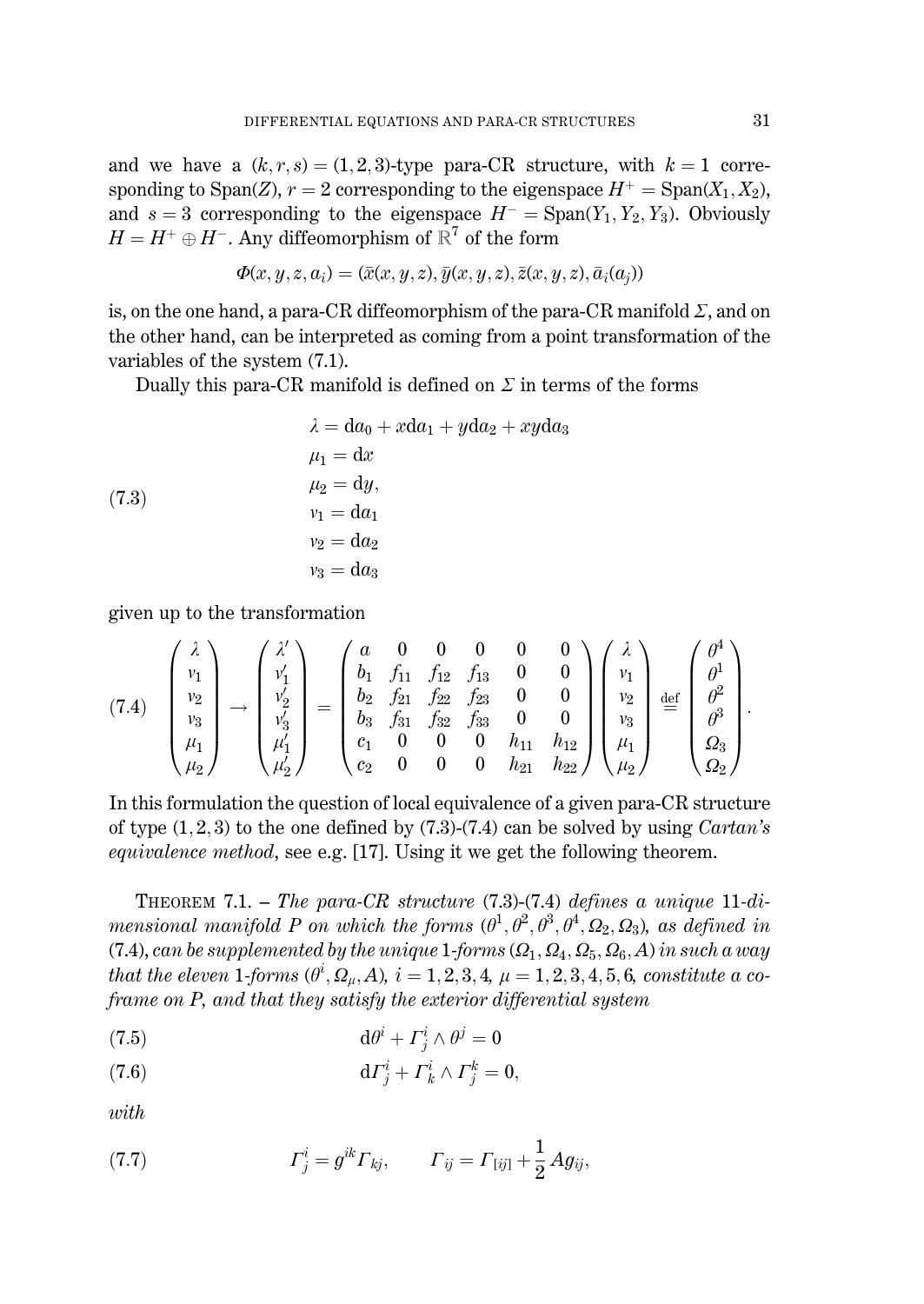$where$ 

(7.8) 
$$
g^{ik} = g_{ik} = \begin{pmatrix} 0 & 1 & 0 & 0 \\ 1 & 0 & 0 & 0 \\ 0 & 0 & 0 & 1 \\ 0 & 0 & 1 & 0 \end{pmatrix},
$$

and

(7.9) 
$$
I_{[ij]} = \begin{pmatrix} 0 & \Omega_1 & \Omega_2 & \Omega_4 \\ -\Omega_1 & 0 & \Omega_3 & \Omega_5 \\ -\Omega_2 & -\Omega_3 & 0 & \Omega_6 \\ -\Omega_4 & -\Omega_5 & -\Omega_6 & 0 \end{pmatrix}.
$$

Moreover, if  $(\bar{\Sigma}, [(\bar{\lambda}, \bar{\mu}_1, \bar{\mu}_2, \bar{v}_1, \bar{v}_2, \bar{v}_3)])$  is an arbitrary 6-dimensional para-CR structure of type  $(1,2,3)$ , then it is locally para-CR-equivalent to the para-CR structure  $(7.3)$ - $(7.4)$  if and only if its corresponding forms

$$
\begin{pmatrix}\n\theta^4 \\
\theta^1 \\
\theta^2 \\
\theta^3 \\
\Omega_3 \\
\Omega_2\n\end{pmatrix} = \begin{pmatrix}\n\bar{a} & 0 & 0 & 0 & 0 & 0 \\
\bar{b}_1 & \bar{f}_{11} & \bar{f}_{12} & \bar{f}_{13} & 0 & 0 \\
\bar{b}_2 & \bar{f}_{21} & \bar{f}_{22} & \bar{f}_{23} & 0 & 0 \\
\bar{b}_3 & \bar{f}_{31} & \bar{f}_{32} & \bar{f}_{33} & 0 & 0 \\
\bar{c}_1 & 0 & 0 & 0 & \bar{h}_{11} & \bar{h}_{12} \\
\bar{c}_2 & 0 & 0 & 0 & \bar{h}_{21} & \bar{h}_{22}\n\end{pmatrix} = \begin{pmatrix}\n\bar{\lambda} \\
\bar{v}_1 \\
\bar{v}_2 \\
\bar{v}_3 \\
\bar{\mu}_1 \\
\bar{\mu}_2 \\
\bar{\mu}_2\n\end{pmatrix}
$$

can be suplemented by five 1-forms  $(\Omega_1, \Omega_4, \Omega_5, \Omega_6, A)$  in such a way that on some 11-dimensional manifold  $\bar{P}$  they satisfy the exterior differential system (7.5)-(7.9).

PROOF. – The proof of this fact is a standard application of Cartan's method of equivalence. It requires massive calculations to show that the 1-forms (7.3)-(7.4) can be *uniquely* brought to the form, in which they satisfy  $(7.5)-(7.9)$  with *unique*  $(Q_1, Q_4, Q_5, Q_6, A)$ . Actually Cartan's method of equivalence constructs the manifold P with a natural parametrization of P by  $(x, y, a_0, a_1, a_2, a_3, a, f_{11}, f_{22}, f_{31}, f_{32})$ , and gives, in an algorithmic way, the explicit formulae for the coframe 1-forms  $(\theta^i, \Omega_\mu, A), i = 1, 2, 3, 4, \mu = 1, 2, 3, 4, 5, 6$ , which correspond to (7.3)-(7.4) on P. These coframe 1-forms read:

$$
\theta^{1} = -\frac{af_{32}}{f_{22}}(da_{0} + yda_{2}) + \frac{f_{11}f_{22} - xafs_{22}}{f_{22}}(da_{1} + yda_{3}),
$$
  
\n
$$
\theta^{2} = -\frac{af_{31}}{f_{11}}(da_{0} + xda_{1}) + \frac{f_{11}f_{22} - yaf_{31}}{f_{11}}(da_{2} + xda_{3}),
$$
  
\n
$$
\theta^{3} = -\frac{af_{31}f_{32}}{f_{11}f_{22}}da_{0} + \frac{f_{31}(f_{11}f_{22} - xafs_{22})}{f_{11}f_{22}}da_{1} + \frac{f_{32}(f_{11}f_{22} - yafs_{11})}{f_{11}f_{22}}da_{2}
$$
  
\n
$$
-\frac{(f_{11}f_{22} - xafs_{2})(f_{11}f_{22} - yafs_{11})}{af_{11}f_{22}}da_{3},
$$
  
\n
$$
\theta^{4} = a(da_{0} + xda_{1} + yda_{2} + xyda_{3}),
$$
  
\n
$$
\theta^{2} = \frac{a}{f_{11}}dx, \qquad \Omega_{3} = \frac{a}{f_{22}}dy,
$$

32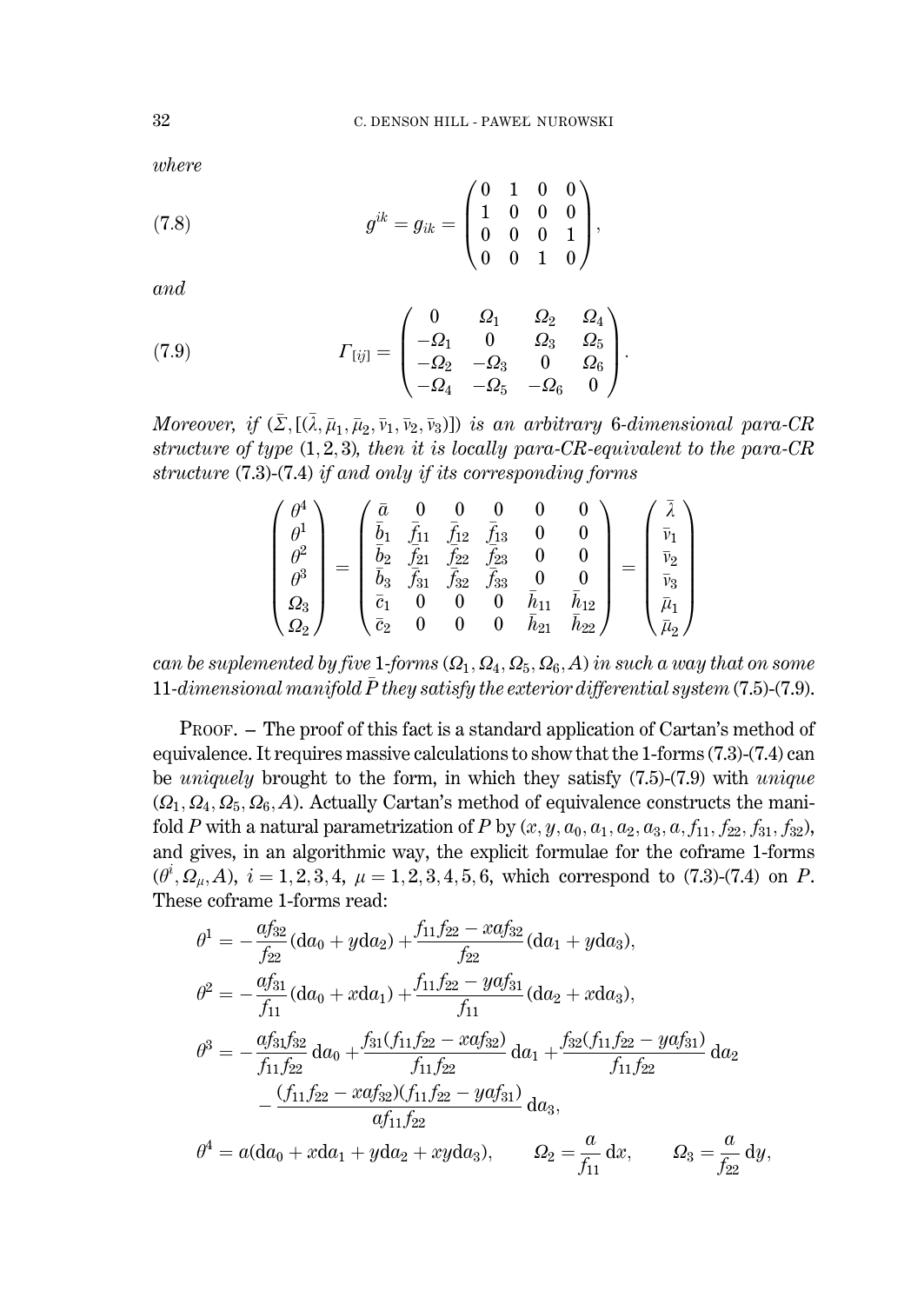$$
\Omega_1 = \frac{1}{2} d \log \left( \frac{f_{11}}{f_{22}} \right) + \frac{a}{f_{11} f_{22}} (f_{31} dy - f_{32} dx),
$$
  
\n
$$
\Omega_4 = \frac{f_{31}}{f_{11}} d \log \left( \frac{a f_{31}}{f_{11} f_{22}} \right) + \frac{a f_{31}^2}{f_{11}^2 f_{22}} dy,
$$
  
\n
$$
\Omega_5 = \frac{f_{32}}{f_{22}} d \log \left( \frac{a f_{32}}{f_{11} f_{22}} \right) + \frac{a f_{32}^2}{f_{11} f_{22}^2} dx,
$$
  
\n
$$
\Omega_6 = \frac{1}{2} d \log \left( \frac{f_{11} f_{22}}{a^2} \right) - \frac{a}{f_{11} f_{22}} (f_{31} dy + f_{32} dx).
$$
  
\n
$$
A = -d \log (f_{11} f_{22}).
$$

It can be checked by a direct calculation that these forms satisfy  $(7.5)$ - $(7.9).$  $\Box$ 

### $7.2 - Neuman's construction.$

After E. Ted Newman [6, 7] we recall that the system (7.1) has the interesting property that its solution space  $\mathbb{R}^4$  is naturally equipped with a conformal metric of split signature. This is defined as follows.

Consider two neighboring solutions of  $(7.1)$  corresponding to two points  $\boldsymbol{a}$  and  $a + da$  in  $\mathbb{R}^4$ . These two solutions can be considered as two surfaces, the graphs of two functions.

$$
z(x, y) = a_0 + a_1x + a_2y + a_3xy \qquad \&
$$
  

$$
(z + dz)(x, y) = (a_0 + da_0) + (a_1 + da_1)x + (a_2 + da_2)y + (a_3 + da_3)xy
$$

in  $\mathbb{R}^3$  with coordinates  $(x, y, z)$ . One can ask what conditions the two points **a** and  $\mathbf{a} + d\mathbf{a}$  in the solution space  $\mathbb{R}^4$  must satisfy for these two surfaces to be tangent at some point  $(x, y, z)$  in  $\mathbb{R}^3$ . An elementary argument shows that the point  $(x, y, z)$  at which the two surfaces are tangent satisfies the following equations:

$$
dz = da_0 + da_1x + da_2y + da_3xy = 0,
$$
  
\n
$$
(dz)_x = da_1 + da_3y = 0 \& (dz)_y = da_2 + da_3x = 0.
$$

The first of the above equations says that the two surfaces intersect at a point  $(x, y, z(x, y))$ , and the second two equations say that they are tangent at the same point  $(x, y, z(x, y))$ . These three equations for the two unknowns  $(x, y)$  have a solution if and only if  $d\boldsymbol{a}$  satisfies a compatibility condition, which is obtained by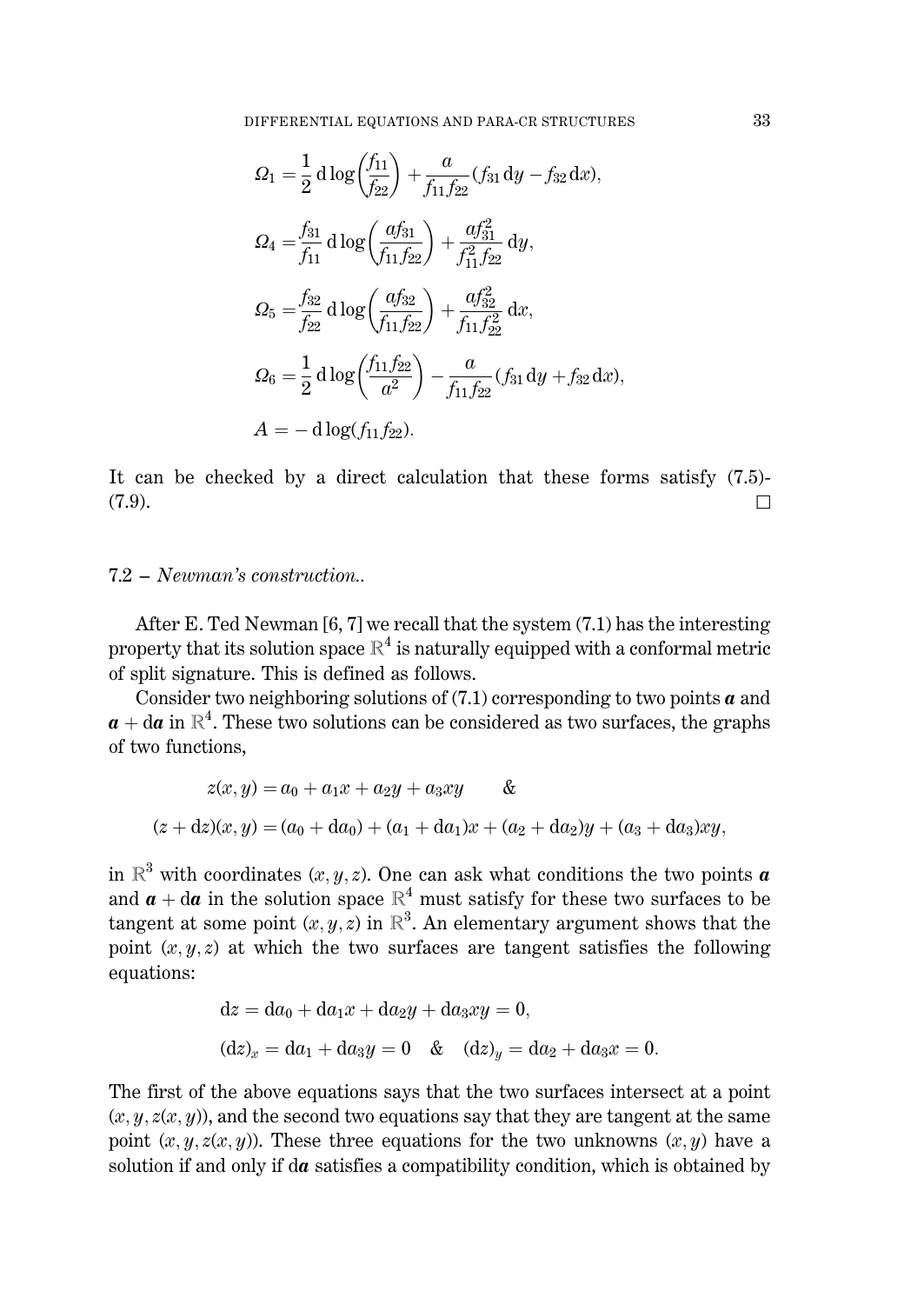eliminating x and y from the two second equations, and by inserting the so determined  $x$  and  $y$  in the first equation. This compatibility condition is:

$$
\mathrm{d} a_0 \mathrm{d} a_3 - \mathrm{d} a_1 \mathrm{d} a_2 = 0.
$$

Thus: two neighboring solutions **a** and  $a + da$  of (7.1) are tangent to each other at some point  $(x, y, z)$  in  $\mathbb{R}^3$  if and only if they are *null separated* in the flat split signature metric

(7.10) 
$$
g = 2(da_0da_3 - da_1da_2)
$$

in  $\mathbb{R}^4$ . This shows that the solution space of (7.1) is naturally equipped with a conformal structure. This gives a correspondence between the incidence relations between two solutions of (7.1) treated as surfaces in  $\mathbb{R}^3$  and conformal properties of points in the solution space  $\mathbb{R}^4$ . This description is very similar to the well known correspondences in the Lie sphere geometry, or more generally, in Penrose's twistor theory.

A new view of Newman's construction, stressing the Weyl geometric aspect of it, follows from our Theorem 7.1, and is included in the following theorem.

THEOREM 7.2. – Every para-CR structure of type  $(1,2,3)$  which is para-CR equivalent to the para-CR structure  $(7.3)$ - $(7.4)$  uniquely defines an 11-dimensional principal fiber bundle  $CO(2,2) \rightarrow P \rightarrow S$ , with the 7-dimensional homothetic structure group  $CO(2, 2)$ , over a 4-dimensional manifold S, which can be identified with the solution space of a pair of PDEs on the plane:  $z_{xx} = 0 = z_{yy}$ . It also defines a flat Weyl geometry [g, A] on S, in which the  $(2,2)$ -signature metric g and the 1-form A change conformally,  $g \rightarrow e^{2\phi}g$ ,  $A \rightarrow A - 2d\phi$ , when the system  $z_{xx} = 0 = z_{yy}$  undergoes a point transformation of the variables  $(x, y, z)$ .

PROOF. – Given a para-CR manifold locally equivalent to  $(7.3)$ - $(7.4)$  we use the previous theorem and construct an 11-dimensional manifold  $P$  with the coframe  $(\theta^i, \Omega_\mu, A)$  satisfying (7.5)-(7.8). It is convenient to write down these equations explicitly. Equations (7.5), when written in the coframe  $(\theta^i, \Omega_u, A)$ read:

(7.11)  
\n
$$
d\theta^{1} = \left(\Omega_{1} - \frac{1}{2}A\right) \wedge \theta^{1} - \Omega_{3} \wedge \theta^{3} - \Omega_{5} \wedge \theta^{4}
$$
\n
$$
d\theta^{2} = \left(-\Omega_{1} - \frac{1}{2}A\right) \wedge \theta^{2} - \Omega_{2} \wedge \theta^{3} - \Omega_{4} \wedge \theta^{4}
$$
\n
$$
d\theta^{3} = \Omega_{4} \wedge \theta^{1} + \Omega_{5} \wedge \theta^{2} + \left(\Omega_{6} - \frac{1}{2}A\right) \wedge \theta^{3}
$$
\n
$$
d\theta^{4} = \Omega_{2} \wedge \theta^{1} + \Omega_{3} \wedge \theta^{2} + \left(-\Omega_{6} - \frac{1}{2}A\right) \wedge \theta^{4},
$$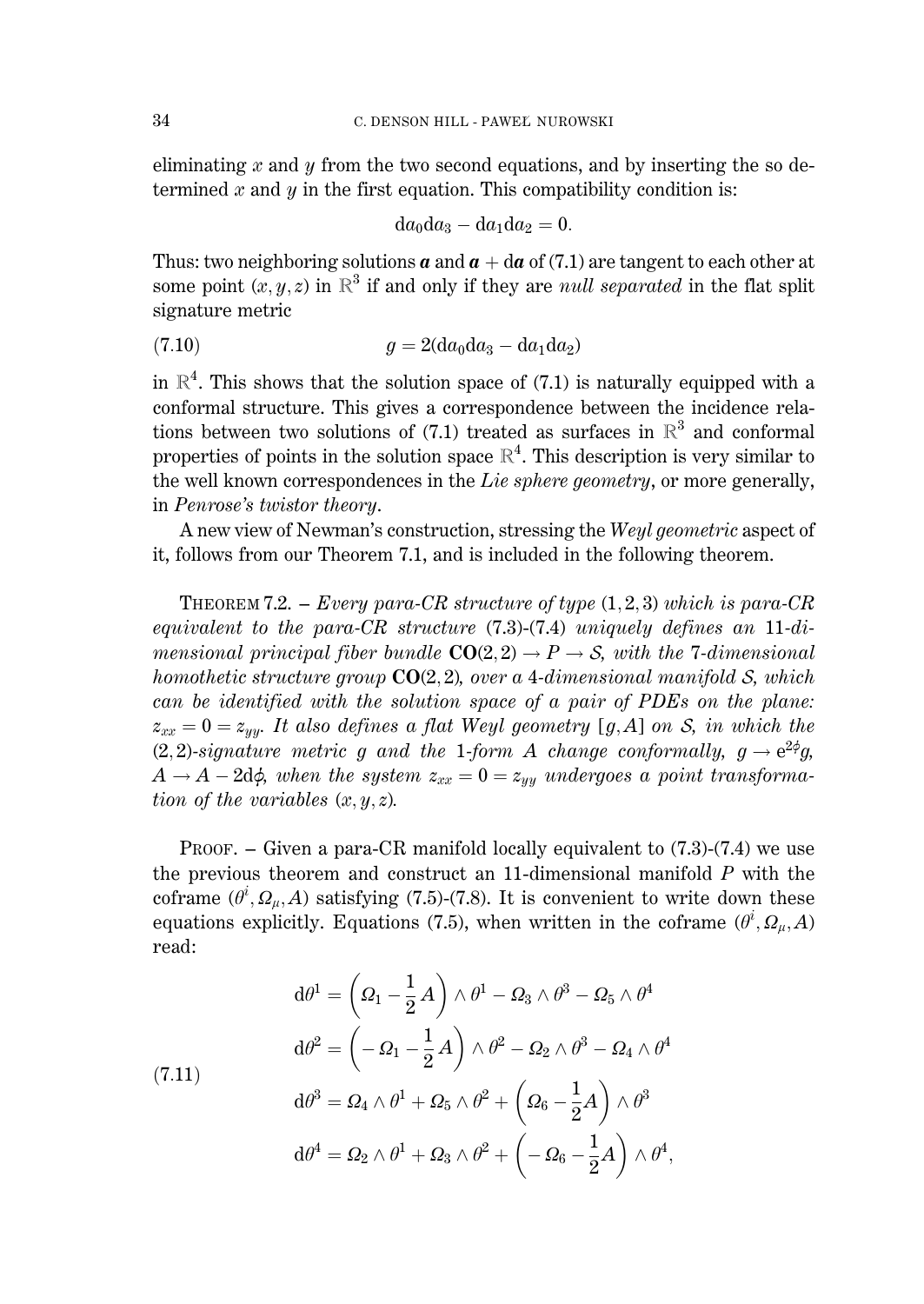whereas equations  $(7.6)$  read:

(7.12)  
\n
$$
d\Omega_1 = \Omega_2 \wedge \Omega_5 - \Omega_3 \wedge \Omega_4
$$
\n
$$
d\Omega_2 = \Omega_2 \wedge (\Omega_1 + \Omega_6)
$$
\n
$$
d\Omega_3 = (\Omega_1 - \Omega_6) \wedge \Omega_3
$$
\n
$$
d\Omega_4 = \Omega_4 \wedge (\Omega_1 - \Omega_6)
$$
\n
$$
d\Omega_5 = (\Omega_1 + \Omega_6) \wedge \Omega_5
$$
\n
$$
d\Omega_6 = \Omega_2 \wedge \Omega_5 + \Omega_3 \wedge \Omega_4
$$
\n
$$
dA = 0.
$$

The appearance of only constant coefficients in front of the 2-forms on the right hand sides of equations  $(7.11)-(7.12)$  enables us to identify the coframe forms  $(\theta^i, \Omega_i, A)$  with the Maurer-Cartan forms on an 11-dimensional Lie group with a Lie algebra having structure constants equal to these coeficients. This shows that  $P$  is a Lie group. A look at the structure constants of the corresponding Lie algebra given by  $(7.11)-(7.12)$ , shows that this Lie group is  $P = \mathbb{R}^4 \times \mathbb{C}O(2, 2)$ . The  $CO(2, 2)$  principal fibre bundle structure on  $P = \mathbb{R}^4 \rtimes \mathbf{CO}(2,2)$  corresponds to the fibration  $\mathbf{CO}(2,2) \to \mathbb{R}^4 \rtimes \mathbf{CO}(2,2) \to \mathbb{R}^4$ , i.e. to the natural principal  $CO(2,2)$  fibration over the homogeneous space  $\mathbb{R}^4 \simeq (\mathbb{R}^4 \rtimes \mathbf{CO}(2, 2))/\mathbf{CO}(2, 2)$ . Existence of this fibration on P is guaranteed by the equations  $(7.5)$  (or what is the same  $(7.11)$ ). They say that the 1-forms  $(\theta^1, \theta^2, \theta^3, \theta^4)$  form a closed differential ideal, so that their annihilator defines a foliation of  $P$  by 7-dimensional manifolds. On each of these 7-dimensional manifolds the forms  $(\theta^1, \theta^2, \theta^3, \theta^4)$  vanish identically, and the additional seven 1-forms  $(Q_1, Q_2, Q_3, Q_4, Q_5, Q_6, A)$  form a coframe. The differentials of this coframe, on each leaf of the foliation, satisfies a closed exterior differential system with constant coefficients (7.12). Thus each leaf can be identified with the same Lie group, whose Lie algebra has structure constants determined by (7.12). It is easy to see that this 7-dimensional Lie algebra is the homothetic Lie algebra  $\mathfrak{co}(2,2)$  of homothetic motions in 4-dimensions associated with a metric of signature  $(+, +, -, -)$ .

The appearance of the Lie group  $CO(2, 2)$  as a subgroup of P suggests that  $S = \mathbb{R}^4 \simeq (\mathbb{R}^4 \rtimes \mathbf{CO}(2,2))/\mathbf{CO}(2,2)$  is naturally equipped with a conformal metric of signature  $(+, +, -, -)$ . This is indeed the case. The metric is obtained as follows: consider the bilinear form  $G$  on  $P$  defined by:

$$
G = 2(\theta^1 \theta^2 + \theta^3 \theta^4).
$$

This form is highly degenerate on  $P$ , but its degenerate directions are precisely along the fiber directions of the foliation  $CO(2,2) \rightarrow P \rightarrow M$ ; actually G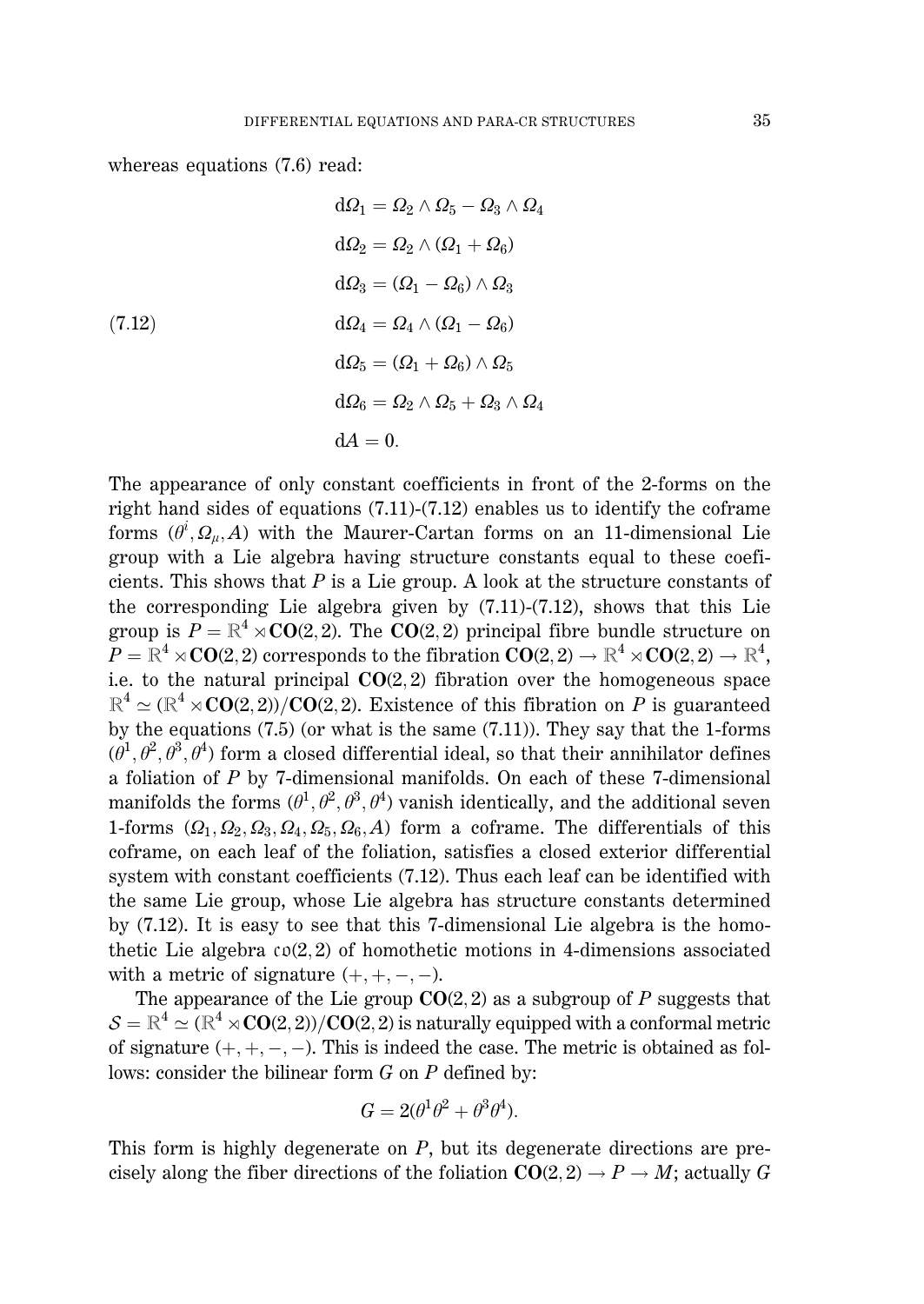has signature  $(+, +, -, -, 0, 0, 0, 0, 0, 0, 0)$ . Morever, using the sytem (7.5) it can be easily checked that the Lie derivatives of  $G$  along all the directions tangent to the fibres are just multiples of  $G$ . In particular, if  $Z$  is any vector field on P tangent to the fibres, we have  $Z \rightharpoonup \theta^i \equiv 0$ , and as a consequence of  $(7.11)$  we get

$$
\mathcal{L}_Z G = -(Z \sqcup A)G.
$$

Thus G descends to a conformal metric [g] of signature  $(+, +, -, -)$  on the quotient space  $S = P/CO(2, 2)$ .

Using the last equation  $(7.12)$  we also get

$$
\mathcal{L}_Z A = d(Z \sqcup A),
$$

so we see that the pair  $(G, A)$ , changes as  $(G, A) \rightarrow (G', A') = (e^{2\phi}G, A - 2d\phi)$ when it is Lie dragged along the fibres of  $CO(2, 2) \rightarrow P \rightarrow S$ . Thus it descends to a split signature Weyl geometry  $[q, A]$  on S. The equations (7.12), when pulled back to  $S$ , show that this Weyl geometry is flat.

To interpret the quotient  $S = P/CO(2, 2)$  as the solution space of the pair of equations  $z_{xx} = 0 = z_{yy}$  we use the corresponding para-CR forms (7.3), together with the explicit expressions for the invariant forms  $(\theta^1, \theta^2, \theta^3, \theta^4)$  and A in coordinates  $(x, y, a_0, a_1, a_2, a_3, a, f_{11}, f_{22}, f_{31}, f_{32})$  on P, as in the proof of Theorem 7.1. A short calculation shows that

$$
G=2(\theta^1\theta^2+\theta^3\theta^4)=-2f_{11}f_{22}(\mathrm{d} a_0\mathrm{d} a_3-\mathrm{d} a_1\mathrm{d} a_2).
$$

This, together with  $A = -d \log(f_{11} f_{22})$ , shows that the representative  $(g, A) \in [g, A]$  can be taken as

$$
g = 2(da_0da_3 - da_1da_2), \qquad A = 0,
$$

and that S is parametrized by  $(a_0, a_1, a_2, a_3)$ . Since these parameters constitute all the integration constants of the equations  $z_{xx} = 0 = z_{yy}$ , the quotient S can be naturally identified with the solution space of these equations.  $\Box$ 

### 7.3 – The principal bundle point of view and Weyl geometry.

In the previous section we have shown how to associate an 11-dimensional principal fiber bundle  $CO(2,2) \rightarrow P \rightarrow S$  to any flat para-CR structure of type  $(1, 2, 3)$ . Here we reverse this construction.

**PROPOSITION** 7.3. - *Every* 11-dimensional manifold  $P$  with a coframe  $(\theta^i, \Omega_u, A), i = 1, 2, 3, 4, \mu = 1, 2, 3, 4, 5, 6$ , satisfying the differential system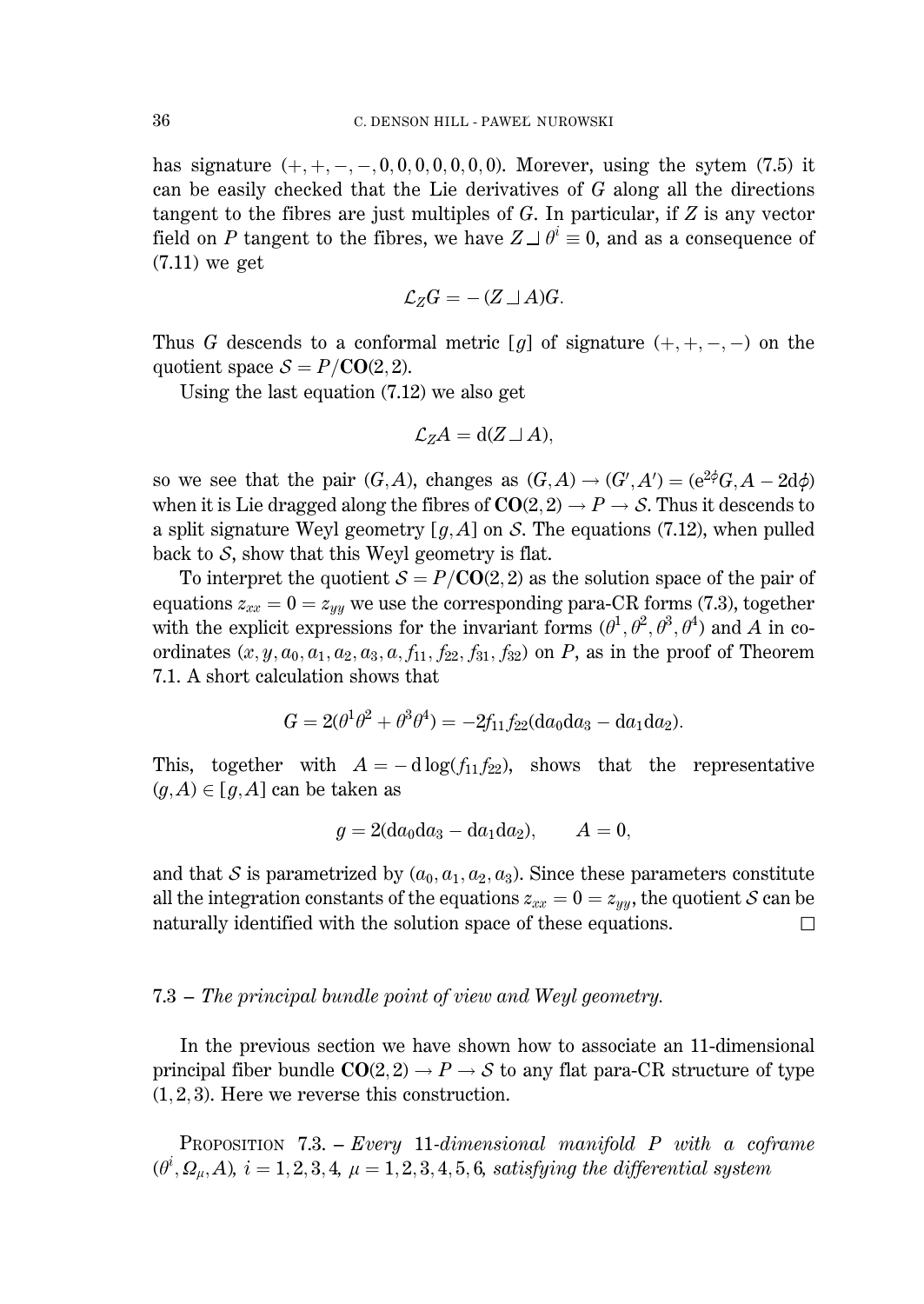$$
d\theta^{1} = (\Omega_{1} - \frac{1}{2}A) \wedge \theta^{1} - \Omega_{3} \wedge \theta^{3} - \Omega_{5} \wedge \theta^{4}
$$
  
\n
$$
d\theta^{2} = \left(-\Omega_{1} - \frac{1}{2}A\right) \wedge \theta^{2} - \Omega_{2} \wedge \theta^{3} - \Omega_{4} \wedge \theta^{4}
$$
  
\n
$$
d\theta^{3} = \Omega_{4} \wedge \theta^{1} + \Omega_{5} \wedge \theta^{2} + \left(\Omega_{6} - \frac{1}{2}A\right) \wedge \theta^{3}
$$
  
\n
$$
d\theta^{4} = \Omega_{2} \wedge \theta^{1} + \Omega_{3} \wedge \theta^{2} + \left(-\Omega_{6} - \frac{1}{2}A\right) \wedge \theta^{4},
$$
  
\n
$$
d\Omega_{1} = \Omega_{2} \wedge \Omega_{5} - \Omega_{3} \wedge \Omega_{4} + \frac{1}{2}\kappa_{1ij}\theta^{i} \wedge \theta^{j}
$$
  
\n
$$
d\Omega_{2} = \Omega_{2} \wedge (\Omega_{1} + \Omega_{6}) + \frac{1}{2}\kappa_{2ij}\theta^{i} \wedge \theta^{j}
$$
  
\n
$$
d\Omega_{3} = (\Omega_{1} - \Omega_{6}) \wedge \Omega_{3} + \frac{1}{2}\kappa_{3ij}\theta^{i} \wedge \theta^{j}
$$
  
\n
$$
d\Omega_{4} = \Omega_{4} \wedge (\Omega_{1} - \Omega_{6}) + \frac{1}{2}\kappa_{4ij}\theta^{i} \wedge \theta^{j}
$$
  
\n
$$
d\Omega_{5} = (\Omega_{1} + \Omega_{6}) \wedge \Omega_{5} + \frac{1}{2}\kappa_{5ij}\theta^{i} \wedge \theta^{j}
$$
  
\n
$$
d\Omega_{6} = \Omega_{2} \wedge \Omega_{5} + \Omega_{3} \wedge \Omega_{4} + \frac{1}{2}\kappa_{6ij}\theta^{i} \wedge \theta^{j}
$$
  
\n
$$
dA = \frac{1}{2}F_{ij}\theta^{i} \wedge \theta^{j},
$$

with  $\kappa_{ai}$ ,  $F_{ij}$  being functions on P, is locally a principal fiber bundle  $CO(2,2) \rightarrow P \rightarrow S$  over a 4-dimensional manifold S naturally equipped with a Weyl geometry [g, A], in which the split signature conformal metric g is determined by a bilinear form  $G = 2(\theta^1 \theta^2 + \theta^3 \theta^4)$  on P, and the Weyl potential 1-form is determined by the  $1$ -form  $A$  on  $P$ . The curvature of this Weyl geometry is given by

$$
\mathcal{R} = \begin{pmatrix}\n0 & \kappa_1 + \frac{1}{2}\mathcal{F} & \kappa_2 & \kappa_4 \\
-\kappa_1 + \frac{1}{2}\mathcal{F} & 0 & \kappa_3 & \kappa_5 \\
-\kappa_2 & -\kappa_3 & 0 & \kappa_6 + \frac{1}{2}\mathcal{F} \\
-\kappa_4 & -\kappa_5 & -\kappa_6 + \frac{1}{2}\mathcal{F} & 0\n\end{pmatrix},
$$
  
where  $\kappa_a = \frac{1}{2}\kappa_{aij}\theta^i \wedge \theta^j$  and  $\mathcal{F} = \frac{1}{2}F_{ij}\theta^i \wedge \theta^j$ .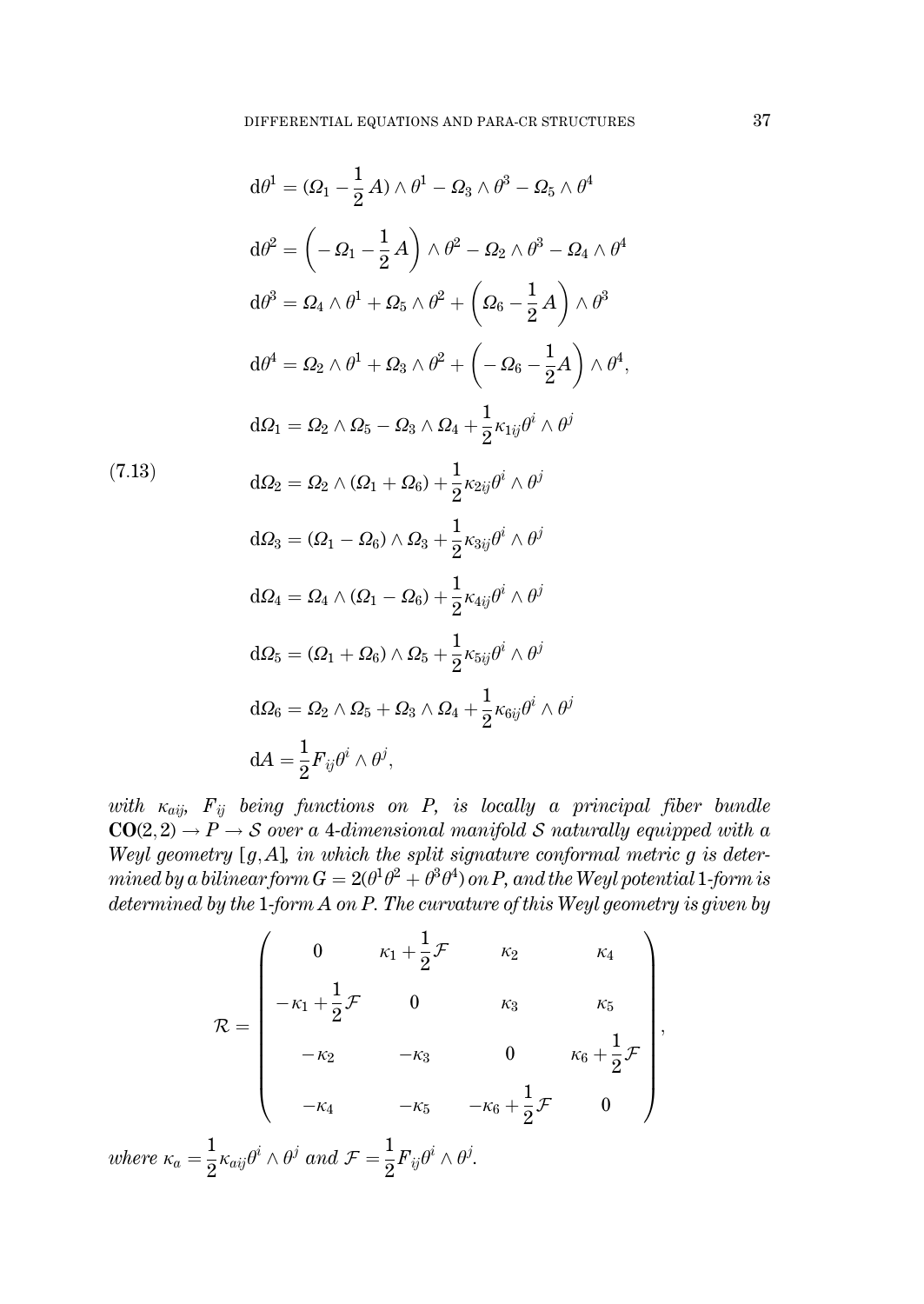PROOF. - As in the proof of Theorem 7.2 we easily see that the 7-dimensional distribution annihilating  $(\theta^1, \theta^2, \theta^3, \theta^4)$  is integrable, and hence we have a local projection  $\pi: P \to S$ , identifying points along the same leaves of the corresponding foliation. Since on the leaves the forms  $\theta^i$  vanish, and since the differentials  $d\Omega_{\mu}$ s differ from those in (7.12) by terms that vanish on the leaves, every leave is a local Lie group isomorphic to  $CO(2, 2)$ . This proves that the manifold P is locally a principal fiber bundle  $CO(2, 2) \rightarrow P \rightarrow S$ .

To prove that S has a natural Weyl structure [ $g$ , A], one repeats the argument from the previous proof. Although in  $(7.13)$ , when compared to  $(7.11)-(7.12)$ , the new terms  $\kappa_a$  and  $\mathcal F$  appear, the argument from the previous proof is not altered. This is because (1) the new terms do not appear in the 'conformal metricity/ torsion' part of the equations (i.e.  $d\theta^i$  equations) and (2) they appear in dA only in harmless terms which are annihilated by any vertical direction.

The curvature of this Weyl structure can be calculated, by observing that on any section  $\sigma(S)$  of P the Weyl connection is given by  $\Gamma^i_{\ j} = g^{ik} \sigma^* (\Gamma_{[kj]} + \frac{1}{2}Ag_{kj}),$ where  $\Gamma_{ij}$  is expressed in terms of the forms  $\Omega_{\mu}$  appearing in (7.13) via formula (7.9), and  $g_{ij}$ ,  $g^{ji}$  are as in (7.8). The rest of the proof consists in calculating  $\mathcal{R}^i_j = d\Gamma^i_j + \Gamma^i_k \wedge \Gamma^k_j$  using (7.13) and lowering one index. □

This proposition is crucial for the remaining sections. In particular it can be used to prove the theorem, which gives the converse of Newman's construction:

**THEOREM 7.4.** - *Every* 11-dimensional manifold P which is equipped with a coframe  $(\theta^i, \Omega_\mu, A)$ ,  $i = 1, 2, 3, 4$ ,  $\mu = 1, 2, 3, 4, 5, 6$ , satisfying the differential system (7.11)-(7.12), is locally a principal fiber bundle  $CO(2,2) \rightarrow P \rightarrow S$ , originating from a flat para-CR manifold  $(\Sigma, [\lambda, \mu_1, \mu_2, v_1, v_2, v_3])$  of type  $(1, 2, 3)$ , via the procedure described by Theorem 7.1.

PROOF. – That P with a system  $(7.11)$ - $(7.12)$  is locally a principal fiber bundle  $CO(2,2) \rightarrow P \rightarrow S$  is an immediate consequence of Proposition 7.3 with  $\kappa_a \equiv 0$ and  $\mathcal{F} \equiv 0$ . Here we show that apart from the foliation  $CO(2, 2) \rightarrow P$ , the system  $(7.11)-(7.12)$  defines another foliation of the manifold P, whose leaf space can be identified with a 6-dimensional flat para-CR structure  $\Sigma$ .

To see this consider the forms  $(\theta^1, \theta^2, \theta^3, \theta^4, \Omega_2, \Omega_3)$ , and observe that the system  $(7.11)$  and the second and the third equations from system  $(7.12)$  guarantee that these six forms constitute a closed differential ideal. Therefore their annihilator is a 5-dimensional integrable distribution on  $P$ , whose integral manifolds define a 6-parameter foliation of P. Putting  $\Omega_2 \equiv 0 \equiv \Omega_3$  in equations (7.12) we see that the coframe  $(\Omega_1, \Omega_4, \Omega_5, \Omega_6, A)$  on these integral manifolds satsifies a closed differential system with all the coefficients being constants. Thus all these integral manifolds can be identified with a unique Lie group  $K$ , which turns out to be a direct product  $K = Aff(1) \times Aff(1) \times \mathbb{R}^*$  of two in-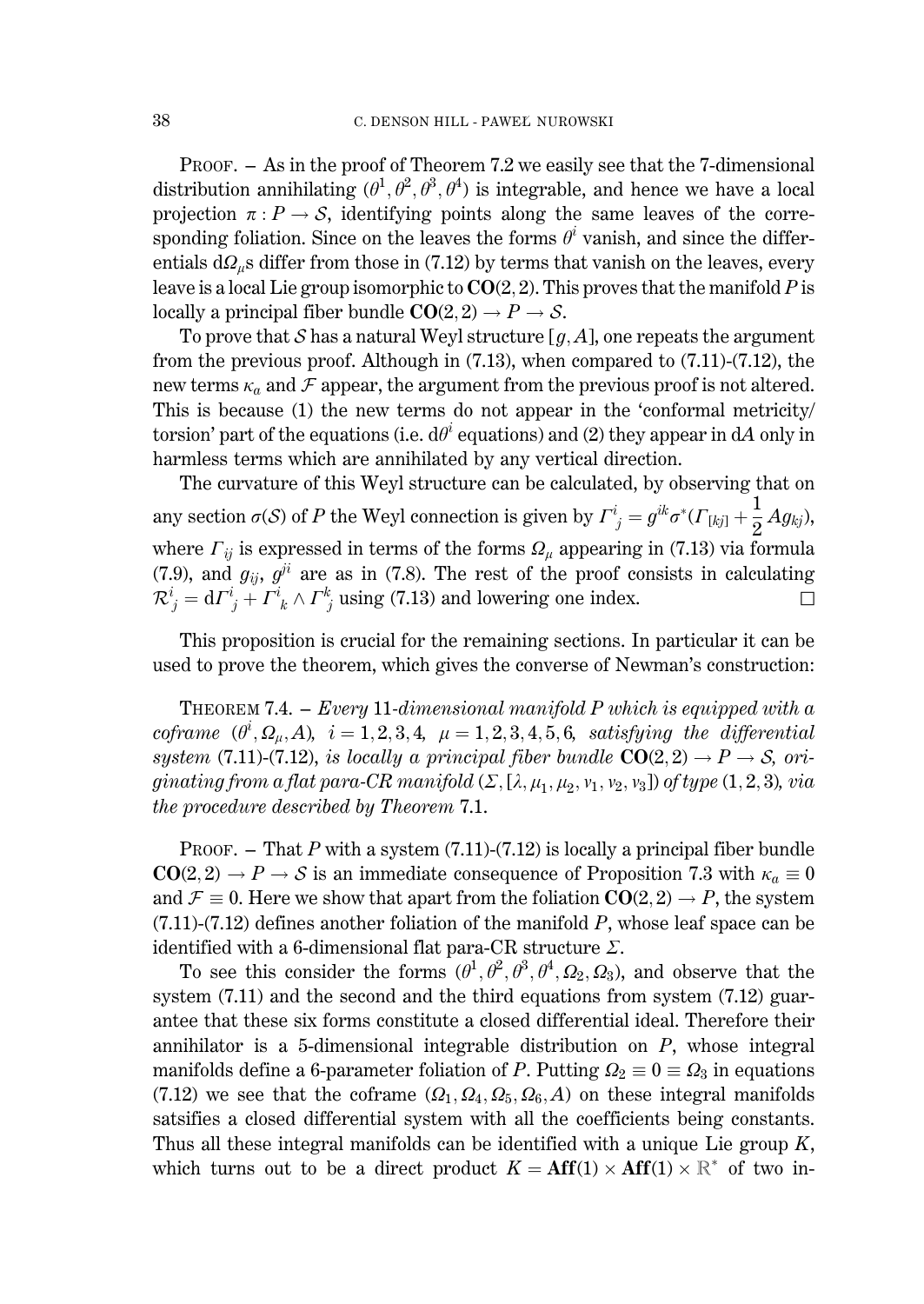dependent groups of affine transformations of the real line, Aff(1), and the multiplicative group of the real numbers  $\mathbb{R}^*$ . This shows that the manifold P, with the system of 1-forms  $(7.11)$ - $(7.12)$ , can be also locally viewed as a principal fibre bundle  $K \to P \to \Sigma$ . Here  $\Sigma$  is the 6-dimensional leaf space of the foliation whose leaves are identified with K. Any manifold  $\overline{\Sigma}$  transversal to the fibres of these fibration is equipped with a coframe  $(\bar{\theta}^i, \bar{\Omega}_2, \bar{\Omega}_3) = (\theta^i, \Omega_2, \Omega_3)_{\vert \bar{\Sigma}}, i = 1, 2, 3, 4,$ which satisfies the system

$$
d\bar{\theta}^{1} = (\bar{\Omega}_{1} - \frac{1}{2}\bar{A}) \wedge \bar{\theta}^{1} - \bar{\Omega}_{3} \wedge \bar{\theta}^{3} - \bar{\Omega}_{5} \wedge \bar{\theta}^{4}
$$

$$
d\bar{\theta}^{2} = \left(-\bar{\Omega}_{1} - \frac{1}{2}\bar{A}\right) \wedge \bar{\theta}^{2} - \bar{\Omega}_{2} \wedge \bar{\theta}^{3} - \bar{\Omega}_{4} \wedge \bar{\theta}^{4}
$$

$$
d\bar{\theta}^{3} = \bar{\Omega}_{4} \wedge \bar{\theta}^{1} + \bar{\Omega}_{5} \wedge \bar{\theta}^{2} + \left(\bar{\Omega}_{6} - \frac{1}{2}\bar{A}\right) \wedge \bar{\theta}^{3}
$$

$$
d\bar{\theta}^{4} = \bar{\Omega}_{2} \wedge \bar{\theta}^{1} + \bar{\Omega}_{3} \wedge \bar{\theta}^{2} + \left(-\bar{\Omega}_{6} - \frac{1}{2}\bar{A}\right) \wedge \bar{\theta}^{4}
$$

$$
d\bar{\Omega}_{2} = \bar{\Omega}_{2} \wedge (\bar{\Omega}_{1} + \bar{\Omega}_{6})
$$

$$
\mathrm{d}\bar{\varOmega}_3=(\bar{\varOmega}_1-\bar{\varOmega}_6)\wedge\bar{\varOmega}_3,
$$

with forms  $\bar{\Omega}_1$ ,  $\bar{\Omega}_4$ ,  $\bar{\Omega}_5$ ,  $\bar{\Omega}_6$  and  $\bar{A}$  on  $\bar{\Sigma}$ . That these forms are the restrictions of  $\Omega_1$ ,  $\Omega_4, \Omega_5, \Omega_6$  and A to  $\overline{\Sigma}$  is not important in the following. What is important, is that the system (7.14) on  $\bar{\Sigma}$  is satisfied by a *coframe* ( $\bar{\theta}^i$ ,  $\bar{\Omega}_2$ ,  $\bar{\Omega}_3$ ), and that it implies that the quartet of forms  $(\bar{\theta}^1, \bar{\theta}^2, \bar{\theta}^3, \bar{\theta}^4)$ , as well as the triplet of forms  $(\bar{\theta}^4, \bar{\Omega}_2, \bar{\Omega}_3)$ , *both* form closed differential ideals of 1-forms on  $\overline{\Sigma}$ . Thus the 2-dimensional anihilator  $\bar{H}^+$  of  $(\bar{\theta}^1, \bar{\theta}^2, \bar{\theta}^3, \bar{\theta}^4)$ , as well as the 3-dimensional anihilator  $\bar{H}^-$  of  $(\bar{\theta}^4, \bar{\Omega}_2, \bar{\Omega}_3)$ , define foliations of  $\bar{\Sigma}$  by, respectively, a 4-parameter family of 2dimensional leaves, and a 3-parameter family of 3-dimensional leaves. The integrable distributions  $\bar{H}^+$  and  $\bar{H}^-$  obviously have  $\bar{H}^+ \cap \bar{H}^- = \{0\}$ , equipping each  $\bar{\Sigma}$  with a para-CR structure  $(\bar{\Sigma}, \bar{H}^+, \bar{H}^-)$ . It is matter of checking that the  $(1,2,3)$ -type para-CR structures on each  $\overline{\Sigma}$  are localy equivalent to each other, and that they descend to the unique (1, 2, 3)-type para-CR structure  $(\Sigma, H^+, H^-)$ on the quotient  $\Sigma = P/K$ . Obviously this para-CR structure is the flat one of Theorem 7.1.  $\Box$ 

#### $7.4 - Non flat case.$

Now we generalize the flat example of Sections 7.1-7.3 to systems of PDEs on the plane of the form

$$
(7.15) \t z_{xx} = R(x, y, z, z_x, z_y, z_{xy}) \t\t \& \t z_{yy} = T(x, y, z, z_x, z_y, z_{xy}).
$$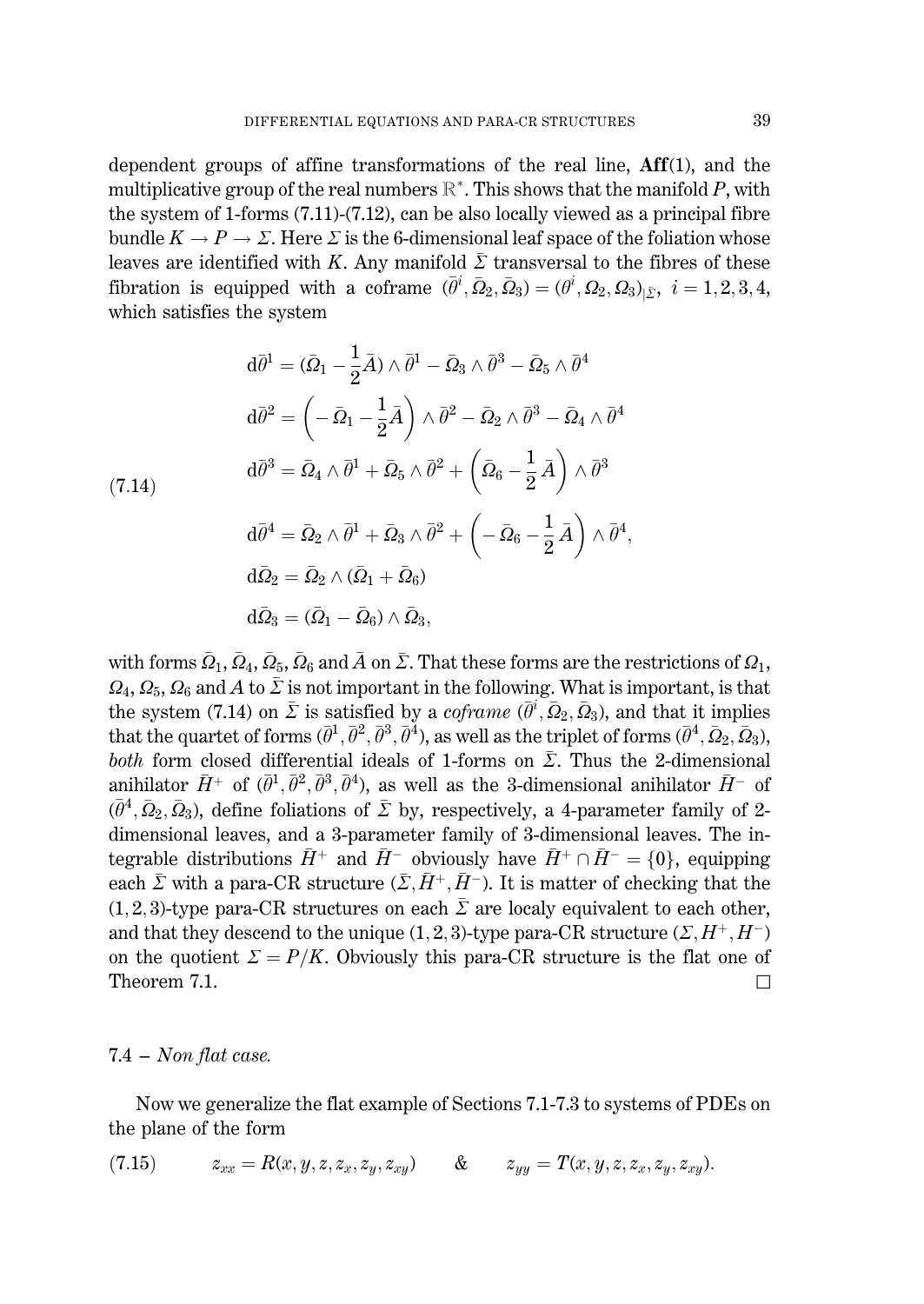We assume that they are finite type, or, what is the same, we assume that their general solution can be written as

$$
z = \psi(x, y, a_0, a_1, a_2, a_3).
$$

This is always the case [7], when the functions  $R = R(x, y, z, p, q, s)$  and  $T = T(x, y, z, p, q, s)$  satisfy

$$
(7.16) \t\t D_x^2 T = D_y^2 R,
$$

where the differential operators  $D_x$  and  $D_y$  are implicitly given by

$$
(7.17) \quad D_x = \partial_x + p\partial_z + R\partial_p + s\partial_q + D_y R\partial_s \quad \& \quad D_y = \partial_y + q\partial_z + s\partial_p + T\partial_q + D_x T\partial_s.
$$

To make this implicit definition of  $D_x$  and  $D_y$  explicit one has to solve for  $D_xT$  and  $D_yR$  in  $D_xT = T_x + pT_z + RT_p + sT_q + (D_yR)T_s$  and  $D_yR = R_y + qR_z + sR_p + r$  $TR_a + (D_xT)R_s$ . This is only possible if

$$
(7.18) \t\t T_s R_s \neq 1,
$$

which when assumed, defines  $D_xT$  and  $D_yR$  uniquely, and in turn after insertion in (7.17), makes the operators  $D_x$  and  $D_y$  explicit. Thus we assume (7.18) from now on.

To define a type  $(1,2,3)$  para-CR structure associated with the system  $(7.15)$ ,  $(7.16)$ ,  $(7.18)$  we do as follows. First, using the general solution  $z = \psi(x, y, a_0, a_1, a_2, a_3)$ , we define the forms

$$
\lambda = \psi_0 \mathrm{d}a_0 + \psi_1 \mathrm{d}a_1 + \psi_2 \mathrm{d}a_2 + \psi_3 \mathrm{d}a_3
$$

$$
\mu_1 = \mathrm{d}x
$$

$$
\mu_2 = \mathrm{d}y
$$

$$
v_1 = \mathrm{d}a_1
$$

$$
v_2 = \mathrm{d}a_2
$$

$$
v_3 = \mathrm{d}a_3,
$$

Then we extend these forms to the class  $[\lambda, \mu_1, \mu_2, \nu_1, \nu_2, \nu_3]$  via (7.4). This equips the 6-dimensional hypersurface

$$
\varSigma = \{ (x,y,z,a_0,a_1,a_2,a_3,a_4) \in \mathbb{R}^7 | \,\, z = \psi(x,y,a_0,a_1,a_2,a_3) \}
$$

in  $\mathbb{R}^3 \times \mathbb{R}^4$  with the (1, 2, 3)-para-CR structure  $[\lambda, \mu_1, \mu_2, \nu_1, \nu_2, \nu_3]$ . Alternatively, a para-CR equivalent structure may be defined on the second jets  $\mathcal{J}^2$  of the system (7.15)-(7.16). Parametrizing this space by  $(x, y, z, p, q, s)$  we use the con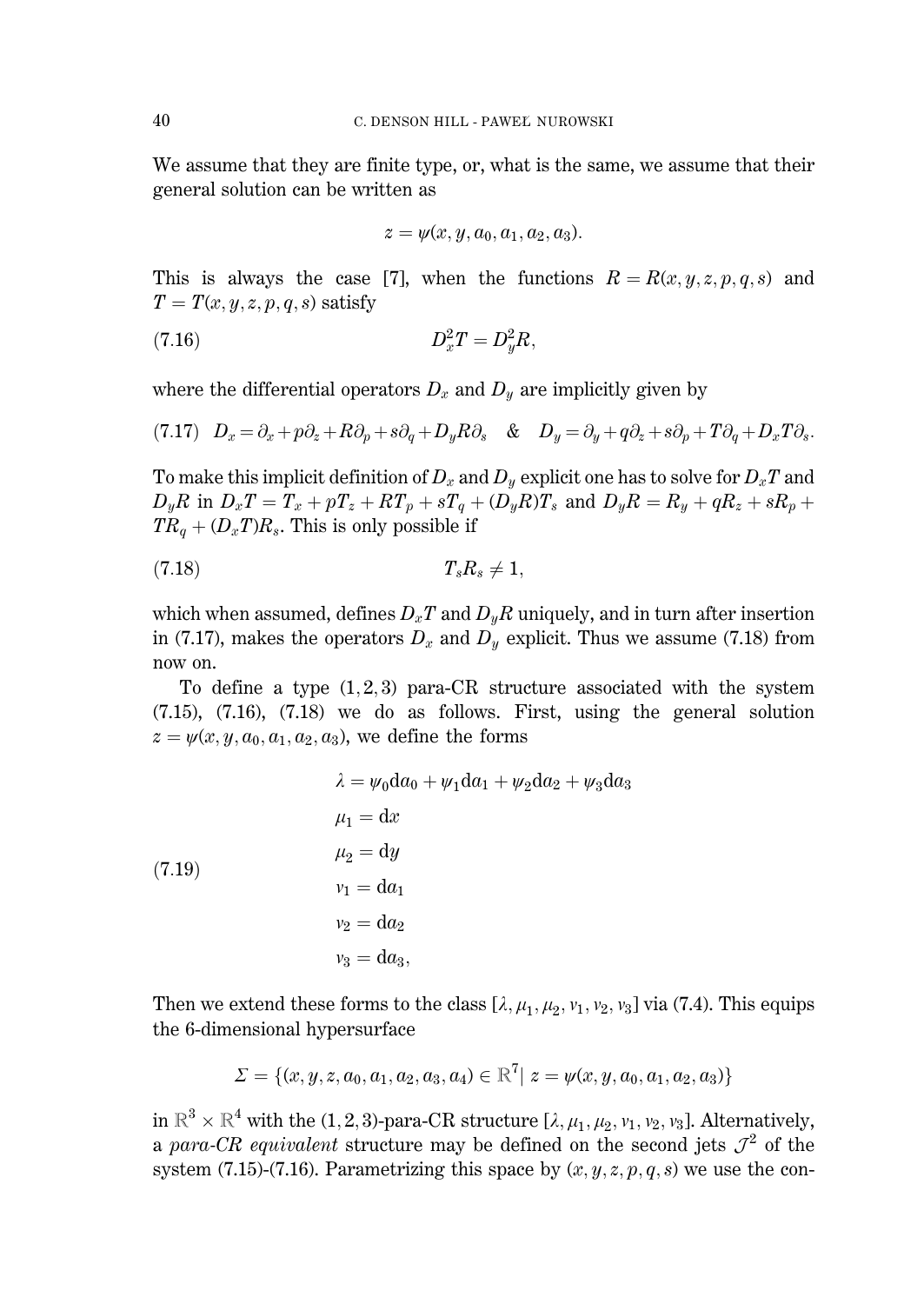tact forms

(7.20)  
\n
$$
\lambda = dz - p dx - q dy
$$
\n
$$
\mu_1 = dx
$$
\n
$$
\mu_2 = dy
$$
\n
$$
v_1 = dp - R dx - s dy
$$
\n
$$
v_2 = dq - s dx - T dy
$$
\n
$$
v_3 = ds - D_u R dx - D_x T dy,
$$

and define the type  $(1,2,3)$  para-CR structure by extending these forms to a class of para-CR forms  $[\lambda, \mu_1, \mu_2, \nu_1, \nu_2, \nu_3]$  on  $\mathcal{J}^2$  via:

(7.21) 
$$
\begin{pmatrix} \lambda \\ v_1 \\ v_2 \\ v_3 \\ \mu_1 \\ \mu_2 \end{pmatrix} \rightarrow \begin{pmatrix} \lambda' \\ v'_1 \\ v'_2 \\ v'_3 \\ \mu'_1 \\ \mu'_2 \end{pmatrix} = \begin{pmatrix} a & 0 & 0 & 0 & 0 & 0 \\ b_1 & f_{11} & f_{12} & f_{13} & 0 & 0 \\ b_2 & f_{21} & f_{22} & f_{23} & 0 & 0 \\ b_3 & f_{31} & f_{32} & f_{33} & 0 & 0 \\ c_1 & 0 & 0 & 0 & h_{11} & h_{12} \\ c_2 & 0 & 0 & 0 & h_{21} & h_{22} \end{pmatrix} \begin{pmatrix} \lambda \\ v_1 \\ v_2 \\ v_3 \\ \mu_1 \\ \mu_2 \end{pmatrix},
$$

where  $a, b_A, c_a, f^A_B, h^a_B$  are arbitrary parameters such that  $a \det(f^A_b) \det(h^a_B) \neq 0$ . Let us now define, as before, the lifted coframe

(7.22) 
$$
\begin{pmatrix} \theta^4 \\ \theta^1 \\ \theta^2 \\ \theta^3 \\ \Omega_3 \\ \Omega_2 \end{pmatrix} = \begin{pmatrix} a & 0 & 0 & 0 & 0 & 0 \\ b_1 & f_{11} & f_{12} & f_{13} & 0 & 0 \\ b_2 & f_{21} & f_{22} & f_{23} & 0 & 0 \\ b_3 & f_{31} & f_{32} & f_{33} & 0 & 0 \\ c_1 & 0 & 0 & 0 & h_{11} & h_{12} \\ c_2 & 0 & 0 & 0 & h_{21} & h_{22} \end{pmatrix} \begin{pmatrix} \lambda \\ v_1 \\ v_2 \\ v_3 \\ \mu_4 \\ \mu_2 \end{pmatrix}
$$

We ask which conditions the functions  $R$  and  $T$  must satsify so that the forms  $(\theta^1, \theta^2, \theta^3, \theta^4, \Omega_2, \Omega_3)$  are forced to satisfy the system (7.13) with some auxiliary forms  $(\Omega_1, \Omega_4, \Omega_5, \Omega_6, A)$ , on a certain 11-dimensional manifold P, where  $(\theta^i, \Omega_\mu, A)$  would serve as a coframe. As a first result in this respect we have the following theorem.

THEOREM 7.5. - A neccessary condition for the equations  $z_{xx} =$  $R(x, y, z, z_x, z_y, z_{xy})$  &  $z_{yy} = T(x, y, z, z_x, z_y, z_{xy})$  satisfying  $D_x^2T = D_y^2R$ ,  $1 - R_sT_s > 0$ to admit forms  $(7.21)$ - $(7.22)$  with

- $d\theta^4 \wedge \theta^4 = (\Omega_2 \wedge \theta^1 + \Omega_2 \wedge \theta^2) \wedge \theta^4$  $(7.23)$
- $d\theta^1 \wedge \theta^1 \wedge \theta^2 \wedge \theta^4 \wedge \Omega_3 = 0$  $(7.24)$
- $d\theta^2 \wedge \theta^1 \wedge \theta^2 \wedge \theta^4 \wedge \Omega_2 = 0$  $(7.25)$
- $d\theta^1\wedge\theta^1\wedge\theta^3\wedge\theta^4\wedge\varOmega_3=0$  $(7.26)$
- $d\theta^2 \wedge \theta^2 \wedge \theta^3 \wedge \theta^4 \wedge \Omega_2 = 0$  $(7.27)$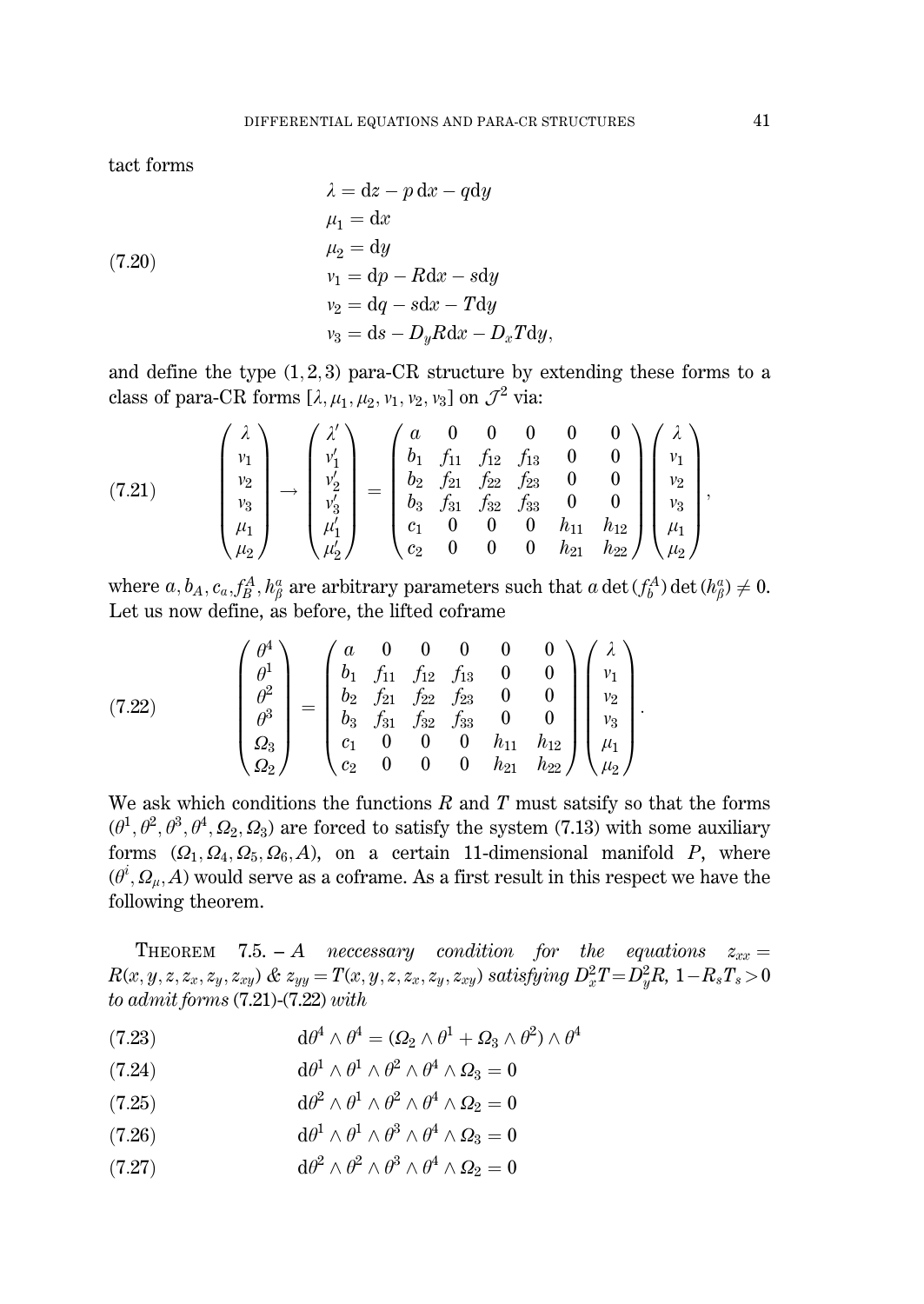is that the functions  $R = R(x, y, z, z_x, z_y, z_{xy})$  and  $T = T(x, y, z, z_x, z_y, z_{xy})$  satisfy

$$
J_1\equiv 0,\qquad \& \qquad J_2\equiv 0,
$$

where

$$
J_1 = (R_sT_s - 4)D_xR_s + R_s(2D_yR_s - R_sD_xT_s)
$$
  
+  $8R_q - 6R_qR_sT_s + 4R_pR_s + 2R_s^2T_q - 2R_pR_s^2T_s + 2R_s^3T_p$   

$$
J_2 = (R_sT_s - 4)D_yT_s + T_s(2D_xT_s - T_sD_yR_s)
$$
  
+  $8T_p - 6R_sT_pT_s + 4T_qT_s + 2R_pT_s^2 - 2R_sT_qT_s^2 + 2R_qT_s^3.$ 

PROOF. – We force the forms  $(\theta^1, \theta^2, \theta^3, \theta^4, \Omega_2, \Omega_3)$  to satisfy (7.23)-(7.27) in the following steps:

First we fix coefficients  $f_{23}$ ,  $f_{33}$ ,  $h_{11}$ ,  $h_{12}$ ,  $h_{21}$  and  $h_{22}$  by forcing  $d\theta^4$  to satsify (7.23). For this to be satisfied we must take:

$$
(7.28) \t\t f_{13} = f_{23} = 0,
$$

and

(7.29)  

$$
h_{11} = \frac{af_{12}}{f_{12}f_{21} - f_{11}f_{22}}, \quad h_{12} = -\frac{af_{11}}{f_{12}f_{21} - f_{11}f_{22}},
$$

$$
h_{21} = -\frac{af_{22}}{f_{12}f_{21} - f_{11}f_{22}}, \quad h_{22} = \frac{af_{21}}{f_{12}f_{21} - f_{11}f_{12}}.
$$

After these normalizations we have

$$
{\rm d}\theta^1\wedge\theta^1\wedge\theta^2\wedge\theta^4\wedge\varOmega_3=\frac{2f_{11}f_{12}+R_sf_{11}^2+T_sf_{12}^2}{af_{33}}\varOmega_2\wedge\varOmega_3\wedge\theta^1\wedge\theta^2\wedge\theta^3\wedge\theta^4
$$

and

$$
{\rm d}\theta^2\wedge\theta^1\wedge\theta^2\wedge\theta^4\wedge\varOmega_2=\frac{2f_{21}f_{22}+R_s f_{21}^2+T_s f_{22}^2}{a f_{33}}\varOmega_3\wedge\varOmega_2\wedge\theta^1\wedge\theta^2\wedge\theta^3\wedge\theta^4.
$$

Thus to satisfy  $(7.24)$  and  $(7.25)$  we must equate to zero the right hand sides of these equations. It is the moment, when we need the assumption

$$
1-R_sT_s>0.
$$

When this is assumed we achieve  $(7.24)$  and  $(7.25)$  by normalizing:

(7.30) 
$$
f_{21} = \frac{-1 \pm w}{R_s} f_{22}, \qquad f_{11} = \frac{-1 \mp w}{R_s} f_{12}, \qquad w = \sqrt{1 - R_s T_s}.
$$

With these normalizations we now have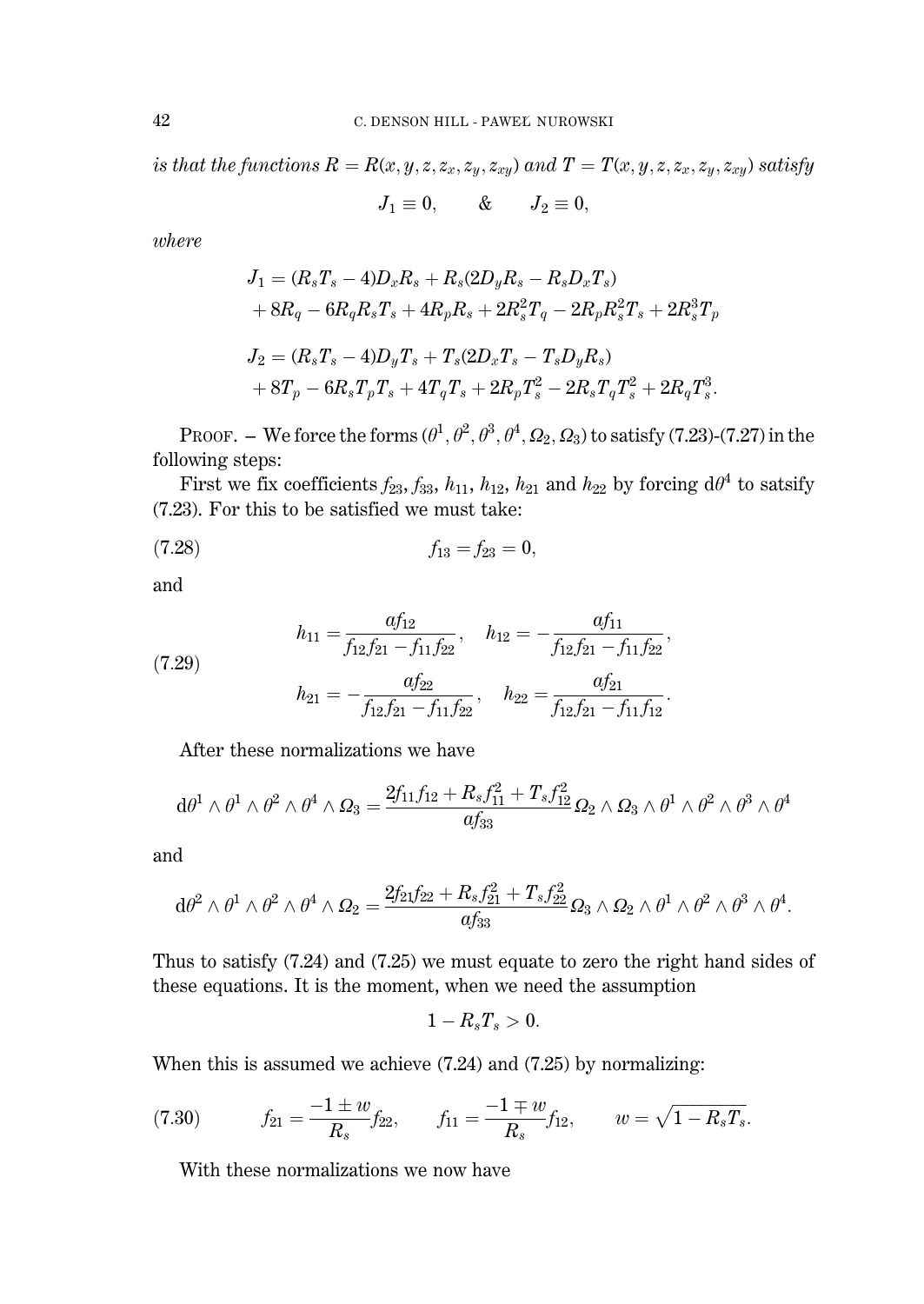(7.31)  
\n
$$
\begin{aligned}\n&\mathrm{d}\theta^1 \wedge \theta^1 \wedge \theta^3 \wedge \theta^4 \wedge \Omega_3 \\
&= f_{12}^2 \frac{(1 + 3w^2 \pm 3w \pm w^3)J_1 - R_s^3 J_2}{4\sigma f_{22} R_s^2 w^2} \Omega_2 \wedge \Omega_3 \wedge \theta^1 \wedge \theta^2 \wedge \theta^3 \wedge \theta^4 \\
&\mathrm{d}\theta^2 \wedge \theta^2 \wedge \theta^3 \wedge \theta^4 \wedge \Omega_2 \\
&= f_{22}^2 \frac{(1 + 3w^2 \mp 3w \mp w^3)J_1 - R_s^3 J_2}{4\sigma f_{12} R_s^2 w^2} \Omega_2 \wedge \Omega_3 \wedge \theta^1 \wedge \theta^2 \wedge \theta^3 \wedge \theta^4.\n\end{aligned}
$$

The right hand sides of these equations vanish identically if and only if

$$
(1 + 3w2 \pm 3w \pm w3)J1 - Rs3J2 \equiv 0
$$
  

$$
(1 + 3w2 \mp 3w \mp w3)J1 - Rs3J2 \equiv 0.
$$

Since

$$
\det\left(\begin{matrix} 1+3w^2\pm 3w\pm w^3 & -R^3_s \\ 1+3w^2\mp 3w\mp w^3 & -R^3_s \end{matrix}\right)=\mp 2R^3_s w(3+w^2)\neq 0
$$

this is only possible if and only if  $J_1 \equiv J_2 \equiv 0$ , which finishes the proof.

The meaning of vanishing of both  $J_1$  and  $J_2$ , known as Newman's metricity conditions [6, 7], is given in the following theorem.

THEOREM 7.6.  $-I$ f conditions

 $J_1 \equiv 0$  &  $J_2 \equiv 0$ 

are satisfied then one can normalize the forms  $(\theta^1,\theta^2,\theta^3,\theta^4,\Omega_2,\Omega_3)$  in such a way that they, together with the auxiliary forms  $(Q_1, Q_2, Q_5, Q_6, A)$ , satisfy

$$
d\theta^1 = \left(\Omega_1 - \frac{1}{2}A\right) \wedge \theta^1 - \Omega_3 \wedge \theta^3 - \Omega_5 \wedge \theta^4 + t_{23}^1 \theta^2 \wedge \theta^3
$$
  

$$
d\theta^2 = \left(-\Omega_1 - \frac{1}{2}A\right) \wedge \theta^2 - \Omega_2 \wedge \theta^3 - \Omega_4 \wedge \theta^4 + t_{13}^2 \theta^1 \wedge \theta^3
$$
  

$$
d\theta^3 = \Omega_4 \wedge \theta^1 + \Omega_5 \wedge \theta^2 + \left(\Omega_6 - \frac{1}{2}A\right) \wedge \theta^3
$$
  

$$
d\theta^4 = \Omega_2 \wedge \theta^1 + \Omega_3 \wedge \theta^2 + \left(-\Omega_6 - \frac{1}{2}A\right) \wedge \theta^4,
$$

 $where$ 

 $(7.32)$ 

(7.33)  

$$
t_{23}^1 = -\frac{a}{8f_{22}^2w^4}(R_{ss}(1 \pm w)^2 + T_{ss}R_s^2),
$$

$$
t_{13}^2 = -\frac{a}{8f_{32}^2w^4}(R_{ss}(1 \mp w)^2 + T_{ss}R_s^2).
$$

 $\Box$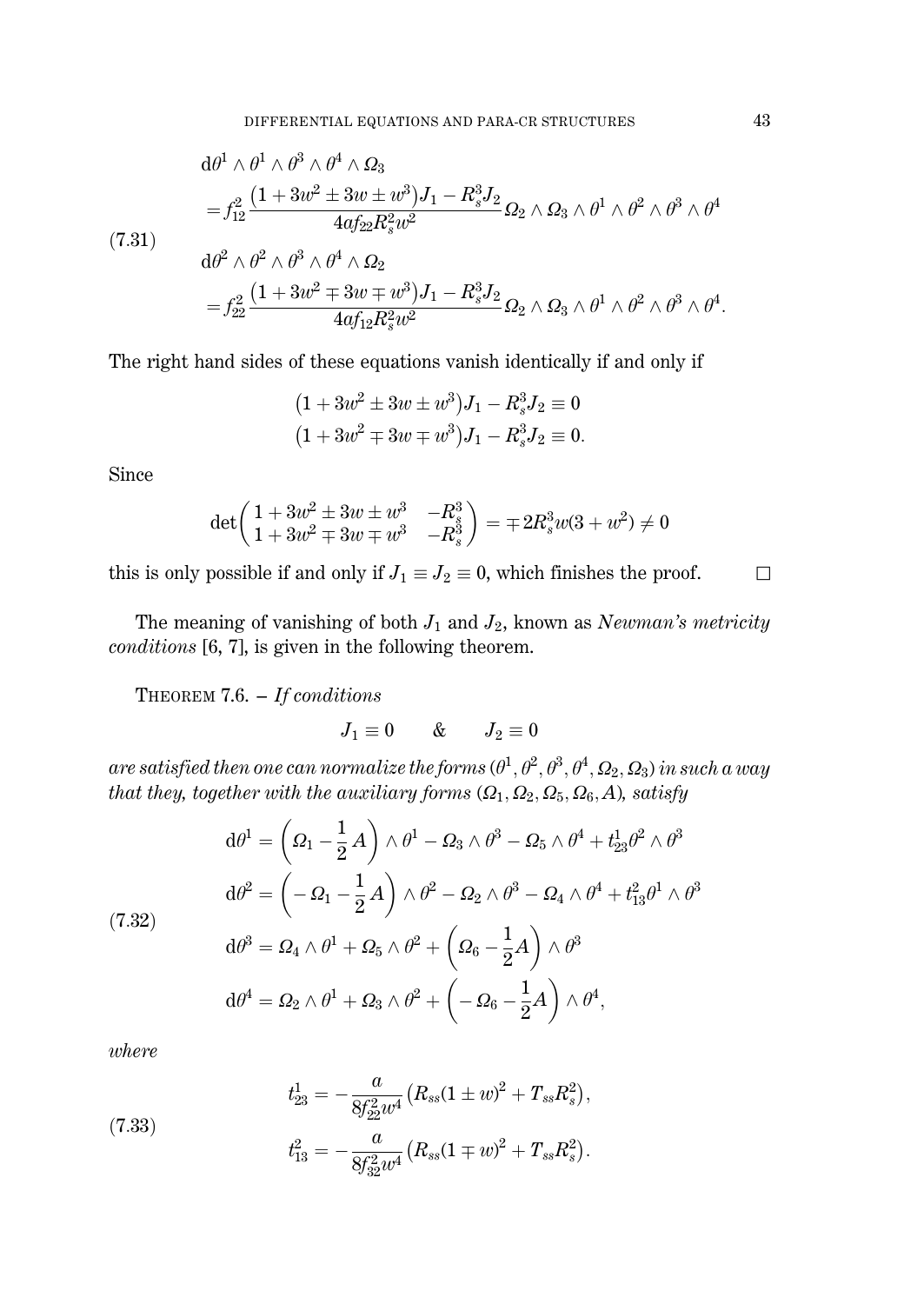With this normalization the bilinear form  $G = 2(\theta^1\theta^2 + \theta^3\theta^4)$  descends to a conformal  $(+,+,-,-)$  signature metric [q] on the 4-dimensional leaf space S of the foliation defined by the integrable distribution anihilating  $(\theta^1, \theta^2, \theta^3, \theta^4)$ .

Modulo a discrete point transformation, interchanging  $\theta^1$  with  $\theta^2$ , the vanishing or not of at least one of

$$
K_1=R_{ss}(1-\sqrt{1-R_sT_s})^2+T_{ss}R_s^2,\quad\quad K_2=R_{ss}(1+\sqrt{1-R_sT_s})^2+T_{ss}R_s^2,
$$

is a point invariant property of the corresponding system  $z_{xx} =$  $R(x, y, z, z_x, z_y, z_{xy})$  &  $z_{yy} = T(x, y, z, z_x, z_y, z_{xy})$ . In particular, the simultaneous vanishing of  $R_{ss}$  and  $T_{ss}$ ,  $R_{ss} \equiv T_{ss} \equiv 0$ , is a point invariant property of the system.

PROOF. – If we prove that the forms  $(\theta^1, \theta^2, \theta^3, \theta^4)$  can be forced to satisfy the system (7.32) on some 11-dimensional manifold P, where the forms  $(\theta^i, \Omega_u, A)$  are linearly independent, then similarly as in the proof of Proposition 7.3, we will have a foliation of  $P$  by the integral leaves of a 7-dimensional *integrable* distribution annihilated by  $(\theta^1, \theta^2, \theta^3, \theta^4)$ . Moreover because (7.32) differs from (7.11) by only the appearence of  $\theta^i \wedge \theta^k$  terms, the Lie derivtives of G with respect to the vectors tangent to the foliation, will be given by the same expressions as in the proof of Theorem 7.2. Thus, if we prove (7.32), we will get the conclusion that the leaf space S is equipped with the conformal split signature metrics [g] to which G descends.

The procedure of bringing the forms  $(\theta^i)$  to the form in which they satisfy (7.32) is based on Cartan's equivalence method. The Cartan process of normalizing the group coefficients  $a, b_i, c_i, f_{ii}, h_{ii}$  has two loops, the first of which ends after normalization of the coeficient  $b_1$ .

THE FIRST LOOP.  $-$  We first impose the conditions (7.23)-(7.27), as in the previous proof, and as before reduce the possible freedom in the choice of  $(\theta^1, \theta^2, \theta^3, \theta^4, \Omega_2, \Omega_3)$  to

$$
(7.34) \begin{pmatrix} \theta^4 \\ \theta^1 \\ \theta^2 \\ \theta^3 \\ \Omega_2 \end{pmatrix} = \begin{pmatrix} a & 0 & 0 & 0 & 0 & 0 \\ b_1 & \frac{-1 \mp w}{R_s} f_{12} & f_{12} & 0 & 0 & 0 \\ b_2 & \frac{-1 \pm w}{R_s} f_{22} & f_{22} & 0 & 0 & 0 \\ b_3 & f_{31} & f_{32} & f_{33} & 0 & 0 \\ c_1 & 0 & 0 & 0 & \pm \frac{aR_s}{2w f_{22}} & \pm \frac{a(1 \pm w)}{2w f_{22}} \\ c_2 & 0 & 0 & 0 & \mp \frac{aR_s}{2w f_{12}} & \pm \frac{a(-1 \pm w)}{2w f_{12}} \end{pmatrix}
$$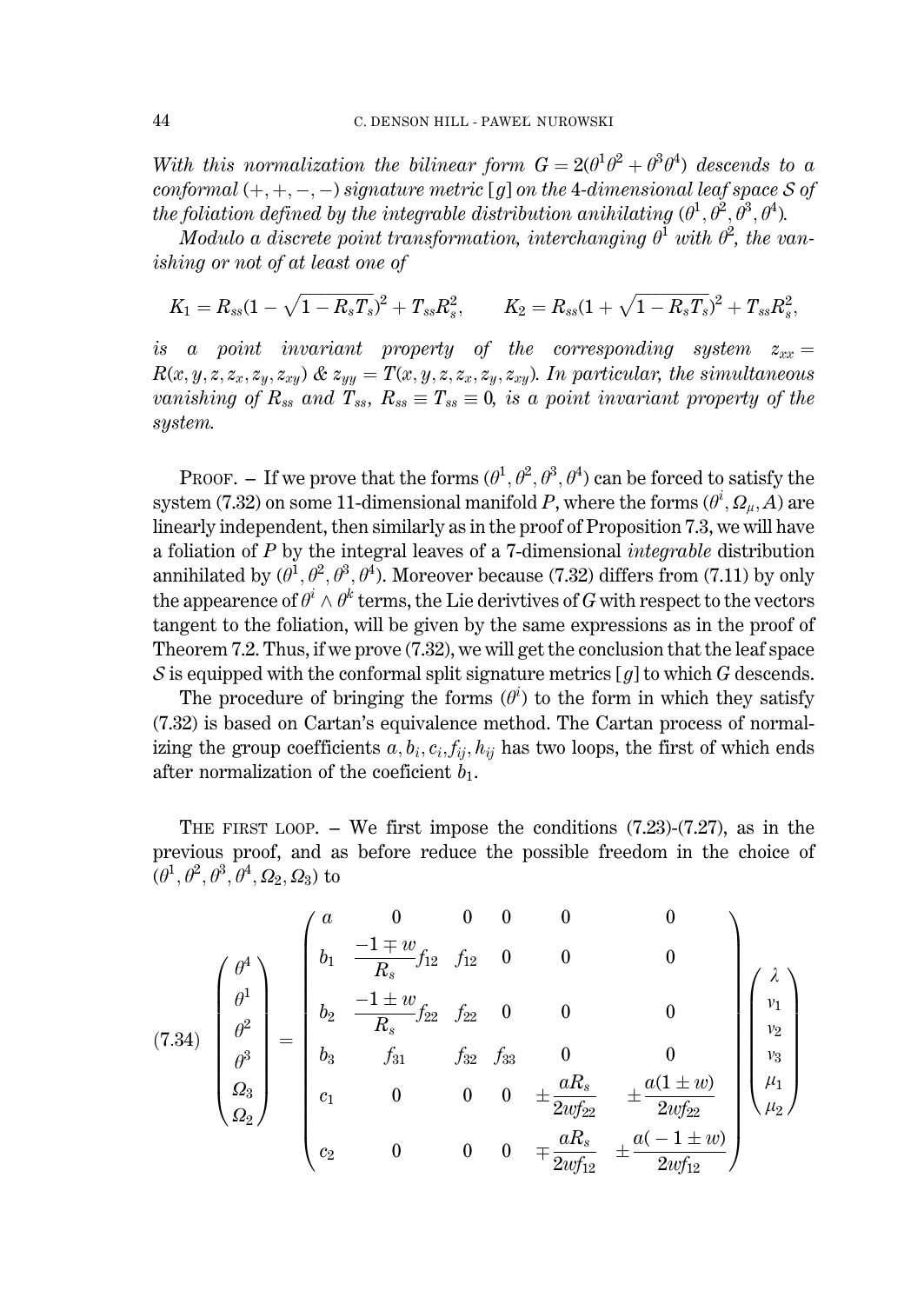In the next step we impose the condition  $d\theta^1 \wedge \theta^1 \wedge \theta^2 \wedge \theta^4 = -\Omega_3 \wedge \theta^1 \wedge \theta^2 \wedge \theta^1$  $\theta^3 \wedge \theta^4$ . This gives the normalization

(7.35) 
$$
f_{33} = \frac{2w^2 f_{12} f_{22}}{a R_s}
$$

and implies also that  $d\theta^2 \wedge \theta^1 \wedge \theta^2 \wedge \theta^4 = -\Omega_2 \wedge \theta^1 \wedge \theta^2 \wedge \theta^3 \wedge \theta^4$ . Then we require that  $d\theta^2 \wedge \theta^2 \wedge \theta^3 \wedge \theta^4 = 0$ . This determines  $b_2$  as:

(7.36)  
\n
$$
b_2 = \pm \frac{a(f_{32} + f_{31}R_s \mp f_{32}w)}{2f_{12}w} \pm \frac{f_{22}}{R_s^2w(3+w^2)}
$$
\n
$$
\times \left( (1 \pm w)(1-w^2)^2 R_q + (1 \mp w)^2 R_s (D_y R_s + T_p R_s^2 + R_s T_q) + (1 \pm w)R_s (R_s D_x T_s + R_p (1 - w^2)) \right).
$$

Similarly the condition  $d\theta^1 \wedge \theta^1 \wedge \theta^3 \wedge \theta^4 = 0$  determines  $b_1$  as:

$$
(7.37)
$$
\n
$$
b_1 = \pm \frac{a(f_{32} + f_{31}R_s \pm f_{32}w)}{2f_{22}w} \pm \frac{f_{12}}{R_s^2w(3+w^2)}
$$
\n
$$
\times \left( (1 \mp w)(1 - w^2)^2 R_q + (1 \pm w)^2 R_s (D_y R_s + T_p R_s^2 + R_s T_q) + (1 \mp w)R_s (R_s D_x T_s + R_p (1 - w^2)) \right).
$$

After these normalizations have been imposed, we have to associate the remaining undetermined parameters  $a, f_{12}, f_{22}, f_{31}, f_{32}, b_3, c_1$  and  $c_2$  with the auxiliary forms  $\Omega_1$ ,  $\Omega_4$ ,  $\Omega_5$ ,  $\Omega_6$  and A.

This is done by first observing that the equation

(7.38) 
$$
d\theta^4 = \Omega_2 \wedge \theta^1 + \Omega_3 \wedge \theta^2 - \left(\Omega_6 + \frac{1}{2}A\right) \wedge \theta^4.
$$

is equivalent to

(7.39) 
$$
- \Omega_6 - \frac{1}{2}A = \frac{da}{a} - \frac{b_1}{a} \Omega_2 - \frac{b_2}{a} \Omega_3 + \frac{c_2}{a} \theta^1 + \frac{c_1}{a} \theta^2 + u_{111} \theta^4,
$$

with  $b_1$  and  $b_2$  as above, and an unspecified new parameter  $u_{111}$ .

From now on we only sketch the proof, which is based on massive computer calculations using Mathematica.

After relating da to  $\Omega_6 + \frac{1}{2}A$  we pass to the condition  $d\theta^3 \wedge \theta^1 \wedge \theta^2 \wedge \theta^3 = 0$  $(7.40)$ 

It follows that this can only be satisfied if the differential  $db_3$  is

$$
(7.41) \quad db_3 = b_{302} \Omega_2 + b_{303} \Omega_3 + b_{306} \left( \Omega_6 + \frac{1}{2} A \right) + b_{322} df_{22} + b_{312} df_{12} + b_{331} df_{31} + b_{332} df_{32} + b_{31} \theta^1 + b_{32} \theta^2 + b_{33} \theta^3 + b_{34} \theta^4
$$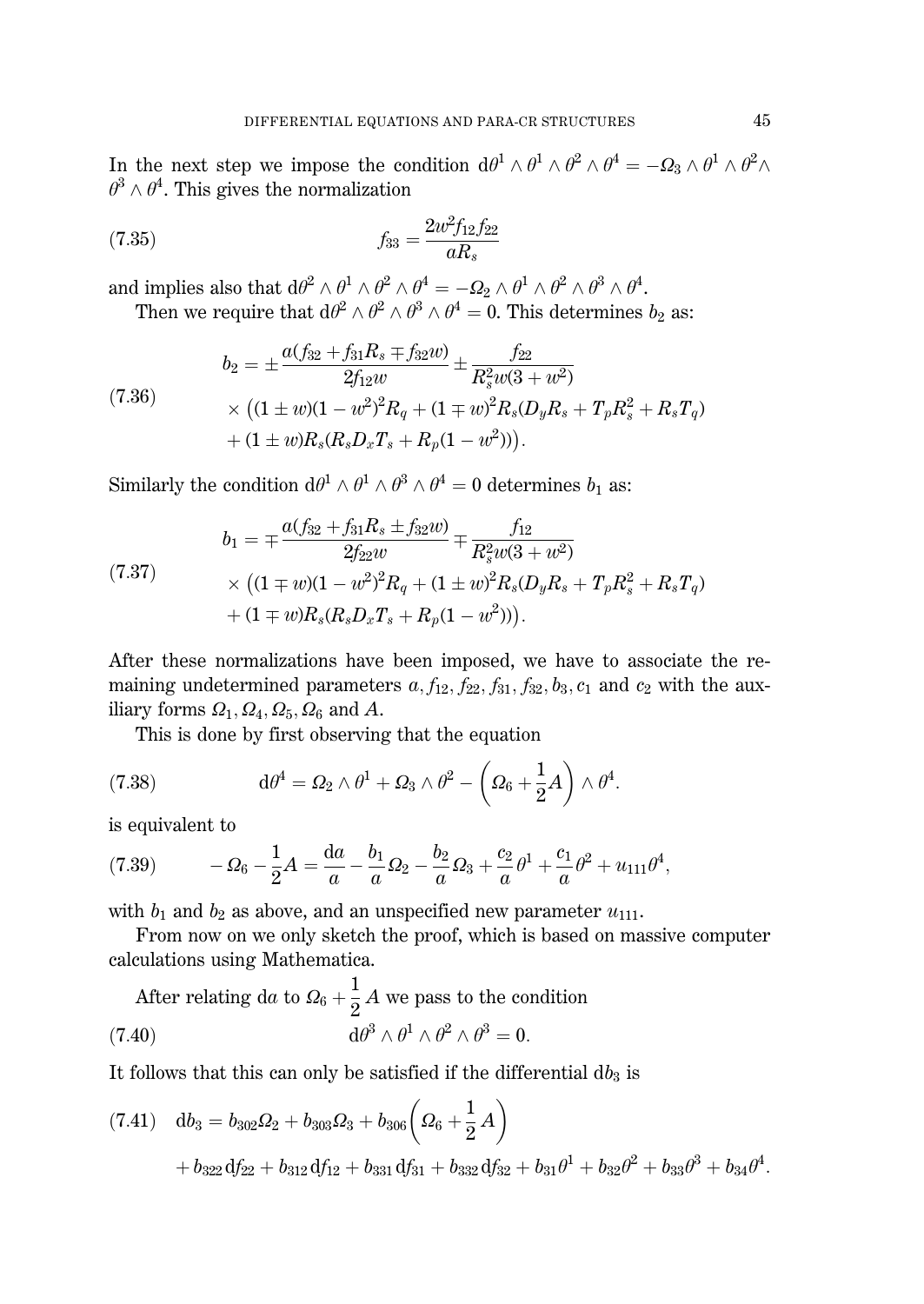The functions  $b_{302}$ ,  $b_{303}$ ,  $b_{306}$ ,  $b_{322}$ ,  $b_{312}$ ,  $b_{331}$  and  $b_{332}$  are *uniquely* determined by  $(7.40)$ , and are expressible in terms of R, T, their derivatives up to order two, and the free parameters a,  $f_{12}$ ,  $f_{22}$ ,  $f_{31}$ ,  $f_{32}$ ,  $b_3$ . The parameters  $b_{31}$ ,  $b_{32}$ ,  $b_{33}$  and  $b_{34}$  are arbitrary. Using Mathematica we found explicit expressions for this differential up to the undetermined  $\theta^i$  terms. Due to the enormous size of this formula we do not quote it here. We note, however, that the free parameters  $c_1$  and  $c_2$  are not present in db<sub>3</sub>.

Now, using all the normalizations obtained so far, and  $db_3$  as above, we impose the condition

(7.42) 
$$
d\theta^1 \wedge \theta^3 \wedge \theta^4 = \left(\Omega_1 - \frac{1}{2}A\right) \wedge \theta^1 \wedge \theta^3 \wedge \theta^4.
$$

This gives

(7.43) 
$$
\Omega_1 - \frac{1}{2}A = d \log f_{12} + f_{122}\Omega_2 + f_{123}\Omega_3 + f_{121}\theta^2 + \dots
$$

The dots here denote the undetermined  $(\theta^1, \theta^3, \theta^4)$  terms. The functions  $f_{122}, f_{123}$ and  $f_{121}$  are *uniquely* and *explicitly* determined by (7.42). Similarly, imposition of

(7.44) 
$$
d\theta^2 \wedge \theta^3 \wedge \theta^4 = \left(-\Omega_1 - \frac{1}{2}A\right) \wedge \theta^2 \wedge \theta^3 \wedge \theta^4.
$$

gives

(7.45) 
$$
- \Omega_1 - \frac{1}{2} A = d \log f_{22} + f_{222} \Omega_2 + f_{223} \Omega_3 + f_{221} \theta^1 + \dots
$$

with *uniquely* determined functions  $f_{222}$ ,  $f_{223}$  and  $f_{221}$ , and dots denoting the undetermined  $(\theta^2, \theta^3, \theta^4)$  terms.

Now the condition

(7.46) 
$$
d\theta^3 \wedge \theta^1 \wedge \theta^2 = \left(\Omega_6 - \frac{1}{2}A\right) \wedge \theta^1 \wedge \theta^2 \wedge \theta^3
$$

is used to reduce the freedom in the choice of the undetermined  $\theta^4$  terms in (7.39), (7.43), (7.45) and the undetermined  $\theta^3$  term in (7.41). This one scalar condition gives a linear relation between the coefficient  $u_{111}$ , the coefficient  $b_{33}$  at the  $\theta^3$  term in (7.41), and the two coefficients at  $\theta^4$  in (7.43) and (7.45). Denoting the last two coefficients by  $f_{124}$  and  $f_{224}$  respectively, we use (7.46) to obtain  $b_{33}$  as a linear combination (with coefficients depending on  $R$ ,  $T$ , their derivatives, and the free parameters such as a, etc.) of  $u_{111}$ ,  $f_{124}$  and  $f_{224}$ .

At this stage we have associated the forms  $\Omega_6$ ,  $\Omega_1$ , and A to nonsingular linear combinations of the differentials da,  $df_{22}$  and  $df_{12}$ . The still unknown forms  $\Omega_4$ and  $\Omega_5$  can now be related to  $df_{31}$  and  $df_{32}$  by imposing the condition

(7.47) 
$$
d\theta^3 = \Omega_4 \wedge \theta^1 + \Omega_5 \wedge \theta^2 + \left(\Omega_6 - \frac{1}{2}A\right) \wedge \theta^3.
$$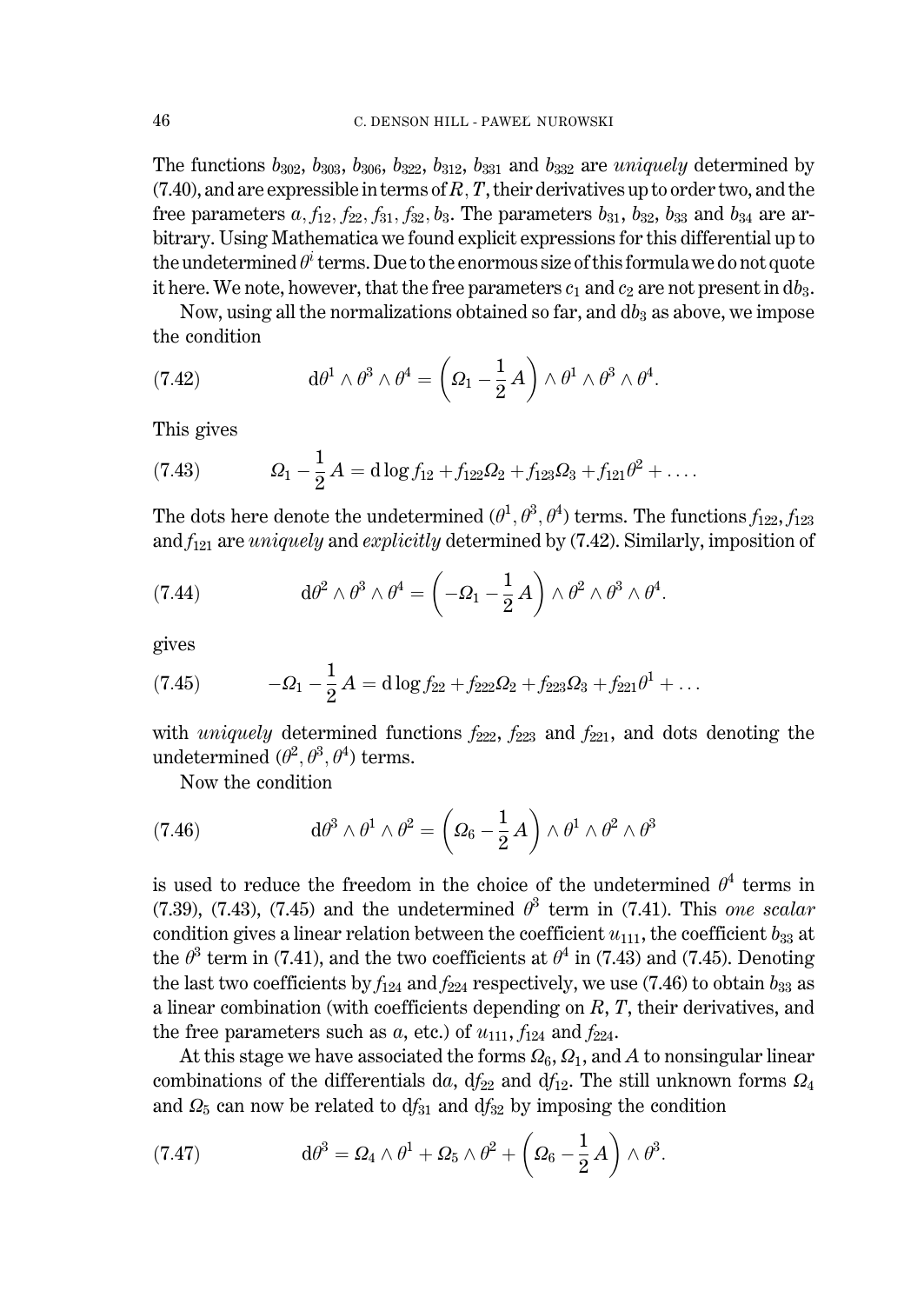The imposition of this condition results in

(7.48) 
$$
\Omega_4 = \mp \frac{R_s}{2f_{12}w} df_{31} \mp \frac{1 \mp w}{2f_{12}w} df_{32} + \ldots + a\theta^1 + \beta\theta^2
$$

(7.49) 
$$
\Omega_5 = \pm \frac{R_s}{2f_{22}w} df_{31} \pm \frac{1 \pm w}{2f_{22}w} df_{32} + \ldots + \beta \theta^1 + \gamma \theta^2,
$$

where the doted terms are totally and *uniquely* determined by  $R$ ,  $T$ , their derivatives, and the previous choices. Here  $a, \beta, \gamma$  are new free parameters.

We stress that we calculated explicitly the right hand sides of equations  $(7.41)$ ,  $(7.43)$ ,  $(7.45)$ ,  $(7.48)$  and  $(7.49)$ . We do not quote them here in full generality due to the lack of space. But now, having these right hand sides calculated, we can calculate  $d\theta^1$  and  $d\theta^2$ . It follows from these calculations that

$$
{\rm d}\theta^1\wedge\theta^1\wedge\theta^2\wedge\theta^3\wedge\mathnormal{\Omega}_5=H\mathnormal{\Omega}_3\wedge\mathnormal{\Omega}_5\wedge\theta^1\wedge\theta^2\wedge\theta^3\wedge\theta^4,
$$

and

$$
{\rm d}\theta^2\wedge\theta^1\wedge\theta^2\wedge\theta^3\wedge\Omega_4=H\Omega_2\wedge\Omega_4\wedge\theta^1\wedge\theta^2\wedge\theta^3\wedge\theta^4.
$$

The function  $H$  appearing in these equations has the form

$$
H = Ab_3 + B,
$$

where  $A \neq 0$  and B are functions of R, T, their derivatives up to order three, and only *five* free parameters  $a_1 f_{12} f_{22} f_{31}$  and  $f_{32}$ . To satisfy the first two of the equations (7.32) we need  $H \equiv 0$ . This gives the normalization of the parameter  $b_3$  as

$$
b_3=-\frac{B}{A}.
$$

This, when compared with  $db_3$  given by (7.41), and everything after this equation, might bring compatibility conditions. Thus we are at the end of the first loop: we have to return to the formula (7.41) with  $b_3 = -B/A$  and repeat all the steps after this formula, inserting this  $b_3$  everywhere.

Note that as the result of the first loop we have forms  $(\theta^1, \theta^2, \theta^3, \theta^4)$  satisfying the last two equations (7.32).

THE SECOND LOOP. - Now we start with the forms (7.34), in which we use  $f_{33}$ ,  $b_1$ ,  $b_2$  and  $b_3$  determined in the first loop. Then, as before, (7.39) guarantees that  $(7.38)$  is valid, and  $(7.40)$  is satisfied *automatically*. This means that we do not need equation (7.41) anymore. Equations (7.42) and (7.44) as before determine  $\Omega_1 - \frac{1}{2}A$  and  $-\Omega_2 - \frac{1}{2}A$ , so that (7.43) and (7.45) are satisfied, with new but still explicitly determined  $f_{122}, f_{123}, f_{121}, f_{222}, f_{223}, f_{221}$ . Since now we do not have (7.41), we use (7.46) to determine  $u_{111}$ . After this, we calculate  $d\theta^3$ . This satisfies (7.47) provided that  $\Omega_4$  and  $\Omega_5$  are as in (7.48) and (7.49), with everything de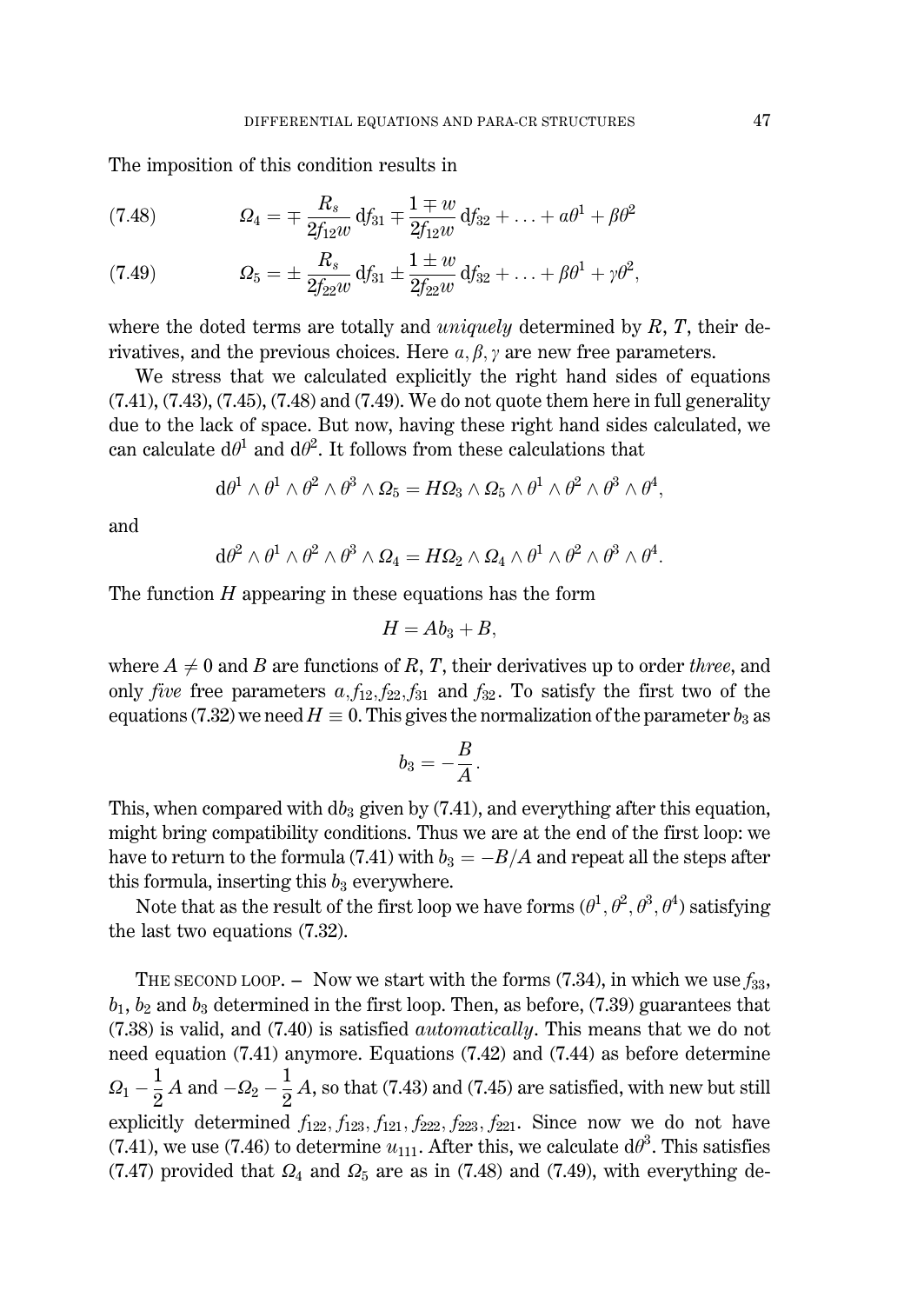termined except the parameters  $a, \beta, \gamma$ . Choosing these  $\Omega_4$  and  $\Omega_5$  we have also have

$$
d\theta^1 \wedge \theta^1 \wedge \theta^2 \wedge \theta^3 \wedge \Omega_5 = d\theta^2 \wedge \theta^1 \wedge \theta^2 \wedge \theta^3 \wedge \Omega_4 = 0.
$$

It turns out that out of the *nine* undetermined parameters:  $a, \beta, \gamma$  and the ones in the dotted terms in  $(7.45)$  and  $(7.43)$ , *eight* are totally determined by the requirement that  $d\theta^1 = \left(\Omega_1 - \frac{1}{2}A\right) \wedge \theta^1 - \Omega_3 \wedge \theta^3 - \Omega_5 \wedge \theta^4 + t_{23}^1 \theta^2 \wedge \theta^3$ <br>  $\& d\theta^2 = \left(-\Omega_1 - \frac{1}{2}A\right) \wedge \theta^2 - \Omega_2 \wedge \theta^3 - \Omega_4 \wedge \theta^4 + t_{13}^2 \theta^1 \wedge \theta^3$ . If this condition is imposed the remaining free parameters are  $a, f_{12}, f_{22}, f_{31}, f_{32}, c_1, c_2, \beta$ . It also follows that this condition forces the coefficients  $t_{23}^1$  and  $t_{13}^2$  to be given by  $(7.33)$ . This finishes the proof.  $\Box$ 

REMARK 7.7. – Further conditions

$$
\begin{aligned} {\rm d} \Omega_2 \wedge \theta^1 \wedge \theta^3 \wedge \theta^4 \wedge \Omega_2 &= 0 \\ {\rm d} \Omega_3 \wedge \theta^2 \wedge \theta^3 \wedge \theta^4 \wedge \Omega_3 &= 0, \end{aligned}
$$

imposed on the system  $(\theta^1, \theta^2, \theta^3, \theta^4, \Omega_2, \Omega_3)$  uniquely determine parameters  $c_1$ and  $c_2$ . To fix the parameter  $\beta$  we use the requirement that the differential  $d\Omega_2$ does not involve a  $\Omega_2 \wedge \theta^4$  term. After imposing this, the remaining free parameters in the definitions of  $(\theta^i, \Omega_u, A)$  are only:  $a, f_{12}, f_{22}, f_{31}, f_{32}$ . This shows that the system for a (1, 2, 3) type para-CR structure with  $J_1 \equiv J_2 \equiv 0$  naturally closes on P, and that P can be locally parametrized by  $(x, y, z, p, q, s)$  (the base) and  $(a, f_{12}, f_{22}, f_{31}, f_{32})$  (fibers).

REMARK 7.8. – Theorem 7.6 assures that the solution space of a pair of PDEs  $z_{xx} = R(x, y, z, z_x, z_y, z_{xy})$  &  $z_{yy} = T(x, y, z, z_x, z_y, z_{xy})$  satisfying  $D_x^2 T \equiv$  $D_u^2 R$  and  $J_1 \equiv J_2 \equiv 0$  is naturally equipped with a  $(+, +, -, -)$  signature conformal structure, and that this conformal structure is a *point invariant* of the corresponding pair of PDEs. However the appearence of the torsion terms  $t_{23}^1$  and  $t_{13}^2$  in (7.32), as well as the *nonhorizontal* terms, such as e.g.  $\Omega_2 \wedge \theta^1$  in d $\Omega_2$ , show, that there might be many point nonequivalent PDEs  $z_{xx} = R(x, y, z, z_x, z_y, z_{xy})$  &  $z_{yy} = T(x, y, z, z_x, z_y, z_{xy})$  with  $D_x^2 T \equiv D_y^2 R$  and  $J_1 \equiv$  $J_2 \equiv 0$ , which correspond to the same conformal class of metrics. Although the forms  $(Q_1, Q_2, Q_3, Q_4, Q_5, Q_6, A)$  together with  $(\theta^1, \theta^2, \theta^3, \theta^4)$ , as constructed in the proof of Theorem 7.6 and in the Remark 7.7, solve the equivalence problem for the  $(1,2,3)$  type para-CR structures in question, they in general do not define a Weyl connection on S. For this to be possible the torsion coefficients  $t_{23}^1$ ,  $t_{13}^2$ , as well as the nonhorizontal terms in  $d\Omega_2$  and  $d\Omega_3$  must vanish. In the rest of this section we will find those point nonequivalent classes of equations  $z_{xx}$  $R(x, y, z, z_x, z_y, z_{xy})$  &  $z_{yy} = T(x, y, z, z_x, z_y, z_{xy})$  for which this is the case.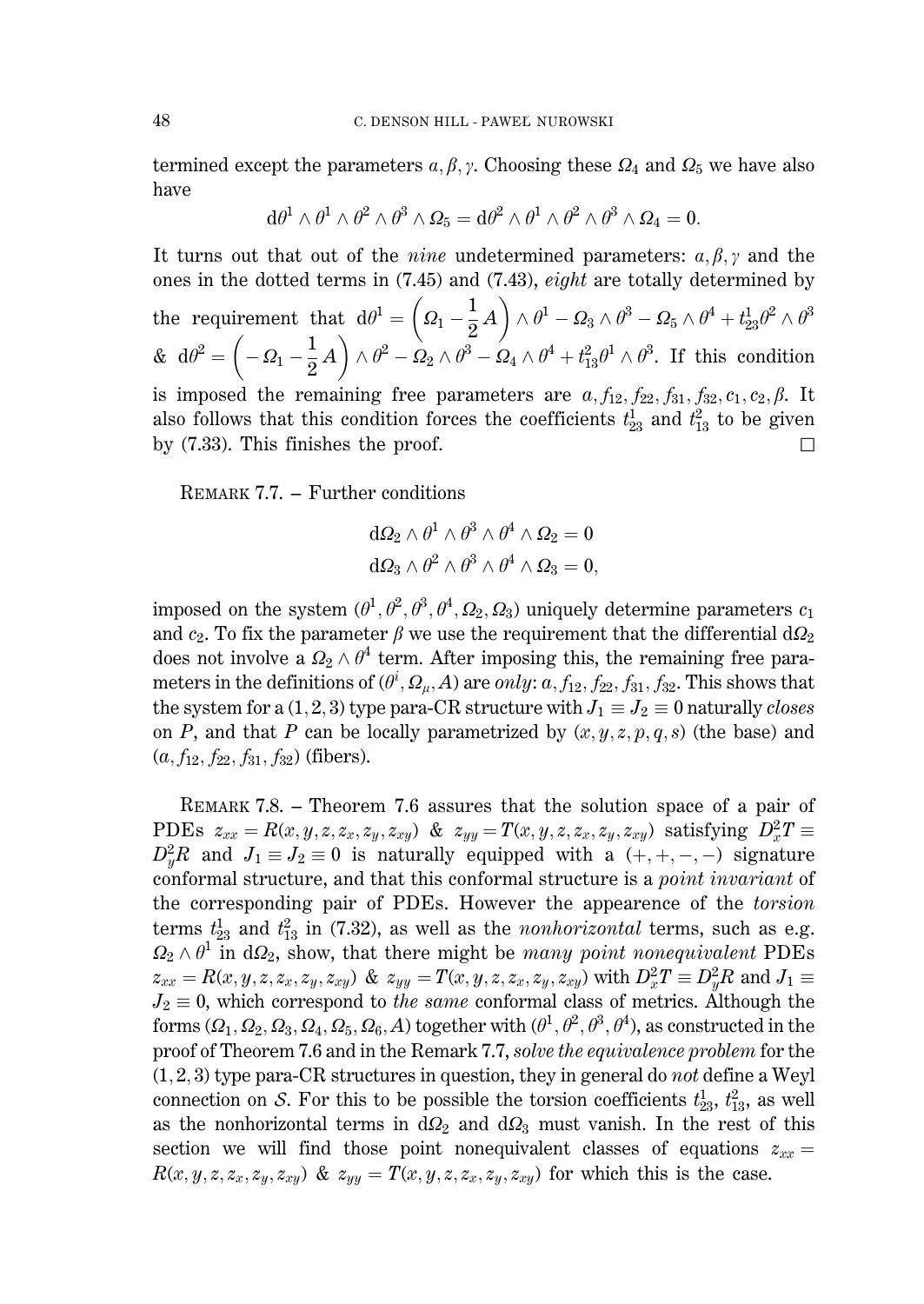LEMMA 7.9. – The forms  $(7.20)$ - $(7.21)$ - $(7.22)$  satisfy the differential system  $(7.13)$  if and only if they can be brought to the form in which they satisfy:

$$
d\theta^{1} = \left(\Omega_{1} - \frac{1}{2}A\right) \wedge \theta^{1} - \Omega_{3} \wedge \theta^{3} - \Omega_{5} \wedge \theta^{4}
$$
  
\n
$$
d\theta^{2} = \left(-\Omega_{1} - \frac{1}{2}A\right) \wedge \theta^{2} - \Omega_{2} \wedge \theta^{3} - \Omega_{4} \wedge \theta^{4}
$$
  
\n
$$
d\theta^{3} = \Omega_{4} \wedge \theta^{1} + \Omega_{5} \wedge \theta^{2} + \left(\Omega_{6} - \frac{1}{2}A\right) \wedge \theta^{3}
$$
  
\n
$$
d\theta^{4} = \Omega_{2} \wedge \theta^{1} + \Omega_{3} \wedge \theta^{2} + \left(-\Omega_{6} - \frac{1}{2}A\right) \wedge \theta^{4}
$$
  
\n
$$
d\Omega_{1} = \Omega_{2} \wedge \Omega_{5} - \Omega_{3} \wedge \Omega_{4} - \varkappa \theta^{1} \wedge \theta^{2}
$$
  
\n
$$
d\Omega_{2} = \Omega_{2} \wedge (\Omega_{1} + \Omega_{6}) + \varkappa \theta^{2} \wedge \theta^{4}
$$
  
\n
$$
d\Omega_{3} = (\Omega_{1} - \Omega_{6}) \wedge \Omega_{3} + \varkappa \theta^{1} \wedge \theta^{4}
$$
  
\n
$$
d\Omega_{4} = \Omega_{4} \wedge (\Omega_{1} - \Omega_{6}) + \varkappa \theta^{2} \wedge \theta^{3}
$$
  
\n
$$
d\Omega_{5} = (\Omega_{1} + \Omega_{6}) \wedge \Omega_{5} + \varkappa \theta^{1} \wedge \theta^{3}
$$
  
\n
$$
d\Omega_{6} = \Omega_{2} \wedge \Omega_{5} + \Omega_{3} \wedge \Omega_{4} - \varkappa \theta^{3} \wedge \theta^{4}
$$
  
\n
$$
dA = 0,
$$
  
\n
$$
d\mathbf{x} = \varkappa A.
$$

PROOF.  $-$  As we noticed in Theorem 7.6 the forms  $(7.20)-(7.21)-(7.22)$ may satsify the first two of equations (7.13) if and only if  $K_1 \equiv K_2 \equiv 0$ , or what is the same, if and only if  $R_{ss} \equiv T_{ss} \equiv 0$ . Moreover, because the forms  $(\theta^1, \Omega_2, \Omega_3, \theta^2, \theta^3, \theta^4)$  are in the class of forms  $(\lambda, \mu_1, \mu_2, \nu_1, \nu_2, \nu_3)$  defining the  $(1,2,3)$  para-CR structure, the forms  $(\theta^4, \Omega_2, \Omega_3)$  form a closed differential ideal corresponding to the integrable distribution  $H^-$ . Thus, since  $d\Omega_2 \wedge \Omega_2 \wedge \Omega_3 \wedge \theta^4 \equiv 0$  and  $d\Omega_3 \wedge \Omega_2 \wedge \Omega_3 \wedge \theta^4 \equiv 0$ , the only possibility of satisfaction of the sixth and seventh equations in (7.13) is that:

$$
\mathrm{d}\Omega_2=\Omega_2\wedge(\Omega_1+\Omega_6)+\varGamma_1\wedge\theta^4
$$

 $(7.51)$ 

$$
d\Omega_3 = (\Omega_1 - \Omega_6) \wedge \Omega_3 + \Gamma_2 \wedge \theta^4,
$$

with two 1-forms  $\Gamma_1, \Gamma_2$  on P, which can be chosen such that  $\Gamma_1 = \gamma_{11}\theta^1 + \gamma_{12}\theta^2 + \gamma_{13}\theta^3$  and  $\Gamma_2 = \gamma_{21}\theta^1 + \gamma_{22}\theta^2 + \gamma_{23}\theta^3$ . Here  $\gamma_{ij}$  are some functions on P. Now, one successively imposes the condition that the differentials of the right hand sides of the first four of equations (7.50), the differentials of the right hand sides of equations (7.51), and the differentials of the right hand sides of the last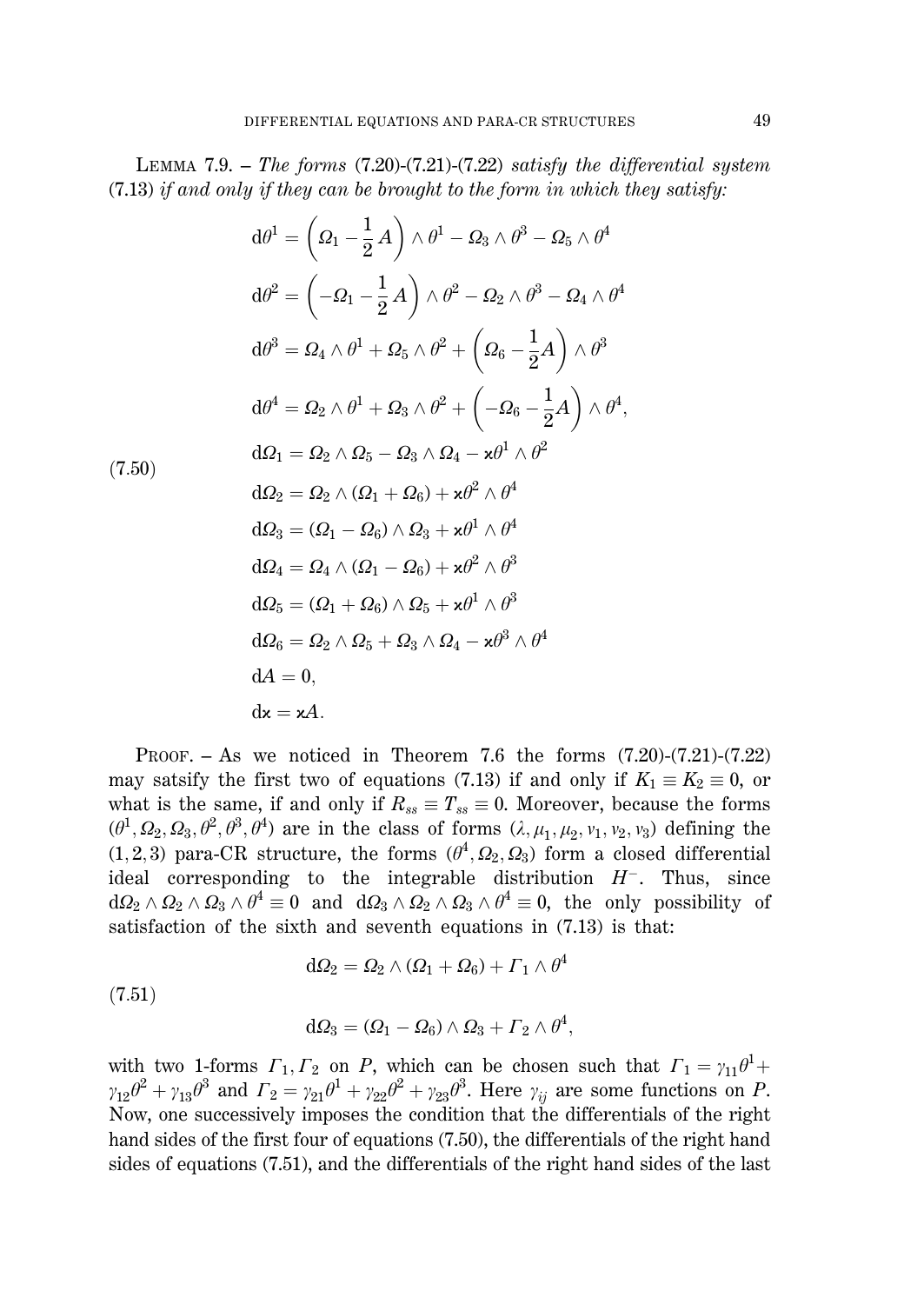five of equations (7.13) are zero (they must be, as they are differentials of the coframe forms  $(\theta^i, Q_u)$ ). This straightforwardly leads to the conclusion that it is possible if and only if  $(7.50)$  is satisfied. This finishes the proof.  $\Box$ 

THEOREM 7.10.  $-$  All finite type systems of PDEs on the plane

$$
z_{xx}=R(x,y,z,z_x,z_y,z_{xy})\quad \&\quad z_{yy}=T(x,y,z,z_x,z_y,z_{xy}),
$$

which in a natural way define a split signature Weyl geometry  $[a, A]$  on their 4dimensional solution space, are locally point equivalent to the system:

(7.52)  

$$
z_{xx} = -\frac{2yz_xz_{xy}}{z + xz_x - yz_y} \quad \&
$$

$$
z_{yy} = -\frac{2\kappa}{y} \frac{z_{xy}}{z + xz_x - yz_y} - \frac{2x}{y} \frac{(z - yz_y)z_{xy}}{z + xz_x - yz_y}
$$

with  $\kappa$  being a real number. All such systems with  $\kappa \neq 0$  are locally point equivalent to the system with  $\kappa = 1$ . They are point nonequivalent with the system with  $\kappa \equiv 0$ . For each  $\kappa$  system (7.52) has

$$
z = \frac{\kappa (a_0 a_1 + a_2 a_3) y + \kappa a_1 - y - a_0 y^2 - a_3 x y}{a_2 y - a_1 x}
$$

as its general solution. The Weyl geometry  $[g_{\kappa}, A_{\kappa}]$  on the 4-dimensional solution space, with points parametrized by  $(a_0, a_1, a_2, a_3)$ , is represented by

$$
g_{\kappa} = \frac{2\big(\mathrm{d} a_0 \mathrm{d} a_1 + \mathrm{d} a_2 \mathrm{d} a_3\big)}{\big(1 + \kappa (a_0 a_1 + a_2 a_3)\big)^2}, \hspace{1.5cm} A_{\kappa} = 0.
$$

The type  $(1,2,3)$  para-CR structures corresponding to the two different values 1 or 0 are locally nonequivalent. If  $\kappa = 0$ , then the corresponding (1, 2, 3) type para-CR structure has an 11-dimensional group of symmetries  $CO(2,2)$ , and is equivalent to the  $(1,2,3)$  para-CR structure corresponding to the system  $z_{xx} = z_{yy} = 0$ . If  $\kappa \neq 0$ , the corresponding type (1, 2, 3) para-CR structures have a 10-dimensional group of symmetries isomorphic to  $SO(2,3)$ . This group acts naturally as the group of motions on the solution space, which is equipped with a metric of constant curvature  $g_{\kappa}$ .

PROOF. – We first show that the  $(1,2,3)$  type para-CR structure associated with the system (7.52) defines forms  $(\theta^i, \Omega_u, A)$  satisfying (7.50). Since we have the general solution of the system (7.52), it is convenient to use the representation (7.19), rather than (7.20), for the defining forms  $(\lambda, \mu_1, \mu_2, \nu_1, \nu_2, \nu_3)$ . Thus, inserting

$$
\psi = \frac{\kappa(a_0a_1 + a_2a_3)y + \kappa a_1 - y - a_0y^2 - a_3xy}{a_2y - a_1x}
$$

50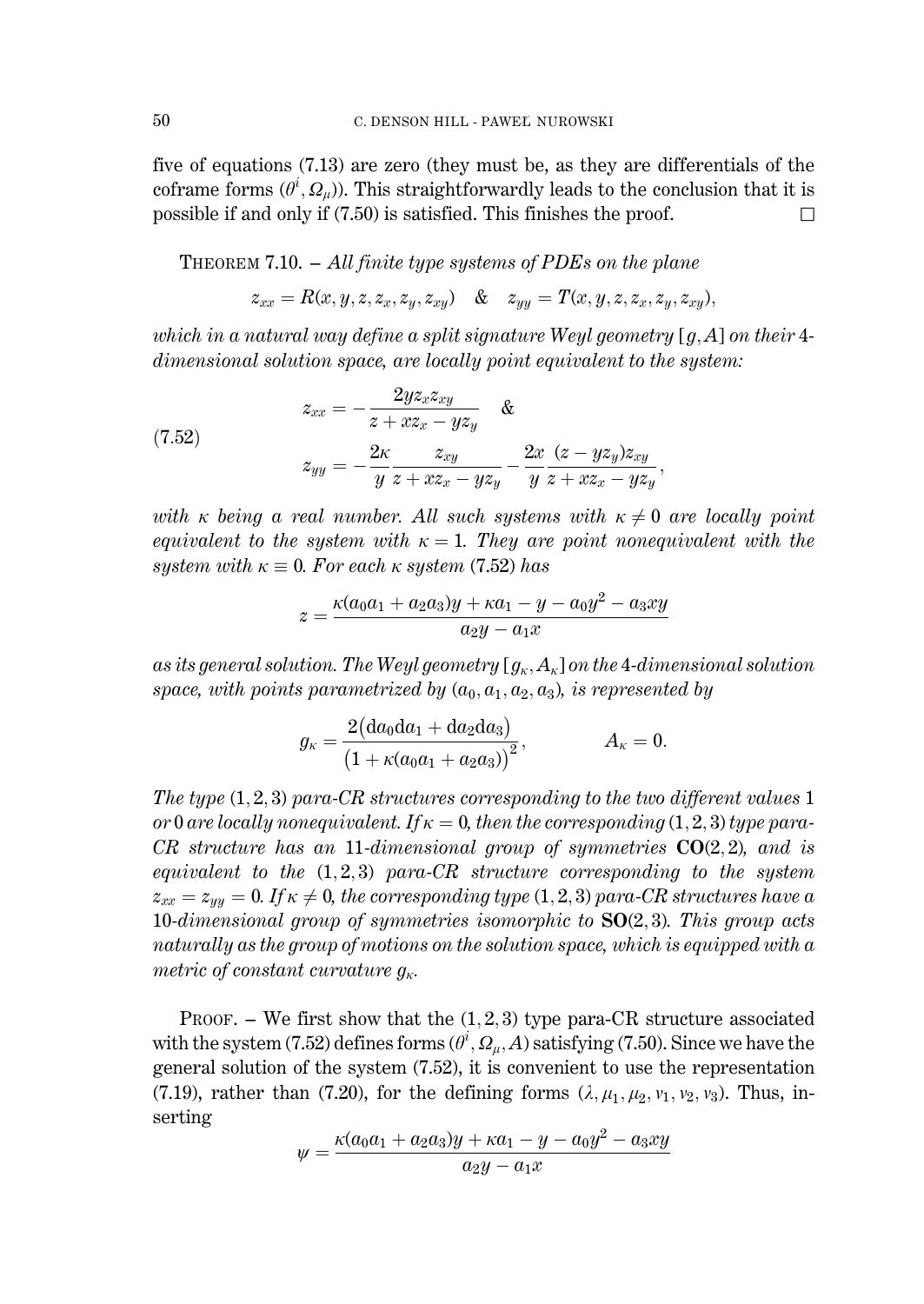in  $(7.19)$ , we have

$$
\lambda = -\frac{(a_1\kappa - y)y}{a_1x - a_2y} da_0 + \frac{(a_2\kappa - x)y(1 + a_3x + a_0y)}{(a_1x - a_2y)^2} da_1 \n- \frac{(a_1\kappa - y)y(1 + a_3x + a_0y)}{(a_1x - a_2y)^2} da_2 - \frac{(a_2\kappa - x)y}{a_1x - a_2y} da_3, \nv_1 = da_1, v_2 = da_2, v_3 = da_3 \n\mu_1 = dx, \quad \mu_2 = dy.
$$

We now take the forms (7.22) with these  $(\lambda, \mu_1, \mu_2, \nu_1, \nu_2, \nu_3)$  and apply the procedure of fixing the gauge as in the proof of Theorems 7.5, 7.6 and Remark 7.7. This procedure leads to the following choices for the free parameters  $b_1, b_2, b_3, c_1, c_2, f_{13}, f_{22}, f_{23}, f_{31}, f_{33}, h_{11}, h_{12}, h_{21}, h_{22}$ :

$$
b_1 = \frac{f_{12}u}{f_{21}f_{32}(a_1\kappa - y)y(1 + a_3x + a_0y)}
$$
  
\n
$$
b_2 = -\frac{af_{12}}{f_{32}}
$$
  
\n
$$
b_3 = \frac{u}{f_{21}(a_1\kappa - y)y(1 + a_3x + a_0y)}
$$
  
\n
$$
c_1 = -\frac{a\kappa(1 + a_3x + a_0y)}{f_{21}(1 + \kappa(a_0a_1 + a_2a_3))(a_1\kappa - y)}
$$
  
\n
$$
c_2 = -\frac{a(a_1\kappa - y)}{f_{32}(1 + \kappa(a_0a_1 + a_2a_3))(a_1x - a_2y)}
$$
  
\n
$$
f_{13} = \frac{(a_1x - a_2y)u}{a(a_1\kappa - y)y(1 + a_3x + a_0y)^2}
$$
  
\n
$$
f_{22} = 0
$$
  
\n
$$
f_{23} = -\frac{(a_1x - a_2y)f_{21}}{1 + a_3x + a_0y}
$$
  
\n
$$
f_{31} = -\frac{(a_2\kappa - x)f_{32}}{a_1\kappa - y}
$$
  
\n
$$
f_{33} = 0
$$
  
\n
$$
h_{11} = -\frac{ay(1 + a_3x + a_0y)}{f_{21}(a_1x - a_2y)^2}
$$
  
\n
$$
h_{12} = \frac{a(a_2\kappa - x)y(1 + a_3x + a_0y)}{f_{21}(a_1\kappa - y)(a_1x - a_2y)^2}
$$
  
\n
$$
h_{21} = \frac{a(a_1\kappa - y)y(a_1 + y(a_0a_1 + a_2a_3))}{f_{32}(a_1\kappa - a_2y)^3}
$$
  
\n
$$
h_{22} = -\frac{a(a_1\kappa - y)y(a_2 + x(a_0a_1 + a_2a_3))}{f_{32}(a_1\kappa - a_2y)^3}
$$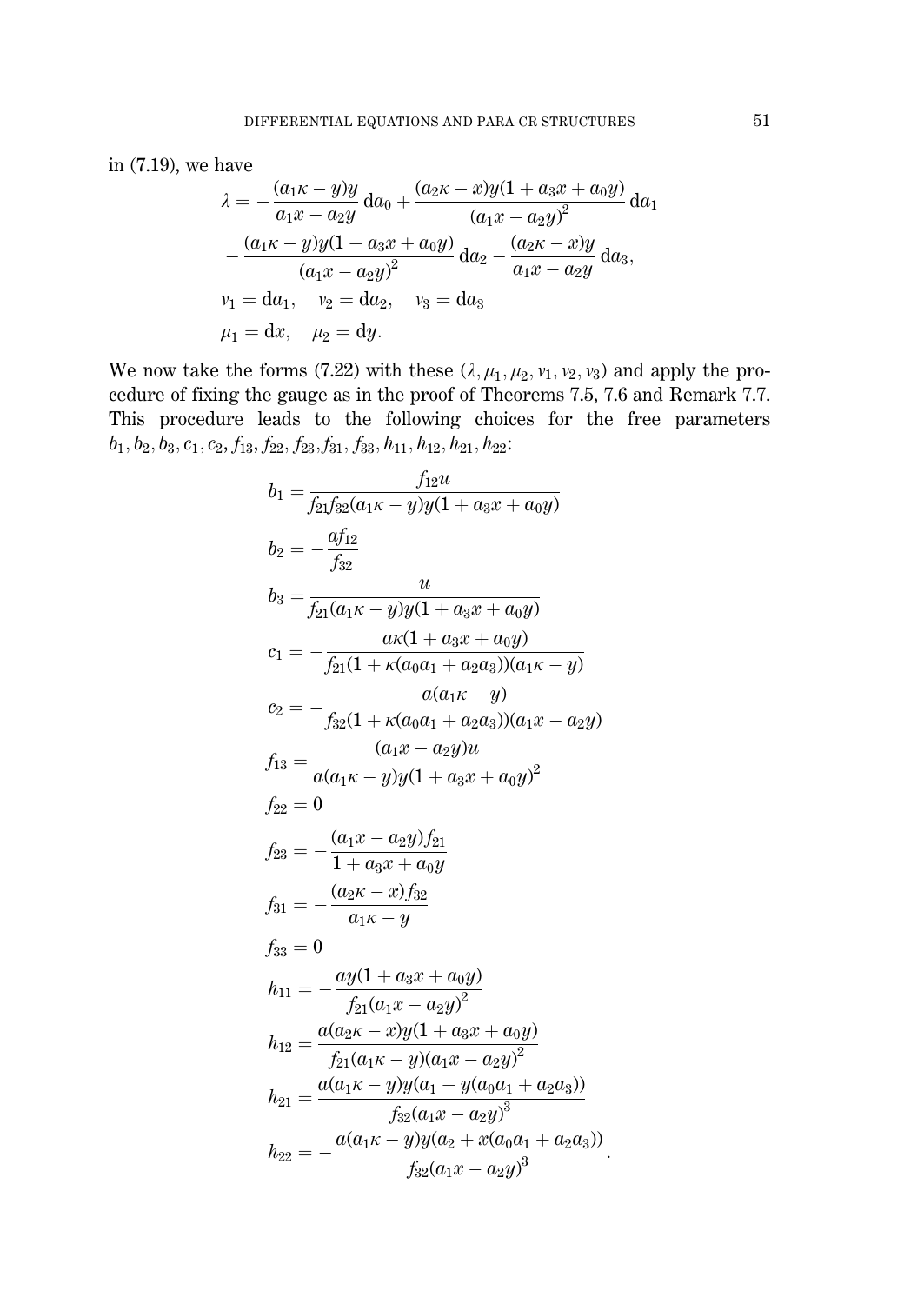Here

$$
u = a_1^2 f_{21} f_{32} x^2 - a_1 y \big( 2 a_2 f_{21} f_{32} x + a f_{11} \kappa (1 + a_3 x + a_0 y) \big) + y \big( a_2^2 f_{21} f_{32} y + a (1 + a_3 x + a_0 y) \big( f_{12} (x - a_2 \kappa) + f_{11} y \big) \big).
$$

It follows from the construction that these normalizations force the forms  $(\theta^1, \theta^2, \theta^3, \theta^4, \Omega_2, \Omega_3)$  to satisfy the system (7.32) and the three conditions from remark 7.7. Because of the choice of  $z = z(x, y, a_0, a_1, a_2, a_3)$  as the general solution to  $(7.52)$ , it turns out that in these normalizations the forms  $(7.22)$  satisfy, in addition (7.50), with

$$
\mathbf{x} = -\frac{2\kappa(1 + a_3x + a_0y)}{f_{21}f_{32}(1 + \kappa(a_0a_1 + a_2a_3))^2(a_1x - a_2y)}
$$

If  $\kappa \equiv 0$ , we get  $x \equiv 0$ , and the system (7.50) becomes (7.11)-(7.12). This proves that if  $\kappa \equiv 0$ , then the system (7.52) is point equivalent to  $z_{xx} = z_{yy} = 0$ , or what is the same, that the corresponding  $(1,2,3)$  type para-CR structure is locally equivalent to the flat one described by Theorem 7.2.

If  $\kappa \neq 0$  we normalize x to  $x = 1$  by choosing

$$
f_{32}=-\frac{2\kappa(1+a_3x+a_0y)}{f_{21}(1+\kappa(a_0a_1+a_2a_3))^2(a_1x-a_2y)}.
$$

This choice reduces P to a 10-dimensional manifold  $P_0$ , with coordinates  $(x, y, z, p, q, s, a, f_{11}, f_{12}, f_{21}, f_{22})$ , on which  $A = 0$  and the ten linearly independent 1-forms  $(\theta^i, \Omega_u)$  satisfy the system

$$
d\theta^{1} = \Omega_{1} \wedge \theta^{1} - \Omega_{3} \wedge \theta^{3} - \Omega_{5} \wedge \theta^{4}
$$
  
\n
$$
d\theta^{2} = -\Omega_{1} \wedge \theta^{2} - \Omega_{2} \wedge \theta^{3} - \Omega_{4} \wedge \theta^{4}
$$
  
\n
$$
d\theta^{3} = \Omega_{4} \wedge \theta^{1} + \Omega_{5} \wedge \theta^{2} + \Omega_{6} \wedge \theta^{3}
$$
  
\n
$$
d\theta^{4} = \Omega_{2} \wedge \theta^{1} + \Omega_{3} \wedge \theta^{2} - \Omega_{6} \wedge \theta^{4},
$$
  
\n
$$
d\Omega_{1} = \Omega_{2} \wedge \Omega_{5} - \Omega_{3} \wedge \Omega_{4} - \theta^{1} \wedge \theta^{2}
$$
  
\n
$$
d\Omega_{2} = \Omega_{2} \wedge (\Omega_{1} + \Omega_{6}) + \theta^{2} \wedge \theta^{4}
$$
  
\n
$$
d\Omega_{3} = (\Omega_{1} - \Omega_{6}) \wedge \Omega_{3} + \theta^{1} \wedge \theta^{4}
$$
  
\n
$$
d\Omega_{4} = \Omega_{4} \wedge (\Omega_{1} - \Omega_{6}) + \theta^{2} \wedge \theta^{3}
$$
  
\n
$$
d\Omega_{5} = (\Omega_{1} + \Omega_{6}) \wedge \Omega_{5} + \theta^{1} \wedge \theta^{3}
$$
  
\n
$$
d\Omega_{6} = \Omega_{2} \wedge \Omega_{5} + \Omega_{3} \wedge \Omega_{4} - \theta^{3} \wedge \theta^{4}.
$$

Since in these relations only constant coefficients appear on the right hand sides,  $P_0$  is locally a Lie group, with the forms  $(\theta^i, \Omega_u)$  as its left invariant forms. This group is isomorphic to  $SO(2,3)$  and, it follows from the Cartan equivalence method, that it is the *full* symmetry group of the type  $(1,2,3)$  para-CR structure corresponding to (7.52) with  $\kappa \neq 0$ . Accordingly it is also the full group of local point symmetries of the system (7.52) with  $\kappa \neq 0$ . The appearence of the group

52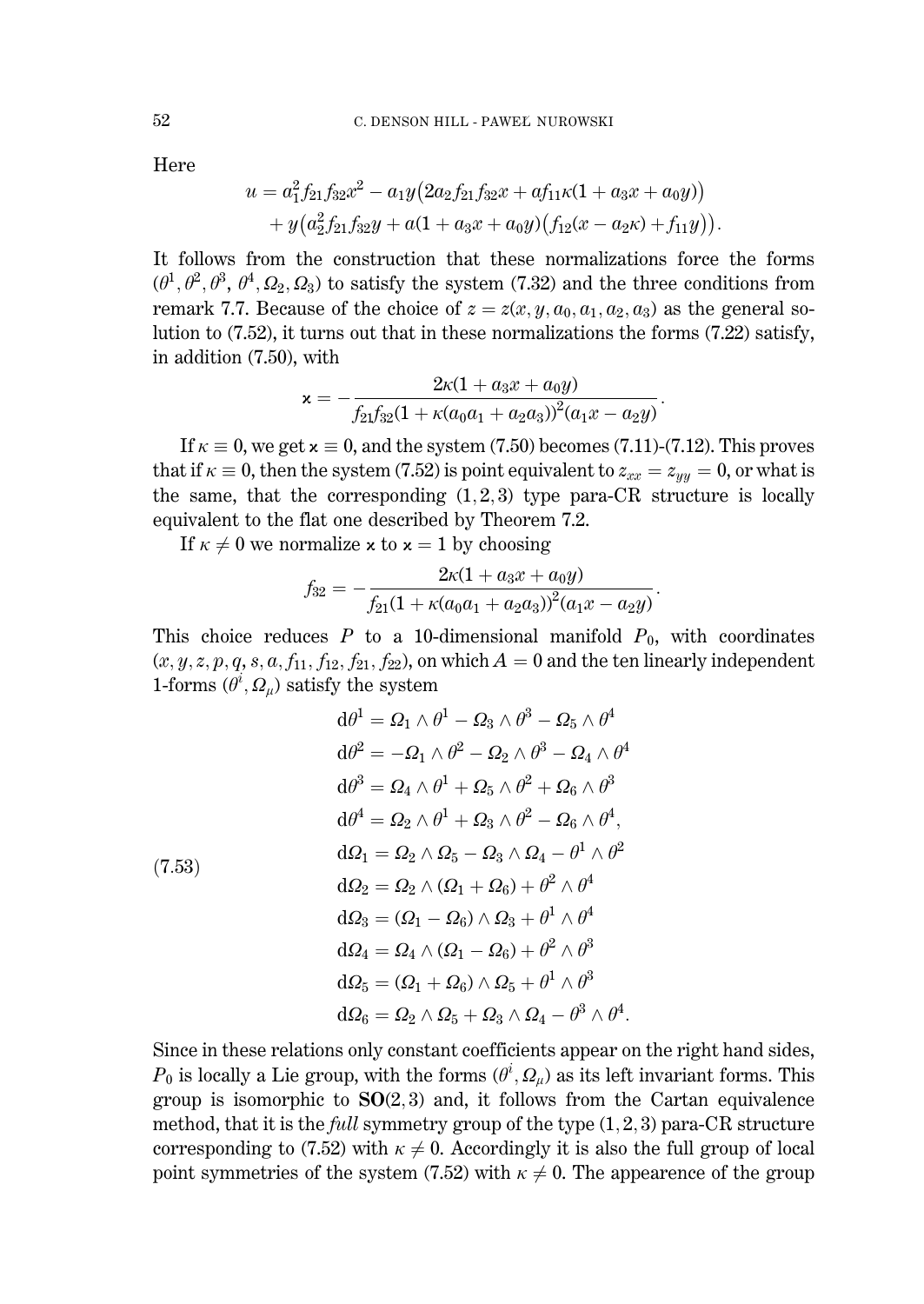$SO(2,3)$  is not accidental, since one can check that the so normalized forms  $(\theta^1, \theta^2, \theta^3, \theta^4)$  satisfy  $4 + 4$  and  $3 - 1$ 

$$
G = 2(\theta^1 \theta^2 + \theta^3 \theta^4) = \frac{4\kappa(\mathrm{d}a_0 \mathrm{d}a_1 + \mathrm{d}a_2 \mathrm{d}a_3)}{(1 + \kappa(a_0 a_1 + a_2 a_3))^2}
$$

This means that the 4-dimensional solution space S of the system (7.52) with  $\kappa \neq 0$ is naturally equipped with a split-signature *constant curvature* metric G. The symmetry group of the pseudoriemannian structure  $(S, G)$  is obvioulsy  $SO(2, 3)$ .

Since the parameter  $\kappa$  does not appear in the equations (7.53), we conclude that  $\kappa \neq 0$  can always be brought to  $\kappa = 1$  by a point transformation of (7.52), or what is the same, by a para-CR diffeomorphism of the corresponding para-CR structure. This proves that among type  $(1,2,3)$  para-CR structures associated with (7.52) there are only two para-CR nonequivalent ones: the one with  $\kappa = 0$ , and those with  $\kappa \neq 0$ , which are all locally equivalent to the one with  $\kappa = 1$ .

To prove that these two structures, modulo para-CR equivalence, are the only ones that satisfy Lemma 7.9, we proceed as follows:

Suppose that we have a finite type system of PDEs  $z_{xx} = R(x, y, z, z_z, z_y, z_{xy})$ &  $z_{yy} = T(x, y, z, z_z, z_y, z_{xy})$ , which via the procedure described in Theorems 7.5, 7.6 and Remark 7.7, leads to the differential system (7.50), as in Lemma 7.9. If we have  $x \equiv 0$ , then our PDEs are point equivalent to  $z_{xx} = z_{yy} = 0$ . If  $x \neq 0$  then the last equation (7.50) says that  $A = \frac{dx}{x}$ . Then putting  $\varepsilon = sign \times$  we rescale the forms  $(\theta^1, \theta^2, \theta^3, \theta^4)$  to

$$
(\bar{\theta}^1, \bar{\theta}^2, \bar{\theta}^3, \bar{\theta}^4) = (\varepsilon \mathbf{x})^{\frac{1}{2}} (\theta^1, \theta^2, \theta^3, \theta^4).
$$

Obviously this rescaling is a para-CR transformation. The advantage of this rescaling is that, after it, the form A disappears from the first ten equations  $(7.50)$ . Explicitly, after the rescaling, the system  $(7.50)$  becomes:

$$
d\bar{\theta}^{1} = \Omega_{1} \wedge \bar{\theta}^{1} - \Omega_{3} \wedge \bar{\theta}^{3} - \Omega_{5} \wedge \bar{\theta}^{4}
$$
  
\n
$$
d\bar{\theta}^{2} = -\Omega_{1} \wedge \bar{\theta}^{2} - \Omega_{2} \wedge \bar{\theta}^{3} - \Omega_{4} \wedge \bar{\theta}^{4}
$$
  
\n
$$
d\bar{\theta}^{3} = \Omega_{4} \wedge \bar{\theta}^{1} + \Omega_{5} \wedge \bar{\theta}^{2} + \Omega_{6} \wedge \bar{\theta}^{3}
$$
  
\n
$$
d\bar{\theta}^{4} = \Omega_{2} \wedge \bar{\theta}^{1} + \Omega_{3} \wedge \bar{\theta}^{2} - \Omega_{6} \wedge \bar{\theta}^{4},
$$
  
\n
$$
d\Omega_{1} = \Omega_{2} \wedge \Omega_{5} - \Omega_{3} \wedge \Omega_{4} - \varepsilon \bar{\theta}^{1} \wedge \bar{\theta}^{2}
$$
  
\n
$$
d\Omega_{2} = \Omega_{2} \wedge (\Omega_{1} + \Omega_{6}) + \varepsilon \bar{\theta}^{2} \wedge \bar{\theta}^{4}
$$
  
\n
$$
d\Omega_{3} = (\Omega_{1} - \Omega_{6}) \wedge \Omega_{3} + \varepsilon \bar{\theta}^{1} \wedge \bar{\theta}^{4}
$$
  
\n
$$
d\Omega_{4} = \Omega_{4} \wedge (\Omega_{1} - \Omega_{6}) + \varepsilon \bar{\theta}^{2} \wedge \bar{\theta}^{3}
$$
  
\n
$$
d\Omega_{5} = (\Omega_{1} + \Omega_{6}) \wedge \Omega_{5} + \varepsilon \bar{\theta}^{1} \wedge \bar{\theta}^{3}
$$
  
\n
$$
d\Omega_{6} = \Omega_{2} \wedge \Omega_{5} + \Omega_{3} \wedge \Omega_{4} - \varepsilon \bar{\theta}^{3} \wedge \bar{\theta}^{4}
$$
  
\n
$$
A = \frac{d\mathbf{x}}{\mathbf{x}}.
$$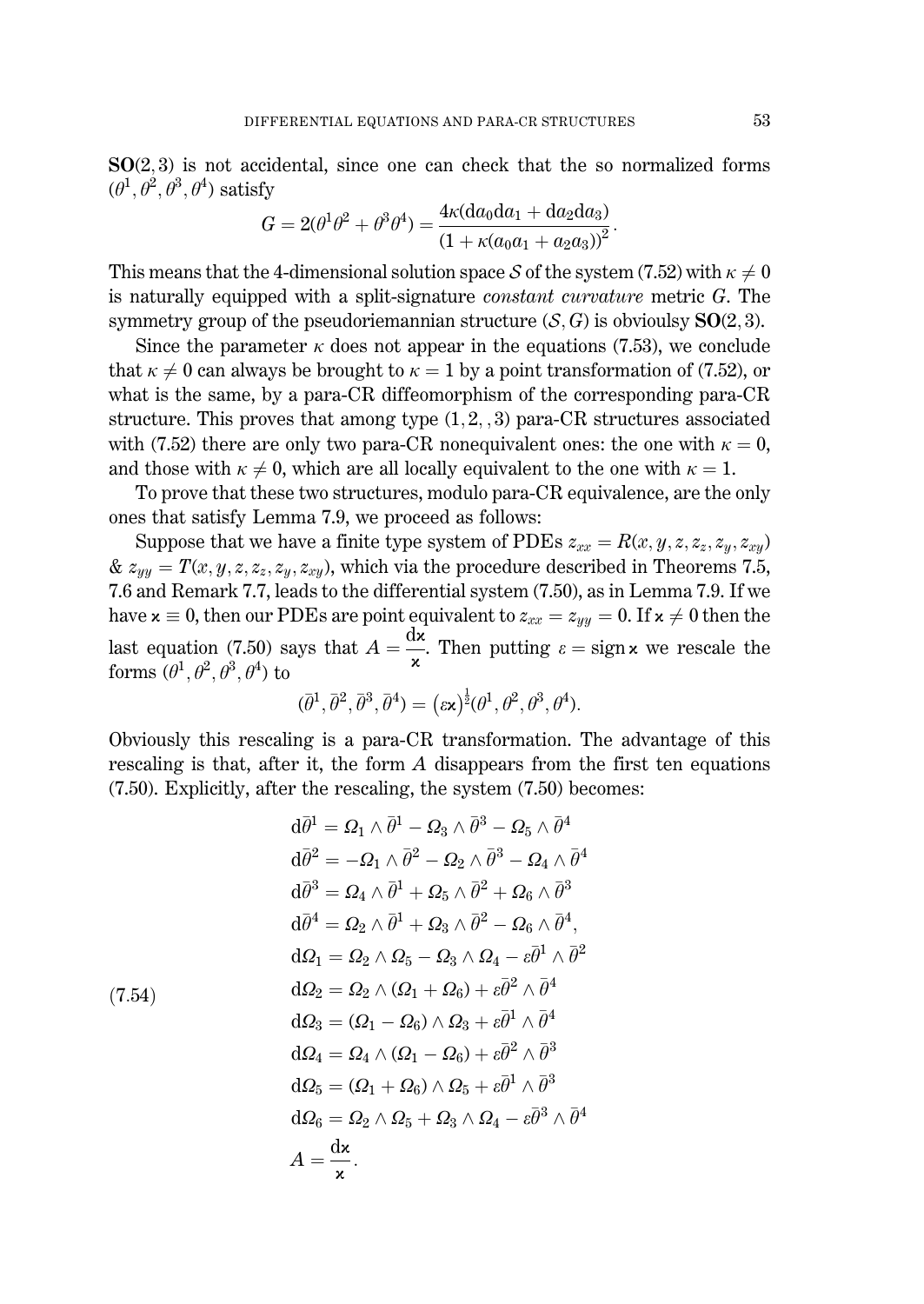This shows that if  $x \neq 0$  we can always reduce the system to 10 dimensions, and that there are at most two different para-CR structures with such x, corresponding to the different signs of  $\varepsilon$ . However, a discrete para-CR transformation on this system, transforming

$$
(\bar{\theta}^1, \bar{\theta}^3, \varOmega_2, \varOmega_5)\rightarrow \mathcal(-\bar{\theta}^1, -\bar{\theta}^3, -\varOmega_2, -\varOmega_5),
$$

and being the identity on the rest of the coframe forms, brings the system (7.54) into the form (7.53), in which  $\varepsilon = +1$ . This shows that the para-CR structures with different values of  $\varepsilon$  are equivalent, and that there are only two, locally nonequivalent type  $(1,2,3)$  para-CR structures satisfying system  $(7.50)$ . We found the representatives of both of them, as the para-CR structures corresponding to  $\kappa = 0$  or  $\kappa = 1$  in (7.52). This finishes the proof.  $\Box$ 

### 8. – Para-CR structures of type  $(3, 2, 1)$ .

 $8.1 - Type (3, 2, 1) versus (1, 2, 3).$ 

As noted in Section 4, the flip  $(1, 1, n-1) \rightarrow (n-1, 1, 1)$ , changes a para-CR structure corresponding to an *n*th order ODE considered modulo *point* transformations, to a para-CR structure corresponding to an *n*th order ODE considered modulo *contact* transformations. In this section we further investigate the meaning of the flip

$$
(k,r,s)\to (s,r,k),
$$

on an example of type  $(k = 1, r = 2, s = 3)$  para-CR structures corresponding to PDEs (7.15). We expect that the passage  $(1, 2, 3) \rightarrow (3, 2, 1)$  will again change the geometric setting in such a way that the type  $(1,2,3)$  para-CR structure corresponding to PDEs (7.15) considered modulo *point* transformations will become a para-CR structure corresponding to the same pair of PDEs but considered modulo *contact* transformations.

That this is really the case can be seen from the following:

Given a pair of equations

$$
z_{xx} = R(x, y, z, z_x, z_y, z_{xy}) \qquad \& \qquad z_{yy} = T(x, y, z, z_x, z_y, z_{xy})
$$

we use the contact forms  $\lambda = dz - p dx - q dy$ ,  $v_1 = dp - R dx - s dy$ ,  $v_2 =$  $dq - sdx - Tdy$ ,  $v_3 = ds - D_yRdx - D_xTdy$ ,  $\mu_1 = dx$ ,  $\mu_2 = dy$  on the 6-dimensional jet space  $\mathcal J$  parametrized by  $(x, y, z, p, q, s)$ . It is easy to see that when the equations undergo a *point* transformation of variables, then the forms change according to: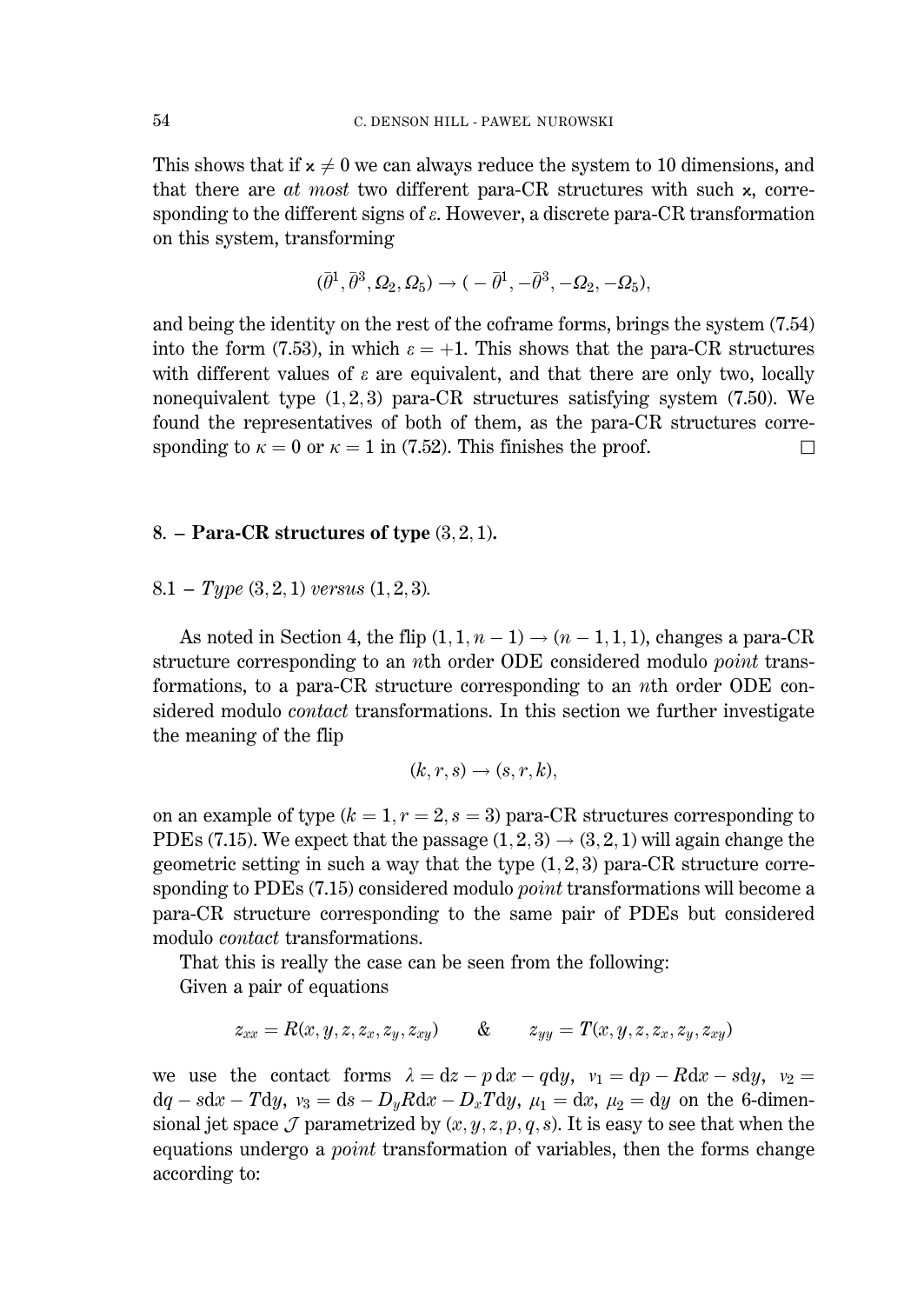(8.1) 
$$
\begin{pmatrix} \lambda \\ v_1 \\ v_2 \\ v_3 \\ \mu_1 \\ \mu_2 \end{pmatrix} \rightarrow \begin{pmatrix} \lambda' \\ v'_1 \\ v'_2 \\ v'_3 \\ \mu'_1 \\ \mu'_2 \end{pmatrix} = \begin{pmatrix} a & 0 & 0 & 0 & 0 & 0 \\ b_1 & f_{11} & f_{12} & 0 & 0 & 0 \\ b_2 & f_{21} & f_{22} & 0 & 0 & 0 \\ b_3 & f_{31} & f_{32} & f_{33} & 0 & 0 \\ c_1 & 0 & 0 & 0 & h_{11} & h_{12} \\ c_2 & 0 & 0 & 0 & h_{21} & h_{22} \end{pmatrix} \begin{pmatrix} \lambda \\ v_1 \\ v_2 \\ v_3 \\ \mu_4 \\ \mu_2 \end{pmatrix},
$$

and when the equations undergo a *contact* transformation of variables the forms change as:

(8.2) 
$$
\begin{pmatrix} \lambda \\ v_1 \\ v_2 \\ v_3 \\ \mu_1 \\ \mu_2 \end{pmatrix} \rightarrow \begin{pmatrix} \lambda' \\ v'_1 \\ v'_2 \\ v'_3 \\ \mu'_1 \\ \mu'_2 \end{pmatrix} = \begin{pmatrix} a & 0 & 0 & 0 & 0 & 0 \\ b_1 & f_{11} & f_{12} & 0 & 0 & 0 \\ b_2 & f_{21} & f_{22} & 0 & 0 & 0 \\ b_3 & f_{31} & f_{32} & f_{33} & 0 & 0 \\ c_1 & u_{11} & u_{12} & 0 & h_{11} & h_{12} \\ c_2 & u_{21} & u_{22} & 0 & h_{21} & h_{22} \end{pmatrix} \begin{pmatrix} \lambda \\ v_1 \\ v_2 \\ v_3 \\ \mu_1 \\ \mu_2 \end{pmatrix}
$$

Introducing vector fields  $(Z, X_1, X_2, Y_1, Y_2, Y_3)$ , which are respective duals to the coframe  $(\lambda, \mu_1, \mu_2, \nu_1, \nu_2, \nu_3)$ , we easily see that under the *point* transformations they transform according to:

$$
\begin{pmatrix}Z\\Y_1\\Y_2\\Y_3\\X_1\\X_2\end{pmatrix}\rightarrow\begin{pmatrix}Z'\\Y'_1\\Y'_2\\Y'_3\\X'_1\\X'_2\end{pmatrix}=\begin{pmatrix}*&*&*&*\\0&*&*&*&0&0\\0&*&*&*&0&0\\0&0&0&*&0&0\\0&0&0&0&*&*\\0&0&0&0&*&*&*\\0&0&0&0&*&*&*\\ \end{pmatrix}\begin{pmatrix}Z\\Y_1\\Y_2\\Y_3\\X_1\\X_2\end{pmatrix},
$$

and under the *contact* transformations they transform according to:

$$
\begin{pmatrix}Z\\Y_1\\Y_2\\Y_3\\X_1\\X_2\end{pmatrix}\rightarrow\begin{pmatrix}Z'\\Y'_1\\Y'_2\\Y'_3\\X'_1\\X'_2\end{pmatrix}=\begin{pmatrix}*&*&*&*&*\\0&*&*&*&*\\0&*&*&*&*\\0&0&0&*&*\\0&0&0&0&*&*\\0&0&0&0&*&*\\0&0&0&0&*&*\\0&0&0&0&*&*\\ \end{pmatrix}\begin{pmatrix}Z\\Y_1\\Y_2\\Y_3\\X_1\\X_2\end{pmatrix},
$$

where by  $*$  we denoted the matrix entries that are nonzero. This shows that the *point* transformations preserve the two vector spaces: 2-dimensional  $H^+$  = Span( $X_1, X_2$ ) and 3-dimensional  $H_{\text{point}}^- = \text{Span}(Y_1, Y_2, Y_3)$ , while the contact transformations preserve  $H^+$  and only a 1-dimensional  $H_{\text{contact}}^- = \text{Span}(Y_3)$ . We have the following proposition:

PROPOSITION 8.1.  $-$  Assume that a pair of equations

$$
z_{xx} = R(x, y, z, z_x, z_y, z_{xy}) \qquad \& \qquad z_{yy} = T(x, y, z, z_x, z_y, z_{xy})
$$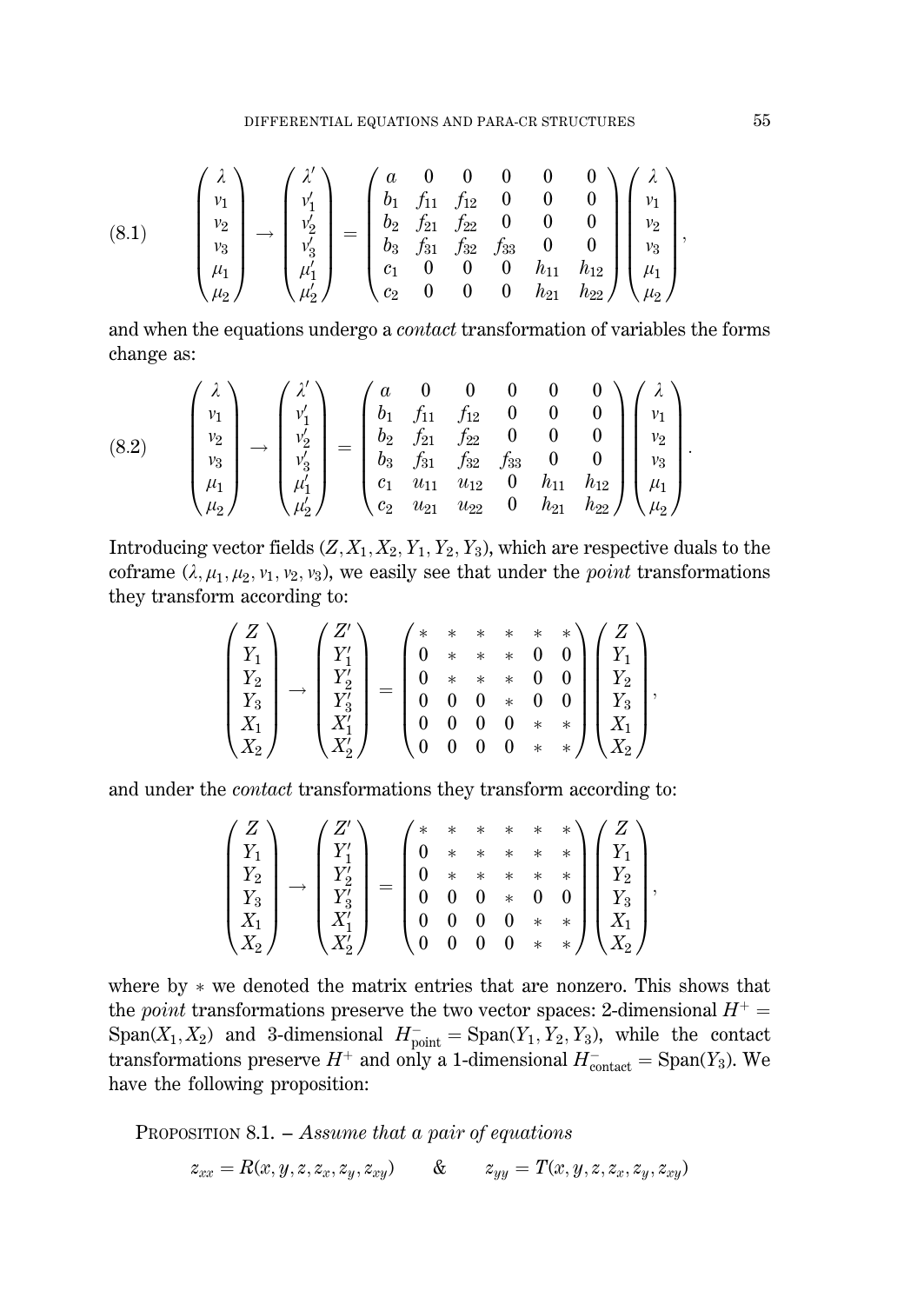satisfies the compatibility conditions  $D_x^2 T = D_y^2 R$ , where  $D_x = \partial_x + p \partial_z + p \partial_y$  $R\partial_p + s\partial_q + D_y R\partial_s$ ,  $D_y = \partial_y + q\partial_z + T\partial_q + s\partial_p + D_x T\partial_s$  and  $p = z_x, q = z_y$ ,  $s = z_{xy}$ . Let  $H^+ = \text{Span}(D_x, D_y)$ ,  $H^-_{\text{point}} = \text{Span}(Y_1, Y_2, Y_3)$ , and  $H^-_{\text{contact}} = \text{Span}(Y_3)$ , with  $Y_1 = \partial_p$ ,  $Y_2 = \partial_q$ ,  $Y_3 = \partial_s$ , be three distributions, with respective dimensions 2, 3, 1, on the 6-dimensional jet space  $J$  parametrized by  $(x, y, z, p, q, s)$ . Then:

If this pair of equations is considered modulo point transformation of variables, it defines a type (1,2,3) para-CR structure  $(\mathcal{J}, H^+, H^-_{\text{point}})$  on  $\mathcal{J}$ .

If this pair of equations is considered modulo contact transformations, it defines a type (3, 2, 1) para-CR structure  $(\mathcal{J}, H^+, H^-_{\text{contact}})$  on  $\mathcal{J}$ .

PROOF. - In view of the discussion preceding the Proposition, the only thing to be proven is that the distributions  $H^+$  and  $H_{\text{point}}^-$  are integrable on  $\mathcal{J}$ . Using the local coordinates  $(x, y, z, p, q, s)$  we see that the duals to a coframe  $(\lambda, \mu_1, \mu_2, \nu_1, \nu_2, \nu_3)$  are  $(Z = \partial_z, X_1 = D_x, X_2 = D_y, Y_1 = \partial_p, Y_2 = \partial_q, Y_3 = \partial_s)$ . Hence, obviously,  $H_{\text{point}}^-$  is integrable. Calculating the commutator  $[D_x, D_y]$  we get  $[D_x, D_y] = (D_x^2 T - D_y^2 R)\partial_s$ , which vanishes due to our assumptions. Thus also  $H^+$  is integrable.  $\Box$ 

#### $8.2$  – Towards invariants for type  $(3, 2, 1)$ .

The contact transformations (8.2) are *more restrictive* than the most general para-CR transformations

$$
(8.3) \begin{pmatrix} l_1 \\ l_2 \\ l_3 \\ n \\ m_1 \\ m_2 \end{pmatrix} \rightarrow \begin{pmatrix} l'_1 \\ l'_2 \\ l'_3 \\ n'_1 \\ m'_1 \\ m'_2 \end{pmatrix} = \begin{pmatrix} a & a_{11} & a_{12} & 0 & 0 & 0 \\ b_1 & f_{11} & f_{12} & 0 & 0 & 0 \\ b_2 & f_{21} & f_{22} & 0 & 0 & 0 \\ b_3 & f_{31} & f_{32} & f_{33} & 0 & 0 \\ c_1 & u_{11} & u_{12} & 0 & h_{11} & h_{12} \\ c_2 & u_{21} & u_{22} & 0 & h_{21} & h_{22} \end{pmatrix} \begin{pmatrix} l_1 \\ l_2 \\ l_3 \\ n \\ m_1 \\ m_2 \end{pmatrix} = \begin{pmatrix} \theta^4 \\ \theta^1 \\ \theta^2 \\ \theta^3 \\ \Omega_3 \\ \Omega_2 \end{pmatrix},
$$

of a (3,2,1)-para-CR structure  $[l_1, l_2, l_3, m_1, m_2, n]$  defined on  $\mathcal J$  by  $l_1 = \lambda =$  $dz - p dx - q dy$ ,  $l_2 = v_1 = dp - R dx - s dy$ ,  $l_3 = v_2 = dq - s dx - T dy$ ,  $n = v_3 =$  $ds - D_u R dx - D_x T dy$ ,  $m_1 = \mu_1 = dx$ ,  $m_2 = \mu_2 = dy$ . However, when looking for the local invariants for such structures, we can easily normalize the unwanted  $a_{11}$ and  $a_{12}$  parameters in these transformations to  $a_{11} = 0$  and  $a_{22} = 0$  by the requirement that the invariant forms  $(\theta^i)$  satisfy a consequence of (7.23), i.e.:

$$
(8.4) \t\t d\theta^4 \wedge \theta^1 \wedge \theta^2 \wedge \theta^4 = 0.
$$

It is easy to see that (8.4) necessarily implies  $a_{11} = 0$  and  $a_{22} = 0$ . Since condition (7.23) is needed to have a conformal metric on the solution space, from now on we will assume  $(8.4)$ , and as a consequence

$$
a_{11}=a_{12}=0.
$$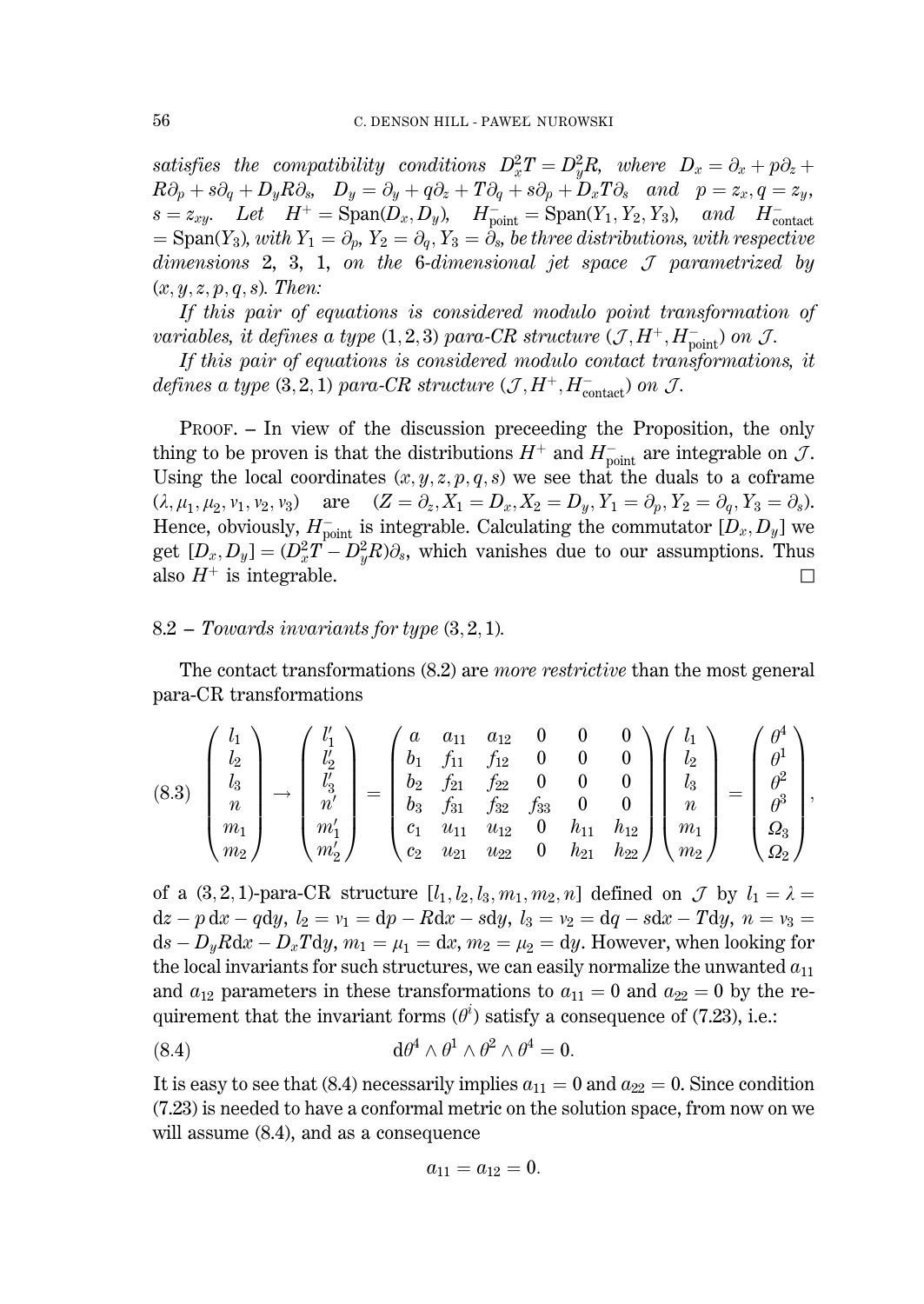In such a case the para-CR transformations  $(8.3)$  become the contact transformations<sup>(1)</sup> for the associated system of PDEs  $z_{xx} = R(x, y, z, z_x, z_y, z_{xy})$ ,  $z_{yy} =$  $T(x, y, z, z_x, z_y, z_{xy})$ . As in the previous sections we assume in addition that  $D_x^2 T = D_y^2 R$ , but release the  $1 - R_s T_s > 0$  condition to  $1 - R_s T_s \neq 0$ . We have the following theorem.

THEOREM 8.2. – Given a pair of PDEs on the plane  $z_{xx} = R(x, y, z, z_x, z_y, z_{xy})$  &  $z_{yy} = T(x, y, z, z_x, z_y, z_{xy})$  satisfying  $D_x^2 T = D_y^2 R$  and  $1 - R_s T_s \neq 0$ , the condition

$$
J_1 \equiv 0, \qquad \& \qquad J_2 \equiv 0,
$$

where

$$
\begin{aligned} J_1 &= (R_sT_s-4)D_xR_s+R_s(2D_yR_s-R_sD_xT_s) \\ &+8R_q-6R_qR_sT_s+4R_pR_s+2R_s^2T_q-2R_pR_s^2T_s+2R_s^3T_p \\ J_2 &= (R_sT_s-4)D_yT_s+T_s(2D_xT_s-T_sD_yR_s) \\ &+8T_p-6R_sT_pT_s+4T_qT_s+2R_pT_s^2-2R_sT_qT_s^2+2R_qT_s^3, \end{aligned}
$$

is preserved under the contact transformations of the variables. If this condition is satisfied the 4-dimensional solution space of the PDEs is naturally equipped with a conformal class  $\lceil q \rceil$  of metrics. If

$$
1 - R_s T_s > 0
$$

*these conformal metrics have split signature. If* 

$$
1-R_sT_s\!<\!0
$$

the metrics have Lorentzian signature. The conformal class  $[q]$  is invariant under the contact transformations of the variables of the PDEs.

We also have a useful Proposition, which gives local representatives of the conformal class  $\lceil q \rceil$  from the above Theorem:

**PROPOSITION 8.3.** - If  $R_sT_s \neq 4$  a representative g of the conformal class [g] can be chosen so that it is given by

$$
(8.5) \t\t g = 2\lambda\omega + 2(R_sT_s - 4)(T_sv_1^2 - 2v_1v_2 + R_sv_2^2),
$$

 $\binom{1}{1}$  Note that the situation here is similar to the situation in the *point* invariant case. There the para-CR transformations  $(7.22)$  of a  $(1, 2, 3)$ -type para-CR structure associated with the system of PDEs  $(7.15)$  differed from the point transformations  $(8.1)$ , by the appearence of the nonzero parameters  $f_{13}$  and  $f_{23}$  in (7.22. But one of the consequences of equations (7.23)-(7.27) was that  $f_{13} = f_{23} = 0$ , (see (7.28)), which proved that the para-CR transformations  $(7.22)$  and the point transformations  $(8.1)$  were equivalent.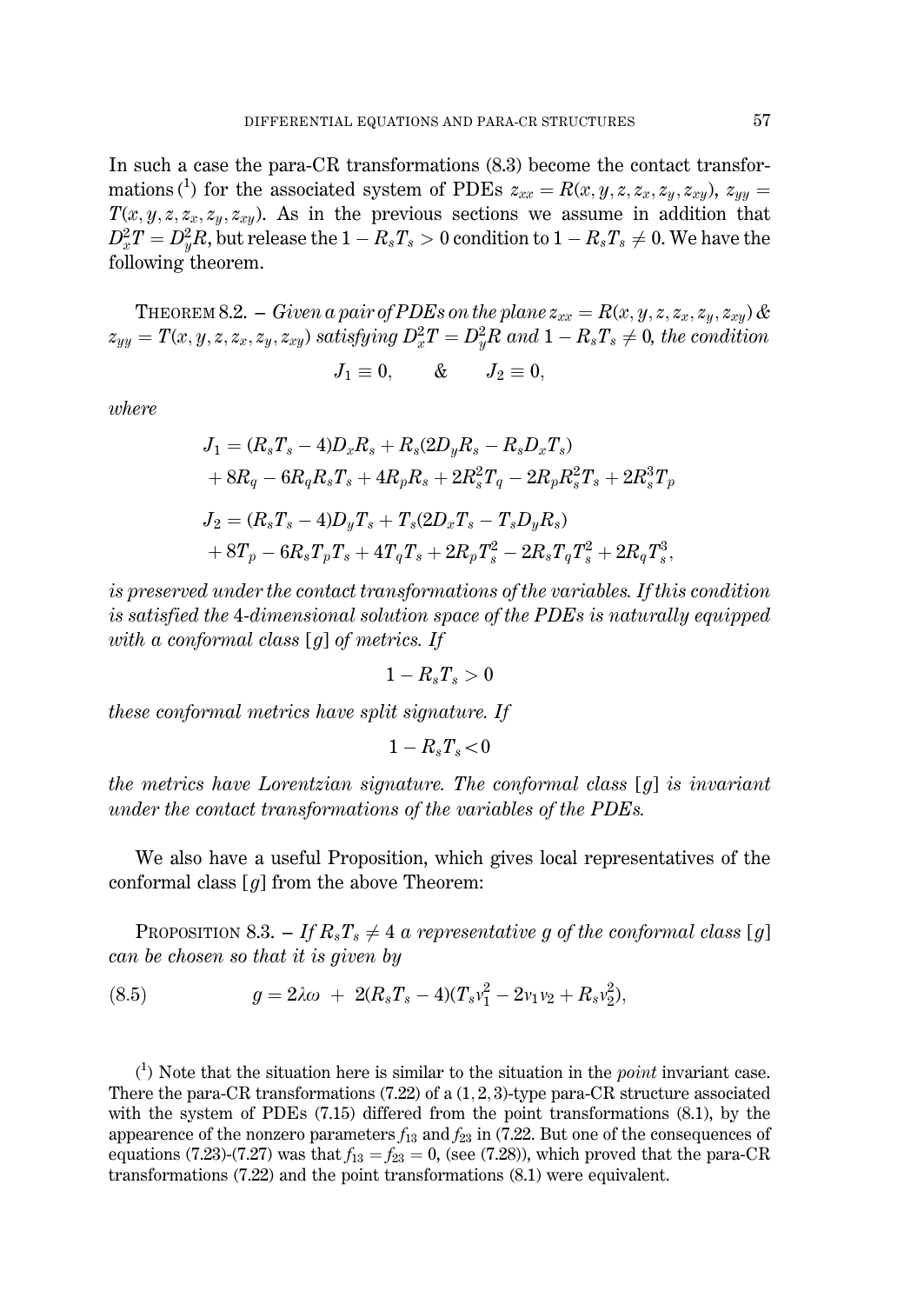$where$ 

$$
\omega = (4D_xT_s - 2T_sD_yR_s + 4R_pT_s - 2R_s^2T_pT_s - 2R_sT_qT_s + 4R_qT_s^2)v_1 \n+ (4D_yR_s - 2R_sD_xT_s + 4R_sT_q - 2R_qR_sT_s^2 - 2R_pR_sT_s + 4R_s^2T_p)v_2 \n+ 2(4 - R_sT_s)(R_sT_s - 1)v_3 + v\lambda, \n\lambda = dz - p dx - q dy, \qquad v_2 = dq - s dx - T dy, \qquad v_3 = ds - D_yRdx - D_xTdy,
$$

$$
and
$$

$$
2v = 8D_xT_q - 4D_y^2R_s + 4(D_xT_s)D_yR_s + 4R_sD_xT_p - 4R_sD_yT_q - 4R_s^2D_yT_p + 8R_qT_p - 14R_sT_pD_yR_s + 4R_pR_sT_p + 3R_s^2T_pD_xT_s - 6R_s^3T_p^2 - 4T_qD_yR_s + 4R_sT_qD_xT_s - 6R_s^2T_pT_q + 8T_sD_yR_q - 2(D_yR_s)^2T_s + 4R_pT_sD_yR_s - 2R_sT_sD_xT_q + R_sT_sD_y^2R_s + 4R_sT_sD_yR_p - R_s^2T_sD_xT_p + R_s^2T_sD_yT_q + R_s^3T_sD_yT_p + 8R_zT_s + 2R_qR_sT_pT_s + 2R_pR_s^2T_pT_s + 8R_qT_qT_s - 3R_sT_qT_sD_yR_s + 4R_pR_sT_qT_s - 2R_s^3T_pT_qT_s - 2R_s^2T_q^2T_s + 4R_qT_s^2D_yR_s - 2R_sT_s^2D_yR_q - R_s^2T_s^2D_yR_p - 2R_sR_zT_s^2 + 2R_qR_s^2T_pT_s^2 + 2R_qR_sT_qT_s^2 + 8R_sT_z - 2R_s^2T_sT_z.
$$

If  $R_sT_s \neq 0$  another representative g of [g] may be chosen so that:

(8.6) 
$$
g = 2\lambda \omega' + T_s v_1^2 - 2v_1 v_2 + R_s v_2^2,
$$

 $where$ 

$$
\begin{aligned} \omega' &= \frac{-D_y T_s + 2T_p - R_s T_p T_s + T_q T_s}{T_s} v_1 + \frac{-D_x R_s + 2R_q - R_q R_s T_s + R_p R_s}{R_s} v_2 \\ &+ (1 - R_s T_s) v_3 - \frac{v'}{2R_s^3 T_s} \lambda, \end{aligned}
$$

with  $\lambda$ ,  $v_1$ ,  $v_2$  and  $v_3$  as before, and

$$
\begin{aligned} v' &= 2 R_s^2 (D_x R_s) D_y T_s - 4 R_q R_s^2 D_y T_s - R_p R_s^3 D_y T_s - 4 R_s^2 T_p D_x R_s \\ &+ 8 R_q R_s^2 T_p + 2 R_p R_s^3 T_p + 2 (D_x R_s)^2 T_s - 8 R_q T_s D_x R_s + 8 R_q^2 T_s \\ &- 2 R_p R_s T_s D_x R_s + 4 R_p R_q R_s T_s - R_s^2 T_s D_x D_y R_s + 2 R_s^2 T_s D_y R_q + R_s^3 T_s D_x T_q \\ &+ R_s^3 T_s D_y R_p - R_q R_s^3 T_p T_s - 3 R_s^2 T_q T_s D_x R_s + 6 R_q R_s^2 T_q T_s + R_p R_s^3 T_q T_s \\ &+ 2 R_q R_s T_s^2 D_x R_s - 4 R_q^2 R_s T_s^2 + R_s^3 R_z T_s^2 + R_s^4 T_s T_z. \end{aligned}
$$

 $PROOF. - (of the Proposition and the Theorem). We start by forcing the$ contact invariant forms  $(\theta^1, \theta^2, \theta^3, \theta^4, \Omega_2, \Omega_3)$  given in (8.3) to satisfy the *first four* equations (7.13). We do it in several steps. The first step consists in the requirement that  $(\theta^1, \theta^2, \theta^3, \theta^4, \Omega_2, \Omega$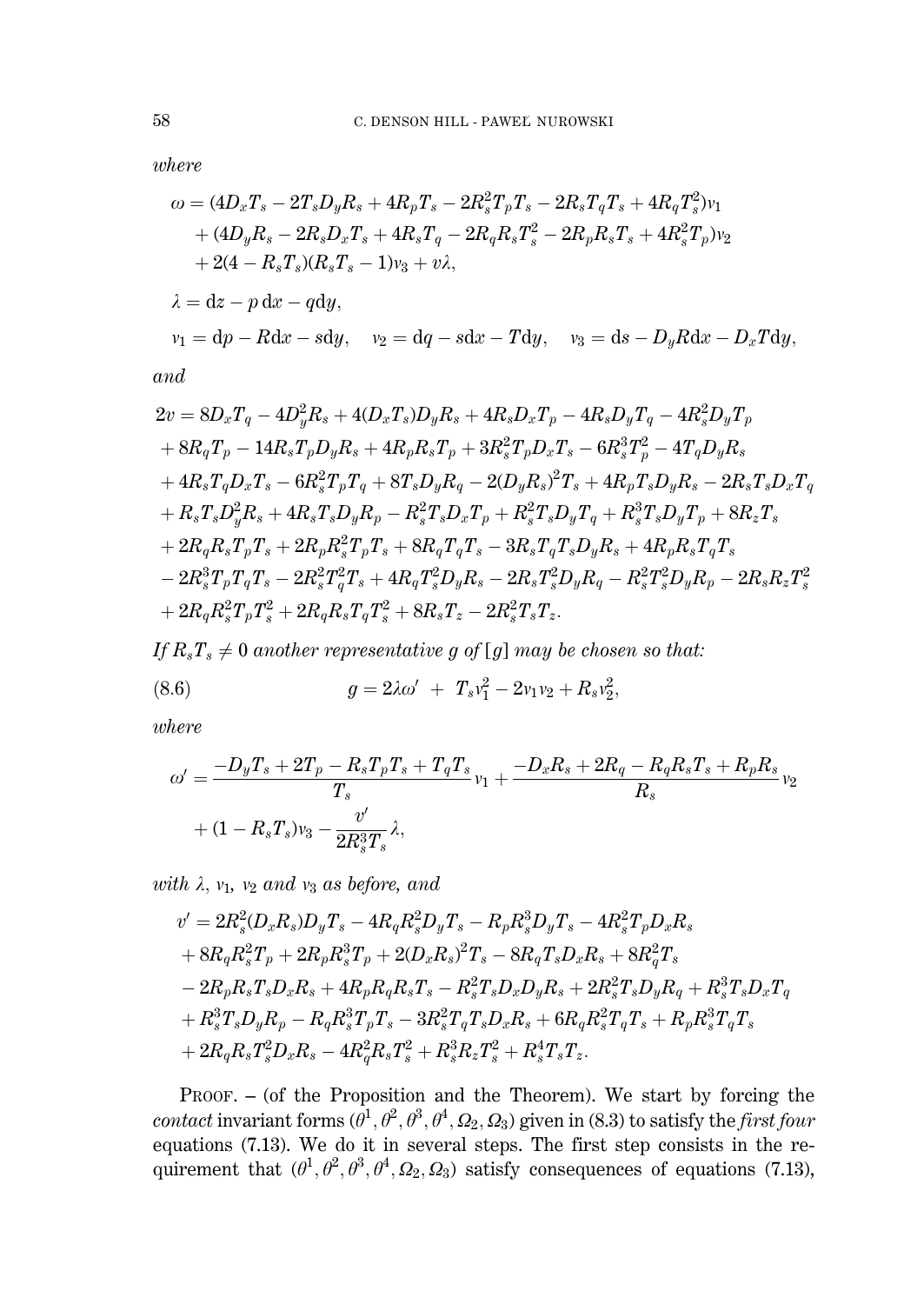namely equations (7.23)-(7.27). The first of these conditions implies  $d\theta^4 \wedge \theta^1 \wedge$  $\theta^2 \wedge \theta^4 = 0$ , and this, as noted before, implies  $a_{11} = a_{12} = 0$ .

Let us now, unless otherwise stated, assume that  $1 - R_sT_s > 0$ . Then the conditions (7.23)-(7.27) can be easily fulfilled by taking  $u_{11} = u_{12} = u_{21} = u_{22} = 0$ in  $(8.3)$ , since this enables us to identify forms  $(8.3)$  with  $(7.22)$ . After this identification the imposition of the rest of conditions  $(7.23)-(7.27)$  may be obtained by making the same normalizations of parameters  $h_{11}$ ,  $h_{21}$ ,  $h_{12}$ ,  $h_{21}$ ,  $f_{21}$  and  $f_{11}$  as in the proof of Theorem 7.5. It follows however, that one can achieve  $(7.23)-(7.27)$ *without* the restriction  $u_{11} = u_{12} = u_{21} = u_{22} = 0$  on the parameters  $u_{11}, u_{12}, u_{21}$ and  $u_{22}$ . We checked that the most general normalizations to achieve (7.23)-(7.25) is to take  $h_{11}$ ,  $h_{21}$ ,  $h_{12}$ ,  $h_{21}$ ,  $f_{21}$  and  $f_{11}$  as in (7.29)-(7.30) and to restrict  $u_{11}$ ,  $u_{12}$ ,  $u_{21}$ and  $u_{22}$  by only one constraint

$$
(8.7) \t\t u_{22}f_{11} - u_{21}f_{12} + u_{12}f_{21} - u_{11}f_{22} = 0.
$$

If this is not zero, equation  $(7.23)$  has an unwanted term proportional to  $\theta^1 \wedge \theta^2 \wedge \theta^4$  on the right hand side. Even without the restriction (8.7), but assuming (7.29)-(7.30), we get that  $d\theta^1 \wedge \theta^1 \wedge \theta^3 \wedge \theta^4 \wedge \Omega_3$  and  $d\theta^2 \wedge \theta^2 \wedge \theta^3 \wedge \Omega_3$  $\theta^4 \wedge \Omega_2$  are still given by (7.31). This proves that the conditions  $J_1 \equiv J_2 \equiv 0$  are necessary for a conformal metric  $g$  to be defined on the solution space. It also proves that these conditions are *contact invariant*. This surely holds when our assumption  $1 - R_sT_s > 0$  is satisfied. (That this assumption is only a technical one will be clear soon). So from now on we assume the normalizations (7.29)-(7.30), (8.7) and that the invariants  $J_1$  and  $J_2$  are both zero,  $J_1 \equiv J_2 \equiv 0$ .

Now it follows that the conditions  $d\theta^1 \wedge \theta^1 \wedge \theta^2 \wedge \theta^4 = -\Omega_3 \wedge \theta^1 \wedge \theta^2 \wedge$  $\theta^3 \wedge \theta^4$ ,  $d\theta^2 \wedge \theta^1 \wedge \theta^2 \wedge \theta^4 = -\Omega_2 \wedge \theta^1 \wedge \theta^2 \wedge \theta^3 \wedge \theta^4$ ,  $d\theta^2 \wedge \theta^2 \wedge \theta^3 \wedge \theta^4 = 0$  and  $d\theta^1 \wedge \theta^1 \wedge \theta^3 \wedge \theta^4 = 0$  are equivalent to precisely the same normalizations (7.35),  $(7.36)$  and  $(7.37)$  of  $f_{33}$ ,  $b_2$  and  $b_1$  as in the proof of Theorem 7.6. Further repetition, step by step, of the absorbtion/normalization procedure described in the proof of Theorem 7.6 leads to the last relevant normalization, which determines the coefficient  $b_3$ . Here, again this coefficient turns out to be precisely as in the proof of Theorem 7.6. That the present expressions for the determined parameters  $h_{11}$ ,  $h_{21}$ ,  $h_{12}$ ,  $h_{21}$ ,  $f_{21}$ ,  $f_{11}$ ,  $f_{33}$ ,  $b_1$ ,  $b_2$  and  $b_3$  do not depend on the parameters  $u_{11}, u_{12}, u_{21}$  and  $u_{22}$  is remarkable. They are invisible because they turn out to parametrize only that part of the contact transformations, which is related to the orthogonal group preserving the metric  $g$  we are going to construct.

Indeed, assuming  $J_1 \equiv J_2 \equiv 0$  and the above discussed normalizations for  $h_{11}$ ,  $h_{21}$ ,  $h_{12}$ ,  $h_{21}$ ,  $f_{21}$ ,  $f_{11}$ ,  $f_{33}$ ,  $b_1$ ,  $b_2$ ,  $b_3$ , we calculate  $G = 2(\theta^1\theta^2 + \theta^3\theta^4)$ . A direct calculation shows then, that the resulting expression for G has no  $u_{11}, u_{12}, u_{21}, u_{22}$ dependence! Moreover, the so obtained  $G$  is also *independent* of still undetermined parameters a,  $b_3$ ,  $f_{31}$ ,  $f_{32}$ ,  $c_1$  and  $c_2$ . Its dependence on the parameters  $f_{12}$  and  $f_{22}$  is only *conformal*. By this we mean that the parameters  $f_{12}$  and  $f_{22}$  only appear as a common factor  $f_{12}f_{22}$  in front of the entire expression for G. This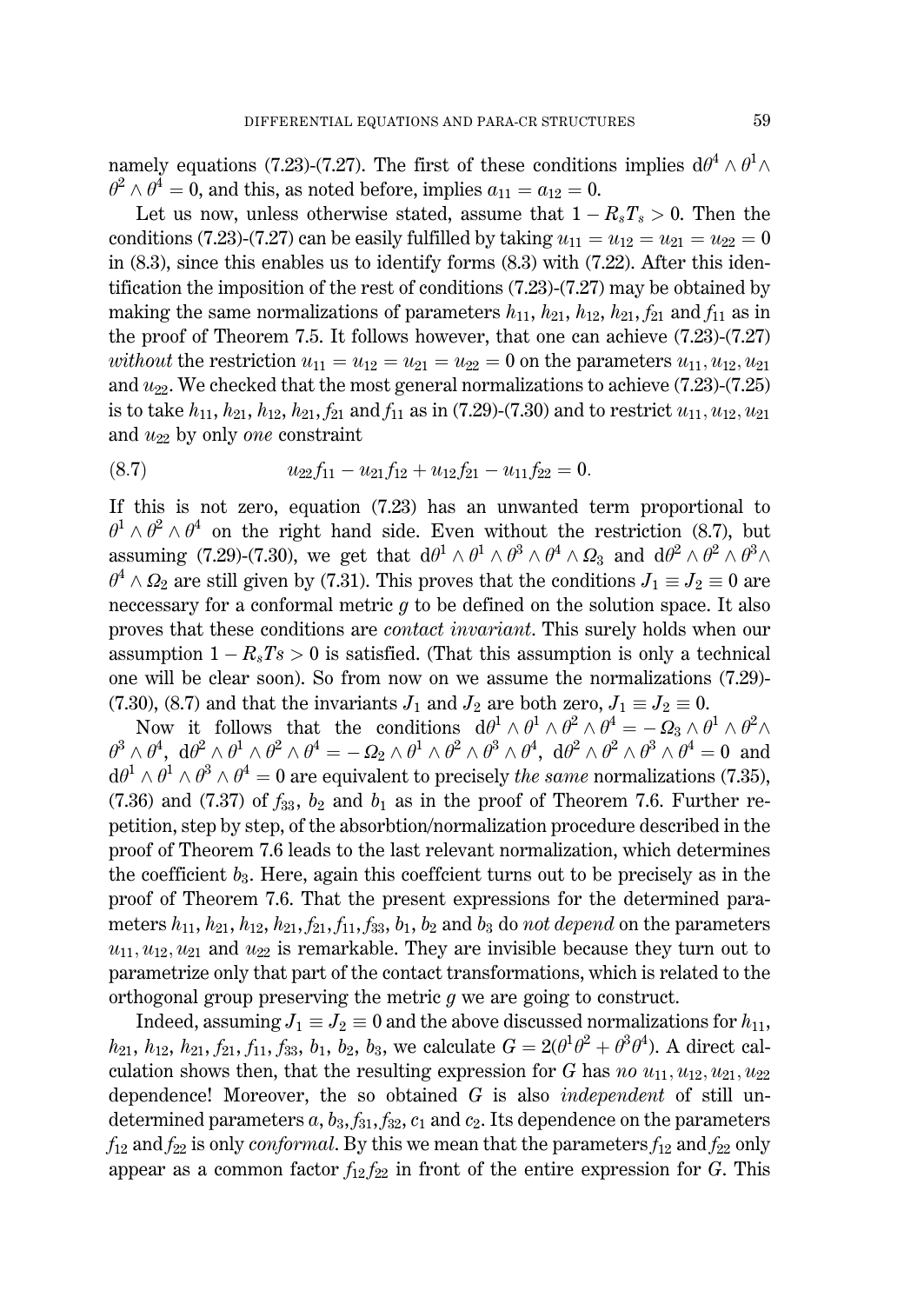means that all the remaining free parameters  $a, b_3, f_{31}, f_{32}, c_1, c_2, u_{11}, u_{12}, u_{21}$  and  $u_{22}$  are group parameters of the dilation group  $CO(G)$  preserving conformally the bilinear form  $G$ .

If one wants the explicit expressions for  $G$ , with the above normalizations for  $h_{11}$ ,  $h_{21}$ ,  $h_{12}$ ,  $h_{21}$ ,  $f_{21}$ ,  $f_{11}$ ,  $f_{33}$ ,  $b_1$ ,  $b_2$  and  $b_3$ , in terms of the functions R and T defining the system  $z_{xx} = R \& z_{yy} = T$ , one has to decide how to mod the resulting formula by the constraints  $J_1 \equiv J_2 \equiv 0$ .

It follows that if we write  $J_1 \equiv J_2 \equiv 0$  in the form  $D_x R_s = \dots$  and  $D_y T_s = \dots$ and eliminate these derivatives from  $G$ , then we obtain  $G$ , which up to a factor, coincides with  $g$  from formula  $(8.5)$ . Similarly, if we write these condtions as  $D_xT_s = \ldots$  and  $D_yR_s = \ldots$ , we get the result that G differs from formula (8.6) only by a factor. This proves that the bilinear forms  $g$  as in  $(8.5)$  and  $(8.6)$  are conformally invariant on  $\mathcal{J}$ , and that they change conformally when the system  $z_{xx} = R \& z_{yy} = T$  undergoes *contact* transformation of the variables.

The last thing is to prove that  $[g]$  is actually defined on the solution space of the PDEs, and that it is nondegenerate there with signature depending on the sign of  $1 - R_sT_s$ .

Let us start to comment on these last issues with a remark about the technicality of our assumption  $1 - R_sT_s > 0$ . We needed the assumption  $1 - R_sT_s > 0$  starting with the normalization (7.30). It was needed there to maintain the invariant forms  $\theta^i$ to be real. But this was only made for simplicity, since we did not want to deal with the complex numbers in the proof. Moreover, from the point of view of the conformal metric we wanted to construct, this was a good simplification since in the resulting formulae (8.5), (8.6) for g the square root  $\sqrt{1-R_sT_s}$  does not appear at all! Concluding this issue, we say that if we were in the situation when  $1 - R_sT_s < 0$ , our normalizing procedure for the forms  $\theta^i$  would make them complex, but the resulting  $G$  would nevertheless be real and given by  $(8.5)$  or  $(8.6)$ . Thus all the conformal properties of g established so far are also valid in the  $1 - R_s T_s < 0$  case.

There is one more technical issue here. The reason for having two different expressions for  $g$ , as in  $(8.5)$  and  $(8.6)$ , is to have local expressions valid everywhere off the set  $1 - R_sT_s = 0$ . Since solving for  $D_xR_s$  and  $D_yT_s$  in  $J_1 \equiv J_2 \equiv 0$ we devide by  $(4 - R_sT_s)$ , the metric (8.5) is only defined if  $R_sT_s \neq 4$ ; similarly, because of the division by  $R_sT_s$ , the metric (8.6) is defined only if  $R_sT_s\neq 0$ . Off the set  $R_sT_s = 0 = 4 - R_sT_s$  the conformal metrics (8.5) and (8.6) coincide, since they are local manifestations of the same formula  $G = 2(\theta^1\theta^2 + \theta^3\theta^4)$  on  $\mathcal{J}$ .

Finally we comment on how  $G$  descends to the solution space of the PDEs.

We start with an observation that the bilinear form (8.5) satisfies  $g(D_x, \cdot)$  $g(D_y, \cdot) \equiv 0$ , i.e. it is *degenerate* along the vector fields  $D_x$  and  $D_y$  on J. The first product  $2\lambda\omega$  in (8.5) has obviously signature (+, -). Thus to determine the signature of (8.5) we need to determine the signature of the product

$$
2(R_sT_s-4)(T_sv_1^2-2v_1v_2+R_sv_2^2).
$$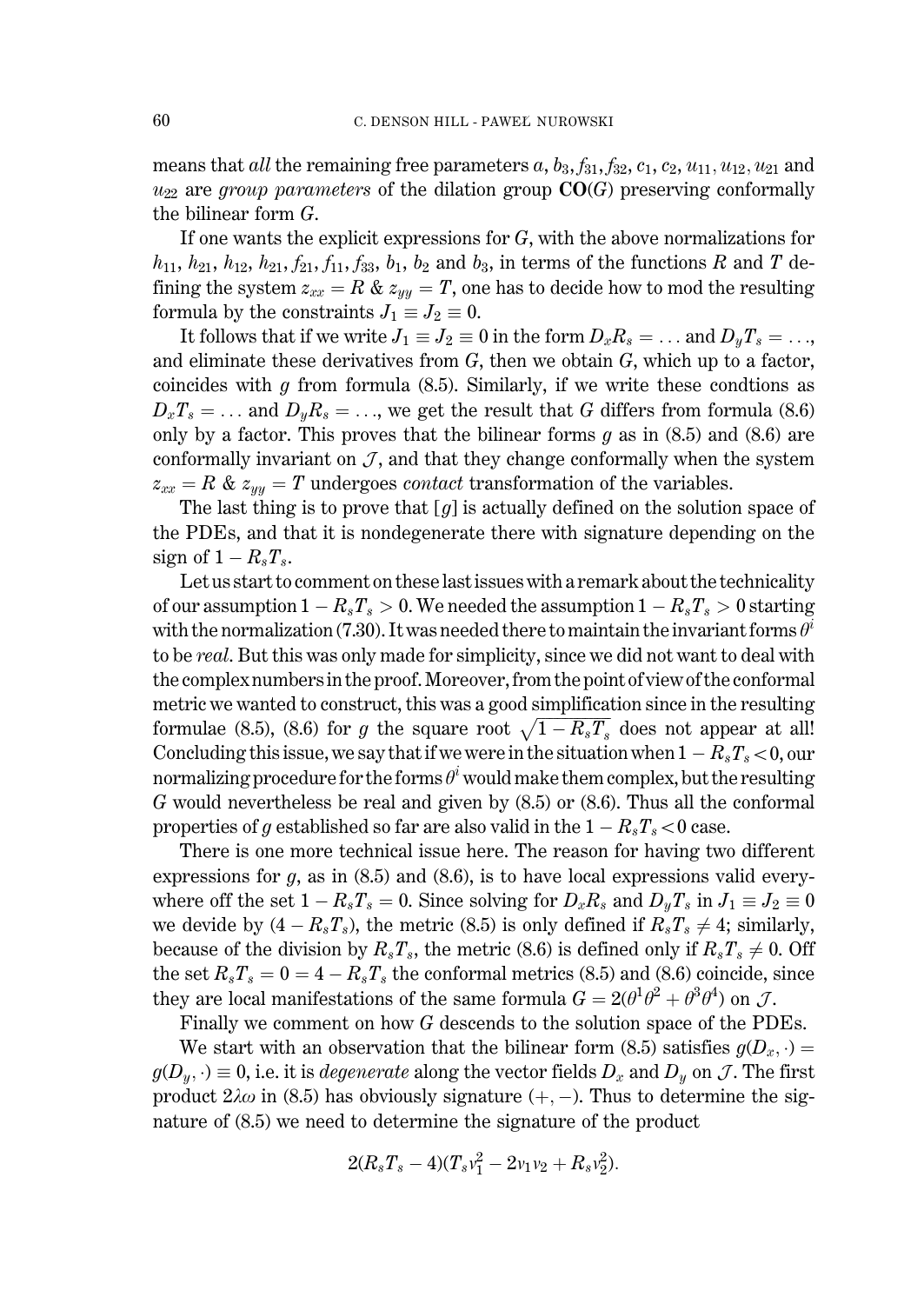Since the quadratic form  $T_s v_1^2 - 2v_1v_2 + R_s v_2^2$  has  $\Delta = 4(1 - R_sT_s)$  as its discriminant, then the signature of the product  $2(R_sT_s-4)(T_sv_1^2-2v_1v_2+R_sv_2^2)$  is:  $\pm (+,-)$  iff  $1 - R_sT_s > 0$  and  $\pm (+,+)$  iff  $1 - R_sT_s < 0$ . Thus, assuming that  $R_sT_s \neq 4$ , we conclude that, modulo the degenerate directions  $D_x$  and  $D_y$  along which g is vanishing, the bilinear form (8.5) has either split (iff  $1 - R_sT_s > 0$ ), or *Lorentzian* signature (iff  $1 - R_sT_s < 0$ ) on J.

A straightforward, but lengthy (!), calculation shows that the Lie derivatives of g, from formula (8.5), with respect to the degenerate directions  $D_x$  and  $D_y$  are:

$$
\mathcal{L}_{D_x}g=a(D_x)g,\quad \&\quad\mathcal{L}_{D_y}g=a(D_y)g,
$$

where

$$
a(D_x) = (4 - R_sT_s)^{-2} \times
$$
  
\n
$$
(8D_yR_s + 16R_p - 8R_sD_xT_s + 8R_s^2T_p + 8R_sT_q - 24R_qT_s - 4R_sT_sD_yR_s -
$$
  
\n
$$
16R_pR_sT_s + 3R_s^2T_sD_xT_s - 4R_s^3T_pT_s - 4R_s^2T_qT_s + 10R_qR_sT_s^2 + 4R_pR_s^2T_s^2)
$$

and

$$
\begin{aligned} &a(D_y) = (4-R_sT_s)^{-2} \\ &\times \left(8D_xT_s + 16T_q - 8T_sD_yR_s + 8R_qT_s^2 + 8R_pT_s - 24R_sT_p - 4R_sT_sD_xT_s \right. \\ &\left. - 16R_sT_qT_s + 3R_sT_s^2D_yR_s - 4R_qR_sT_s^3 - 4R_pR_sT_s^2 + 10R_s^2T_pT_s + 4R_s^2T_qT_s^2 \right) \end{aligned}
$$

Recalling the fact that the distribution  $H^+ = \text{Span}(D_x, D_y)$  is integrable on J, we see that the bilinear form  $g$  descends to a *conformal metric*  $g$  on the  $4$ -dimensional leaf space  $\mathcal{J}/H^+$ , and that the descended metric has split signature iff  $1 - R_sT_s > 0$ and Lorentzian signature iff  $1 - R_sT_s < 0$  and  $R_sT_s \neq 4$ . Obviously the leaf space  $\mathcal{J}/H^+$  may be identified with the 4-dimensional solution space of the PDEs.

Analogous considerations can be performed for the metric (8.6) if  $R_sT_s \neq 0$ . This is also degenerate along  $D_x$  and  $D_y$  in J. It also, apart from the degenerate directions  $D_x$  and  $D_y$ , has signature Lorentzian/split. For this metric we have

$$
\mathcal{L}_{D_x}g=\frac{D_xR_s-2R_q}{R_s}g,\quad \&\quad \mathcal{L}_{D_y}g=\frac{D_yT_s-2T_p}{T_s}g,
$$

so again (8.6) descends to a conformal metric of *split* (iff  $1 - R_sT_s > 0$  and  $R_sT_s \neq 0$  or Lorentzian signature (if  $1 - R_sT_s < 0$ ) on  $\mathcal{J}/H^+$ . If  $R_sT_s \neq 0$  and  $R_sT_s \neq 4$ , these two conformal classes coincide on  $\mathcal{J}/H^+$  as we explained before.  $\Box$ 

This finishes the proofs of the Theorem and the Proposition.

REMARK 8.4.  $-$  In the proof we did not show that, contrary to the  $(1, 2, 3)$  para-CR forms  $(7.22)$  which satisfy  $(7.32)$ , we can force the  $(3, 2, 1)$  para-CR forms  $(8.3)$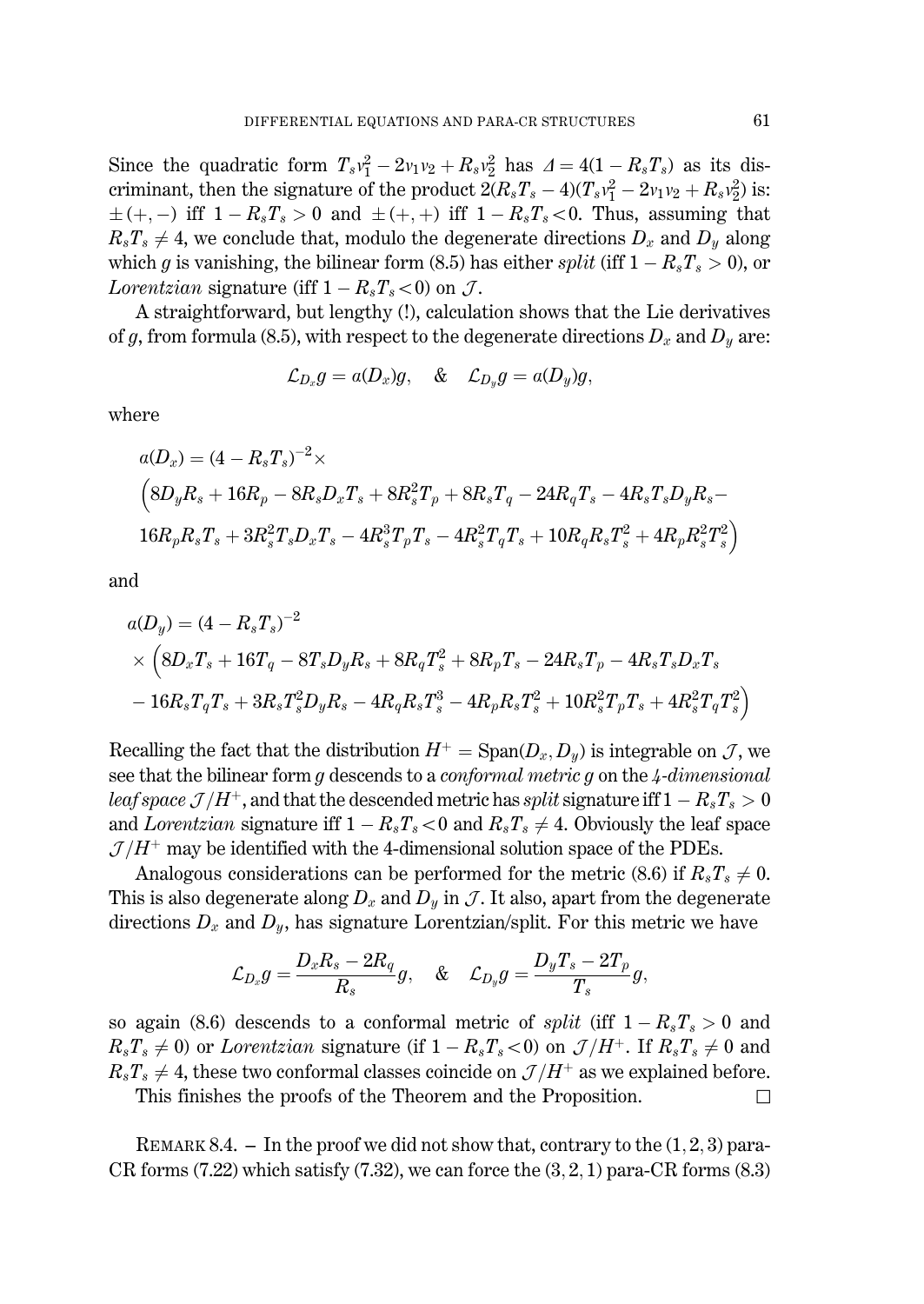to satisfy their *torsionless* counterpart, i.e. the first four of equations (7.13). But this is very easy: one first makes the normalizations  $u_{11} = u_{12} = u_{21} = u_{22} = 0$ and all the other ones from Theorems 7.5 and 7.6, and after achieving (7.32) uses a transformation, which is an identity on the obtained  $(\theta^1, \theta^2, \theta^3, \theta^4)$  and changes the obtained  $\Omega_2$  and  $\Omega_3$  according to:

(8.8) 
$$
\Omega_3 \to \Omega'_3 = \Omega_3 - t_{23}^1 \theta^2, \qquad \Omega_2 \to \Omega'_2 = \Omega_2 - t_{13}^2 \theta^1,
$$

where  $t_{23}^1$  and  $t_{13}^2$  are torsions given by (7.33). Since the obtained  $\theta^1$  and  $\theta^2$  are linear combinations of  $l_1$ ,  $l_2$  and  $l_3$  only (because  $f_{13} = f_{23} = 0$  is the chosen normalization  $(7.29)!$ , then transformation  $(8.8)$  is an allowed  $(3,2,1)$ -para-CR transformation (2) for the type (3, 2, 1) para-CR forms  $(\theta^1, \theta^2, \theta^3, \theta^4, \Omega_2, \Omega_3)$ . But this transformation *absorbs* the torsion terms in  $(7.32)$  and makes the forms  $(\theta^1, \theta^2, \theta^3, \theta^4, \Omega'_2, \Omega'_3)$  to satisfy the torsionless part of equations (7.13). This means that the type  $(3,2,1)$  para-CR structures originating from the system  $z_{xx} = R$  &  $z_{yy} = T$  with  $D_x^2 T = D_y^2 R$ ,  $J_1 \equiv J_2 \equiv 0$ ,  $R_s T_s \neq 1$ , contrary to the corresponding  $(1,2,3)$  para-CR structures, define quite a general conformal geometry on the solution space, and that their *invariants* can be described in terms of the *curvature of the Cartan normal conformal connection* associated with this conformal geometry. This observation, and an equivalent statement of Theorem 8.2 and Proposition 8.3, in a slightly different language, was first made by E.T. Newman and his collaborators [6]. According to Newman [6], using all the type (3, 2, 1) para-CR structures coming from the system  $z_{xx} = R \& z_{yy} = T$ satisfying  $J_1 \equiv J_2 \equiv 0$ , one can obtain all the conformal classes of the Lorentzian 4-metrics. This statement is not clear to us, and requires further justification. For example, similarly to the attempts in [18], we were unable to calculate the Weyl tensor of the metrics  $(8.5)$  and  $(8.6)$ . This was mainly because of the huge length of the intermediate expressions encountered during the calculations of the the Cartan normal conformal connection. Thus we were unable to see if it is general enough to cover all the conformal Lorentzian/split signature 4-metrics. Finding the conformally Einstein or Bach conditions for these metrics in terms of the defining functions  $R$  and  $T$  would be very interesting, and would complete the Newman programme.

Although, we were unable to calculate the *full* Weyl tensor of the metric (8.6), we succeded in calculating two of its components. These components *must* vanish if we want the metric  $(8.5)$  to be conformally flat. Thus vanishing of these components is a conformal property, and in turn, is a *contact invariant* property of the equations  $z_{xx} = R \& z_{yy} = T$  satisfying  $D_x^2 T = D_y^2 R \& J_1 \equiv J_2 \equiv 0$ . It is also a

 $\binom{2}{1}$  Note however that this is *not* a type (1, 2, 3) para-CR transformation, and that if only such transformations are considered one can not absorb the torsion terms in (7.32).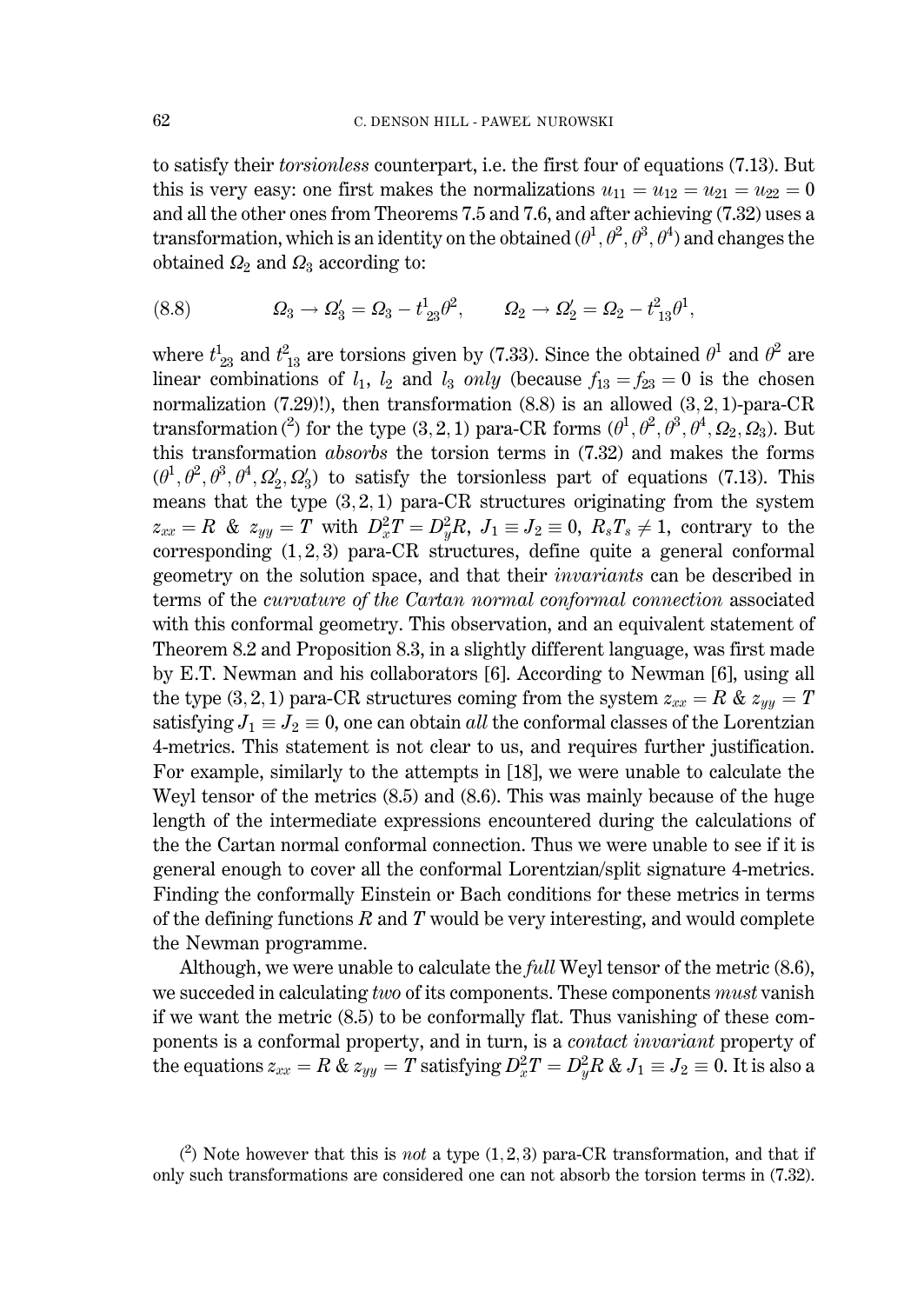para-CR invariant property of the corresponding type  $(3,2,1)$  para-CR structure. Defining the forms  $(\omega_1, \omega_2, \omega_3, \omega_4)$  by  $(\omega_1, \omega_2, \omega_3, \omega_4) = (\nu_1, \nu_2, \lambda, \omega')$ , so that the metric  $(8.6)$  can be written as:

$$
g = 2\omega_2\omega_4 + T_s\omega_1^2 - 2\omega_1\omega_2 + R_s\omega_2^2,
$$

we calculated the components  $C_{424}^1$  and  $C_{414}^2$  of the Weyl tensor of this metric to be:

$$
C_{\ 424}^1=\frac{2R_{sss}(1-R_sT_s)+3R_{ss}(R_sT_s)_s}{4(1-R_sT_s)^4},\qquad C_{\ 414}^2=\frac{2T_{sss}(1-R_sT_s)+3T_{ss}(R_sT_s)_s}{4(1-R_sT_s)^4}.
$$

This proves the following theorem.

THEOREM 8.5. – For the system of PDEs  $z_{xx} = R(x, y, z, z_x, z_y, z_{xy})$  &  $z_{yy} =$  $T(x, y, z, z_x, z_y, z_{xy})$  satisfying  $D_x^2T = D_y^2R$  and the metricity conditions

$$
J_1 \equiv 0, \qquad \& \qquad J_2 \equiv 0,
$$

each of the conditions

 $K_1 = 2R_{\rm sss}(1 - R_sT_s) + 3R_{\rm ss}(R_sT_s)_{\rm s} = 0, \qquad K_2 = 2T_{\rm sss}(1 - R_sT_s) + 3T_{\rm ss}(R_sT_s)_{\rm s} = 0.$ is invariant with respect to contact transformations of the variables.

The new invariants  $K_1$  and  $K_2$  from the above Theorem justify the title of this section: although we were unable to define the invariants of the type  $(3,2,1)$ para-CR structures in full generality, we discussed a class of such structures whose invariants are just the conformal invariants of certain 4-metrics. In the next section we provide an example of the system  $z_{xx} = R \& z_{yy} = T$  satisfying  $J_1 \equiv J_2 \equiv 0$ , whose corresponding conformal 4-metrics are quite interesting.

 $8.3$  – An example of  $(3,2,1)$  para-CR structures with nontrivial conformally Einstein metrics.

Given a pair of PDEs  $z_{xx} = R \& z_{yy} = T$  it is not easy to find the most general solution of the *integrability conditions*  $D_x^2 T = D_y^2 R$  and the *metricity conditions*  $J_1 \equiv J_2 \equiv 0$ . But particular examples of functions R and T satisfying both sets of conditions can be given. The simplest of them, but as we will see, still nontrivial, is given in the following proposition.

**PROPOSITION** 8.6. - Let the functions  $R = R(x, y, z, p, q, s)$  and  $T =$  $T(x, y, z, p, q, s)$  be functions of variable s alone,

$$
R = r(s) \qquad & T = t(s),
$$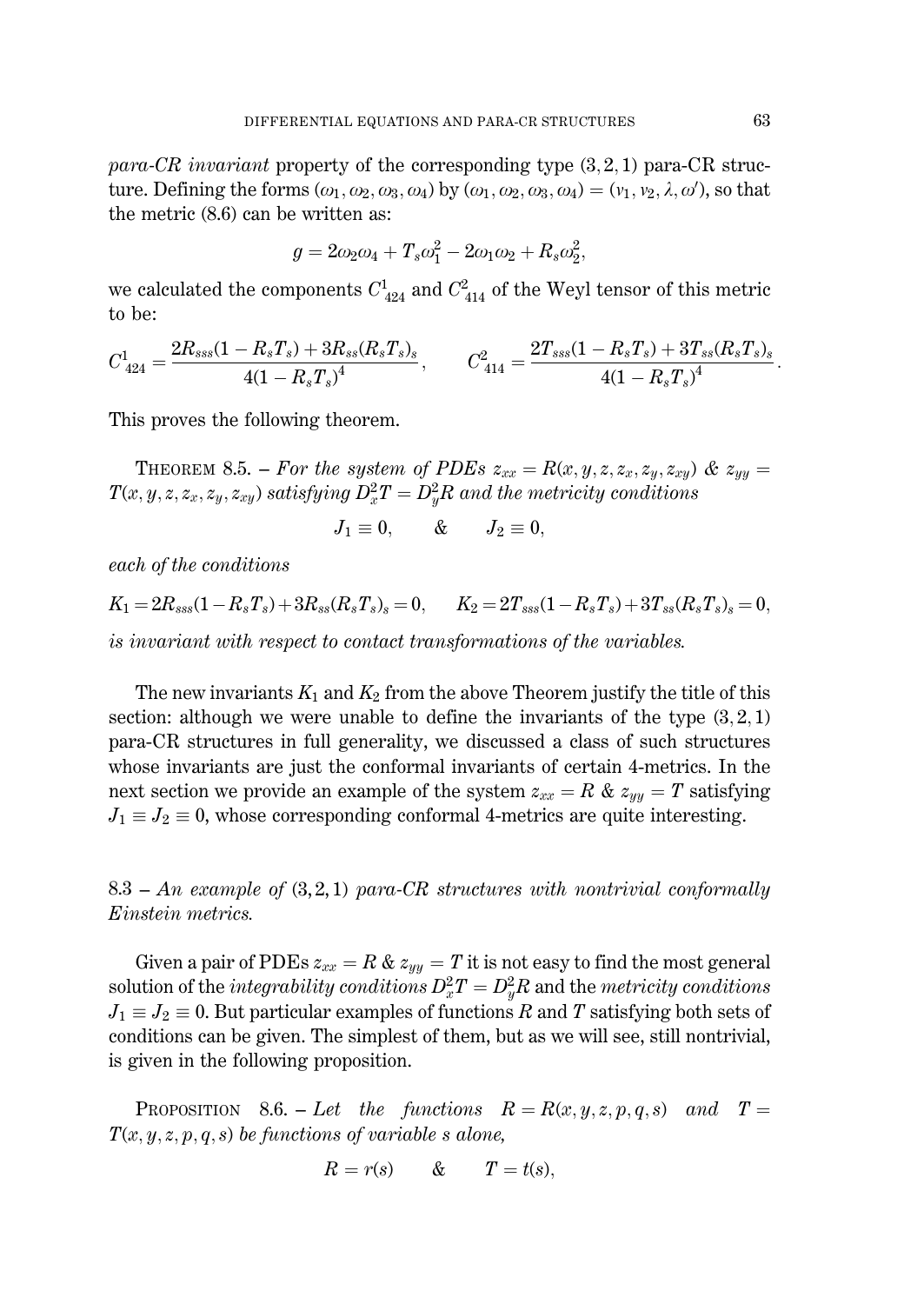and assume that their derivatives  $r'$  and  $t'$  satisfy

$$
1-r't'\neq 0.
$$

Then such R and T satisfy simultaneously equations  $D_x^2 T = D_y^2 R$  and  $J_1 \equiv J_2 \equiv 0.$ 

PROOF. – Applying the operators  $D_x$  and  $D_y$  from definitions (7.17) on functions  $R = r(s)$  and  $T = t(s)$ , we obtain

$$
D_xR=r'D_yR,\quad D_yR=r'D_xT,\quad D_xT=t'D_yR\quad \&\quad D_yT=t'D_xT.
$$

These are *linear* equations for functions  $D_xR$ ,  $D_yR$ ,  $D_xT$  and  $D_yT$ . Hence, by an elementary argument, they have a unique solution

$$
D_x R = 0, \quad D_y R = 0, \quad D_x T = 0, \quad D_y T = 0,
$$

when  $1 - r't' \neq 0$ . Thus, with our assumptions, the operators  $D_x$  and  $D_y$ , when acting on differentiable functions  $f = f(s)$  of only variable s, are identically vanishing. This, in particular, means that  $D_x^2T = 0 = D_y^2R$ . Looking at the definitions of  $J_1$  and  $J_2$ , in which each term involves at least one derivative of R or T with respect to p, q and  $D_x$  or  $D_y$ , we see that  $J_1$  and  $J_2$  are identically zero as well.  $\Box$ 

Now, having a solution  $R = r(s)$ ,  $T = t(s)$  to the integrability and the metricity conditions, we apply the theory from Section 8.2, and calculate the conformal metric on the solution space of the system

$$
z_{xx}=r(z_{xy}) \qquad \& \qquad z_{yy}=t(z_{xy}).
$$

Modulo a conformal factor the explicit formula for the metric  $g$  as in (8.5) reads:

(8.9) 
$$
g_0 = 2 (1 - r't') (dz - p dx - q dy) ds + t' (dp - r dx - s dy)^2 - 2 (dp - r dx - s dy)(dq - s dx - t dy) + r' (dq - s dx - t dy)^2,
$$

where  $x, y, z, p, q, s$  are coordinates on  $\mathcal{J}$ ,  $r = r(s)$ , and  $t = t(s)$ ,  $r' = dr/ds$ ,  $t' = dt/ds$ . We know from the previous section that although this bilinear form is manifestly defined on  $J$ , it transforms conformally when Lie dragged along  $D_x = \partial_x + p\partial_z + r\partial_p + s\partial_q$  and  $D_y = \partial_y + q\partial_z + s\partial_p + t\partial_q$ , and descends to a conformal metric on the 4-dimensional solution space  $\mathcal{J}/H^+$ . It has split signature iff  $1 - r't' > 0$  and Lorentzian signature iff  $1 - r't' < 0$ .

The conformal invariants of this metric are para-CR invariants of the  $(3,2,1)$ para-CR structure  $[l_1, l_2, l_3, m_1, m_2, n]$  with  $l_1 = dz - p dx - q dy$ ,  $l_2 = dp$  $r dx - s dy$ ,  $l_3 = dq - s dx - t dy$ ,  $n = ds$ ,  $m_1 = dx$ ,  $m_2 = dy$ . These conformal invariants are given in terms of the Cartan normal conformal connection for the class  $[g_0]$ . It is described by the following theorem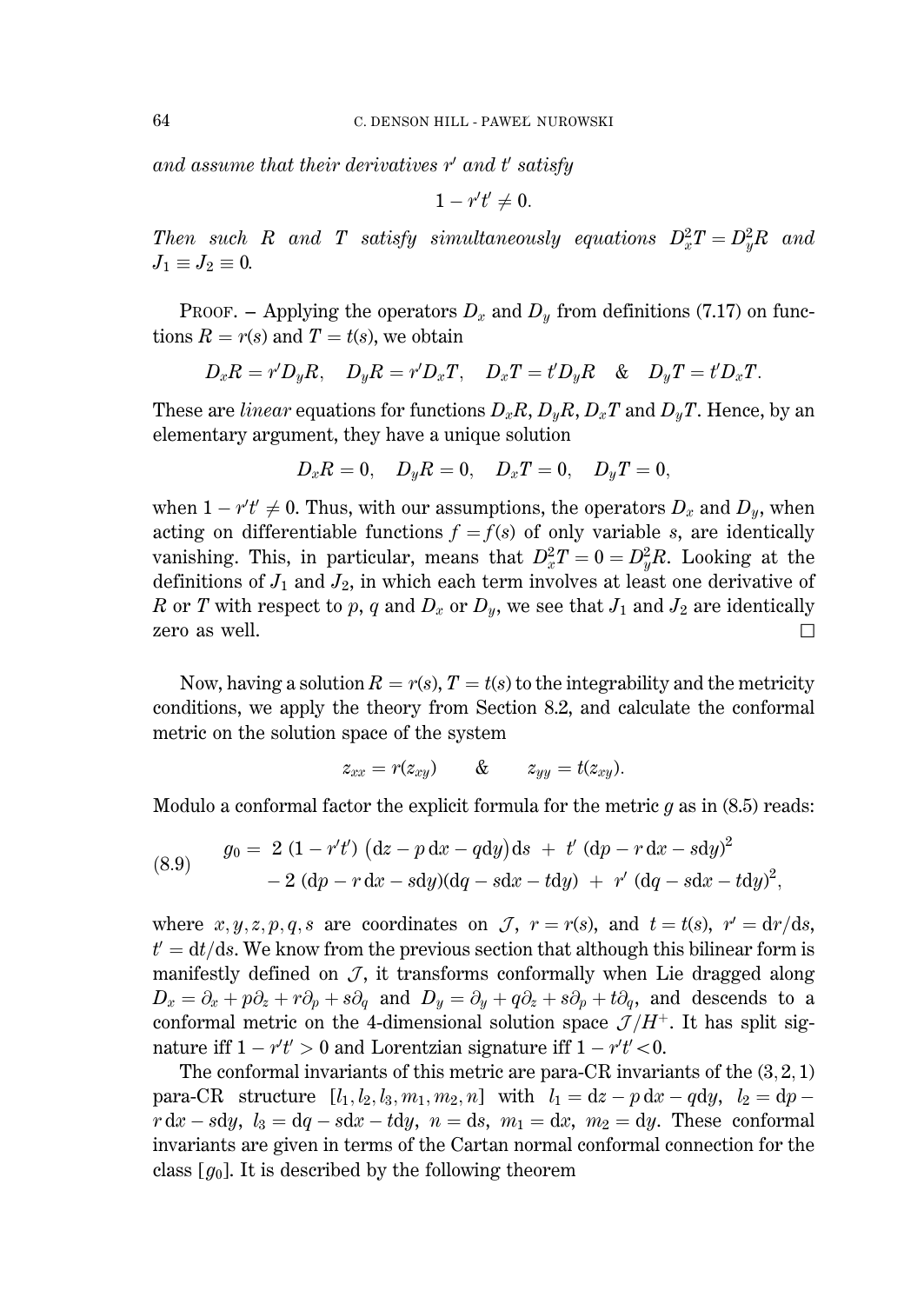THEOREM 8.7. – Consider a metric  $g = e^{2h}g_0$ , where  $h = h(s)$  is an arbitrary smooth function and  $g_0$  is as in (8.9). Let  $(\omega_1, \omega_2, \omega_3, \omega_4, \omega_5, \omega_6)$  be a coframe on *J* defined by  $\omega_1 = dq - sdx - tdy$ ,  $\omega_2 = ds$ ,  $\omega_3 = dz - p dx - q dy$ ,  $\omega_4 = dp$  $r dx - s dy$ ,  $\omega_5 = dx$ ,  $\omega_6 = dy$ , so that the metric is

(8.10) 
$$
g = e^{2h} \left( 2(1 - r't')\omega_2\omega_3 + r'\omega_1^2 - 2\omega_1\omega_4 + t'\omega_4^2 \right)
$$

Then the curvature of the Cartan normal conformal connection for g, when written on  $J$ , reads:

$$
(8.11) \quad \mathcal{R} = \begin{pmatrix}\n0 & 0 & 0 & 0 & 0 & 0 \\
0 & 0 & Z_2 & 0 & 0 & 0 \\
0 & 0 & 0 & 0 & 0 & 0 \\
0 & \frac{-Z_2r'-Z_1t'}{2(1-r't)} & 0 & 0 & \frac{2Z_2+Z_1t'^2-Z_2r't'}{2(1-r't')} & 0 \\
0 & 0 & \frac{1}{2}(Z_2r'-Z_1t') & 0 & 0 & 0 \\
0 & 0 & 0 & 0 & 0 & 0\n\end{pmatrix}
$$
\n
$$
+ \begin{pmatrix}\n0 & 0 & 0 & 0 & 0 & 0 & 0 \\
0 & 0 & \frac{1}{2}(Z_2r'-Z_1t') & 0 & 0 & 0 \\
0 & 0 & 0 & 0 & 0 & 0 & 0 \\
0 & 0 & 0 & 0 & 0 & 0 & 0 \\
0 & \frac{Z_1r't'-2Z_1-Z_2r'^2}{2(1-r't')} & 0 & 0 & \frac{Z_2r'+Z_1t'}{2(1-r't')} & 0 \\
0 & 0 & 0 & 0 & 0 & 0\n\end{pmatrix} \omega_1 \wedge \omega_2,
$$

where

$$
Z_1=\frac{2(r't'-1)r^{(3)}-3r''(t'r')'}{4(1-r't')^2}, \quad Z_2=\frac{2(r't'-1)t^{(3)}-3t''(t'r')'}{4(1-r't')^2}
$$

In particular the metric g is conformally flat iff  $Z_1 \equiv Z_2 \equiv 0$ , i.e. iff the functions  $\boldsymbol{r}$  and  $\boldsymbol{t}$  satisfy the system of third order ODEs:

$$
r^{(3)} = \frac{-3r''(r't')'}{2(1-r't')} \qquad & \text{if} \qquad t^{(3)} = \frac{-3t''(r't')'}{2(1-r't')}.
$$

In general the metric g is of (conformal) Petrov type  $N \oplus N'$  in the split signature case, and of Petrov type  $N \oplus \overline{N}$  in the Lorentzian case.

The proof of this theorem consists in a straightforward, but lengthy calculation, which we made using Mathematica. We omit it here. With the use of Mathematica we also were able to check that the following theorem is true: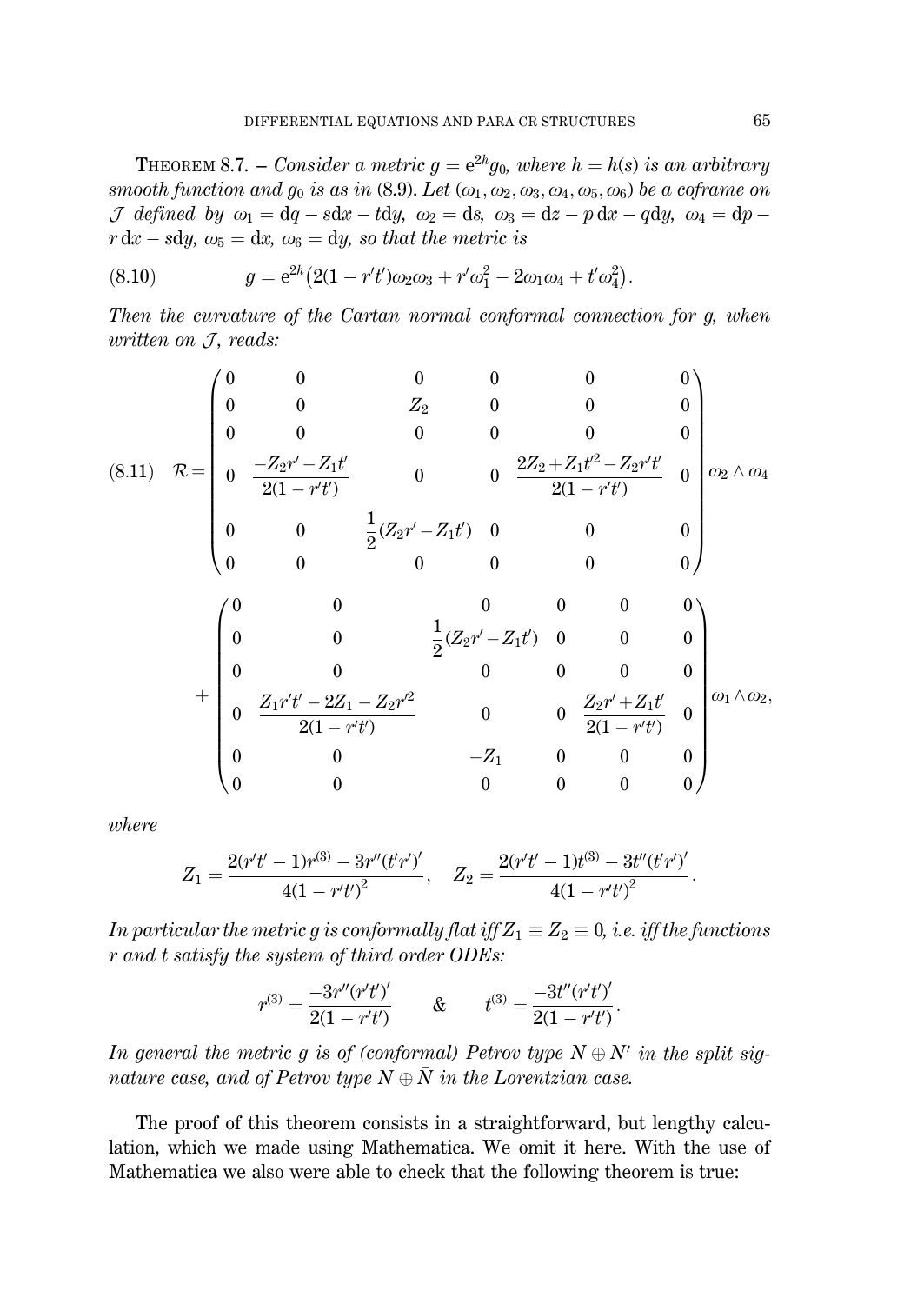THEOREM 8.8. – For every choice of sufficiently smooth functions  $r = r(s)$ and  $t = t(s)$  there exists a function  $h = h(s)$  such that the metric (8.10) is Ricci flat. The function h in which the metric  $g = e^{2h}g_0$  is Ricci flat is a solution to the 2nd order ODE:

$$
h'' = h'^2 - \frac{(t'r')'}{1 - r't'}h' + \frac{2(r^{(3)}t' + t^{(3)}r')(1 - r't') + 2r''t'' + 4r't'r''t'' + 3t'^2r''^2 + 3r'^2t''^2}{8(1 - r't')^2}.
$$

Thus, among the type  $(3,2,1)$  para-CR structures originating from PDEs  $z_{xx} = R \& z_{yy} = T$  we found conformally Ricci flat but conformally non-flat metrics. It further follows that these metrics, in addition to being conformally Ricci flat and of type  $N \oplus N'$ , have *reduced holonomy*. This is because they have a covariantly constant null direction, which is alligned with the vector field  $\partial_z$ . In the Lorentzian case, i.e. when  $1 - r't' < 0$ , they are known in General Relativity theory as  $pp$ -waves (see e.g. [13] for a definition and [12] for a discussion of their conformal properties).

It would be very interesting to find type  $(3,2,1)$  para-CR structures defined by  $z_{xx} = R \& z_{yy} = T$ , which define conformally Einstein metrics (8.5)-(8.6) other than pp-waves or their split signature counterparts discussed here.

#### **REFERENCES**

- [1] D. V. ALEKSEEVSKY C. MEDORI A. TOMASSINI, Maximally homogeneous para-CR *manifolds of semisimple type*, to appear in Handbook of Pseudo-Riemannian geometry and Supersymmetry (2008), arXiv:0808.0431
- [2] E. CARTAN, Les systemes de Pfaff a cinq variables et les equations aux derivees partielles du seconde ordre, Ann. Sc. Norm. Sup., 27 (1910), 109-192.
- [3] E. CARTAN, Varietes a connexion projective, Bull. Soc. Math., LII (1924), 205-241.
- [4] S. S. CHERN, The geometry of the differential equations  $y''' = F(x, y, y', y'')$ , Sci. Rep. Nat. Tsing Hua Univ., 4 (1940), 97-111.
- [5] C. FEFFERMAN C. R. GRAHAM, Conformal invariants, in Elie Cartan et mathematiques d'aujourd'hui, Asterisque, hors serie (Societe Mathematique de France, Paris)  $(1985), 95-116.$
- [6] S. FRITELLI C. N. KOZAMEH E. T. NEWMAN, GR via characteristic surfaces, J. Math. Phys., 36 (1995), 4984-.
- [7] S. FRITELLI E. T. NEWMAN P. NUROWSKI, Conformal Lorentzian metrics on the spaces of curves and 2-surfaces, Class. Q. Grav., 20 (2003), 3649-3659.
- [8] M. GODLINSKI, Geometry of Third-Order Ordinary Differential Equations and Its Applications in General Relativity, PhD Thesis, Warsaw University (2008), arXiv: 0810.2234.
- [9] M. GODLINSKI P. NUROWSKI, Geometry of third-order ODEs (2009), arXiv: 0902.4129.
- [10] A. R. GOVER P. NUROWSKI, Obstructions to conformally Einstein metrics in  $n$ dimensions, Journ. Geom. Phys., 56 (2006), 450-484.
- [11] S. LIE, Klassifikation und Integration von gewohnlichen Differentialgleichungen zwischen  $x, y$ , die eine Gruppe von Transformationen gestatten III, in Gesammelte Abhandlungen, Vol. 5 (Teubner, Leipzig, 1924).